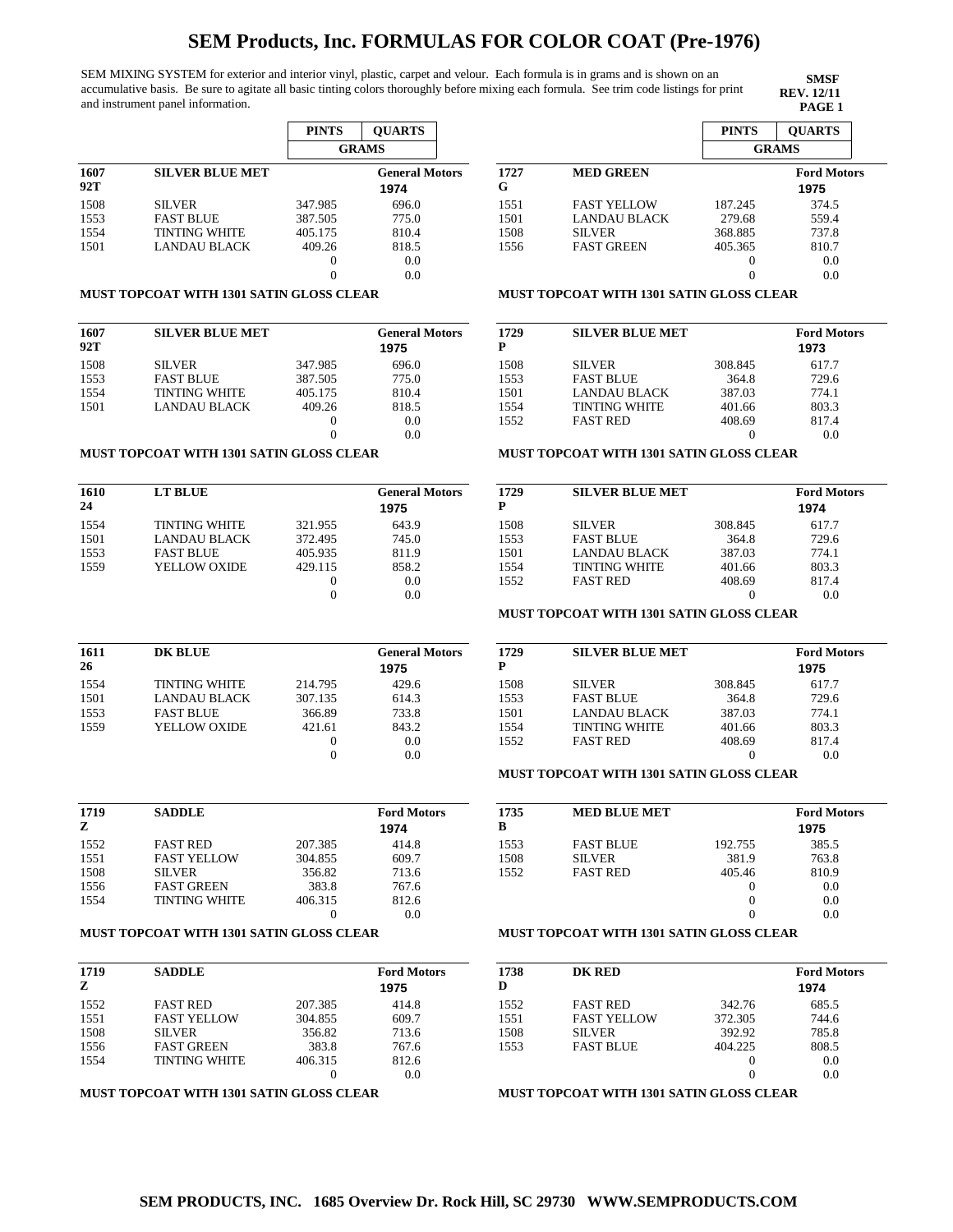SEM MIXING SYSTEM for exterior and interior vinyl, plastic, carpet and velour. Each formula is in grams and is shown on an accumulative basis. Be sure to agitate all basic tinting colors thoroughly before mixing each formula. See trim code listings for print and instrument panel information.

**SMSF REV. 12/11**

**PINTS QUARTS**

|           |                    | <b>PINTS</b> | <b>OUARTS</b>              |
|-----------|--------------------|--------------|----------------------------|
|           |                    |              | <b>GRAMS</b>               |
| 1738<br>D | <b>DK RED</b>      |              | <b>Ford Motors</b><br>1975 |
| 1552      | <b>FAST RED</b>    | 342.76       | 685.5                      |
| 1551      | <b>FAST YELLOW</b> | 372.305      | 744.6                      |
| 1508      | <b>SILVER</b>      | 392.92       | 785.8                      |
| 1553      | <b>FAST BLUE</b>   | 404.225      | 808.5                      |
|           |                    |              | 0.0                        |
|           |                    |              | 0.0                        |

|           |                      |         | GRAMS                      |
|-----------|----------------------|---------|----------------------------|
| 1761<br>z | DK SADDLE MET        |         | <b>Ford Motors</b><br>1974 |
| 1552      | <b>FAST RED</b>      | 214.13  | 428.3                      |
| 1501      | <b>LANDAU BLACK</b>  | 279.87  | 559.7                      |
| 1551      | <b>FAST YELLOW</b>   | 338.96  | 677.9                      |
| 1508      | <b>SILVER</b>        | 397.575 | 795.2                      |
| 1554      | <b>TINTING WHITE</b> | 405.46  | 810.9                      |
|           |                      |         | 0.0                        |

#### **MUST TOPCOAT WITH 1301 SATIN GLOSS CLEAR**

| 1753         | <b>LT TAN</b>        |                   | <b>Ford Motors</b> |
|--------------|----------------------|-------------------|--------------------|
| $\mathbf{U}$ |                      |                   | 1972               |
| 1559         | YELLOW OXIDE         | 239.97            | 479.9              |
| 1554         | <b>TINTING WHITE</b> | 376.58            | 753.2              |
| 1550         | <b>RED OXIDE</b>     | 411.92            | 823.8              |
| 1501         | LANDAU BLACK         | 420.755           | 841.5              |
|              |                      | $\mathbf{\Omega}$ | 0.0                |
|              |                      |                   | 0 0                |

| 1753<br>$\mathbf{U}$ | <b>LT TAN</b>        |         | <b>Ford Motors</b><br>1973 |
|----------------------|----------------------|---------|----------------------------|
| 1559                 | YELLOW OXIDE         | 239.97  | 479.9                      |
| 1554                 | <b>TINTING WHITE</b> | 376.58  | 753.2                      |
| 1550                 | <b>RED OXIDE</b>     | 411.92  | 823.8                      |
| 1501                 | LANDAU BLACK         | 420.755 | 841.5                      |
|                      |                      |         | 0.0                        |
|                      |                      |         | 0.0                        |

| 1753         | <b>LT TAN</b>        |         | <b>Ford Motors</b> |
|--------------|----------------------|---------|--------------------|
| $\mathbf{U}$ |                      |         | 1974               |
| 1559         | <b>YELLOW OXIDE</b>  | 239.97  | 479.9              |
| 1554         | <b>TINTING WHITE</b> | 376.58  | 753.2              |
| 1550         | <b>RED OXIDE</b>     | 411.92  | 823.8              |
| 1501         | LANDAU BLACK         | 420.755 | 841.5              |
|              |                      | 0       | 0.0                |
|              |                      |         |                    |

| 1761<br>Z | DK SADDLE MET        | <b>Ford Motors</b><br>1975 |       |
|-----------|----------------------|----------------------------|-------|
| 1552      | <b>FAST RED</b>      | 214.13                     | 428.3 |
| 1501      | <b>LANDAU BLACK</b>  | 279.87                     | 559.7 |
| 1551      | <b>FAST YELLOW</b>   | 338.96                     | 677.9 |
| 1508      | <b>SILVER</b>        | 397.575                    | 795.2 |
| 1554      | <b>TINTING WHITE</b> | 405.46                     | 810.9 |
|           |                      |                            |       |

### **MUST TOPCOAT WITH 1301 SATIN GLOSS CLEAR**

**MUST TOPCOAT WITH 1301 SATIN GLOSS CLEAR**

| 1791 | <b>BLACK MET</b>     |        | <b>Ford Motors</b> |
|------|----------------------|--------|--------------------|
| A    |                      |        | 1975               |
| 1501 | LANDAU BLACK         | 400.33 | 800.7              |
| 1508 | <b>SILVER</b>        | 402.8  | 805.6              |
| 1554 | <b>TINTING WHITE</b> | 405.27 | 810.5              |
|      |                      |        | 0.0                |
|      |                      | 0      | 0.0                |
|      |                      |        | 0.0                |

## **MUST TOPCOAT WITH 1301 SATIN GLOSS CLEAR**

| 1803<br>L3 | <b>LT PARCHMENT</b>  |         | <b>Chrysler Motors</b><br>1974 |
|------------|----------------------|---------|--------------------------------|
| 1554       | <b>TINTING WHITE</b> | 323     | 646.0                          |
| 1552       | <b>FAST RED</b>      | 378.955 | 757.9                          |
| 1551       | <b>FAST YELLOW</b>   | 415.055 | 830.1                          |
| 1556       | <b>FAST GREEN</b>    | 428.735 | 857.5                          |
|            |                      |         | 0.0                            |
|            |                      |         | 0.0                            |

## **MUST TOPCOAT WITH 1302 LOW LUSTER CLEAR**

| 1753<br>U | <b>LT TAN</b>        |          | <b>Ford Motors</b><br>1975 |
|-----------|----------------------|----------|----------------------------|
| 1559      | YELLOW OXIDE         | 239.97   | 479.9                      |
| 1554      | <b>TINTING WHITE</b> | 376.58   | 753.2                      |
| 1550      | <b>RED OXIDE</b>     | 411.92   | 823.8                      |
| 1501      | LANDAU BLACK         | 420.755  | 841.5                      |
|           |                      | $\theta$ | 0.0                        |
|           |                      |          | 0.0                        |

| 1803           | <b>LT PARCHMENT</b>  |          | <b>Chrysler Motors</b> |
|----------------|----------------------|----------|------------------------|
| L <sub>3</sub> |                      |          | 1975                   |
| 1554           | <b>TINTING WHITE</b> | 323      | 646.0                  |
| 1552           | <b>FAST RED</b>      | 378.955  | 757.9                  |
| 1551           | <b>FAST YELLOW</b>   | 415.055  | 830.1                  |
| 1556           | <b>FAST GREEN</b>    | 428.735  | 857.5                  |
|                |                      | $\Omega$ | 0.0                    |
|                |                      |          | 0.0                    |

## **MUST TOPCOAT WITH 1302 LOW LUSTER CLEAR**

| 1754<br>V | <b>CREAM</b>         |         | <b>Ford Motors</b><br>1975 | 1804<br>GW1 | <b>WHITE</b>         |         | <b>Chrysler Motors</b><br>1971 |
|-----------|----------------------|---------|----------------------------|-------------|----------------------|---------|--------------------------------|
| 1554      | <b>TINTING WHITE</b> | 377.72  | 755.4                      | 1554        | <b>TINTING WHITE</b> | 410.78  | 821.6                          |
| 1551      | <b>FAST YELLOW</b>   | 414.675 | 829.4                      | 1559        | <b>YELLOW OXIDE</b>  | 428.26  | 856.5                          |
| 1552      | <b>FAST RED</b>      | 428.925 | 857.9                      | 1550        | <b>RED OXIDE</b>     | 433.675 | 867.4                          |
| 1556      | <b>FAST GREEN</b>    | 432.82  | 865.6                      | 1556        | <b>FAST GREEN</b>    | 435.86  | 871.7                          |
|           |                      |         | 0.0                        |             |                      |         | 0.0                            |
|           |                      |         | 0.0                        |             |                      |         | 0.0                            |
|           |                      |         |                            |             |                      |         |                                |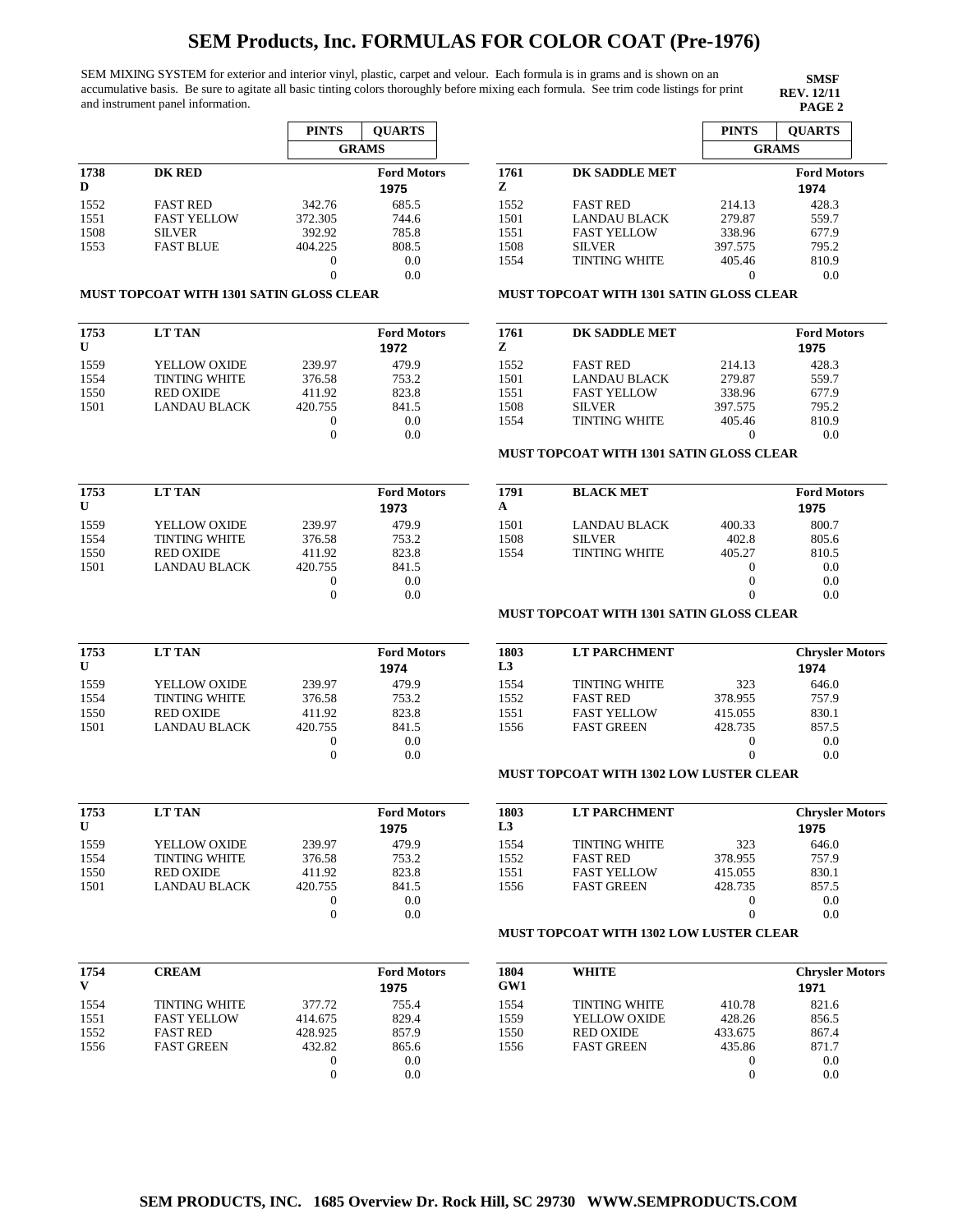SEM MIXING SYSTEM for exterior and interior vinyl, plastic, carpet and velour. Each formula is in grams and is shown on an accumulative basis. Be sure to agitate all basic tinting colors thoroughly before mixing each formula. See trim code listings for print and instrument panel information.

**SMSF REV. 12/11<br>PAGE 3** 

|             |                                          | <b>PINTS</b>     | <b>QUARTS</b>                  |             |                                                | <b>PINTS</b>     | <b>OUARTS</b>                  |
|-------------|------------------------------------------|------------------|--------------------------------|-------------|------------------------------------------------|------------------|--------------------------------|
|             |                                          |                  | <b>GRAMS</b>                   |             |                                                |                  | <b>GRAMS</b>                   |
| 1804<br>GW1 | <b>WHITE</b>                             |                  | <b>Chrysler Motors</b><br>1972 | 1807<br>Y3  | <b>LT GOLD</b>                                 |                  | <b>Chrysler Motors</b><br>1974 |
| 1554        | <b>TINTING WHITE</b>                     | 410.78           | 821.6                          | 1554        | <b>TINTING WHITE</b>                           | 228              | 456.0                          |
| 1559        | YELLOW OXIDE                             | 428.26           | 856.5                          | 1551        | <b>FAST YELLOW</b>                             | 332.405          | 664.8                          |
| 1550        | <b>RED OXIDE</b>                         | 433.675          | 867.4                          | 1552        | <b>FAST RED</b>                                | 404.795          | 809.6                          |
| 1556        | <b>FAST GREEN</b>                        | 435.86           | 871.7                          | 1556        | <b>FAST GREEN</b>                              | 421.42           | 842.8                          |
|             |                                          | $\boldsymbol{0}$ | 0.0                            |             |                                                | $\boldsymbol{0}$ | 0.0                            |
|             |                                          | $\mathbf{0}$     | 0.0                            |             |                                                | $\boldsymbol{0}$ | 0.0                            |
|             |                                          |                  |                                |             | <b>MUST TOPCOAT WITH 1302 LOW LUSTER CLEAR</b> |                  |                                |
| 1804        | <b>WHITE</b>                             |                  | <b>Chrysler Motors</b>         | 1807        | <b>LT GOLD</b>                                 |                  | <b>Chrysler Motors</b>         |
| GW1         |                                          |                  | 1973                           | Y3          |                                                |                  | 1975                           |
| 1554        | <b>TINTING WHITE</b>                     | 410.78           | 821.6                          | 1554        | <b>TINTING WHITE</b>                           | 228              | 456.0                          |
| 1559        | YELLOW OXIDE                             | 428.26           | 856.5                          | 1551        | <b>FAST YELLOW</b>                             | 332.405          | 664.8                          |
| 1550        | <b>RED OXIDE</b>                         | 433.675          | 867.4                          | 1552        | <b>FAST RED</b>                                | 404.795          | 809.6                          |
| 1556        | <b>FAST GREEN</b>                        | 435.86           | 871.7                          | 1556        | <b>FAST GREEN</b>                              | 421.42           | 842.8                          |
|             |                                          | $\boldsymbol{0}$ | 0.0                            |             |                                                | $\boldsymbol{0}$ | 0.0                            |
|             |                                          | $\mathbf{0}$     | 0.0                            |             | <b>MUST TOPCOAT WITH 1302 LOW LUSTER CLEAR</b> | $\overline{0}$   | 0.0                            |
|             |                                          |                  |                                |             |                                                |                  |                                |
| 1804<br>GW1 | <b>WHITE</b>                             |                  | <b>Chrysler Motors</b><br>1974 | 1814<br>KY4 | <b>GOLD</b>                                    |                  | <b>Chrysler Motors</b><br>1975 |
| 1554        | <b>TINTING WHITE</b>                     | 410.78           | 821.6                          | 1554        | <b>TINTING WHITE</b>                           | 188.29           | 376.6                          |
| 1559        | YELLOW OXIDE                             | 428.26           | 856.5                          | 1551        | <b>FAST YELLOW</b>                             | 307.515          | 615.0                          |
| 1550        | <b>RED OXIDE</b>                         | 433.675          | 867.4                          | 1552        | <b>FAST RED</b>                                | 396.625          | 793.3                          |
| 1556        | <b>FAST GREEN</b>                        | 435.86           | 871.7                          | 1556        | <b>FAST GREEN</b>                              | 418.38           | 836.8                          |
|             |                                          | $\boldsymbol{0}$ | 0.0                            |             |                                                | 0                | 0.0                            |
|             |                                          | $\mathbf{0}$     | 0.0                            |             |                                                | $\mathbf{0}$     | 0.0                            |
| 1804<br>GW1 | <b>WHITE</b>                             |                  | <b>Chrysler Motors</b><br>1975 | 1814<br>KY4 | <b>GOLD</b>                                    |                  | <b>Chrysler Motors</b><br>1975 |
| 1554        | <b>TINTING WHITE</b>                     | 410.78           | 821.6                          | 1554        | <b>TINTING WHITE</b>                           | 188.29           | 376.6                          |
| 1559        | YELLOW OXIDE                             | 428.26           | 856.5                          | 1551        | <b>FAST YELLOW</b>                             | 307.515          | 615.0                          |
| 1550        | <b>RED OXIDE</b>                         | 433.675          | 867.4                          | 1552        | <b>FAST RED</b>                                | 396.625          | 793.3                          |
| 1556        | <b>FAST GREEN</b>                        | 435.86           | 871.7                          | 1556        | <b>FAST GREEN</b>                              | 418.38           | 836.8                          |
|             |                                          | $\boldsymbol{0}$ | 0.0                            |             |                                                | 0                | 0.0                            |
|             |                                          | $\boldsymbol{0}$ | 0.0                            |             |                                                | $\boldsymbol{0}$ | 0.0                            |
| 1805        | DK GREEN MET                             |                  | <b>Chrysler Motors</b>         | 2600        | <b>WHITE</b>                                   |                  | <b>General Motors</b>          |
| G6          |                                          |                  | 1974                           | 11          |                                                |                  | 1971                           |
| 1553        | <b>FAST BLUE</b>                         | 183.16           | 366.3                          | 1554        | <b>TINTING WHITE</b>                           | 433.105          | 866.2                          |
| 1551        | <b>FAST YELLOW</b>                       | 325.565          | 651.1                          | 1551        | <b>FAST YELLOW</b>                             | 435.765          | 871.5                          |
| 1508        | <b>SILVER</b>                            | 381.52           | 763.0                          | 1552        | <b>FAST RED</b>                                | 436.62           | 873.2                          |
| 1501        | <b>LANDAU BLACK</b>                      | 403.94           | 807.9                          | 1501        | <b>LANDAU BLACK</b>                            | 437.095          | 874.2                          |
|             |                                          | $\mathbf{0}$     | 0.0                            |             |                                                | $\boldsymbol{0}$ | 0.0                            |
|             |                                          | $\mathbf{0}$     | 0.0                            |             |                                                | $\boldsymbol{0}$ | 0.0                            |
|             | MUST TOPCOAT WITH 1301 SATIN GLOSS CLEAR |                  |                                |             |                                                |                  |                                |
| 1805        | DK GREEN MET                             |                  | <b>Chrysler Motors</b>         | 2600        | WHITE                                          |                  | <b>General Motors</b>          |
| G6          |                                          |                  | 1975                           | 11T         |                                                |                  | 1971                           |
| 1553        | <b>FAST BLUE</b>                         | 183.16           | 366.3                          | 1554        | <b>TINTING WHITE</b>                           | 433.105          | 866.2                          |
| 1551        | <b>FAST YELLOW</b>                       | 325.565          | 651.1                          | 1551        | <b>FAST YELLOW</b>                             | 435.765          | 871.5                          |
| 1508        | <b>SILVER</b>                            | 381.52           | 763.0                          | 1552        | <b>FAST RED</b>                                | 436.62           | 873.2                          |
| 1501        | LANDAU BLACK                             | 403.94           | 807.9                          | 1501        | LANDAU BLACK                                   | 437.095          | 874.2                          |
|             |                                          | $\boldsymbol{0}$ | 0.0                            |             |                                                | 0                | 0.0                            |
|             |                                          | $\overline{0}$   | 0.0                            |             |                                                | $\boldsymbol{0}$ | 0.0                            |
|             | MUST TOPCOAT WITH 1301 SATIN GLOSS CLEAR |                  |                                |             |                                                |                  |                                |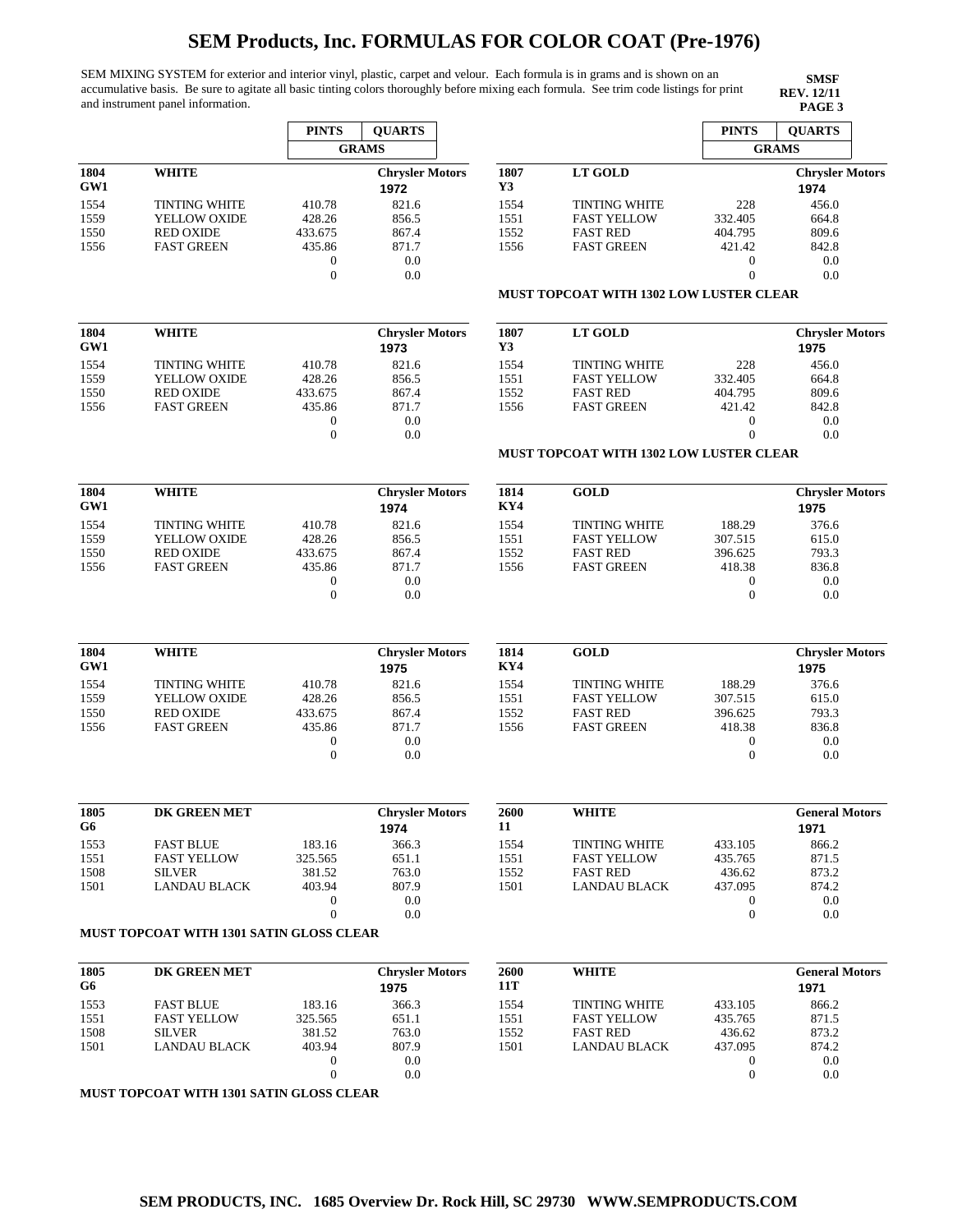SEM MIXING SYSTEM for exterior and interior vinyl, plastic, carpet and velour. Each formula is in grams and is shown on an accumulative basis. Be sure to agitate all basic tinting colors thoroughly before mixing each formula. See trim code listings for print and instrument panel information.

 $\overline{1}$ 

|                |                                                | <b>PINTS</b>                         | <b>QUARTS</b>              |              |                                                | <b>PINTS</b>                         | <b>QUARTS</b>              |
|----------------|------------------------------------------------|--------------------------------------|----------------------------|--------------|------------------------------------------------|--------------------------------------|----------------------------|
|                |                                                |                                      | <b>GRAMS</b>               |              |                                                |                                      | <b>GRAMS</b>               |
| 4475<br>A-4133 | <b>RR BLUE</b>                                 |                                      | Rolls Royce / Ben<br>1972  | 4490         | <b>WHITE</b>                                   |                                      | <b>Ford Motors</b><br>1955 |
| 1501           | <b>LANDAU BLACK</b>                            | 209                                  | 418.0                      | 1554         | <b>TINTING WHITE</b>                           | 432.44                               | 864.9                      |
| 1554           | <b>TINTING WHITE</b>                           | 323.76                               | 647.5                      | 1551         | <b>FAST YELLOW</b>                             | 435.48                               | 871.0                      |
| 1553           | <b>FAST BLUE</b>                               | 399.95                               | 799.9                      | 1552         | <b>FAST RED</b>                                | 436.335                              | 872.7                      |
| 1556           | <b>FAST GREEN</b>                              | 412.965                              | 825.9                      | 1501         | <b>LANDAU BLACK</b>                            | 437                                  | 874.0                      |
|                |                                                | $\boldsymbol{0}$<br>$\mathbf{0}$     | 0.0<br>0.0                 |              |                                                | $\boldsymbol{0}$<br>$\boldsymbol{0}$ | 0.0<br>0.0                 |
| 4479<br>A-3997 | <b>MAGNOLIA</b>                                |                                      | Rolls Royce / Ben          | 4491         | <b>LT BLUE</b>                                 |                                      | <b>Ford Motors</b>         |
|                |                                                |                                      | 1970                       |              |                                                |                                      | 1956                       |
| 1554           | <b>TINTING WHITE</b>                           | 350.74<br>426.55                     | 701.5<br>853.1             | 1554<br>1553 | <b>TINTING WHITE</b><br><b>FAST BLUE</b>       | 183.16                               | 366.3                      |
| 1559<br>1550   | YELLOW OXIDE<br><b>RED OXIDE</b>               | 431.015                              | 862.0                      | 1556         | <b>FAST GREEN</b>                              | 346.75<br>393.11                     | 693.5<br>786.2             |
| 1556           | <b>FAST GREEN</b>                              | 432.63                               | 865.3                      | 1551         | <b>FAST YELLOW</b>                             | 417.335                              | 834.7                      |
|                |                                                | $\boldsymbol{0}$                     | 0.0                        |              |                                                | 0                                    | 0.0                        |
|                |                                                | $\overline{0}$                       | 0.0                        |              |                                                | $\overline{0}$                       | 0.0                        |
|                | <b>MUST TOPCOAT WITH 1302 LOW LUSTER CLEAR</b> |                                      |                            |              | <b>MUST TOPCOAT WITH 1302 LOW LUSTER CLEAR</b> |                                      |                            |
| 4486           | <b>RR GREEN</b>                                |                                      | <b>Rolls Rovce / Ben</b>   | 4492         | <b>LT GREEN</b>                                |                                      | <b>Ford Motors</b>         |
| A-3655         |                                                |                                      | 1970                       |              |                                                |                                      | 1956                       |
| 1551           | <b>FAST YELLOW</b>                             | 159.885                              | 319.8                      | 1554         | <b>TINTING WHITE</b>                           | 263.435                              | 526.9                      |
| 1501           | <b>LANDAU BLACK</b>                            | 278.825                              | 557.7                      | 1551         | <b>FAST YELLOW</b>                             | 376.675                              | 753.4                      |
| 1554           | <b>TINTING WHITE</b>                           | 350.075                              | 700.2                      | 1556         | <b>FAST GREEN</b>                              | 401.85                               | 803.7                      |
| 1556           | <b>FAST GREEN</b>                              | 409.735                              | 819.5                      | 1501         | <b>LANDAU BLACK</b>                            | 424.08                               | 848.2                      |
|                |                                                | $\mathbf{0}$                         | 0.0                        |              |                                                | $\boldsymbol{0}$                     | 0.0                        |
|                |                                                | $\overline{0}$                       | 0.0                        |              |                                                | $\boldsymbol{0}$                     | 0.0                        |
|                | <b>MUST TOPCOAT WITH 1302 LOW LUSTER CLEAR</b> |                                      |                            |              |                                                |                                      |                            |
| 4487           | <b>LT GREEN</b>                                |                                      | <b>Ford Motors</b><br>1955 | 4493         | <b>BROWN</b>                                   |                                      | <b>Ford Motors</b><br>1956 |
| 1554           | <b>TINTING WHITE</b>                           | 390.45                               | 780.9                      | 1559         | YELLOW OXIDE                                   | 182.685                              | 365.4                      |
| 1556           | <b>FAST GREEN</b>                              | 426.455                              | 852.9                      | 1550         | <b>RED OXIDE</b>                               | 343.615                              | 687.2                      |
| 1551           | <b>FAST YELLOW</b>                             | 431.205                              | 862.4                      | 1554         | <b>TINTING WHITE</b>                           | 392.54                               | 785.1                      |
| 1501           | LANDAU BLACK                                   | 433.77                               | 867.5                      | 1501         | <b>LANDAU BLACK</b>                            | 415.815                              | 831.6                      |
|                |                                                | $\boldsymbol{0}$<br>$\mathbf{0}$     | 0.0<br>0.0                 |              |                                                | $\mathbf{0}$<br>$\boldsymbol{0}$     | 0.0<br>0.0                 |
|                |                                                |                                      |                            |              |                                                |                                      |                            |
| 4488           | <b>RED</b>                                     |                                      | <b>Ford Motors</b>         | 4494         | <b>RED</b>                                     |                                      | <b>Ford Motors</b>         |
|                |                                                |                                      | 1955                       |              |                                                |                                      | 1956                       |
| 1552           | <b>FAST RED</b>                                | 303.335                              | 606.7                      | 1552         | <b>FAST RED</b>                                | 189.335                              | 378.7                      |
| 1551           | <b>FAST YELLOW</b>                             | 382.945                              | 765.9                      | 1302         | <b>LOW LUSTER CLEAR</b>                        | 270.94                               | 541.9                      |
| 1554           | <b>TINTING WHITE</b>                           | 405.65                               | 811.3                      | 1551         | <b>FAST YELLOW</b>                             | 345.99                               | 692.0                      |
|                |                                                | 0                                    | $0.0\,$                    | 1554         | <b>TINTING WHITE</b>                           | 404.7                                | 809.4                      |
|                |                                                | $\boldsymbol{0}$                     | 0.0                        | 1550         | <b>RED OXIDE</b>                               | 407.93                               | 815.9<br>0.0               |
|                |                                                |                                      |                            |              |                                                |                                      |                            |
|                | <b>MUST TOPCOAT WITH 1302 LOW LUSTER CLEAR</b> | $\overline{0}$                       | $0.0\,$                    |              |                                                | 0                                    |                            |
|                |                                                |                                      |                            |              |                                                |                                      |                            |
| 4489           | DK GREEN                                       |                                      | <b>Ford Motors</b><br>1955 | 4495         | <b>RED</b>                                     |                                      | <b>Ford Motors</b><br>1957 |
| 1556           | <b>FAST GREEN</b>                              | 229.71                               | 459.4                      | 1552         | <b>FAST RED</b>                                | 220.21                               | 440.4                      |
| 1554           | <b>TINTING WHITE</b>                           | 304.285                              | 608.6                      | 1302         | <b>LOW LUSTER CLEAR</b>                        | 302.1                                | 604.2                      |
| 1501           | <b>LANDAU BLACK</b>                            | 356.915                              | 713.8                      | 1551         | <b>FAST YELLOW</b>                             | 355.775                              | 711.6                      |
| 1553           | <b>FAST BLUE</b>                               | 409.545                              | 819.1                      | 1554         | TINTING WHITE                                  | 382.185                              | 764.4                      |
|                |                                                | $\boldsymbol{0}$<br>$\boldsymbol{0}$ | 0.0<br>0.0                 | 1550         | <b>RED OXIDE</b>                               | 406.03<br>$\mathbf{0}$               | 812.1<br>0.0               |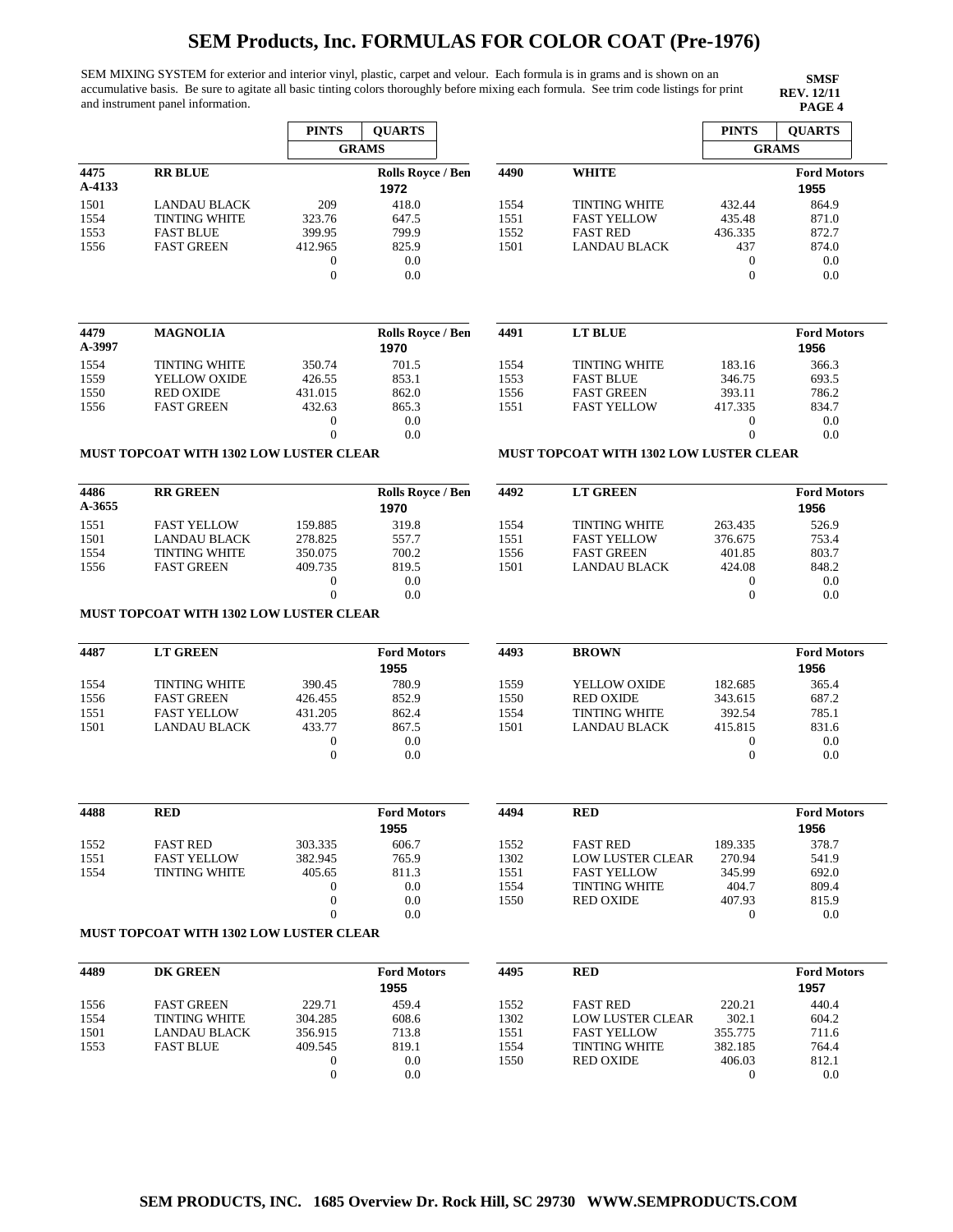SEM MIXING SYSTEM for exterior and interior vinyl, plastic, carpet and velour. Each formula is in grams and is shown on an accumulative basis. Be sure to agitate all basic tinting colors thoroughly before mixing each formula. See trim code listings for print and instrument panel information.

|      |                                          | <b>PINTS</b>     | <b>QUARTS</b>      |      |                      | <b>PINTS</b>     | <b>QUARTS</b>      |
|------|------------------------------------------|------------------|--------------------|------|----------------------|------------------|--------------------|
|      |                                          |                  | <b>GRAMS</b>       |      |                      |                  | <b>GRAMS</b>       |
| 4536 | <b>LT RED MET</b>                        |                  | <b>Ford Motors</b> | 4641 | <b>L-957 RED</b>     |                  | <b>Ford Motors</b> |
|      |                                          |                  | 1957               |      |                      |                  | 1966               |
| 1552 | <b>FAST RED</b>                          | 196.08           | 392.2              | 1552 | <b>FAST RED</b>      | 312.645          | 625.3              |
| 1508 | <b>SILVER</b>                            | 288.42           | 576.8              | 1551 | <b>FAST YELLOW</b>   | 393.49           | 787.0              |
| 1554 | <b>TINTING WHITE</b>                     | 350.265          | 700.5              | 1554 | <b>TINTING WHITE</b> | 404.415          | 808.8              |
| 1551 | <b>FAST YELLOW</b>                       | 399.76           | 799.5              | 1553 | <b>FAST BLUE</b>     | 404.795          | 809.6              |
| 1501 | <b>LANDAU BLACK</b>                      | 409.83           | 819.7              |      |                      | $\boldsymbol{0}$ | 0.0                |
|      |                                          | $\mathbf{0}$     | 0.0                |      |                      | $\mathbf{0}$     | 0.0                |
|      | MUST TOPCOAT WITH 1301 SATIN GLOSS CLEAR |                  |                    |      |                      |                  |                    |
|      |                                          |                  |                    |      |                      |                  |                    |
| 4537 | <b>LT GREEN</b>                          |                  | <b>Ford Motors</b> | 4641 | <b>L-957 RED</b>     |                  | <b>Ford Motors</b> |
|      |                                          |                  | 1957               |      |                      |                  | 1967               |
| 1559 | <b>YELLOW OXIDE</b>                      | 226.005          | 452.0              | 1552 | <b>FAST RED</b>      | 312.645          | 625.3              |
| 1554 | <b>TINTING WHITE</b>                     | 395.675          | 791.4              | 1551 | <b>FAST YELLOW</b>   | 393.49           | 787.0              |
| 1553 | <b>FAST BLUE</b>                         | 417.715          | 835.4              | 1554 | <b>TINTING WHITE</b> | 404.415          | 808.8              |
| 1501 | <b>LANDAU BLACK</b>                      | 421.99           | 844.0              | 1553 | <b>FAST BLUE</b>     | 404.795          | 809.6              |
|      |                                          | $\mathbf{0}$     | 0.0                |      |                      | 0                | 0.0                |
|      |                                          | $\theta$         | 0.0                |      |                      | $\boldsymbol{0}$ | 0.0                |
|      |                                          |                  |                    |      |                      |                  |                    |
|      |                                          |                  |                    |      |                      |                  |                    |
| 4538 | <b>DK GREEN</b>                          |                  | <b>Ford Motors</b> | 4641 | <b>L-957 RED</b>     |                  | <b>Ford Motors</b> |
|      |                                          |                  | 1957               |      |                      |                  | 1968               |
| 1554 | <b>TINTING WHITE</b>                     | 193.42           | 386.8              | 1552 | <b>FAST RED</b>      | 312.645          | 625.3              |
| 1551 | <b>FAST YELLOW</b>                       | 310.65           | 621.3              | 1551 | <b>FAST YELLOW</b>   | 393.49           | 787.0              |
| 1553 | <b>FAST BLUE</b>                         | 373.825          | 747.7              | 1554 | <b>TINTING WHITE</b> | 404.415          | 808.8              |
| 1501 | <b>LANDAU BLACK</b>                      | 418.57           | 837.1              | 1553 | <b>FAST BLUE</b>     | 404.795          | 809.6              |
|      |                                          | $\mathbf{0}$     | 0.0                |      |                      | 0                | 0.0                |
|      |                                          | $\mathbf{0}$     | 0.0                |      |                      | $\boldsymbol{0}$ | 0.0                |
|      |                                          |                  |                    |      |                      |                  |                    |
| 4539 | LT BLUE                                  |                  | <b>Ford Motors</b> | 4641 | <b>L-957 RED</b>     |                  | <b>Ford Motors</b> |
|      |                                          |                  | 1957               |      |                      |                  | 1969               |
| 1554 | <b>TINTING WHITE</b>                     | 300.105          | 600.2              | 1552 | <b>FAST RED</b>      | 312.645          | 625.3              |
| 1302 | <b>LOW LUSTER CLEAR</b>                  | 384.845          | 769.7              | 1551 | <b>FAST YELLOW</b>   | 393.49           | 787.0              |
| 1501 | <b>LANDAU BLACK</b>                      | 401.755          | 803.5              | 1554 | <b>TINTING WHITE</b> | 404.415          | 808.8              |
| 1553 | <b>FAST BLUE</b>                         | 414.675          | 829.4              | 1553 | <b>FAST BLUE</b>     | 404.795          | 809.6              |
| 1559 | YELLOW OXIDE                             | 426.55           | 853.1              |      |                      | 0                | 0.0                |
|      |                                          | $\theta$         | 0.0                |      |                      | $\boldsymbol{0}$ | 0.0                |
|      |                                          |                  |                    |      |                      |                  |                    |
|      |                                          |                  |                    |      |                      |                  |                    |
| 4540 | <b>DK BLUE</b>                           |                  | <b>Ford Motors</b> | 4641 | <b>L-957 RED</b>     |                  | <b>Ford Motors</b> |
|      |                                          |                  | 1957               |      |                      |                  | 1970               |
| 1554 | <b>TINTING WHITE</b>                     | 150.29           | 300.6              | 1552 | <b>FAST RED</b>      | 312.645          | 625.3              |
| 1302 | LOW LUSTER CLEAR                         | 288.42           | 576.8              | 1551 | <b>FAST YELLOW</b>   | 393.49           | 787.0              |
| 1501 | <b>LANDAU BLACK</b>                      | 344.28           | 688.6              | 1554 | <b>TINTING WHITE</b> | 404.415          | 808.8              |
| 1553 | <b>FAST BLUE</b>                         | 399.57           | 799.1              | 1553 | <b>FAST BLUE</b>     | 404.795          | 809.6              |
| 1556 | <b>FAST GREEN</b>                        | 414.485          | 829.0              |      |                      | $\boldsymbol{0}$ | 0.0                |
|      |                                          | $\boldsymbol{0}$ | 0.0                |      |                      | $\boldsymbol{0}$ | 0.0                |
|      |                                          |                  |                    |      |                      |                  |                    |
|      |                                          |                  |                    |      |                      |                  |                    |
| 4641 | <b>L-957 RED</b>                         |                  | <b>Ford Motors</b> | 4641 | <b>L-957 RED</b>     |                  | <b>Ford Motors</b> |
|      |                                          |                  | 1965               |      |                      |                  | 1971               |
| 1552 | <b>FAST RED</b>                          | 312.645          | 625.3              | 1552 | <b>FAST RED</b>      | 312.645          | 625.3              |
| 1551 | <b>FAST YELLOW</b>                       | 393.49           | 787.0              | 1551 | <b>FAST YELLOW</b>   | 393.49           | 787.0              |
| 1554 | <b>TINTING WHITE</b>                     | 404.415          | 808.8              | 1554 | <b>TINTING WHITE</b> | 404.415          | 808.8              |
| 1553 | <b>FAST BLUE</b>                         | 404.795          | 809.6              | 1553 | <b>FAST BLUE</b>     | 404.795          | 809.6              |
|      |                                          | $\boldsymbol{0}$ | 0.0                |      |                      | 0                | 0.0                |
|      |                                          | $\boldsymbol{0}$ | 0.0                |      |                      | $\boldsymbol{0}$ | 0.0                |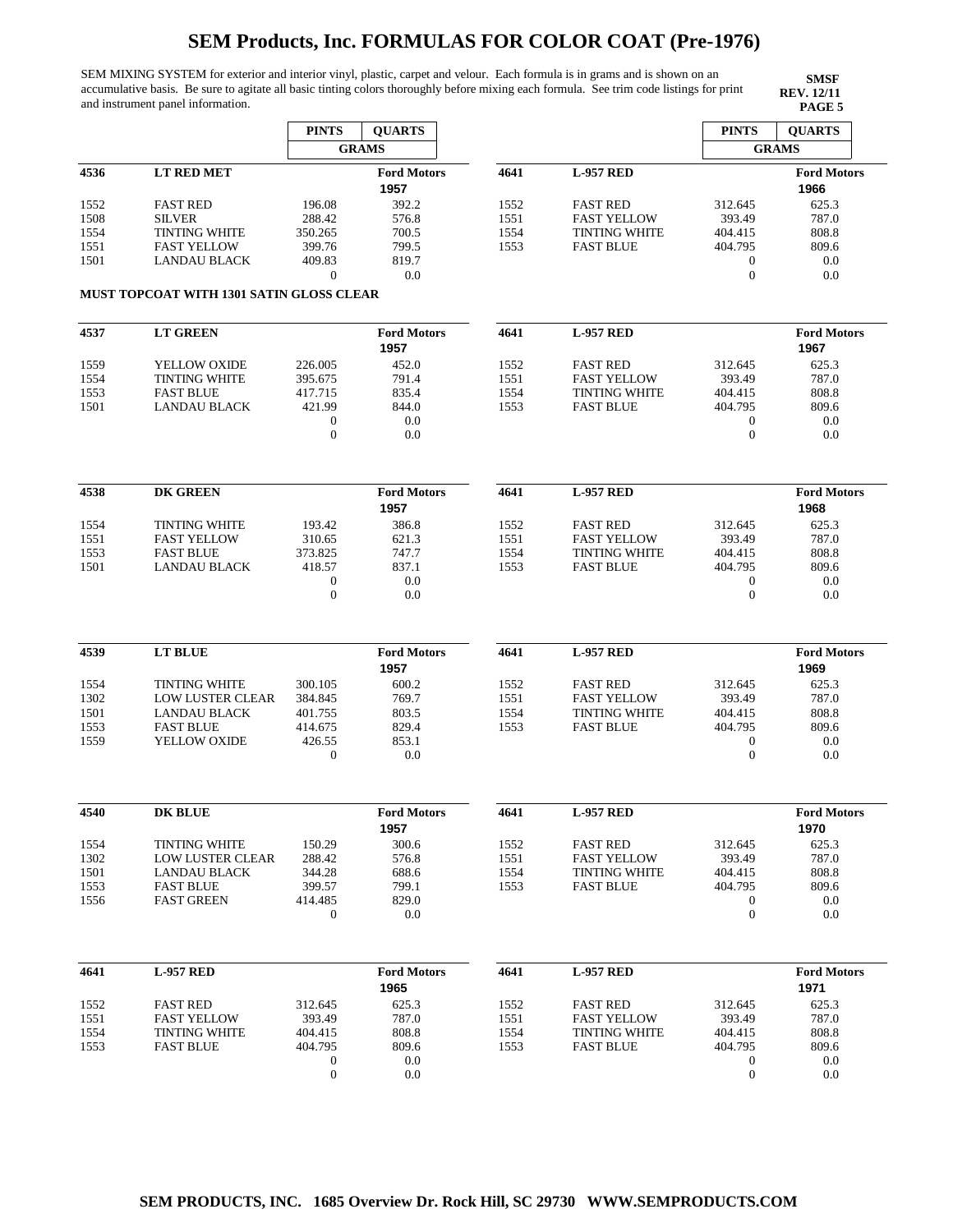SEM MIXING SYSTEM for exterior and interior vinyl, plastic, carpet and velour. Each formula is in grams and is shown on an accumulative basis. Be sure to agitate all basic tinting colors thoroughly before mixing each formula. See trim code listings for print and instrument panel information.

|              |                                      | <b>PINTS</b>                         | <b>QUARTS</b>              |              |                                   | <b>PINTS</b>                         | <b>QUARTS</b>              |
|--------------|--------------------------------------|--------------------------------------|----------------------------|--------------|-----------------------------------|--------------------------------------|----------------------------|
|              |                                      |                                      | <b>GRAMS</b>               |              |                                   |                                      | <b>GRAMS</b>               |
| 4641         | <b>L-957 RED</b>                     |                                      | <b>Ford Motors</b><br>1972 | 4643         | <b>L-2095 BLUE</b>                |                                      | <b>Ford Motors</b><br>1968 |
| 1552         | <b>FAST RED</b>                      | 312.645                              | 625.3                      | 1508         | <b>SILVER</b>                     | 158.27                               | 316.5                      |
| 1551         | <b>FAST YELLOW</b>                   | 393.49                               | 787.0                      | 1553         | <b>FAST BLUE</b>                  | 295.83                               | 591.7                      |
| 1554         | <b>TINTING WHITE</b>                 | 404.415                              | 808.8                      | 1501         | <b>LANDAU BLACK</b>               | 351.88                               | 703.8                      |
| 1553         | <b>FAST BLUE</b>                     | 404.795                              | 809.6                      | 1552         | <b>FAST RED</b>                   | 405.46                               | 810.9                      |
|              |                                      | $\boldsymbol{0}$                     | 0.0                        |              |                                   | $\boldsymbol{0}$                     | 0.0                        |
|              |                                      | $\boldsymbol{0}$                     | 0.0                        |              |                                   | $\boldsymbol{0}$                     | 0.0                        |
|              |                                      |                                      |                            |              |                                   |                                      |                            |
| 4641         | <b>L-957 RED</b>                     |                                      | <b>Ford Motors</b><br>1973 | 4643         | <b>L-2095 BLUE</b>                |                                      | <b>Ford Motors</b><br>1969 |
| 1552         | <b>FAST RED</b>                      | 312.645                              | 625.3                      | 1508         | <b>SILVER</b>                     | 158.27                               | 316.5                      |
| 1551         | <b>FAST YELLOW</b>                   | 393.49                               | 787.0                      | 1553         | <b>FAST BLUE</b>                  | 295.83                               | 591.7                      |
| 1554         | <b>TINTING WHITE</b>                 | 404.415                              | 808.8                      | 1501         | LANDAU BLACK                      | 351.88                               | 703.8                      |
| 1553         | <b>FAST BLUE</b>                     | 404.795                              | 809.6                      | 1552         | <b>FAST RED</b>                   | 405.46                               | 810.9                      |
|              |                                      | $\boldsymbol{0}$                     | 0.0                        |              |                                   | $\boldsymbol{0}$                     | 0.0                        |
|              |                                      | $\boldsymbol{0}$                     | 0.0                        |              |                                   | $\boldsymbol{0}$                     | 0.0                        |
| 4642         | <b>L-958 BLACK</b>                   |                                      | <b>Ford Motors</b>         | 4643         | <b>L-2095 BLUE</b>                |                                      | <b>Ford Motors</b>         |
|              |                                      |                                      | 1973                       |              |                                   |                                      | 1970                       |
|              |                                      |                                      | 748.2                      |              |                                   |                                      | 316.5                      |
| 1501<br>1554 | LANDAU BLACK<br><b>TINTING WHITE</b> | 374.11<br>393.87                     | 787.7                      | 1508<br>1553 | <b>SILVER</b><br><b>FAST BLUE</b> | 158.27<br>295.83                     | 591.7                      |
| 1551         | <b>FAST YELLOW</b>                   | 406.505                              | 813.0                      | 1501         | <b>LANDAU BLACK</b>               | 351.88                               | 703.8                      |
|              |                                      | $\boldsymbol{0}$                     | 0.0                        | 1552         | <b>FAST RED</b>                   | 405.46                               | 810.9                      |
|              |                                      | $\boldsymbol{0}$                     | 0.0                        |              |                                   | $\boldsymbol{0}$                     | 0.0                        |
|              |                                      | $\mathbf{0}$                         | 0.0                        |              |                                   | $\boldsymbol{0}$                     | 0.0                        |
| 4643         | <b>L-2095 BLUE</b>                   |                                      | <b>Ford Motors</b><br>1965 | 4643         | <b>L-2095 BLUE</b>                |                                      | <b>Ford Motors</b><br>1971 |
| 1508         | <b>SILVER</b>                        | 158.27                               | 316.5                      | 1508         | <b>SILVER</b>                     | 158.27                               | 316.5                      |
| 1553         | <b>FAST BLUE</b>                     | 295.83                               | 591.7                      | 1553         | <b>FAST BLUE</b>                  | 295.83                               | 591.7                      |
| 1501         | <b>LANDAU BLACK</b>                  | 351.88                               | 703.8                      | 1501         | <b>LANDAU BLACK</b>               | 351.88                               | 703.8                      |
| 1552         | <b>FAST RED</b>                      | 405.46                               | 810.9                      | 1552         | <b>FAST RED</b>                   | 405.46                               | 810.9                      |
|              |                                      | $\boldsymbol{0}$                     | 0.0                        |              |                                   | $\boldsymbol{0}$                     | 0.0                        |
|              |                                      | $\mathbf{0}$                         | 0.0                        |              |                                   | $\boldsymbol{0}$                     | 0.0                        |
|              |                                      |                                      |                            |              |                                   |                                      |                            |
| 4643         | <b>L-2095 BLUE</b>                   |                                      | <b>Ford Motors</b>         | 4643         | <b>L-2095 BLUE</b>                |                                      | <b>Ford Motors</b>         |
|              |                                      |                                      | 1966                       |              |                                   |                                      | 1972                       |
| 1508         | <b>SILVER</b>                        | 158.27                               | 316.5                      | 1508         | <b>SILVER</b>                     | 158.27                               | 316.5                      |
| 1553         | <b>FAST BLUE</b>                     | 295.83                               | 591.7                      | 1553         | <b>FAST BLUE</b>                  | 295.83                               | 591.7                      |
| 1501         | <b>LANDAU BLACK</b>                  | 351.88                               | 703.8                      | 1501         | LANDAU BLACK                      | 351.88                               | 703.8                      |
| 1552         | <b>FAST RED</b>                      | 405.46                               | 810.9                      | 1552         | <b>FAST RED</b>                   | 405.46                               | 810.9                      |
|              |                                      | $\boldsymbol{0}$<br>$\boldsymbol{0}$ | 0.0<br>0.0                 |              |                                   | $\boldsymbol{0}$<br>$\boldsymbol{0}$ | 0.0<br>0.0                 |
|              |                                      |                                      |                            |              |                                   |                                      |                            |
| 4643         | <b>L-2095 BLUE</b>                   |                                      | <b>Ford Motors</b>         | 4643         | <b>L-2095 BLUE</b>                |                                      | <b>Ford Motors</b>         |
|              |                                      |                                      | 1967                       |              |                                   |                                      | 1973                       |
| 1508         | <b>SILVER</b>                        | 158.27                               | 316.5                      | 1508         | <b>SILVER</b>                     | 158.27                               | 316.5                      |
| 1553         | <b>FAST BLUE</b>                     | 295.83                               | 591.7                      | 1553         | <b>FAST BLUE</b>                  | 295.83                               | 591.7                      |
| 1501         | <b>LANDAU BLACK</b>                  | 351.88                               | 703.8                      | 1501         | LANDAU BLACK                      | 351.88                               | 703.8                      |
| 1552         | <b>FAST RED</b>                      | 405.46                               | 810.9                      | 1552         | <b>FAST RED</b>                   | 405.46                               | 810.9                      |
|              |                                      | $\boldsymbol{0}$                     | 0.0                        |              |                                   | 0                                    | 0.0                        |
|              |                                      | $\boldsymbol{0}$                     | 0.0                        |              |                                   | $\boldsymbol{0}$                     | 0.0                        |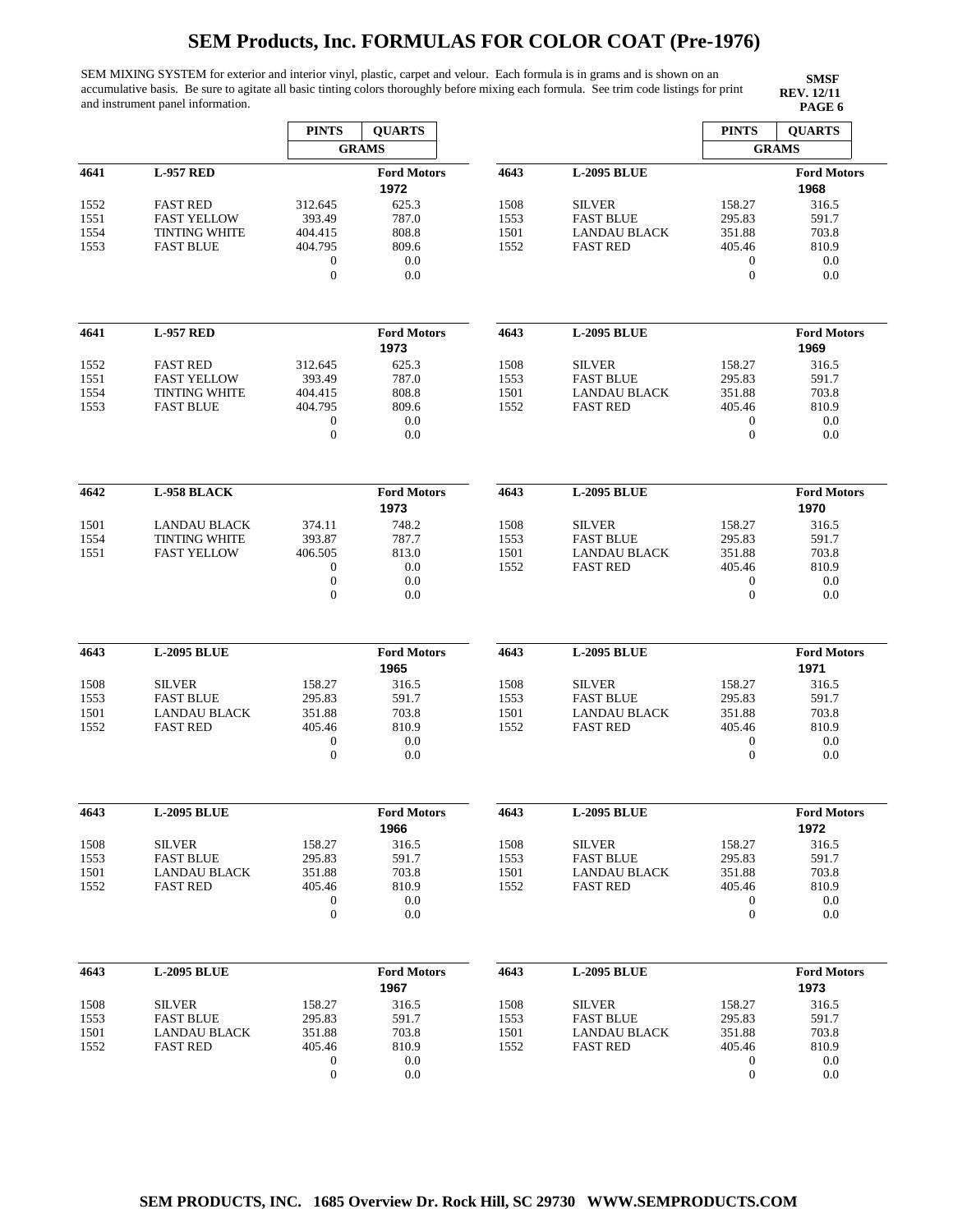SEM MIXING SYSTEM for exterior and interior vinyl, plastic, carpet and velour. Each formula is in grams and is shown on an accumulative basis. Be sure to agitate all basic tinting colors thoroughly before mixing each formula. See trim code listings for print and instrument panel information.

**SMSF REV. 12/11**

|      |                             | <b>PINTS</b> | <b>OUARTS</b>      |
|------|-----------------------------|--------------|--------------------|
|      |                             |              | <b>GRAMS</b>       |
| 4644 | <b>L-2286 DK IVY GOLD M</b> |              | <b>Ford Motors</b> |
|      |                             |              | 1965               |
| 1508 | <b>SILVER</b>               | 166.82       | 333.6              |
| 1501 | <b>LANDAU BLACK</b>         | 297.73       | 595.5              |
| 1551 | <b>FAST YELLOW</b>          | 385.13       | 770.3              |
| 1554 | <b>TINTING WHITE</b>        | 408.025      | 816.1              |
|      |                             | 0            | 0.0                |
|      |                             |              | 0.0                |

#### **MUST TOPCOAT WITH 1301 SATIN GLOSS CLEAR**

| 4644 | L-2286 DK IVY GOLD M | <b>Ford Motors</b> |       |
|------|----------------------|--------------------|-------|
|      |                      |                    | 1966  |
| 1508 | <b>SILVER</b>        | 166.82             | 333.6 |
| 1501 | <b>LANDAU BLACK</b>  | 297.73             | 595.5 |
| 1551 | <b>FAST YELLOW</b>   | 385.13             | 770.3 |
| 1554 | <b>TINTING WHITE</b> | 408.025            | 816.1 |
|      |                      | $\theta$           | 0.0   |
|      |                      |                    | 0.0   |

#### **MUST TOPCOAT WITH 1301 SATIN GLOSS CLEAR**

| 4644 | <b>L-2286 DK IVY GOLD M</b> | <b>Ford Motors</b><br>1967 |       |
|------|-----------------------------|----------------------------|-------|
| 1508 | <b>SILVER</b>               | 166.82                     | 333.6 |
| 1501 | LANDAU BLACK                | 297.73                     | 595.5 |
| 1551 | <b>FAST YELLOW</b>          | 385.13                     | 770.3 |
| 1554 | <b>TINTING WHITE</b>        | 408.025                    | 816.1 |
|      |                             | $\theta$                   | 0.0   |
|      |                             |                            | 0.0   |

## **MUST TOPCOAT WITH 1301 SATIN GLOSS CLEAR**

| 4644 | L-2286 DK IVY GOLD M | <b>Ford Motors</b> |       |
|------|----------------------|--------------------|-------|
|      |                      |                    | 1968  |
| 1508 | <b>SILVER</b>        | 166.82             | 333.6 |
| 1501 | LANDAU BLACK         | 297.73             | 595.5 |
| 1551 | <b>FAST YELLOW</b>   | 385.13             | 770.3 |
| 1554 | <b>TINTING WHITE</b> | 408.025            | 816.1 |
|      |                      | $\theta$           | 0.0   |
|      |                      |                    | 0.0   |

### **MUST TOPCOAT WITH 1301 SATIN GLOSS CLEAR**

| 4644 | <b>L-2286 DK IVY GOLD M</b> |          | <b>Ford Motors</b><br>1969 |
|------|-----------------------------|----------|----------------------------|
| 1508 | <b>SILVER</b>               | 166.82   | 333.6                      |
| 1501 | <b>LANDAU BLACK</b>         | 297.73   | 595.5                      |
| 1551 | <b>FAST YELLOW</b>          | 385.13   | 770.3                      |
| 1554 | <b>TINTING WHITE</b>        | 408.025  | 816.1                      |
|      |                             | $\theta$ | 0.0                        |
|      |                             | $\Omega$ | 0.0                        |

### **MUST TOPCOAT WITH 1301 SATIN GLOSS CLEAR**

| 4644 | <b>L-2286 DK IVY GOLD M</b> | <b>Ford Motors</b><br>1970 |       |
|------|-----------------------------|----------------------------|-------|
| 1508 | <b>SILVER</b>               | 166.82                     | 333.6 |
| 1501 | <b>LANDAU BLACK</b>         | 297.73                     | 595.5 |
| 1551 | <b>FAST YELLOW</b>          | 385.13                     | 770.3 |
| 1554 | <b>TINTING WHITE</b>        | 408.025                    | 816.1 |
|      |                             |                            | 0.0   |
|      |                             |                            | 0.0   |

### **MUST TOPCOAT WITH 1301 SATIN GLOSS CLEAR**

|      |                      | <b>PINTS</b>      | <b>OUARTS</b>      |  |  |
|------|----------------------|-------------------|--------------------|--|--|
|      |                      | <b>GRAMS</b>      |                    |  |  |
| 4644 | L-2286 DK IVY GOLD M |                   | <b>Ford Motors</b> |  |  |
|      |                      |                   | 1971               |  |  |
| 1508 | <b>SILVER</b>        | 166.82            | 333.6              |  |  |
| 1501 | <b>LANDAU BLACK</b>  | 297.73            | 595.5              |  |  |
| 1551 | <b>FAST YELLOW</b>   | 385.13            | 770.3              |  |  |
| 1554 | <b>TINTING WHITE</b> | 408.025           | 816.1              |  |  |
|      |                      | $\mathbf{\Omega}$ | 0.0                |  |  |
|      |                      |                   | 0.0                |  |  |

## **MUST TOPCOAT WITH 1301 SATIN GLOSS CLEAR**

| 4644 | <b>L-2286 DK IVY GOLD M</b> |          | <b>Ford Motors</b><br>1972 |
|------|-----------------------------|----------|----------------------------|
| 1508 | <b>SILVER</b>               | 166.82   | 333.6                      |
| 1501 | LANDAU BLACK                | 297.73   | 595.5                      |
| 1551 | <b>FAST YELLOW</b>          | 385.13   | 770.3                      |
| 1554 | <b>TINTING WHITE</b>        | 408.025  | 816.1                      |
|      |                             | $^{(1)}$ | 0.0                        |
|      |                             |          | 0.0                        |

#### **MUST TOPCOAT WITH 1301 SATIN GLOSS CLEAR**

| 4644 | <b>L-2286 DK IVY GOLD M</b> |         | <b>Ford Motors</b> |
|------|-----------------------------|---------|--------------------|
|      |                             | 1973    |                    |
| 1508 | <b>SILVER</b>               | 166.82  | 333.6              |
| 1501 | <b>LANDAU BLACK</b>         | 297.73  | 595.5              |
| 1551 | <b>FAST YELLOW</b>          | 385.13  | 770.3              |
| 1554 | <b>TINTING WHITE</b>        | 408.025 | 816.1              |
|      |                             |         | 0.0                |
|      |                             |         | 0.0                |

### **MUST TOPCOAT WITH 1301 SATIN GLOSS CLEAR**

| 4645 | <b>L-2287 BLUE</b>   |         | <b>Ford Motors</b><br>1965 |
|------|----------------------|---------|----------------------------|
| 1508 | <b>SILVER</b>        | 265.335 | 530.7                      |
| 1553 | <b>FAST BLUE</b>     | 315.4   | 630.8                      |
| 1552 | <b>FAST RED</b>      | 358.055 | 716.1                      |
| 1556 | <b>FAST GREEN</b>    | 391.78  | 783.6                      |
| 1554 | <b>TINTING WHITE</b> | 408.12  | 816.2                      |
|      |                      |         | 0.0                        |

## **MUST TOPCOAT WITH 1301 SATIN GLOSS CLEAR**

| 4645 | <b>L-2287 BLUE</b>   |         |       |  |  |  |  |
|------|----------------------|---------|-------|--|--|--|--|
|      |                      |         | 1966  |  |  |  |  |
| 1508 | <b>SILVER</b>        | 265.335 | 530.7 |  |  |  |  |
| 1553 | <b>FAST BLUE</b>     | 315.4   | 630.8 |  |  |  |  |
| 1552 | <b>FAST RED</b>      | 358.055 | 716.1 |  |  |  |  |
| 1556 | <b>FAST GREEN</b>    | 391.78  | 783.6 |  |  |  |  |
| 1554 | <b>TINTING WHITE</b> | 408.12  | 816.2 |  |  |  |  |
|      |                      |         | 0.0   |  |  |  |  |

#### **MUST TOPCOAT WITH 1301 SATIN GLOSS CLEAR**

| 4645 | <b>L-2287 BLUE</b>   |         | <b>Ford Motors</b><br>1967 |
|------|----------------------|---------|----------------------------|
| 1508 | <b>SILVER</b>        | 265.335 | 530.7                      |
| 1553 | <b>FAST BLUE</b>     | 315.4   | 630.8                      |
| 1552 | <b>FAST RED</b>      | 358.055 | 716.1                      |
| 1556 | <b>FAST GREEN</b>    | 391.78  | 783.6                      |
| 1554 | <b>TINTING WHITE</b> | 408.12  | 816.2                      |
|      |                      |         | 0.0                        |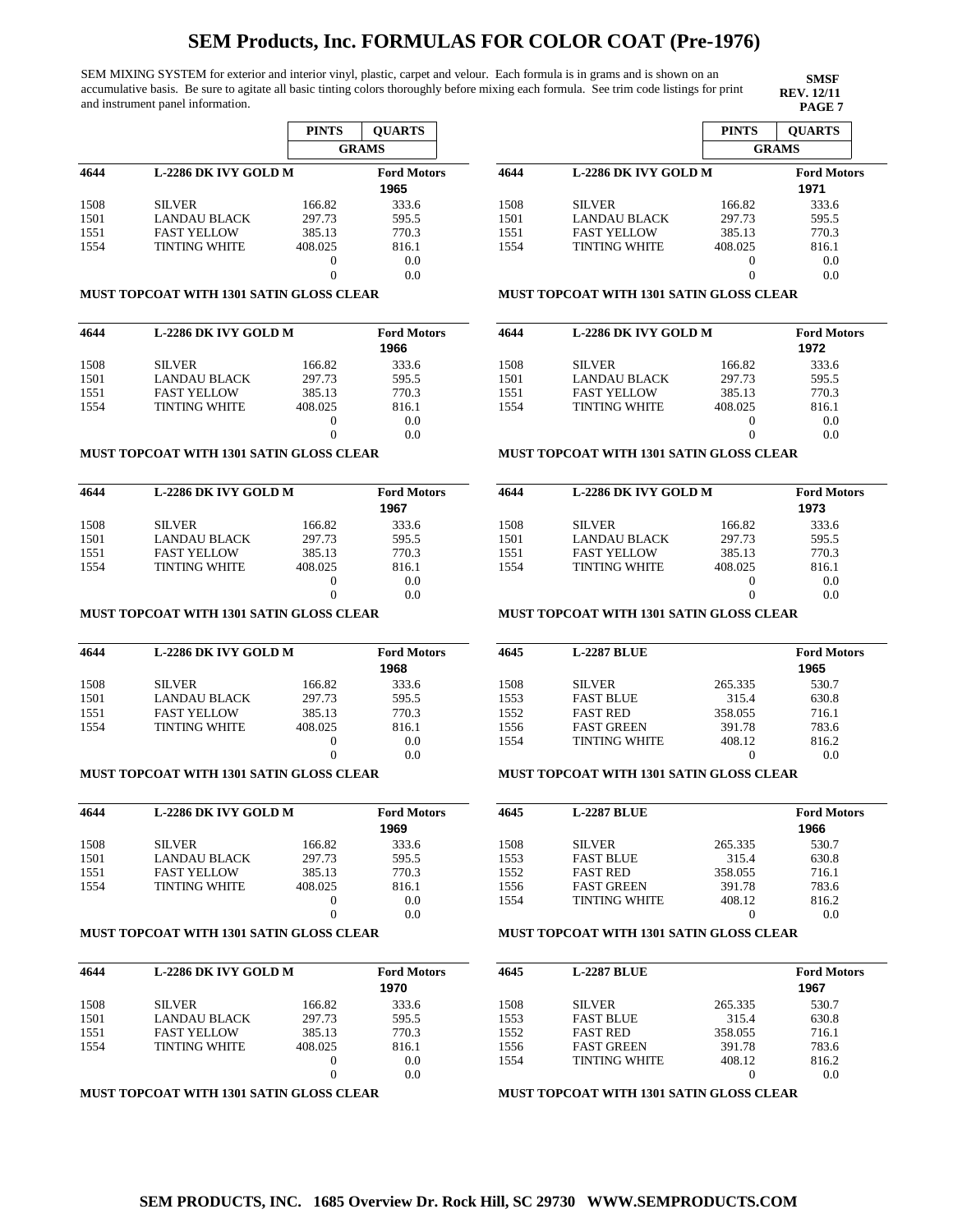SEM MIXING SYSTEM for exterior and interior vinyl, plastic, carpet and velour. Each formula is in grams and is shown on an accumulative basis. Be sure to agitate all basic tinting colors thoroughly before mixing each formula. See trim code listings for print and instrument panel information.

**SMSF REV. 12/11**

|      |                                           | <b>PINTS</b> | <b>OUARTS</b>      |      |                        | <b>PINTS</b> | <b>OUARTS</b>      |
|------|-------------------------------------------|--------------|--------------------|------|------------------------|--------------|--------------------|
|      |                                           |              | <b>GRAMS</b>       |      |                        |              | <b>GRAMS</b>       |
| 4645 | <b>L-2287 BLUE</b>                        |              | <b>Ford Motors</b> | 4646 | <b>L-2288 PALOMINO</b> |              | <b>Ford Motors</b> |
|      |                                           |              | 1968               |      |                        |              | 1965               |
| 1508 | <b>SILVER</b>                             | 265.335      | 530.7              | 1559 | <b>YELLOW OXIDE</b>    | 188.86       | 377.7              |
| 1553 | <b>FAST BLUE</b>                          | 315.4        | 630.8              | 1554 | <b>TINTING WHITE</b>   | 345.8        | 691.6              |
| 1552 | <b>FAST RED</b>                           | 358.055      | 716.1              | 1550 | <b>RED OXIDE</b>       | 404.89       | 809.8              |
| 1556 | <b>FAST GREEN</b>                         | 391.78       | 783.6              | 1501 | <b>LANDAU BLACK</b>    | 421.705      | 843.4              |
| 1554 | <b>TINTING WHITE</b>                      | 408.12       | 816.2              |      |                        |              | 0.0                |
|      |                                           | $\Omega$     | 0.0                |      |                        |              | 0.0                |
|      | MHET TODCOAT WITH 1201 EATIN CLOSE CLEAD. |              |                    |      |                        |              |                    |

#### **MUST TOPCOAT WITH 1301 SATIN GLOSS CLEAR**

| <b>L-2287 BLUE</b>   |         | <b>Ford Motors</b><br>1969 | 4646 | <b>L-2288 PALOMINO</b> |         | <b>Ford Motors</b><br>1966 |
|----------------------|---------|----------------------------|------|------------------------|---------|----------------------------|
| <b>SILVER</b>        | 265.335 | 530.7                      | 1559 | YELLOW OXIDE           | 188.86  | 377.7                      |
| <b>FAST BLUE</b>     | 315.4   | 630.8                      | 1554 | <b>TINTING WHITE</b>   | 345.8   | 691.6                      |
| <b>FAST RED</b>      | 358.055 | 716.1                      | 1550 | <b>RED OXIDE</b>       | 404.89  | 809.8                      |
| <b>FAST GREEN</b>    | 391.78  | 783.6                      | 1501 | LANDAU BLACK           | 421.705 | 843.4                      |
| <b>TINTING WHITE</b> | 408.12  | 816.2                      |      |                        |         | 0.0                        |
|                      |         | 0.0                        |      |                        |         | 0.0                        |
|                      |         |                            |      |                        |         |                            |

### **MUST TOPCOAT WITH 1301 SATIN GLOSS CLEAR**

| 4645 | <b>L-2287 BLUE</b>   |         | <b>Ford Motors</b><br>1970 | 4646 | <b>L-2288 PALOMINO</b> |         | <b>Ford Motors</b><br>1967 |
|------|----------------------|---------|----------------------------|------|------------------------|---------|----------------------------|
| 1508 | <b>SILVER</b>        | 265.335 | 530.7                      | 1559 | YELLOW OXIDE           | 188.86  | 377.7                      |
| 1553 | <b>FAST BLUE</b>     | 315.4   | 630.8                      | 1554 | <b>TINTING WHITE</b>   | 345.8   | 691.6                      |
| 1552 | <b>FAST RED</b>      | 358.055 | 716.1                      | 1550 | <b>RED OXIDE</b>       | 404.89  | 809.8                      |
| 1556 | <b>FAST GREEN</b>    | 391.78  | 783.6                      | 1501 | LANDAU BLACK           | 421.705 | 843.4                      |
| 1554 | <b>TINTING WHITE</b> | 408.12  | 816.2                      |      |                        |         | 0.0                        |
|      |                      |         | 0.0                        |      |                        |         | 0.0                        |

### **MUST TOPCOAT WITH 1301 SATIN GLOSS CLEAR**

| 4645 | <b>L-2287 BLUE</b>   |         | <b>Ford Motors</b><br>1971 | 4646 | <b>L-2288 PALOMINO</b> |          | <b>Ford Motors</b><br>1968 |
|------|----------------------|---------|----------------------------|------|------------------------|----------|----------------------------|
| 1508 | <b>SILVER</b>        | 265.335 | 530.7                      | 1559 | YELLOW OXIDE           | 188.86   | 377.7                      |
| 1553 | <b>FAST BLUE</b>     | 315.4   | 630.8                      | 1554 | <b>TINTING WHITE</b>   | 345.8    | 691.6                      |
| 1552 | <b>FAST RED</b>      | 358.055 | 716.1                      | 1550 | <b>RED OXIDE</b>       | 404.89   | 809.8                      |
| 1556 | <b>FAST GREEN</b>    | 391.78  | 783.6                      | 1501 | LANDAU BLACK           | 421.705  | 843.4                      |
| 1554 | <b>TINTING WHITE</b> | 408.12  | 816.2                      |      |                        | 0        | 0.0                        |
|      |                      |         | 0.0                        |      |                        | $\Omega$ | 0.0                        |

### **MUST TOPCOAT WITH 1301 SATIN GLOSS CLEAR**

| 4645 | <b>L-2287 BLUE</b>   |         | <b>Ford Motors</b><br>1972 | 4646 | <b>L-2288 PALOMINO</b> |         | <b>Ford Motors</b><br>1969 |
|------|----------------------|---------|----------------------------|------|------------------------|---------|----------------------------|
| 1508 | <b>SILVER</b>        | 265.335 | 530.7                      | 1559 | YELLOW OXIDE           | 188.86  | 377.7                      |
| 1553 | <b>FAST BLUE</b>     | 315.4   | 630.8                      | 1554 | <b>TINTING WHITE</b>   | 345.8   | 691.6                      |
| 1552 | <b>FAST RED</b>      | 358.055 | 716.1                      | 1550 | <b>RED OXIDE</b>       | 404.89  | 809.8                      |
| 1556 | <b>FAST GREEN</b>    | 391.78  | 783.6                      | 1501 | LANDAU BLACK           | 421.705 | 843.4                      |
| 1554 | <b>TINTING WHITE</b> | 408.12  | 816.2                      |      |                        |         | 0.0                        |
|      |                      |         | 0.0                        |      |                        |         | 0.0                        |
|      |                      |         |                            |      |                        |         |                            |

### **MUST TOPCOAT WITH 1301 SATIN GLOSS CLEAR**

| 4645 | <b>L-2287 BLUE</b>   |         | <b>Ford Motors</b><br>1973 | 4646 | <b>L-2288 PALOMINO</b> |         | <b>Ford Motors</b><br>1970 |
|------|----------------------|---------|----------------------------|------|------------------------|---------|----------------------------|
| 1508 | <b>SILVER</b>        | 265.335 | 530.7                      | 1559 | YELLOW OXIDE           | 188.86  | 377.7                      |
| 1553 | <b>FAST BLUE</b>     | 315.4   | 630.8                      | 1554 | <b>TINTING WHITE</b>   | 345.8   | 691.6                      |
| 1552 | <b>FAST RED</b>      | 358.055 | 716.1                      | 1550 | <b>RED OXIDE</b>       | 404.89  | 809.8                      |
| 1556 | <b>FAST GREEN</b>    | 391.78  | 783.6                      | 1501 | LANDAU BLACK           | 421.705 | 843.4                      |
| 1554 | <b>TINTING WHITE</b> | 408.12  | 816.2                      |      |                        |         | 0.0                        |
|      |                      |         | 0.0                        |      |                        |         | 0.0                        |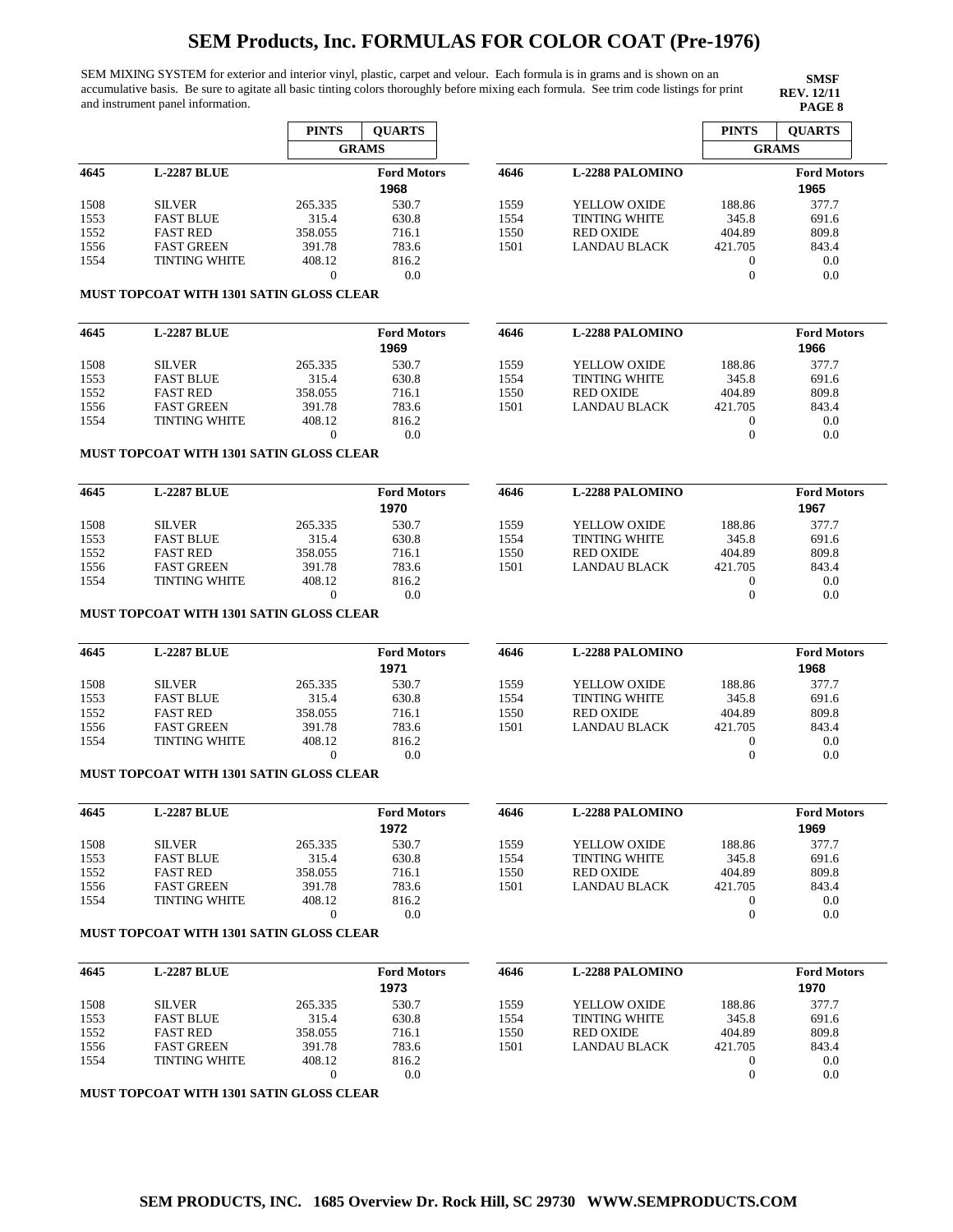SEM MIXING SYSTEM for exterior and interior vinyl, plastic, carpet and velour. Each formula is in grams and is shown on an accumulative basis. Be sure to agitate all basic tinting colors thoroughly before mixing each formula. See trim code listings for print and instrument panel information.

|      |                        | <b>PINTS</b>     | <b>OUARTS</b>      |      |                      | <b>PINTS</b>     | <b>QUARTS</b>      |
|------|------------------------|------------------|--------------------|------|----------------------|------------------|--------------------|
|      |                        |                  | <b>GRAMS</b>       |      |                      |                  | <b>GRAMS</b>       |
| 4646 | <b>L-2288 PALOMINO</b> |                  | <b>Ford Motors</b> | 4647 | L-2290 WHITE         |                  | <b>Ford Motors</b> |
|      |                        |                  | 1971               |      |                      |                  | 1968               |
| 1559 | YELLOW OXIDE           | 188.86           | 377.7              | 1554 | <b>TINTING WHITE</b> | 414.58           | 829.2              |
| 1554 | <b>TINTING WHITE</b>   | 345.8            | 691.6              | 1551 | <b>FAST YELLOW</b>   | 425.885          | 851.8              |
| 1550 | <b>RED OXIDE</b>       | 404.89           | 809.8              | 1550 | <b>RED OXIDE</b>     | 431.49           | 863.0              |
| 1501 | <b>LANDAU BLACK</b>    | 421.705          | 843.4              | 1501 | <b>LANDAU BLACK</b>  | 435.86           | 871.7              |
|      |                        | $\boldsymbol{0}$ | 0.0                |      |                      | $\boldsymbol{0}$ | 0.0                |
|      |                        | $\boldsymbol{0}$ | 0.0                |      |                      | $\mathbf{0}$     | 0.0                |
|      |                        |                  |                    |      |                      |                  |                    |
|      |                        |                  |                    |      |                      |                  |                    |
| 4646 | <b>L-2288 PALOMINO</b> |                  | <b>Ford Motors</b> | 4647 | L-2290 WHITE         |                  | <b>Ford Motors</b> |
|      |                        |                  | 1972               |      |                      |                  | 1969               |
| 1559 | YELLOW OXIDE           | 188.86           | 377.7              | 1554 | <b>TINTING WHITE</b> | 414.58           | 829.2              |
| 1554 | <b>TINTING WHITE</b>   | 345.8            | 691.6              | 1551 | <b>FAST YELLOW</b>   | 425.885          | 851.8              |
| 1550 | <b>RED OXIDE</b>       | 404.89           | 809.8              | 1550 | <b>RED OXIDE</b>     | 431.49           | 863.0              |
| 1501 | <b>LANDAU BLACK</b>    | 421.705          | 843.4              | 1501 | <b>LANDAU BLACK</b>  | 435.86           | 871.7              |
|      |                        | $\boldsymbol{0}$ | 0.0                |      |                      | 0                | 0.0                |
|      |                        | $\boldsymbol{0}$ | 0.0                |      |                      | $\boldsymbol{0}$ | 0.0                |
|      |                        |                  |                    |      |                      |                  |                    |
| 4646 | <b>L-2288 PALOMINO</b> |                  | <b>Ford Motors</b> | 4647 | L-2290 WHITE         |                  | <b>Ford Motors</b> |
|      |                        |                  | 1973               |      |                      |                  | 1970               |
| 1559 | <b>YELLOW OXIDE</b>    | 188.86           | 377.7              | 1554 | <b>TINTING WHITE</b> | 414.58           | 829.2              |
| 1554 | <b>TINTING WHITE</b>   | 345.8            | 691.6              | 1551 | <b>FAST YELLOW</b>   | 425.885          | 851.8              |
| 1550 | <b>RED OXIDE</b>       | 404.89           | 809.8              | 1550 | <b>RED OXIDE</b>     | 431.49           | 863.0              |
| 1501 | LANDAU BLACK           | 421.705          | 843.4              | 1501 | LANDAU BLACK         | 435.86           | 871.7              |
|      |                        | 0                | 0.0                |      |                      | 0                | 0.0                |
|      |                        | $\boldsymbol{0}$ | 0.0                |      |                      | $\boldsymbol{0}$ | 0.0                |
|      |                        |                  |                    |      |                      |                  |                    |
| 4647 | L-2290 WHITE           |                  | <b>Ford Motors</b> | 4647 | L-2290 WHITE         |                  | <b>Ford Motors</b> |
|      |                        |                  | 1965               |      |                      |                  | 1971               |
| 1554 | <b>TINTING WHITE</b>   | 414.58           | 829.2              | 1554 | <b>TINTING WHITE</b> | 414.58           | 829.2              |
| 1551 | <b>FAST YELLOW</b>     | 425.885          | 851.8              | 1551 | <b>FAST YELLOW</b>   | 425.885          | 851.8              |
|      |                        |                  |                    |      | <b>RED OXIDE</b>     |                  |                    |
| 1550 | <b>RED OXIDE</b>       | 431.49           | 863.0              | 1550 |                      | 431.49           | 863.0              |
| 1501 | <b>LANDAU BLACK</b>    | 435.86           | 871.7              | 1501 | <b>LANDAU BLACK</b>  | 435.86           | 871.7              |
|      |                        | $\boldsymbol{0}$ | 0.0                |      |                      | $\boldsymbol{0}$ | 0.0                |
|      |                        | $\boldsymbol{0}$ | 0.0                |      |                      | $\boldsymbol{0}$ | 0.0                |
|      |                        |                  |                    |      |                      |                  |                    |
| 4647 | L-2290 WHITE           |                  | <b>Ford Motors</b> | 4647 | L-2290 WHITE         |                  | <b>Ford Motors</b> |
|      |                        |                  | 1966               |      |                      |                  | 1972               |
| 1554 | <b>TINTING WHITE</b>   | 414.58           | 829.2              | 1554 | <b>TINTING WHITE</b> | 414.58           | 829.2              |
| 1551 | <b>FAST YELLOW</b>     | 425.885          | 851.8              | 1551 | <b>FAST YELLOW</b>   | 425.885          | 851.8              |
| 1550 | <b>RED OXIDE</b>       | 431.49           | 863.0              | 1550 | <b>RED OXIDE</b>     | 431.49           | 863.0              |
| 1501 | <b>LANDAU BLACK</b>    | 435.86           | 871.7              | 1501 | LANDAU BLACK         | 435.86           | 871.7              |
|      |                        | 0                | 0.0                |      |                      | 0                | 0.0                |
|      |                        | $\boldsymbol{0}$ | 0.0                |      |                      | $\boldsymbol{0}$ | 0.0                |
|      |                        |                  |                    |      |                      |                  |                    |
| 4647 | L-2290 WHITE           |                  | <b>Ford Motors</b> | 4647 | <b>L-2290 WHITE</b>  |                  | <b>Ford Motors</b> |
|      |                        |                  | 1967               |      |                      |                  | 1973               |
| 1554 | <b>TINTING WHITE</b>   | 414.58           | 829.2              | 1554 | <b>TINTING WHITE</b> | 414.58           | 829.2              |
| 1551 | <b>FAST YELLOW</b>     | 425.885          | 851.8              | 1551 | <b>FAST YELLOW</b>   | 425.885          | 851.8              |
| 1550 | <b>RED OXIDE</b>       | 431.49           | 863.0              | 1550 | <b>RED OXIDE</b>     | 431.49           | 863.0              |
| 1501 | <b>LANDAU BLACK</b>    | 435.86           | 871.7              | 1501 | <b>LANDAU BLACK</b>  | 435.86           | 871.7              |
|      |                        | 0                | 0.0                |      |                      | 0                | 0.0                |
|      |                        | $\theta$         | 0.0                |      |                      | $\mathbf{0}$     | 0.0                |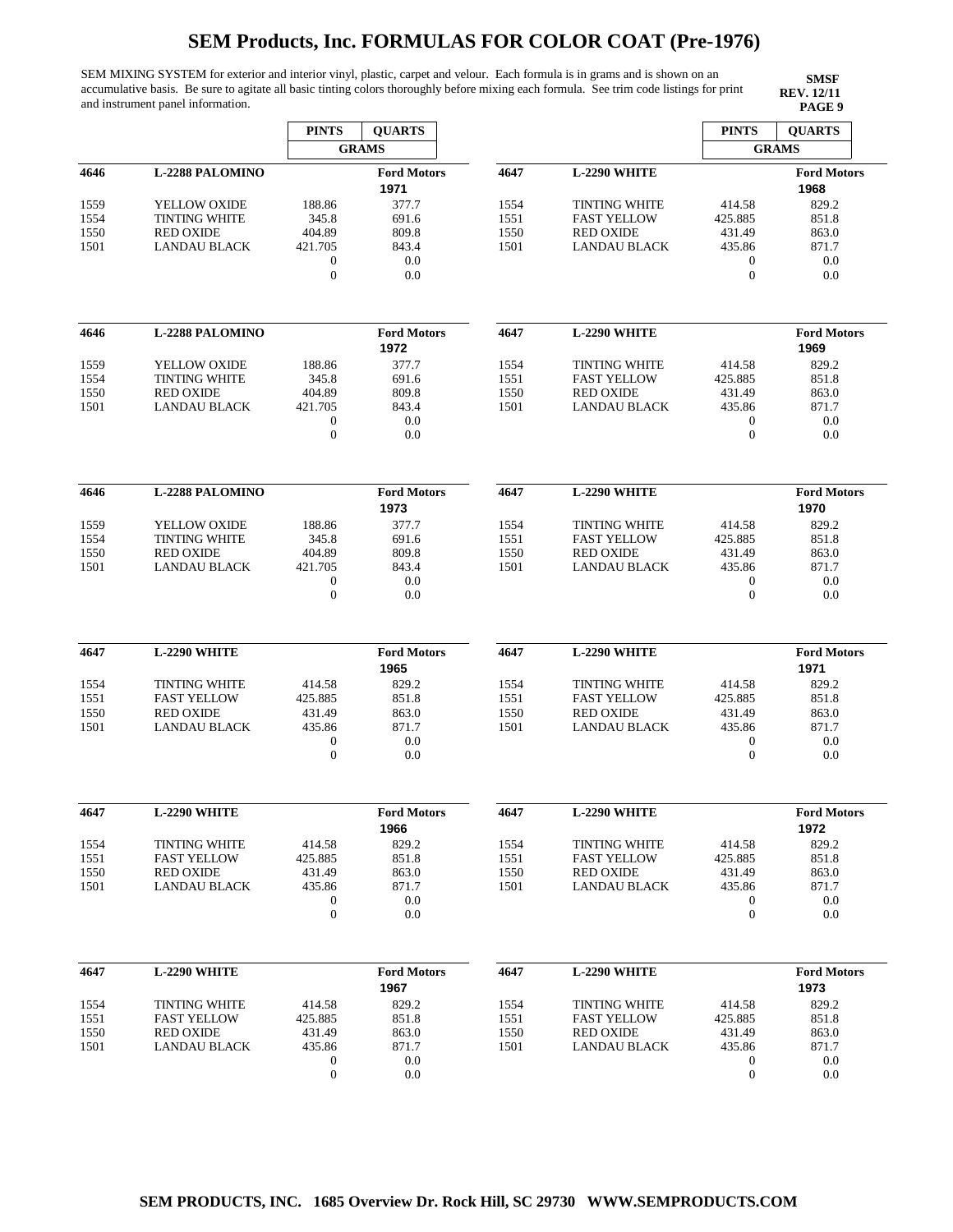SEM MIXING SYSTEM for exterior and interior vinyl, plastic, carpet and velour. Each formula is in grams and is shown on an accumulative basis. Be sure to agitate all basic tinting colors thoroughly before mixing each formula. See trim code listings for print and instrument panel information.

|      |                       | <b>PINTS</b>                         | <b>QUARTS</b>              |      |                         | <b>PINTS</b>                         | <b>QUARTS</b>              |
|------|-----------------------|--------------------------------------|----------------------------|------|-------------------------|--------------------------------------|----------------------------|
|      |                       |                                      | <b>GRAMS</b>               |      |                         |                                      | <b>GRAMS</b>               |
| 4649 | <b>L-2505 DK BLUE</b> |                                      | <b>Ford Motors</b><br>1965 | 4649 | <b>L-2505 DK BLUE</b>   |                                      | <b>Ford Motors</b><br>1971 |
| 1553 | <b>FAST BLUE</b>      | 176.13                               | 352.3                      | 1553 | <b>FAST BLUE</b>        | 176.13                               | 352.3                      |
| 1501 | <b>LANDAU BLACK</b>   | 324.615                              | 649.2                      | 1501 | <b>LANDAU BLACK</b>     | 324.615                              | 649.2                      |
| 1554 | <b>TINTING WHITE</b>  | 384.37                               | 768.7                      | 1554 | <b>TINTING WHITE</b>    | 384.37                               | 768.7                      |
| 1551 | <b>FAST YELLOW</b>    | 408.215                              | 816.4<br>0.0               | 1551 | <b>FAST YELLOW</b>      | 408.215<br>$\boldsymbol{0}$          | 816.4<br>0.0               |
|      |                       | 0<br>$\boldsymbol{0}$                | 0.0                        |      |                         | $\boldsymbol{0}$                     | 0.0                        |
| 4649 | <b>L-2505 DK BLUE</b> |                                      | <b>Ford Motors</b>         | 4649 | <b>L-2505 DK BLUE</b>   |                                      | <b>Ford Motors</b>         |
|      |                       |                                      | 1966                       |      |                         |                                      | 1972                       |
| 1553 | <b>FAST BLUE</b>      | 176.13                               | 352.3                      | 1553 | <b>FAST BLUE</b>        | 176.13                               | 352.3                      |
| 1501 | <b>LANDAU BLACK</b>   | 324.615                              | 649.2                      | 1501 | <b>LANDAU BLACK</b>     | 324.615                              | 649.2                      |
| 1554 | <b>TINTING WHITE</b>  | 384.37                               | 768.7                      | 1554 | <b>TINTING WHITE</b>    | 384.37                               | 768.7                      |
| 1551 | <b>FAST YELLOW</b>    | 408.215                              | 816.4                      | 1551 | <b>FAST YELLOW</b>      | 408.215                              | 816.4                      |
|      |                       | $\boldsymbol{0}$<br>$\boldsymbol{0}$ | 0.0<br>0.0                 |      |                         | $\boldsymbol{0}$<br>$\boldsymbol{0}$ | 0.0<br>0.0                 |
|      |                       |                                      |                            |      |                         |                                      |                            |
| 4649 | <b>L-2505 DK BLUE</b> |                                      | <b>Ford Motors</b>         | 4649 | <b>L-2505 DK BLUE</b>   |                                      | <b>Ford Motors</b>         |
|      |                       |                                      | 1967                       |      |                         |                                      | 1973                       |
| 1553 | <b>FAST BLUE</b>      | 176.13                               | 352.3                      | 1553 | <b>FAST BLUE</b>        | 176.13                               | 352.3                      |
| 1501 | <b>LANDAU BLACK</b>   | 324.615                              | 649.2                      | 1501 | <b>LANDAU BLACK</b>     | 324.615                              | 649.2                      |
| 1554 | <b>TINTING WHITE</b>  | 384.37                               | 768.7                      | 1554 | <b>TINTING WHITE</b>    | 384.37                               | 768.7                      |
| 1551 | <b>FAST YELLOW</b>    | 408.215                              | 816.4                      | 1551 | <b>FAST YELLOW</b>      | 408.215                              | 816.4                      |
|      |                       | $\boldsymbol{0}$                     | 0.0                        |      |                         | $\boldsymbol{0}$                     | 0.0                        |
|      |                       | $\mathbf{0}$                         | 0.0                        |      |                         | $\boldsymbol{0}$                     | 0.0                        |
| 4649 | <b>L-2505 DK BLUE</b> |                                      | <b>Ford Motors</b>         | 4650 | <b>L-2613 PARCHMENT</b> |                                      | <b>Ford Motors</b>         |
|      |                       |                                      | 1968                       |      |                         |                                      | 1965                       |
| 1553 | <b>FAST BLUE</b>      | 176.13                               | 352.3                      | 1554 | <b>TINTING WHITE</b>    | 265.24                               | 530.5                      |
| 1501 | LANDAU BLACK          | 324.615                              | 649.2                      | 1559 | YELLOW OXIDE            | 398.525                              | 797.1                      |
| 1554 | <b>TINTING WHITE</b>  | 384.37                               | 768.7                      | 1550 | <b>RED OXIDE</b>        | 417.715                              | 835.4                      |
| 1551 | <b>FAST YELLOW</b>    | 408.215                              | 816.4                      | 1501 | LANDAU BLACK            | 427.69                               | 855.4                      |
|      |                       | $\boldsymbol{0}$                     | 0.0                        |      |                         | $\boldsymbol{0}$                     | 0.0                        |
|      |                       | $\boldsymbol{0}$                     | 0.0                        |      |                         | $\boldsymbol{0}$                     | 0.0                        |
| 4649 | L-2505 DK BLUE        |                                      | <b>Ford Motors</b>         | 4650 | <b>L-2613 PARCHMENT</b> |                                      | <b>Ford Motors</b>         |
|      |                       |                                      | 1969                       |      |                         |                                      | 1966                       |
| 1553 | <b>FAST BLUE</b>      | 176.13                               | 352.3                      | 1554 | <b>TINTING WHITE</b>    | 265.24                               | 530.5                      |
| 1501 | <b>LANDAU BLACK</b>   | 324.615                              | 649.2                      | 1559 | YELLOW OXIDE            | 398.525                              | 797.1                      |
| 1554 | <b>TINTING WHITE</b>  | 384.37                               | 768.7                      | 1550 | <b>RED OXIDE</b>        | 417.715                              | 835.4                      |
| 1551 | <b>FAST YELLOW</b>    | 408.215                              | 816.4                      | 1501 | <b>LANDAU BLACK</b>     | 427.69                               | 855.4                      |
|      |                       | $\boldsymbol{0}$                     | 0.0                        |      |                         | $\boldsymbol{0}$                     | 0.0                        |
|      |                       | $\boldsymbol{0}$                     | 0.0                        |      |                         | $\boldsymbol{0}$                     | 0.0                        |
| 4649 | <b>L-2505 DK BLUE</b> |                                      | <b>Ford Motors</b>         | 4650 | <b>L-2613 PARCHMENT</b> |                                      | <b>Ford Motors</b>         |
|      |                       |                                      | 1970                       |      |                         |                                      | 1967                       |
| 1553 | <b>FAST BLUE</b>      | 176.13                               | 352.3                      | 1554 | <b>TINTING WHITE</b>    | 265.24                               | 530.5                      |
| 1501 | <b>LANDAU BLACK</b>   | 324.615                              | 649.2                      | 1559 | YELLOW OXIDE            | 398.525                              | 797.1                      |
| 1554 | <b>TINTING WHITE</b>  | 384.37                               | 768.7                      | 1550 | <b>RED OXIDE</b>        | 417.715                              | 835.4                      |
| 1551 | <b>FAST YELLOW</b>    | 408.215                              | 816.4                      | 1501 | LANDAU BLACK            | 427.69                               | 855.4                      |
|      |                       | $\boldsymbol{0}$                     | 0.0                        |      |                         | 0                                    | 0.0                        |
|      |                       | $\boldsymbol{0}$                     | 0.0                        |      |                         | $\boldsymbol{0}$                     | 0.0                        |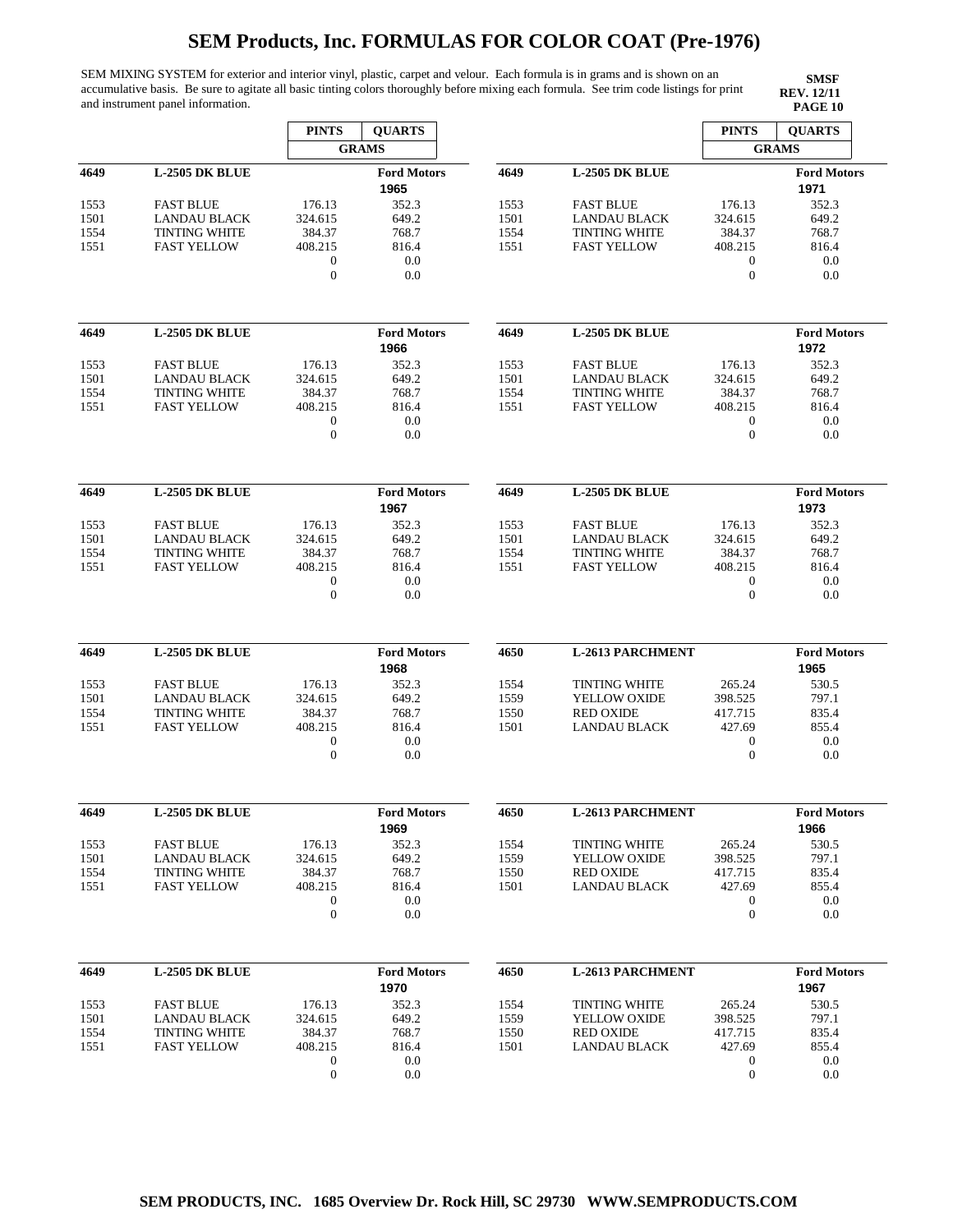SEM MIXING SYSTEM for exterior and interior vinyl, plastic, carpet and velour. Each formula is in grams and is shown on an accumulative basis. Be sure to agitate all basic tinting colors thoroughly before mixing each formula. See trim code listings for print and instrument panel information.

**SMSF REV. 12/11**

|      |                         | <b>PINTS</b>             | <b>QUARTS</b>              |      |                                                 | <b>PINTS</b>             | <b>QUARTS</b>              |
|------|-------------------------|--------------------------|----------------------------|------|-------------------------------------------------|--------------------------|----------------------------|
|      |                         |                          | <b>GRAMS</b>               |      |                                                 |                          | <b>GRAMS</b>               |
| 4650 | <b>L-2613 PARCHMENT</b> |                          | <b>Ford Motors</b>         | 4651 | <b>L-2920 RED</b>                               |                          | <b>Ford Motors</b>         |
|      |                         |                          | 1968                       |      |                                                 |                          | 1965                       |
| 1554 | <b>TINTING WHITE</b>    | 265.24                   | 530.5                      | 1552 | <b>FAST RED</b>                                 | 366.605                  | 733.2                      |
| 1559 | YELLOW OXIDE            | 398.525                  | 797.1                      | 1508 | <b>SILVER</b>                                   | 397.005                  | 794.0                      |
| 1550 | <b>RED OXIDE</b>        | 417.715                  | 835.4                      | 1551 | <b>FAST YELLOW</b>                              | 404.415                  | 808.8                      |
| 1501 | <b>LANDAU BLACK</b>     | 427.69                   | 855.4                      |      |                                                 | $\boldsymbol{0}$         | 0.0                        |
|      |                         | 0                        | 0.0                        |      |                                                 | $\theta$                 | 0.0                        |
|      |                         | $\overline{0}$           | 0.0                        |      |                                                 | $\theta$                 | 0.0                        |
|      |                         |                          |                            |      | MUST TOPCOAT WITH 1301 SATIN GLOSS CLEAR        |                          |                            |
| 4650 | <b>L-2613 PARCHMENT</b> |                          | <b>Ford Motors</b>         | 4651 | <b>L-2920 RED</b>                               |                          | <b>Ford Motors</b>         |
|      |                         |                          | 1969                       |      |                                                 |                          | 1966                       |
| 1554 | <b>TINTING WHITE</b>    | 265.24                   | 530.5                      | 1552 | <b>FAST RED</b>                                 | 366.605                  | 733.2                      |
| 1559 | YELLOW OXIDE            | 398.525                  | 797.1                      | 1508 | <b>SILVER</b>                                   | 397.005                  | 794.0                      |
| 1550 | <b>RED OXIDE</b>        | 417.715                  | 835.4                      | 1551 | <b>FAST YELLOW</b>                              | 404.415                  | 808.8                      |
| 1501 | <b>LANDAU BLACK</b>     | 427.69                   | 855.4                      |      |                                                 | $\mathbf{0}$             | 0.0                        |
|      |                         | $\mathbf{0}$             | 0.0                        |      |                                                 | $\mathbf{0}$             | 0.0                        |
|      |                         | $\theta$                 | 0.0                        |      |                                                 | $\theta$                 | 0.0                        |
|      |                         |                          |                            |      | <b>MUST TOPCOAT WITH 1301 SATIN GLOSS CLEAR</b> |                          |                            |
| 4650 | <b>L-2613 PARCHMENT</b> |                          | <b>Ford Motors</b>         | 4651 | <b>L-2920 RED</b>                               |                          | <b>Ford Motors</b>         |
|      |                         |                          | 1970                       |      |                                                 |                          | 1967                       |
| 1554 | <b>TINTING WHITE</b>    | 265.24                   | 530.5                      | 1552 | <b>FAST RED</b>                                 | 366.605                  | 733.2                      |
| 1559 | YELLOW OXIDE            | 398.525                  | 797.1                      | 1508 | <b>SILVER</b>                                   | 397.005                  | 794.0                      |
| 1550 | <b>RED OXIDE</b>        | 417.715                  | 835.4                      | 1551 | <b>FAST YELLOW</b>                              | 404.415                  | 808.8                      |
| 1501 | <b>LANDAU BLACK</b>     | 427.69                   | 855.4                      |      |                                                 | $\theta$                 | 0.0                        |
|      |                         | $\mathbf 0$              | 0.0                        |      |                                                 | $\theta$                 | 0.0                        |
|      |                         | $\theta$                 | 0.0                        |      |                                                 | $\Omega$                 | 0.0                        |
|      |                         |                          |                            |      | MUST TOPCOAT WITH 1301 SATIN GLOSS CLEAR        |                          |                            |
| 4650 | <b>L-2613 PARCHMENT</b> |                          | <b>Ford Motors</b><br>1971 | 4651 | <b>L-2920 RED</b>                               |                          | <b>Ford Motors</b><br>1968 |
|      |                         |                          |                            |      |                                                 |                          |                            |
| 1554 | <b>TINTING WHITE</b>    | 265.24                   | 530.5                      | 1552 | <b>FAST RED</b>                                 | 366.605                  | 733.2                      |
| 1559 | YELLOW OXIDE            | 398.525                  | 797.1                      | 1508 | <b>SILVER</b>                                   | 397.005                  | 794.0                      |
| 1550 | <b>RED OXIDE</b>        | 417.715                  | 835.4                      | 1551 | <b>FAST YELLOW</b>                              | 404.415                  | 808.8                      |
| 1501 | <b>LANDAU BLACK</b>     | 427.69                   | 855.4                      |      |                                                 | $\mathbf{0}$             | 0.0                        |
|      |                         | $\mathbf{0}$<br>$\theta$ | 0.0<br>0.0                 |      |                                                 | $\mathbf{0}$<br>$\Omega$ | 0.0<br>0.0                 |
|      |                         |                          |                            |      | <b>MUST TOPCOAT WITH 1301 SATIN GLOSS CLEAR</b> |                          |                            |
| 4650 | <b>L-2613 PARCHMENT</b> |                          | <b>Ford Motors</b>         | 4651 | <b>L-2920 RED</b>                               |                          | <b>Ford Motors</b>         |
|      |                         |                          | 1972                       |      |                                                 |                          | 1969                       |
| 1554 | <b>TINTING WHITE</b>    | 265.24                   | 530.5                      | 1552 | <b>FAST RED</b>                                 | 366.605                  | 733.2                      |
| 1559 | YELLOW OXIDE            | 398.525                  | 797.1                      | 1508 | <b>SILVER</b>                                   | 397.005                  | 794.0                      |
| 1550 | <b>RED OXIDE</b>        | 417.715                  | 835.4                      | 1551 | <b>FAST YELLOW</b>                              | 404.415                  | 808.8                      |
| 1501 | LANDAU BLACK            | 427.69                   | 855.4                      |      |                                                 | $\mathbf{0}$             | 0.0                        |
|      |                         | 0                        | 0.0                        |      |                                                 | $\boldsymbol{0}$         | 0.0                        |
|      |                         | $\boldsymbol{0}$         | 0.0                        |      |                                                 | $\overline{0}$           | 0.0                        |
|      |                         |                          |                            |      | <b>MUST TOPCOAT WITH 1301 SATIN GLOSS CLEAR</b> |                          |                            |
| 4650 | <b>L-2613 PARCHMENT</b> |                          | <b>Ford Motors</b>         | 4651 | <b>L-2920 RED</b>                               |                          | <b>Ford Motors</b>         |
|      |                         |                          | 1973                       |      |                                                 |                          | 1970                       |
| 1554 | <b>TINTING WHITE</b>    | 265.24                   | 530.5                      | 1552 | <b>FAST RED</b>                                 | 366.605                  | 733.2                      |
| 1559 | YELLOW OXIDE            | 398.525                  | 797.1                      | 1508 | <b>SILVER</b>                                   | 397.005                  | 794.0                      |
| 1550 | <b>RED OXIDE</b>        | 417.715                  | 835.4                      | 1551 | <b>FAST YELLOW</b>                              | 404.415                  | 808.8                      |
| 1501 | <b>LANDAU BLACK</b>     | 427.69                   | 855.4                      |      |                                                 | $\mathbf{0}$             | 0.0                        |
|      |                         | $\boldsymbol{0}$         | 0.0                        |      |                                                 | $\mathbf{0}$             | 0.0                        |
|      |                         | $\boldsymbol{0}$         | 0.0                        |      |                                                 | $\overline{0}$           | 0.0                        |
|      |                         |                          |                            |      | MUST TOPCOAT WITH 1301 SATIN GLOSS CLEAR        |                          |                            |

|      |                                                 |         | 1965                       |
|------|-------------------------------------------------|---------|----------------------------|
| 1552 | <b>FAST RED</b>                                 | 366.605 | 733.2                      |
| 1508 | <b>SILVER</b>                                   | 397.005 | 794.0                      |
| 1551 | <b>FAST YELLOW</b>                              | 404.415 | 808.8                      |
|      |                                                 | 0       | 0.0                        |
|      |                                                 | 0       | 0.0                        |
|      |                                                 | 0       | 0.0                        |
|      | <b>MUST TOPCOAT WITH 1301 SATIN GLOSS CLEAR</b> |         |                            |
| 4651 | <b>L-2920 RED</b>                               |         | <b>Ford Motors</b><br>1966 |
| 1552 | <b>FAST RED</b>                                 | 366 605 | 733.2                      |

|      |                                          |          | 1966  |
|------|------------------------------------------|----------|-------|
| 1552 | <b>FAST RED</b>                          | 366.605  | 733.2 |
| 1508 | <b>SILVER</b>                            | 397.005  | 794.0 |
| 1551 | <b>FAST YELLOW</b>                       | 404.415  | 808.8 |
|      |                                          | $_{0}$   | 0.0   |
|      |                                          | $_{0}$   | 0.0   |
|      |                                          | $\Omega$ | 0.0   |
|      | MUST TOPCOAT WITH 1301 SATIN GLOSS CLEAR |          |       |

#### **4511 <b>L-3120 C-2020 C-2020 C-2020 C-2020 C-2020 C-2020 C-2020 C-2020 C-2020 C-2020 C-2020 C-2020 C-2020 C-2020 C-2020 C-2020 C-2020 C-2020 C-2020 C-2020 C-2020 C-2020 C-2020** LOW 366.605 397.005 404.415 0 0 0 733.2 794.0 808.8 0.0 0.0 0.0 **1967**

## **H 1301 SATIN GLOSS CLEAR**

| 4651 | <b>L-2920 RED</b>  |          | <b>Ford Motors</b> |
|------|--------------------|----------|--------------------|
|      |                    |          | 1968               |
| 1552 | <b>FAST RED</b>    | 366.605  | 733.2              |
| 1508 | <b>SILVER</b>      | 397.005  | 794.0              |
| 1551 | <b>FAST YELLOW</b> | 404.415  | 808.8              |
|      |                    | $\Omega$ | 0.0                |
|      |                    | 0        | 0.0                |
|      |                    | 0        | 0.0                |

## **H 1301 SATIN GLOSS CLEAR**

| 4651 | <b>L-2920 RED</b>  |                   | <b>Ford Motors</b> |
|------|--------------------|-------------------|--------------------|
|      |                    |                   | 1969               |
| 1552 | <b>FAST RED</b>    | 366.605           | 733.2              |
| 1508 | <b>SILVER</b>      | 397.005           | 794.0              |
| 1551 | <b>FAST YELLOW</b> | 404.415           | 808.8              |
|      |                    | $\mathbf{\Omega}$ | 0.0                |
|      |                    |                   | 0.0                |
|      |                    |                   | 0.0                |

### **H 1301 SATIN GLOSS CLEAR**

| SEM PRODUCTS, INC. 1685 Overview Dr. Rock Hill, SC 29730 WWW.SEMPRODUCTS.COM |  |
|------------------------------------------------------------------------------|--|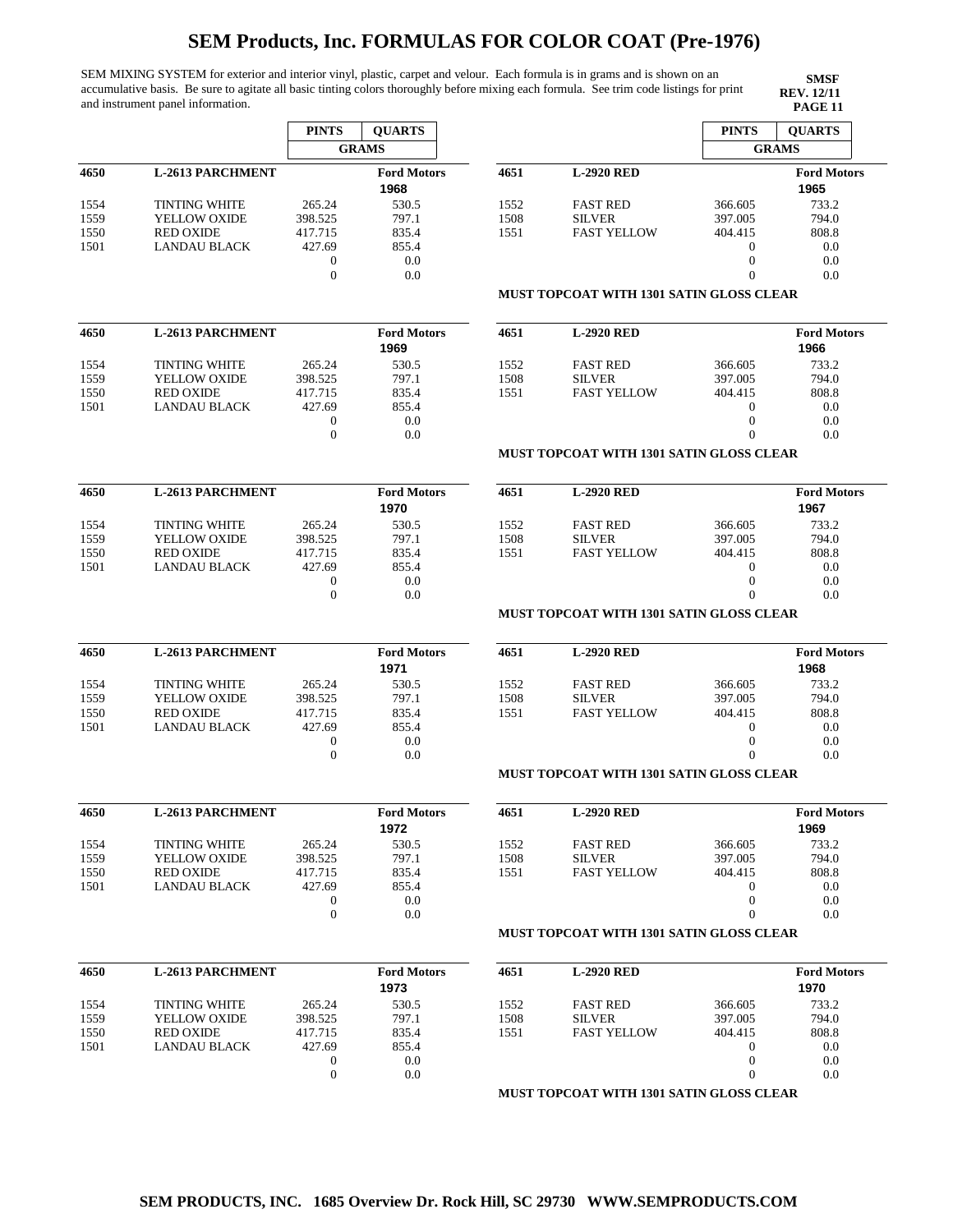SEM MIXING SYSTEM for exterior and interior vinyl, plastic, carpet and velour. Each formula is in grams and is shown on an accumulative basis. Be sure to agitate all basic tinting colors thoroughly before mixing each formula. See trim code listings for print and instrument panel information.

**SMSF REV. 12/11**

|      |                    | <b>PINTS</b> | <b>OUARTS</b>              |
|------|--------------------|--------------|----------------------------|
|      |                    |              | <b>GRAMS</b>               |
| 4651 | <b>L-2920 RED</b>  |              | <b>Ford Motors</b><br>1971 |
| 1552 | <b>FAST RED</b>    | 366.605      | 733.2                      |
| 1508 | <b>SILVER</b>      | 397.005      | 794.0                      |
| 1551 | <b>FAST YELLOW</b> | 404.415      | 808.8                      |
|      |                    | 0            | 0.0                        |
|      |                    | 0            | 0.0                        |
|      |                    |              | 0.0                        |

#### **MUST TOPCOAT WITH 1301 SATIN GLOSS CLEAR**

| 4651 | <b>L-2920 RED</b>  |         | <b>Ford Motors</b> |
|------|--------------------|---------|--------------------|
|      |                    |         | 1972               |
| 1552 | <b>FAST RED</b>    | 366.605 | 733.2              |
| 1508 | <b>SILVER</b>      | 397.005 | 794.0              |
| 1551 | <b>FAST YELLOW</b> | 404.415 | 808.8              |
|      |                    | 0       | 0.0                |
|      |                    | 0       | 0.0                |
|      |                    | 0       | 0.0                |

#### **MUST TOPCOAT WITH 1301 SATIN GLOSS CLEAR**

| 4651 | <b>L-2920 RED</b>  |         | <b>Ford Motors</b> |
|------|--------------------|---------|--------------------|
|      |                    |         | 1973               |
| 1552 | <b>FAST RED</b>    | 366.605 | 733.2              |
| 1508 | <b>SILVER</b>      | 397.005 | 794.0              |
| 1551 | <b>FAST YELLOW</b> | 404.415 | 808.8              |
|      |                    | 0       | 0.0                |
|      |                    | 0       | 0.0                |
|      |                    | $\cup$  | 0.0                |

## **MUST TOPCOAT WITH 1301 SATIN GLOSS CLEAR**

| 4652 | <b>L-2921 EMBERGLO</b> |          | <b>Ford Motors</b> |
|------|------------------------|----------|--------------------|
|      |                        |          | 1965               |
| 1552 | <b>FAST RED</b>        | 285      | 570.0              |
| 1551 | <b>FAST YELLOW</b>     | 353.495  | 707.0              |
| 1508 | <b>SILVER</b>          | 397.48   | 795.0              |
| 1556 | <b>FAST GREEN</b>      | 404.51   | 809.0              |
|      |                        | $\left($ | 0.0                |
|      |                        |          | 0.0                |

### **MUST TOPCOAT WITH 1301 SATIN GLOSS CLEAR**

| 4652 | <b>L-2921 EMBERGLO</b> |         | <b>Ford Motors</b><br>1966 |
|------|------------------------|---------|----------------------------|
| 1552 | <b>FAST RED</b>        | 285     | 570.0                      |
| 1551 | <b>FAST YELLOW</b>     | 353.495 | 707.0                      |
| 1508 | <b>SILVER</b>          | 397.48  | 795.0                      |
| 1556 | <b>FAST GREEN</b>      | 404.51  | 809.0                      |
|      |                        | 0       | 0.0                        |
|      |                        | 0       | 0.0                        |

### **MUST TOPCOAT WITH 1301 SATIN GLOSS CLEAR**

| 4652 | <b>L-2921 EMBERGLO</b> |         | <b>Ford Motors</b><br>1967 |
|------|------------------------|---------|----------------------------|
| 1552 | <b>FAST RED</b>        | 285     | 570.0                      |
| 1551 | <b>FAST YELLOW</b>     | 353.495 | 707.0                      |
| 1508 | <b>SILVER</b>          | 397.48  | 795.0                      |
| 1556 | <b>FAST GREEN</b>      | 404.51  | 809.0                      |
|      |                        |         | 0.0                        |
|      |                        |         | 0.0                        |

## **MUST TOPCOAT WITH 1301 SATIN GLOSS CLEAR**

|      |                        | <b>PINTS</b>      | <b>OUARTS</b>      |
|------|------------------------|-------------------|--------------------|
|      |                        |                   | <b>GRAMS</b>       |
| 4652 | <b>L-2921 EMBERGLO</b> |                   | <b>Ford Motors</b> |
|      |                        |                   | 1968               |
| 1552 | <b>FAST RED</b>        | 285               | 570.0              |
| 1551 | <b>FAST YELLOW</b>     | 353.495           | 707.0              |
| 1508 | <b>SILVER</b>          | 397.48            | 795.0              |
| 1556 | <b>FAST GREEN</b>      | 404.51            | 809.0              |
|      |                        | $\mathbf{\Omega}$ | 0.0                |
|      |                        |                   | 0.0                |

### **MUST TOPCOAT WITH 1301 SATIN GLOSS CLEAR**

| 4652 | <b>L-2921 EMBERGLO</b> |         | <b>Ford Motors</b> |
|------|------------------------|---------|--------------------|
|      |                        |         | 1969               |
| 1552 | <b>FAST RED</b>        | 285     | 570.0              |
| 1551 | <b>FAST YELLOW</b>     | 353.495 | 707.0              |
| 1508 | <b>SILVER</b>          | 397.48  | 795.0              |
| 1556 | <b>FAST GREEN</b>      | 404.51  | 809.0              |
|      |                        | $_{0}$  | 0.0                |
|      |                        |         | 0.0                |
|      |                        |         |                    |

#### **MUST TOPCOAT WITH 1301 SATIN GLOSS CLEAR**

| 4652 | <b>L-2921 EMBERGLO</b> |         | <b>Ford Motors</b><br>1970 |
|------|------------------------|---------|----------------------------|
| 1552 | <b>FAST RED</b>        | 285     | 570.0                      |
| 1551 | <b>FAST YELLOW</b>     | 353.495 | 707.0                      |
| 1508 | <b>SILVER</b>          | 397.48  | 795.0                      |
| 1556 | <b>FAST GREEN</b>      | 404.51  | 809.0                      |
|      |                        |         | 0.0                        |
|      |                        |         | 0.0                        |
|      |                        |         |                            |

## **MUST TOPCOAT WITH 1301 SATIN GLOSS CLEAR**

| 4652 | <b>L-2921 EMBERGLO</b> |         | <b>Ford Motors</b><br>1971 |
|------|------------------------|---------|----------------------------|
| 1552 | <b>FAST RED</b>        | 285     | 570.0                      |
| 1551 | <b>FAST YELLOW</b>     | 353.495 | 707.0                      |
| 1508 | <b>SILVER</b>          | 397.48  | 795.0                      |
| 1556 | <b>FAST GREEN</b>      | 404.51  | 809.0                      |
|      |                        | $_{0}$  | 0.0                        |
|      |                        | $_{0}$  | 0.0                        |

## **MUST TOPCOAT WITH 1301 SATIN GLOSS CLEAR**

| 4652 | <b>L-2921 EMBERGLO</b> |         | <b>Ford Motors</b> |
|------|------------------------|---------|--------------------|
|      |                        |         | 1972               |
| 1552 | <b>FAST RED</b>        | 285     | 570.0              |
| 1551 | <b>FAST YELLOW</b>     | 353.495 | 707.0              |
| 1508 | <b>SILVER</b>          | 397.48  | 795.0              |
| 1556 | <b>FAST GREEN</b>      | 404.51  | 809.0              |
|      |                        |         | 0.0                |
|      |                        |         | 0.0                |
|      |                        |         |                    |

### **MUST TOPCOAT WITH 1301 SATIN GLOSS CLEAR**

| 4652 | <b>L-2921 EMBERGLO</b> |         | <b>Ford Motors</b><br>1973 |
|------|------------------------|---------|----------------------------|
| 1552 | <b>FAST RED</b>        | 285     | 570.0                      |
| 1551 | <b>FAST YELLOW</b>     | 353.495 | 707.0                      |
| 1508 | <b>SILVER</b>          | 397.48  | 795.0                      |
| 1556 | <b>FAST GREEN</b>      | 404.51  | 809.0                      |
|      |                        | $_{0}$  | 0.0                        |
|      |                        | 0       | 0.0                        |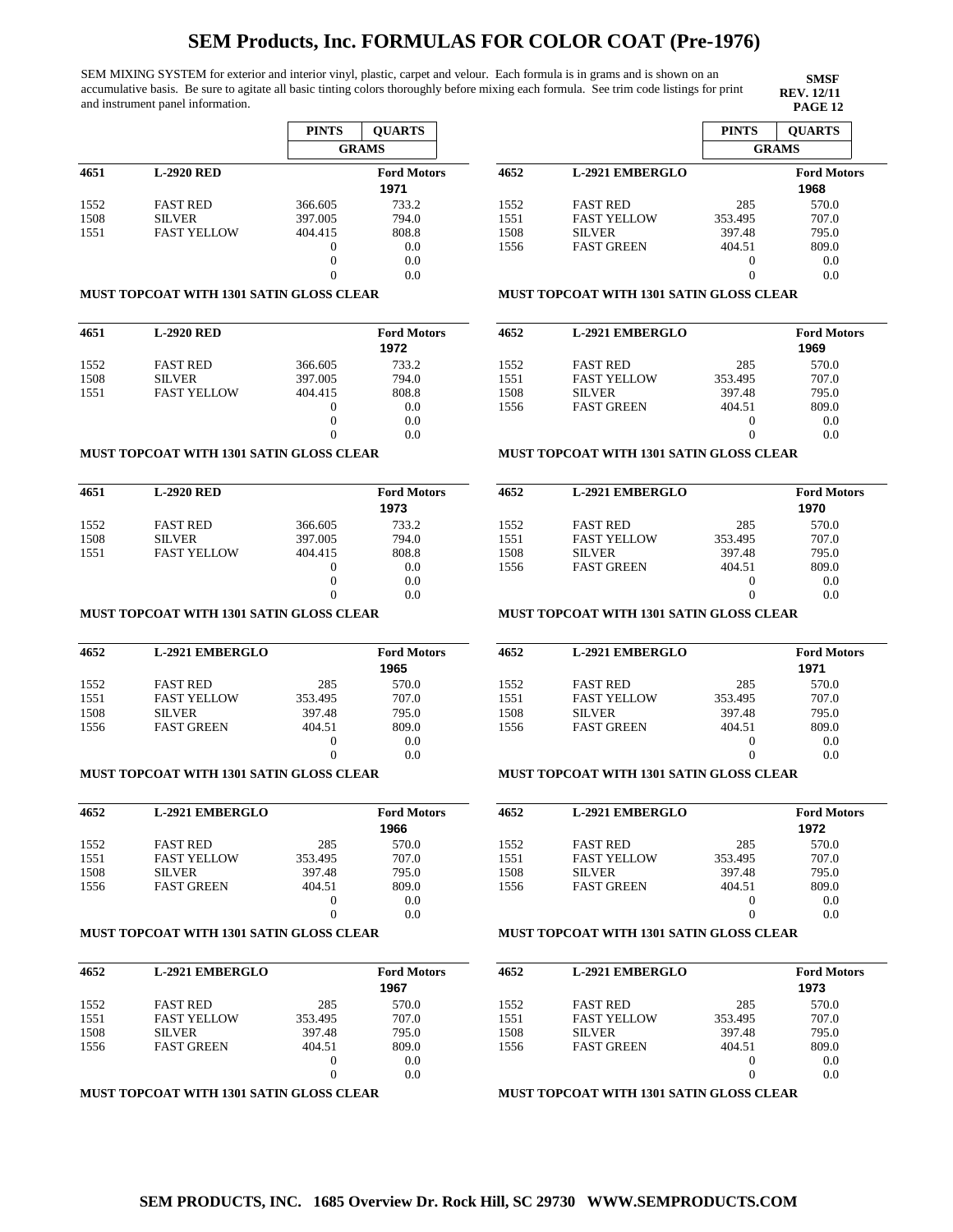SEM MIXING SYSTEM for exterior and interior vinyl, plastic, carpet and velour. Each formula is in grams and is shown on an accumulative basis. Be sure to agitate all basic tinting colors thoroughly before mixing each formula. See trim code listings for print and instrument panel information.

**SMSF REV. 12/11<br>PAGE 13** 

|      |                         | <b>PINTS</b> | <b>OUARTS</b>      |
|------|-------------------------|--------------|--------------------|
|      |                         |              | <b>GRAMS</b>       |
| 4653 | <b>L-2929 TUROUOISE</b> |              | <b>Ford Motors</b> |
|      |                         |              | 1965               |
| 1508 | <b>SILVER</b>           | 203.775      | 407.6              |
| 1556 | <b>FAST GREEN</b>       | 303.24       | 606.5              |
| 1553 | <b>FAST BLUE</b>        | 360.43       | 720.9              |
| 1501 | LANDAU BLACK            | 389.405      | 778.8              |
| 1554 | TINTING WHITE           | 407.645      | 815.3              |
|      |                         | 0            | 0.0                |

### **MUST TOPCOAT WITH 1301 SATIN GLOSS CLEAR**

| 4653 | <b>L-2929 TUROUOISE</b> |         | <b>Ford Motors</b> |
|------|-------------------------|---------|--------------------|
|      |                         |         | 1966               |
| 1508 | <b>SILVER</b>           | 203.775 | 407.6              |
| 1556 | <b>FAST GREEN</b>       | 303.24  | 606.5              |
| 1553 | <b>FAST BLUE</b>        | 360.43  | 720.9              |
| 1501 | <b>LANDAU BLACK</b>     | 389.405 | 778.8              |
| 1554 | <b>TINTING WHITE</b>    | 407.645 | 815.3              |
|      |                         |         | 0.0                |

#### **MUST TOPCOAT WITH 1301 SATIN GLOSS CLEAR**

| 4653 | <b>L-2929 TUROUOISE</b> |         | <b>Ford Motors</b><br>1967 |
|------|-------------------------|---------|----------------------------|
| 1508 | <b>SILVER</b>           | 203.775 | 407.6                      |
| 1556 | <b>FAST GREEN</b>       | 303.24  | 606.5                      |
| 1553 | <b>FAST BLUE</b>        | 360.43  | 720.9                      |
| 1501 | <b>LANDAU BLACK</b>     | 389.405 | 778.8                      |
| 1554 | <b>TINTING WHITE</b>    | 407.645 | 815.3                      |
|      |                         |         | 0.0                        |

### **MUST TOPCOAT WITH 1301 SATIN GLOSS CLEAR**

| 4653 | <b>L-2929 TUROUOISE</b> |         | <b>Ford Motors</b> |
|------|-------------------------|---------|--------------------|
|      |                         |         | 1968               |
| 1508 | <b>SILVER</b>           | 203.775 | 407.6              |
| 1556 | <b>FAST GREEN</b>       | 303.24  | 606.5              |
| 1553 | <b>FAST BLUE</b>        | 360.43  | 720.9              |
| 1501 | LANDAU BLACK            | 389.405 | 778.8              |
| 1554 | <b>TINTING WHITE</b>    | 407.645 | 815.3              |
|      |                         |         | 0.0                |

### **MUST TOPCOAT WITH 1301 SATIN GLOSS CLEAR**

| 4653 | <b>L-2929 TUROUOISE</b> |         | <b>Ford Motors</b><br>1969 | 4654 | <b>L-3096 PARCHMENT</b> |         | <b>Ford Motors</b><br>1966 |
|------|-------------------------|---------|----------------------------|------|-------------------------|---------|----------------------------|
| 1508 | <b>SILVER</b>           | 203.775 | 407.6                      | 1554 | <b>TINTING WHITE</b>    | 345.8   | 691.6                      |
| 1556 | <b>FAST GREEN</b>       | 303.24  | 606.5                      | 1559 | YELLOW OXIDE            | 417.525 | 835.1                      |
| 1553 | <b>FAST BLUE</b>        | 360.43  | 720.9                      | 1550 | <b>RED OXIDE</b>        | 427.5   | 855.0                      |
| 1501 | <b>LANDAU BLACK</b>     | 389.405 | 778.8                      | 1501 | LANDAU BLACK            | 432.25  | 864.5                      |
| 1554 | <b>TINTING WHITE</b>    | 407.645 | 815.3                      |      |                         |         | 0.0                        |
|      |                         |         | 0.0                        |      |                         |         | 0.0                        |

#### **MUST TOPCOAT WITH 1301 SATIN GLOSS CLEAR**

| 4653 | <b>L-2929 TUROUOISE</b> |         | <b>Ford Motors</b><br>1970 | 4654 | <b>L-3096 PARCHMENT</b> |         | <b>Ford Motors</b><br>1967 |
|------|-------------------------|---------|----------------------------|------|-------------------------|---------|----------------------------|
| 1508 | <b>SILVER</b>           | 203.775 | 407.6                      | 1554 | <b>TINTING WHITE</b>    | 345.8   | 691.6                      |
| 1556 | <b>FAST GREEN</b>       | 303.24  | 606.5                      | 1559 | <b>YELLOW OXIDE</b>     | 417.525 | 835.1                      |
| 1553 | <b>FAST BLUE</b>        | 360.43  | 720.9                      | 1550 | <b>RED OXIDE</b>        | 427.5   | 855.0                      |
| 1501 | LANDAU BLACK            | 389.405 | 778.8                      | 1501 | LANDAU BLACK            | 432.25  | 864.5                      |
| 1554 | <b>TINTING WHITE</b>    | 407.645 | 815.3                      |      |                         |         | 0.0                        |
|      |                         |         | 0.0                        |      |                         |         | 0.0                        |

**MUST TOPCOAT WITH 1301 SATIN GLOSS CLEAR**

|      |                         | <b>PINTS</b> | <b>OUARTS</b>              |
|------|-------------------------|--------------|----------------------------|
|      |                         |              | <b>GRAMS</b>               |
| 4653 | <b>L-2929 TUROUOISE</b> |              | <b>Ford Motors</b><br>1971 |
| 1508 | <b>SILVER</b>           | 203.775      | 407.6                      |
| 1556 | <b>FAST GREEN</b>       | 303.24       | 606.5                      |
| 1553 | <b>FAST BLUE</b>        | 360.43       | 720.9                      |
| 1501 | LANDAU BLACK            | 389.405      | 778.8                      |
| 1554 | <b>TINTING WHITE</b>    | 407.645      | 815.3                      |
|      |                         |              | 0.0                        |

## **MUST TOPCOAT WITH 1301 SATIN GLOSS CLEAR**

| 4653 | <b>L-2929 TUROUOISE</b> |         | <b>Ford Motors</b> |
|------|-------------------------|---------|--------------------|
|      |                         |         | 1972               |
| 1508 | <b>SILVER</b>           | 203.775 | 407.6              |
| 1556 | <b>FAST GREEN</b>       | 303.24  | 606.5              |
| 1553 | <b>FAST BLUE</b>        | 360.43  | 720.9              |
| 1501 | <b>LANDAU BLACK</b>     | 389.405 | 778.8              |
| 1554 | <b>TINTING WHITE</b>    | 407.645 | 815.3              |
|      |                         |         | 0.0                |

### **MUST TOPCOAT WITH 1301 SATIN GLOSS CLEAR**

| 4653 | <b>L-2929 TUROUOISE</b> |         | <b>Ford Motors</b><br>1973 |
|------|-------------------------|---------|----------------------------|
| 1508 | <b>SILVER</b>           | 203.775 | 407.6                      |
| 1556 | <b>FAST GREEN</b>       | 303.24  | 606.5                      |
| 1553 | <b>FAST BLUE</b>        | 360.43  | 720.9                      |
| 1501 | LANDAU BLACK            | 389.405 | 778.8                      |
| 1554 | <b>TINTING WHITE</b>    | 407.645 | 815.3                      |
|      |                         | 0       | 0.0                        |

| 4654 | <b>L-3096 PARCHMENT</b> |         | <b>Ford Motors</b> |
|------|-------------------------|---------|--------------------|
|      |                         |         | 1965               |
| 1554 | <b>TINTING WHITE</b>    | 345.8   | 691.6              |
| 1559 | <b>YELLOW OXIDE</b>     | 417.525 | 835.1              |
| 1550 | <b>RED OXIDE</b>        | 427.5   | 855.0              |
| 1501 | LANDAU BLACK            | 432.25  | 864.5              |
|      |                         |         | 0.0                |
|      |                         |         | 0.0                |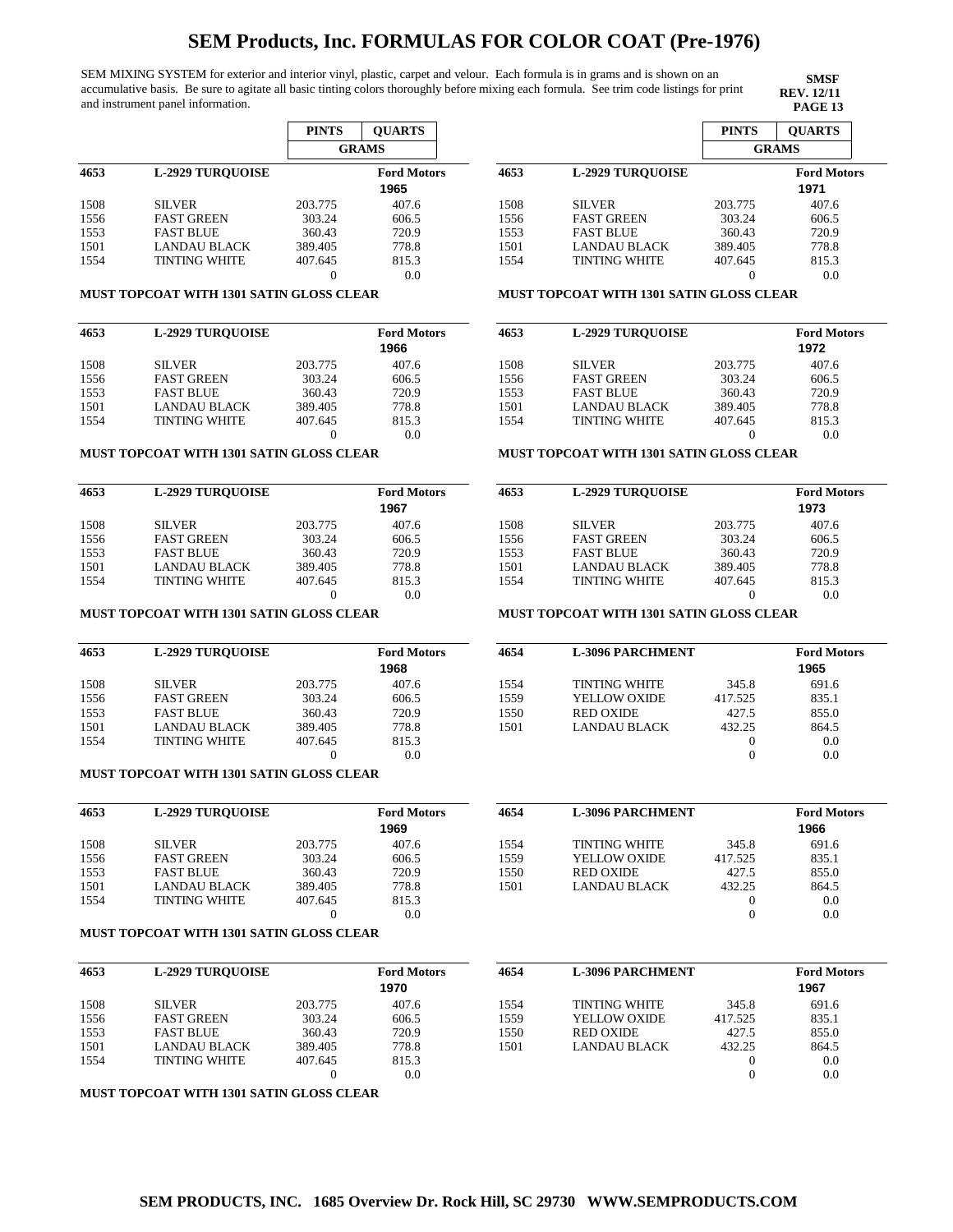SEM MIXING SYSTEM for exterior and interior vinyl, plastic, carpet and velour. Each formula is in grams and is shown on an accumulative basis. Be sure to agitate all basic tinting colors thoroughly before mixing each formula. See trim code listings for print and instrument panel information.

|                              |                         | <b>PINTS</b>     | <b>QUARTS</b>              |      |                                                 | <b>PINTS</b>     | <b>QUARTS</b>              |
|------------------------------|-------------------------|------------------|----------------------------|------|-------------------------------------------------|------------------|----------------------------|
|                              |                         |                  | <b>GRAMS</b>               |      |                                                 |                  | <b>GRAMS</b>               |
| 4654                         | <b>L-3096 PARCHMENT</b> |                  | <b>Ford Motors</b><br>1968 | 4655 | <b>L-3097 DK TUROUOISE</b>                      |                  | <b>Ford Motors</b><br>1965 |
| 1554                         | <b>TINTING WHITE</b>    | 345.8            | 691.6                      | 1553 | <b>FAST BLUE</b>                                | 151.81           | 303.6                      |
| 1559                         | YELLOW OXIDE            | 417.525          | 835.1                      | 1556 | <b>FAST GREEN</b>                               | 268.47           | 536.9                      |
| 1550                         | <b>RED OXIDE</b>        | 427.5            | 855.0                      | 1508 | <b>SILVER</b>                                   | 345.04           | 690.1                      |
| 1501                         | <b>LANDAU BLACK</b>     | 432.25           | 864.5                      | 1501 | <b>LANDAU BLACK</b>                             | 404.415          | 808.8                      |
|                              |                         | $\mathbf{0}$     | 0.0                        |      |                                                 | $\mathbf{0}$     | 0.0                        |
|                              |                         | $\mathbf{0}$     | 0.0                        |      |                                                 | $\overline{0}$   | 0.0                        |
|                              |                         |                  |                            |      | <b>MUST TOPCOAT WITH 1301 SATIN GLOSS CLEAR</b> |                  |                            |
| 4654                         | <b>L-3096 PARCHMENT</b> |                  | <b>Ford Motors</b>         | 4655 | <b>L-3097 DK TUROUOISE</b>                      |                  | <b>Ford Motors</b>         |
|                              |                         |                  | 1969                       |      |                                                 |                  | 1966                       |
| 1554                         | <b>TINTING WHITE</b>    | 345.8            | 691.6                      | 1553 | <b>FAST BLUE</b>                                | 151.81           | 303.6                      |
| 1559                         | YELLOW OXIDE            | 417.525          | 835.1                      | 1556 | <b>FAST GREEN</b>                               | 268.47           | 536.9                      |
| 1550                         | <b>RED OXIDE</b>        | 427.5            | 855.0                      | 1508 | <b>SILVER</b>                                   | 345.04           | 690.1                      |
| 1501                         | <b>LANDAU BLACK</b>     | 432.25           | 864.5                      | 1501 | <b>LANDAU BLACK</b>                             | 404.415          | 808.8                      |
|                              |                         | $\boldsymbol{0}$ | 0.0                        |      |                                                 | 0                | 0.0                        |
|                              |                         | $\boldsymbol{0}$ | 0.0                        |      |                                                 | $\mathbf{0}$     | 0.0                        |
|                              |                         |                  |                            |      | <b>MUST TOPCOAT WITH 1301 SATIN GLOSS CLEAR</b> |                  |                            |
| 4654                         | <b>L-3096 PARCHMENT</b> |                  | <b>Ford Motors</b><br>1970 | 4655 | <b>L-3097 DK TURQUOISE</b>                      |                  | <b>Ford Motors</b><br>1967 |
| 1554                         | <b>TINTING WHITE</b>    | 345.8            | 691.6                      | 1553 | <b>FAST BLUE</b>                                | 151.81           | 303.6                      |
| 1559                         | YELLOW OXIDE            | 417.525          | 835.1                      | 1556 | <b>FAST GREEN</b>                               | 268.47           | 536.9                      |
| 1550                         | <b>RED OXIDE</b>        | 427.5            | 855.0                      | 1508 | <b>SILVER</b>                                   | 345.04           | 690.1                      |
|                              | <b>LANDAU BLACK</b>     | 432.25           | 864.5                      | 1501 |                                                 | 404.415          |                            |
| 1501                         |                         | $\mathbf{0}$     | 0.0                        |      | <b>LANDAU BLACK</b>                             | $\boldsymbol{0}$ | 808.8<br>0.0               |
|                              |                         | $\theta$         | 0.0                        |      |                                                 | $\mathbf{0}$     | 0.0                        |
|                              |                         |                  |                            |      | <b>MUST TOPCOAT WITH 1301 SATIN GLOSS CLEAR</b> |                  |                            |
| 4654                         | <b>L-3096 PARCHMENT</b> |                  | <b>Ford Motors</b>         | 4655 | <b>L-3097 DK TURQUOISE</b>                      |                  | <b>Ford Motors</b>         |
|                              |                         |                  | 1971                       |      |                                                 |                  | 1968                       |
| 1554                         | <b>TINTING WHITE</b>    | 345.8            | 691.6                      | 1553 | <b>FAST BLUE</b>                                | 151.81           | 303.6                      |
| 1559                         | <b>YELLOW OXIDE</b>     | 417.525          | 835.1                      | 1556 | <b>FAST GREEN</b>                               | 268.47           | 536.9                      |
| 1550                         | <b>RED OXIDE</b>        | 427.5            | 855.0                      | 1508 | <b>SILVER</b>                                   | 345.04           | 690.1                      |
| 1501                         | LANDAU BLACK            | 432.25           | 864.5                      | 1501 | <b>LANDAU BLACK</b>                             | 404.415          | 808.8                      |
|                              |                         | $\boldsymbol{0}$ | 0.0                        |      |                                                 | $\mathbf{0}$     | 0.0                        |
|                              |                         | $\theta$         | 0.0                        |      | <b>MUST TOPCOAT WITH 1301 SATIN GLOSS CLEAR</b> | $\overline{0}$   | 0.0                        |
|                              |                         |                  |                            |      |                                                 |                  |                            |
| 4654                         | <b>L-3096 PARCHMENT</b> |                  | <b>Ford Motors</b><br>1972 | 4655 | <b>L-3097 DK TURQUOISE</b>                      |                  | <b>Ford Motors</b><br>1969 |
| 1554                         | <b>TINTING WHITE</b>    | 345.8            | 691.6                      | 1553 | <b>FAST BLUE</b>                                | 151.81           | 303.6                      |
| 1559                         | YELLOW OXIDE            | 417.525          | 835.1                      | 1556 | <b>FAST GREEN</b>                               | 268.47           | 536.9                      |
| 1550                         | <b>RED OXIDE</b>        | 427.5            | 855.0                      | 1508 | <b>SILVER</b>                                   | 345.04           | 690.1                      |
| 1501                         | LANDAU BLACK            | 432.25           | 864.5                      | 1501 | <b>LANDAU BLACK</b>                             | 404.415          | 808.8                      |
|                              |                         | $\boldsymbol{0}$ | 0.0                        |      |                                                 | $\boldsymbol{0}$ | 0.0                        |
|                              |                         | $\theta$         | 0.0                        |      |                                                 | $\boldsymbol{0}$ | 0.0                        |
|                              |                         |                  |                            |      | <b>MUST TOPCOAT WITH 1301 SATIN GLOSS CLEAR</b> |                  |                            |
|                              |                         |                  |                            |      |                                                 |                  |                            |
|                              | <b>L-3096 PARCHMENT</b> |                  | <b>Ford Motors</b>         | 4655 | <b>L-3097 DK TUROUOISE</b>                      |                  | <b>Ford Motors</b>         |
|                              |                         |                  | 1973                       |      |                                                 |                  | 1970                       |
|                              | <b>TINTING WHITE</b>    | 345.8            | 691.6                      | 1553 | <b>FAST BLUE</b>                                | 151.81           | 303.6                      |
|                              | YELLOW OXIDE            | 417.525          | 835.1                      | 1556 | <b>FAST GREEN</b>                               | 268.47           | 536.9                      |
| 4654<br>1554<br>1559<br>1550 | <b>RED OXIDE</b>        | 427.5            | 855.0                      | 1508 | <b>SILVER</b>                                   | 345.04           | 690.1                      |
| 1501                         | <b>LANDAU BLACK</b>     | 432.25           | 864.5                      | 1501 | <b>LANDAU BLACK</b>                             | 404.415          | 808.8                      |
|                              |                         | $\mathbf{0}$     | 0.0                        |      |                                                 | 0                | 0.0                        |
|                              |                         | $\mathbf{0}$     | 0.0                        |      |                                                 | $\overline{0}$   | 0.0                        |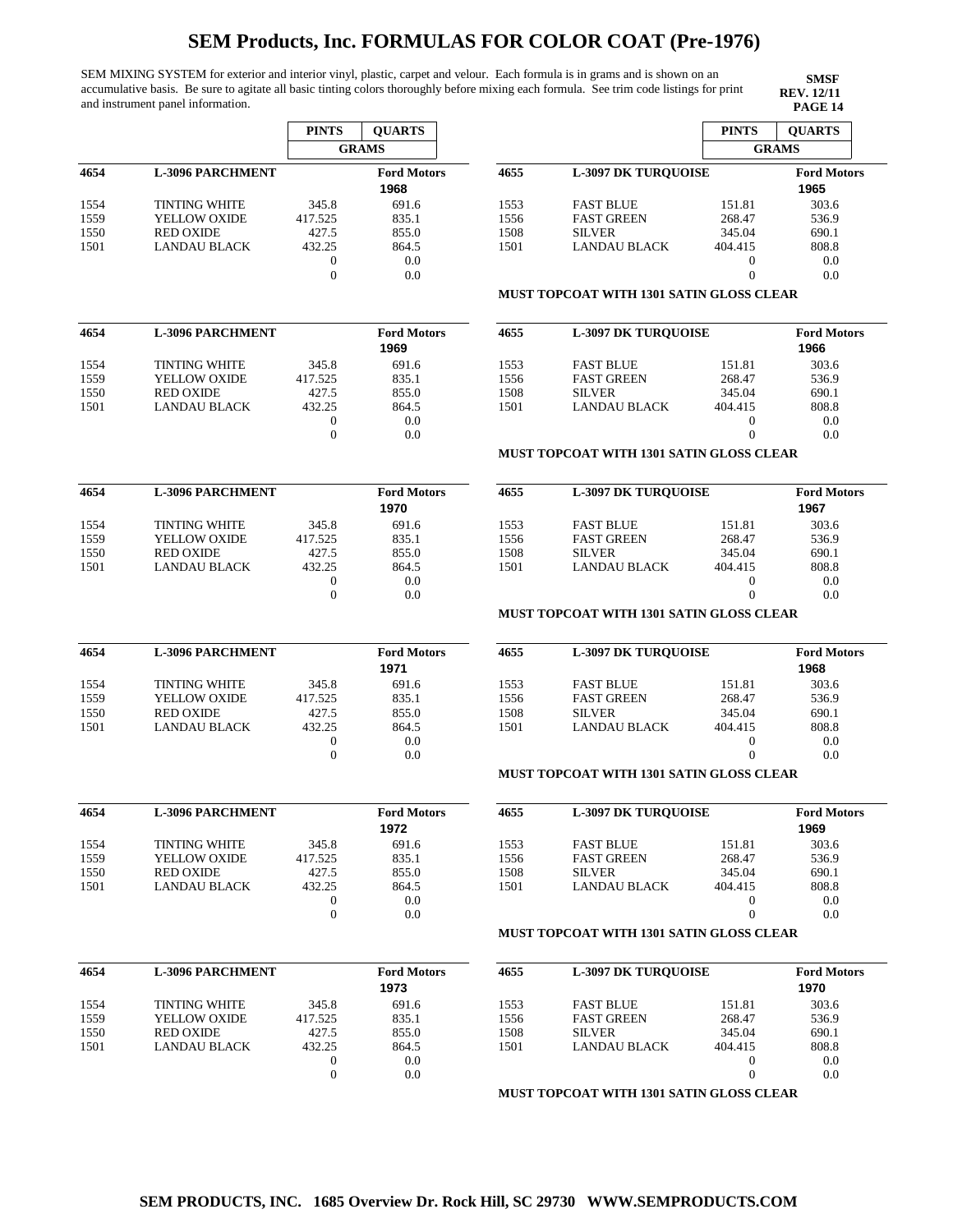SEM MIXING SYSTEM for exterior and interior vinyl, plastic, carpet and velour. Each formula is in grams and is shown on an accumulative basis. Be sure to agitate all basic tinting colors thoroughly before mixing each formula. See trim code listings for print and instrument panel information.

|              |                                                 | <b>PINTS</b>                       | <b>QUARTS</b>              |              |                                             | <b>PINTS</b>                     | <b>QUARTS</b>              |
|--------------|-------------------------------------------------|------------------------------------|----------------------------|--------------|---------------------------------------------|----------------------------------|----------------------------|
|              |                                                 |                                    | <b>GRAMS</b>               |              |                                             |                                  | <b>GRAMS</b>               |
| 4655         | <b>L-3097 DK TURQUOISE</b>                      |                                    | <b>Ford Motors</b><br>1971 | 4656         | <b>L-3099 SADDLE</b>                        |                                  | <b>Ford Motors</b><br>1968 |
| 1553         | <b>FAST BLUE</b>                                | 151.81                             | 303.6                      | 1559         | YELLOW OXIDE                                | 241.87                           | 483.7                      |
| 1556         | <b>FAST GREEN</b>                               | 268.47                             | 536.9                      | 1550         | <b>RED OXIDE</b>                            | 323.76                           | 647.5                      |
| 1508         | <b>SILVER</b>                                   | 345.04                             | 690.1                      | 1554         | <b>TINTING WHITE</b>                        | 401.47                           | 802.9                      |
| 1501         | <b>LANDAU BLACK</b>                             | 404.415                            | 808.8                      | 1501         | <b>LANDAU BLACK</b>                         | 417.335                          | 834.7                      |
|              |                                                 | $\boldsymbol{0}$<br>$\Omega$       | 0.0<br>0.0                 |              |                                             | $\boldsymbol{0}$<br>$\mathbf{0}$ | 0.0<br>0.0                 |
|              | MUST TOPCOAT WITH 1301 SATIN GLOSS CLEAR        |                                    |                            |              |                                             |                                  |                            |
| 4655         | <b>L-3097 DK TURQUOISE</b>                      |                                    | <b>Ford Motors</b>         | 4656         | L-3099 SADDLE                               |                                  | <b>Ford Motors</b>         |
|              |                                                 |                                    | 1972                       |              |                                             |                                  | 1969                       |
| 1553         | <b>FAST BLUE</b>                                | 151.81                             | 303.6                      | 1559         | YELLOW OXIDE                                | 241.87                           | 483.7                      |
| 1556         | <b>FAST GREEN</b>                               | 268.47                             | 536.9                      | 1550         | <b>RED OXIDE</b>                            | 323.76                           | 647.5                      |
| 1508         | <b>SILVER</b>                                   | 345.04                             | 690.1                      | 1554         | <b>TINTING WHITE</b>                        | 401.47                           | 802.9                      |
| 1501         | LANDAU BLACK                                    | 404.415                            | 808.8                      | 1501         | <b>LANDAU BLACK</b>                         | 417.335                          | 834.7                      |
|              |                                                 | $\boldsymbol{0}$<br>$\overline{0}$ | 0.0<br>0.0                 |              |                                             | 0<br>$\boldsymbol{0}$            | 0.0<br>0.0                 |
|              | <b>MUST TOPCOAT WITH 1301 SATIN GLOSS CLEAR</b> |                                    |                            |              |                                             |                                  |                            |
| 4655         | <b>L-3097 DK TURQUOISE</b>                      |                                    | <b>Ford Motors</b><br>1973 | 4656         | <b>L-3099 SADDLE</b>                        |                                  | <b>Ford Motors</b><br>1970 |
|              |                                                 |                                    |                            |              |                                             |                                  |                            |
| 1553         | <b>FAST BLUE</b>                                | 151.81                             | 303.6                      | 1559         | YELLOW OXIDE                                | 241.87                           | 483.7                      |
| 1556         | <b>FAST GREEN</b>                               | 268.47                             | 536.9                      | 1550         | <b>RED OXIDE</b>                            | 323.76                           | 647.5                      |
| 1508<br>1501 | <b>SILVER</b><br><b>LANDAU BLACK</b>            | 345.04                             | 690.1<br>808.8             | 1554<br>1501 | <b>TINTING WHITE</b><br><b>LANDAU BLACK</b> | 401.47<br>417.335                | 802.9                      |
|              |                                                 | 404.415<br>$\mathbf{0}$            | 0.0                        |              |                                             | $\boldsymbol{0}$                 | 834.7<br>0.0               |
|              |                                                 | $\Omega$                           | 0.0                        |              |                                             | $\boldsymbol{0}$                 | 0.0                        |
|              | MUST TOPCOAT WITH 1301 SATIN GLOSS CLEAR        |                                    |                            |              |                                             |                                  |                            |
| 4656         | <b>L-3099 SADDLE</b>                            |                                    | <b>Ford Motors</b><br>1965 | 4656         | <b>L-3099 SADDLE</b>                        |                                  | <b>Ford Motors</b><br>1971 |
| 1559         | YELLOW OXIDE                                    | 241.87                             | 483.7                      | 1559         | YELLOW OXIDE                                | 241.87                           | 483.7                      |
| 1550         | <b>RED OXIDE</b>                                | 323.76                             | 647.5                      | 1550         | <b>RED OXIDE</b>                            | 323.76                           | 647.5                      |
|              | <b>TINTING WHITE</b>                            | 401.47                             | 802.9                      | 1554         | <b>TINTING WHITE</b>                        | 401.47                           | 802.9                      |
|              |                                                 |                                    |                            |              |                                             |                                  |                            |
| 1554         |                                                 |                                    |                            |              |                                             |                                  |                            |
| 1501         | <b>LANDAU BLACK</b>                             | 417.335                            | 834.7                      | 1501         | <b>LANDAU BLACK</b>                         | 417.335                          | 834.7                      |
|              |                                                 | $\mathbf{0}$<br>$\theta$           | 0.0<br>0.0                 |              |                                             | 0<br>$\mathbf{0}$                | 0.0<br>0.0                 |
|              |                                                 |                                    |                            |              |                                             |                                  |                            |
|              | L-3099 SADDLE                                   |                                    | <b>Ford Motors</b><br>1966 | 4656         | L-3099 SADDLE                               |                                  | <b>Ford Motors</b><br>1972 |
|              | YELLOW OXIDE                                    | 241.87                             | 483.7                      | 1559         | YELLOW OXIDE                                | 241.87                           | 483.7                      |
|              | <b>RED OXIDE</b>                                | 323.76                             | 647.5                      | 1550         | <b>RED OXIDE</b>                            | 323.76                           | 647.5                      |
| 1554         | <b>TINTING WHITE</b>                            | 401.47                             | 802.9                      | 1554         | <b>TINTING WHITE</b>                        | 401.47                           | 802.9                      |
| 1501         | <b>LANDAU BLACK</b>                             | 417.335                            | 834.7                      | 1501         | <b>LANDAU BLACK</b>                         | 417.335                          | 834.7                      |
| 1559<br>1550 |                                                 | $\boldsymbol{0}$                   | 0.0                        |              |                                             | 0                                | 0.0                        |
| 4656         |                                                 | $\mathbf{0}$                       | 0.0                        |              |                                             | $\boldsymbol{0}$                 | 0.0                        |
| 4656         | L-3099 SADDLE                                   |                                    | <b>Ford Motors</b>         | 4656         | L-3099 SADDLE                               |                                  | <b>Ford Motors</b>         |
|              |                                                 |                                    | 1967                       |              |                                             |                                  | 1973                       |
| 1559         | YELLOW OXIDE                                    | 241.87                             | 483.7                      | 1559         | YELLOW OXIDE                                | 241.87                           | 483.7                      |
| 1550         | <b>RED OXIDE</b>                                | 323.76                             | 647.5                      | 1550         | <b>RED OXIDE</b>                            | 323.76                           | 647.5                      |
| 1554         | <b>TINTING WHITE</b>                            | 401.47                             | 802.9                      | 1554         | <b>TINTING WHITE</b>                        | 401.47                           | 802.9                      |
| 1501         | <b>LANDAU BLACK</b>                             | 417.335                            | 834.7                      | 1501         | <b>LANDAU BLACK</b>                         | 417.335                          | 834.7                      |
|              |                                                 | $\mathbf{0}$<br>$\boldsymbol{0}$   | 0.0<br>0.0                 |              |                                             | 0<br>$\boldsymbol{0}$            | 0.0<br>0.0                 |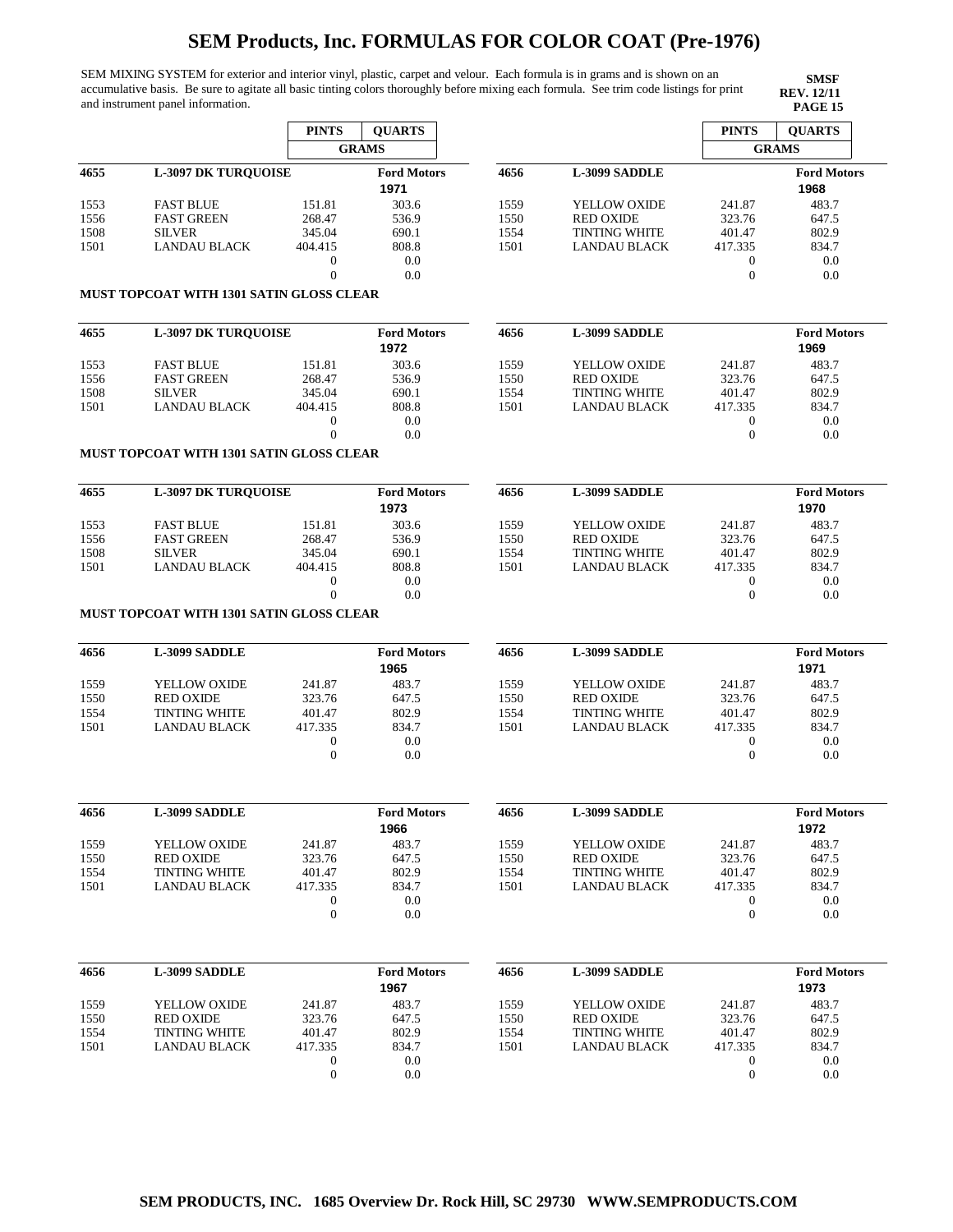SEM MIXING SYSTEM for exterior and interior vinyl, plastic, carpet and velour. Each formula is in grams and is shown on an accumulative basis. Be sure to agitate all basic tinting colors thoroughly before mixing each formula. See trim code listings for print and instrument panel information.

**SMSF REV. 12/11<br>PAGE 16** 

|      |                      | <b>PINTS</b> | <b>OUARTS</b>      |
|------|----------------------|--------------|--------------------|
|      |                      |              | <b>GRAMS</b>       |
| 4657 | <b>L-3116 MAROON</b> |              | <b>Ford Motors</b> |
|      |                      |              | 1965               |
| 1552 | <b>FAST RED</b>      | 359.955      | 719.9              |
| 1508 | <b>SILVER</b>        | 382.945      | 765.9              |
| 1551 | <b>FAST YELLOW</b>   | 394.25       | 788.5              |
| 1501 | LANDAU BLACK         | 404.32       | 808.6              |
|      |                      | 0            | 0.0                |
|      |                      | 0            | 0.0                |

#### **MUST TOPCOAT WITH 1301 SATIN GLOSS CLEAR**

| 4657 | <b>L-3116 MAROON</b> |          | <b>Ford Motors</b><br>1966 |
|------|----------------------|----------|----------------------------|
| 1552 | <b>FAST RED</b>      | 359.955  | 719.9                      |
| 1508 | <b>SILVER</b>        | 382.945  | 765.9                      |
| 1551 | <b>FAST YELLOW</b>   | 394.25   | 788.5                      |
| 1501 | LANDAU BLACK         | 404.32   | 808.6                      |
|      |                      | $\theta$ | 0.0                        |
|      |                      |          | 0.0                        |

#### **MUST TOPCOAT WITH 1301 SATIN GLOSS CLEAR**

| 4657 | <b>L-3116 MAROON</b> |          | <b>Ford Motors</b> |
|------|----------------------|----------|--------------------|
|      |                      |          | 1967               |
| 1552 | <b>FAST RED</b>      | 359.955  | 719.9              |
| 1508 | <b>SILVER</b>        | 382.945  | 765.9              |
| 1551 | <b>FAST YELLOW</b>   | 394.25   | 788.5              |
| 1501 | LANDAU BLACK         | 404.32   | 808.6              |
|      |                      | $\theta$ | 0.0                |
|      |                      |          | 0.0                |

### **MUST TOPCOAT WITH 1301 SATIN GLOSS CLEAR**

| 4657 | <b>L-3116 MAROON</b> |         | <b>Ford Motors</b> |
|------|----------------------|---------|--------------------|
|      |                      |         | 1968               |
| 1552 | <b>FAST RED</b>      | 359.955 | 719.9              |
| 1508 | <b>SILVER</b>        | 382.945 | 765.9              |
| 1551 | <b>FAST YELLOW</b>   | 394.25  | 788.5              |
| 1501 | LANDAU BLACK         | 404.32  | 808.6              |
|      |                      | $_{0}$  | 0.0                |
|      |                      |         | 0.0                |

### **MUST TOPCOAT WITH 1301 SATIN GLOSS CLEAR**

| 4657 | <b>L-3116 MAROON</b> |          | <b>Ford Motors</b> |
|------|----------------------|----------|--------------------|
|      |                      |          | 1969               |
| 1552 | <b>FAST RED</b>      | 359.955  | 719.9              |
| 1508 | <b>SILVER</b>        | 382.945  | 765.9              |
| 1551 | <b>FAST YELLOW</b>   | 394.25   | 788.5              |
| 1501 | LANDAU BLACK         | 404.32   | 808.6              |
|      |                      | $\theta$ | 0.0                |
|      |                      | 0        | 0 0                |

#### **MUST TOPCOAT WITH 1301 SATIN GLOSS CLEAR**

| 4657 | <b>L-3116 MAROON</b> |         | <b>Ford Motors</b> |
|------|----------------------|---------|--------------------|
|      |                      |         | 1970               |
| 1552 | <b>FAST RED</b>      | 359.955 | 719.9              |
| 1508 | <b>SILVER</b>        | 382.945 | 765.9              |
| 1551 | <b>FAST YELLOW</b>   | 394.25  | 788.5              |
| 1501 | LANDAU BLACK         | 404.32  | 808.6              |
|      |                      | $_{0}$  | 0.0                |
|      |                      |         | 0.0                |

## **MUST TOPCOAT WITH 1301 SATIN GLOSS CLEAR**

|      |                      | <b>PINTS</b> | <b>OUARTS</b>      |
|------|----------------------|--------------|--------------------|
|      |                      | <b>GRAMS</b> |                    |
| 4657 | <b>L-3116 MAROON</b> |              | <b>Ford Motors</b> |
|      |                      |              | 1971               |
| 1552 | <b>FAST RED</b>      | 359.955      | 719.9              |
| 1508 | <b>SILVER</b>        | 382.945      | 765.9              |
| 1551 | <b>FAST YELLOW</b>   | 394.25       | 788.5              |
| 1501 | LANDAU BLACK         | 404.32       | 808.6              |
|      |                      | 0            | 0.0                |
|      |                      |              | 0.0                |

#### **MUST TOPCOAT WITH 1301 SATIN GLOSS CLEAR**

| 4657 | <b>L-3116 MAROON</b> | <b>Ford Motors</b><br>1972<br>359.955<br>719.9<br>382.945<br>765.9 |       |
|------|----------------------|--------------------------------------------------------------------|-------|
|      |                      |                                                                    |       |
| 1552 | <b>FAST RED</b>      |                                                                    |       |
| 1508 | <b>SILVER</b>        |                                                                    |       |
| 1551 | <b>FAST YELLOW</b>   | 394.25                                                             | 788.5 |
| 1501 | <b>LANDAU BLACK</b>  | 404.32                                                             | 808.6 |
|      |                      | $_{0}$                                                             | 0.0   |
|      |                      |                                                                    | 0.0   |

#### **MUST TOPCOAT WITH 1301 SATIN GLOSS CLEAR**

| 4657 | <b>L-3116 MAROON</b> |         | <b>Ford Motors</b> |
|------|----------------------|---------|--------------------|
|      |                      |         | 1973               |
| 1552 | <b>FAST RED</b>      | 359.955 | 719.9              |
| 1508 | <b>SILVER</b>        | 382.945 | 765.9              |
| 1551 | <b>FAST YELLOW</b>   | 394.25  | 788.5              |
| 1501 | <b>LANDAU BLACK</b>  | 404.32  | 808.6              |
|      |                      | 0       | 0.0                |
|      |                      |         | 0.0                |

### **MUST TOPCOAT WITH 1301 SATIN GLOSS CLEAR**

| 4658 | <b>L-3448 NUGGET GOLD</b> |         | <b>Ford Motors</b><br>1965 |
|------|---------------------------|---------|----------------------------|
| 1508 | <b>SILVER</b>             | 299.535 | 599.1                      |
| 1552 | <b>FAST RED</b>           | 354.16  | 708.3                      |
| 1551 | <b>FAST YELLOW</b>        | 404.7   | 809.4                      |
| 1556 | <b>FAST GREEN</b>         | 407.55  | 815.1                      |
|      |                           | $_{0}$  | 0.0                        |
|      |                           | $_{0}$  | 0.0                        |

## **MUST TOPCOAT WITH 1301 SATIN GLOSS CLEAR**

| 4658 | <b>L-3448 NUGGET GOLD</b> |                   | <b>Ford Motors</b> |
|------|---------------------------|-------------------|--------------------|
|      |                           |                   | 1966               |
| 1508 | <b>SILVER</b>             | 299.535           | 599.1              |
| 1552 | <b>FAST RED</b>           | 354.16            | 708.3              |
| 1551 | <b>FAST YELLOW</b>        | 404.7             | 809.4              |
| 1556 | <b>FAST GREEN</b>         | 407.55            | 815.1              |
|      |                           | $\mathbf{\Omega}$ | 0.0                |
|      |                           |                   | 0.0                |

### **MUST TOPCOAT WITH 1301 SATIN GLOSS CLEAR**

| 4658 | <b>L-3448 NUGGET GOLD</b> |          | <b>Ford Motors</b><br>1967 |
|------|---------------------------|----------|----------------------------|
| 1508 | <b>SILVER</b>             | 299.535  | 599.1                      |
| 1552 | <b>FAST RED</b>           | 354.16   | 708.3                      |
| 1551 | <b>FAST YELLOW</b>        | 404.7    | 809.4                      |
| 1556 | <b>FAST GREEN</b>         | 407.55   | 815.1                      |
|      |                           | $\theta$ | 0.0                        |
|      |                           | $\theta$ | 0.0                        |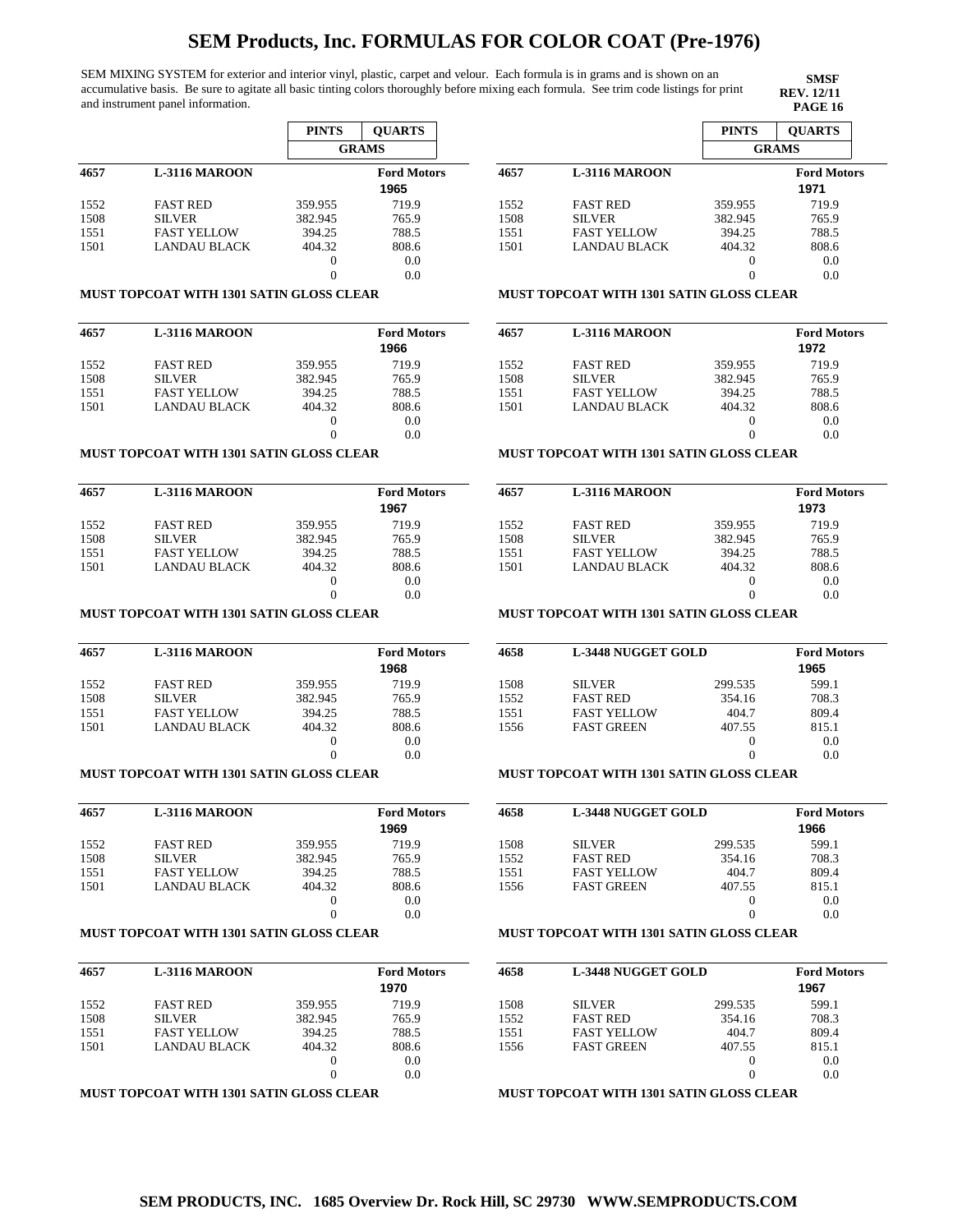SEM MIXING SYSTEM for exterior and interior vinyl, plastic, carpet and velour. Each formula is in grams and is shown on an accumulative basis. Be sure to agitate all basic tinting colors thoroughly before mixing each formula. See trim code listings for print and instrument panel information.

**SMSF REV. 12/11**

|      |                           | <b>PINTS</b> | <b>OUARTS</b>      |
|------|---------------------------|--------------|--------------------|
|      |                           |              | <b>GRAMS</b>       |
| 4658 | <b>L-3448 NUGGET GOLD</b> |              | <b>Ford Motors</b> |
|      |                           |              | 1968               |
| 1508 | <b>SILVER</b>             | 299.535      | 599.1              |
| 1552 | <b>FAST RED</b>           | 354.16       | 708.3              |
| 1551 | <b>FAST YELLOW</b>        | 404.7        | 809.4              |
| 1556 | <b>FAST GREEN</b>         | 407.55       | 815.1              |
|      |                           | 0            | 0.0                |
|      |                           | 0            | 0.0                |

#### **MUST TOPCOAT WITH 1301 SATIN GLOSS CLEAR**

| 4658 | <b>L-3448 NUGGET GOLD</b> |         | <b>Ford Motors</b><br>1969 |
|------|---------------------------|---------|----------------------------|
| 1508 | <b>SILVER</b>             | 299.535 | 599.1                      |
| 1552 | <b>FAST RED</b>           | 354.16  | 708.3                      |
| 1551 | <b>FAST YELLOW</b>        | 404.7   | 809.4                      |
| 1556 | <b>FAST GREEN</b>         | 407.55  | 815.1                      |
|      |                           | 0       | 0.0                        |
|      |                           |         | 0.0                        |

### **MUST TOPCOAT WITH 1301 SATIN GLOSS CLEAR**

| 4658 | L-3448 NUGGET GOLD |         | <b>Ford Motors</b> |
|------|--------------------|---------|--------------------|
|      |                    |         | 1970               |
| 1508 | <b>SILVER</b>      | 299.535 | 599.1              |
| 1552 | <b>FAST RED</b>    | 354.16  | 708.3              |
| 1551 | <b>FAST YELLOW</b> | 404.7   | 809.4              |
| 1556 | <b>FAST GREEN</b>  | 407.55  | 815.1              |
|      |                    | 0       | 0.0                |
|      |                    |         | 0.0                |

## **MUST TOPCOAT WITH 1301 SATIN GLOSS CLEAR**

| 4658 | <b>L-3448 NUGGET GOLD</b> |         | <b>Ford Motors</b> |
|------|---------------------------|---------|--------------------|
|      |                           |         | 1971               |
| 1508 | <b>SILVER</b>             | 299.535 | 599.1              |
| 1552 | <b>FAST RED</b>           | 354.16  | 708.3              |
| 1551 | <b>FAST YELLOW</b>        | 404.7   | 809.4              |
| 1556 | <b>FAST GREEN</b>         | 407.55  | 815.1              |
|      |                           | $_{0}$  | 0.0                |
|      |                           |         | 0.0                |

### **MUST TOPCOAT WITH 1301 SATIN GLOSS CLEAR**

| 4658 | <b>L-3448 NUGGET GOLD</b> |          | <b>Ford Motors</b><br>1972 |
|------|---------------------------|----------|----------------------------|
| 1508 | <b>SILVER</b>             | 299.535  | 599.1                      |
| 1552 | <b>FAST RED</b>           | 354.16   | 708.3                      |
| 1551 | <b>FAST YELLOW</b>        | 404.7    | 809.4                      |
| 1556 | <b>FAST GREEN</b>         | 407.55   | 815.1                      |
|      |                           | $\theta$ | 0.0                        |
|      |                           | $\theta$ | 0.0                        |

### **MUST TOPCOAT WITH 1301 SATIN GLOSS CLEAR**

| 4658<br><b>L-3448 NUGGET GOLD</b> |                    |         | <b>Ford Motors</b><br>1973 |
|-----------------------------------|--------------------|---------|----------------------------|
| 1508                              | <b>SILVER</b>      | 299.535 | 599.1                      |
| 1552                              | <b>FAST RED</b>    | 354.16  | 708.3                      |
| 1551                              | <b>FAST YELLOW</b> | 404.7   | 809.4                      |
| 1556                              | <b>FAST GREEN</b>  | 407.55  | 815.1                      |
|                                   |                    | $_{0}$  | 0.0                        |
|                                   |                    |         | 0.0                        |

### **MUST TOPCOAT WITH 1301 SATIN GLOSS CLEAR**

|                       | <b>PINTS</b> | <b>OUARTS</b>      |
|-----------------------|--------------|--------------------|
|                       | <b>GRAMS</b> |                    |
| <b>L-3627 LT BLUE</b> |              | <b>Ford Motors</b> |
|                       |              | 1965               |
| <b>SILVER</b>         | 231.04       | 462.1              |
| <b>TINTING WHITE</b>  | 314.545      | 629.1              |
| <b>FAST BLUE</b>      | 368.885      | 737.8              |
| <b>LANDAU BLACK</b>   | 413.06       | 826.1              |
|                       |              | 0.0                |
|                       |              | 0.0                |
|                       |              |                    |

### **MUST TOPCOAT WITH 1301 SATIN GLOSS CLEAR**

| 4660 | <b>L-3627 LT BLUE</b> |         | <b>Ford Motors</b><br>1966 |
|------|-----------------------|---------|----------------------------|
| 1508 | <b>SILVER</b>         | 231.04  | 462.1                      |
| 1554 | <b>TINTING WHITE</b>  | 314.545 | 629.1                      |
| 1553 | <b>FAST BLUE</b>      | 368.885 | 737.8                      |
| 1501 | LANDAU BLACK          | 413.06  | 826.1                      |
|      |                       |         | 0.0                        |
|      |                       |         | 0.0                        |
|      |                       |         |                            |

#### **MUST TOPCOAT WITH 1301 SATIN GLOSS CLEAR**

| 4660 | <b>L-3627 LT BLUE</b> |         | <b>Ford Motors</b> |
|------|-----------------------|---------|--------------------|
|      |                       |         | 1967               |
| 1508 | <b>SILVER</b>         | 231.04  | 462.1              |
| 1554 | <b>TINTING WHITE</b>  | 314.545 | 629.1              |
| 1553 | <b>FAST BLUE</b>      | 368.885 | 737.8              |
| 1501 | <b>LANDAU BLACK</b>   | 413.06  | 826.1              |
|      |                       |         | 0.0                |
|      |                       |         | 0.0                |

## **MUST TOPCOAT WITH 1301 SATIN GLOSS CLEAR**

| 4660 | <b>L-3627 LT BLUE</b> |         | <b>Ford Motors</b> |
|------|-----------------------|---------|--------------------|
|      |                       |         | 1968               |
| 1508 | <b>SILVER</b>         | 231.04  | 462.1              |
| 1554 | <b>TINTING WHITE</b>  | 314.545 | 629.1              |
| 1553 | <b>FAST BLUE</b>      | 368.885 | 737.8              |
| 1501 | LANDAU BLACK          | 413.06  | 826.1              |
|      |                       | $_{0}$  | 0.0                |
|      |                       |         | 0.0                |

## **MUST TOPCOAT WITH 1301 SATIN GLOSS CLEAR**

| 4660 | <b>L-3627 LT BLUE</b> |         | <b>Ford Motors</b> |
|------|-----------------------|---------|--------------------|
|      |                       |         | 1969               |
| 1508 | <b>SILVER</b>         | 231.04  | 462.1              |
| 1554 | <b>TINTING WHITE</b>  | 314.545 | 629.1              |
| 1553 | <b>FAST BLUE</b>      | 368.885 | 737.8              |
| 1501 | LANDAU BLACK          | 413.06  | 826.1              |
|      |                       |         | 0.0                |
|      |                       |         | 0.0                |

### **MUST TOPCOAT WITH 1301 SATIN GLOSS CLEAR**

| 4660 | <b>L-3627 LT BLUE</b> |          | <b>Ford Motors</b><br>1970 |
|------|-----------------------|----------|----------------------------|
| 1508 | <b>SILVER</b>         | 231.04   | 462.1                      |
| 1554 | <b>TINTING WHITE</b>  | 314.545  | 629.1                      |
| 1553 | <b>FAST BLUE</b>      | 368.885  | 737.8                      |
| 1501 | <b>LANDAU BLACK</b>   | 413.06   | 826.1                      |
|      |                       | $_{0}$   | 0.0                        |
|      |                       | $\theta$ | 0.0                        |
|      |                       |          |                            |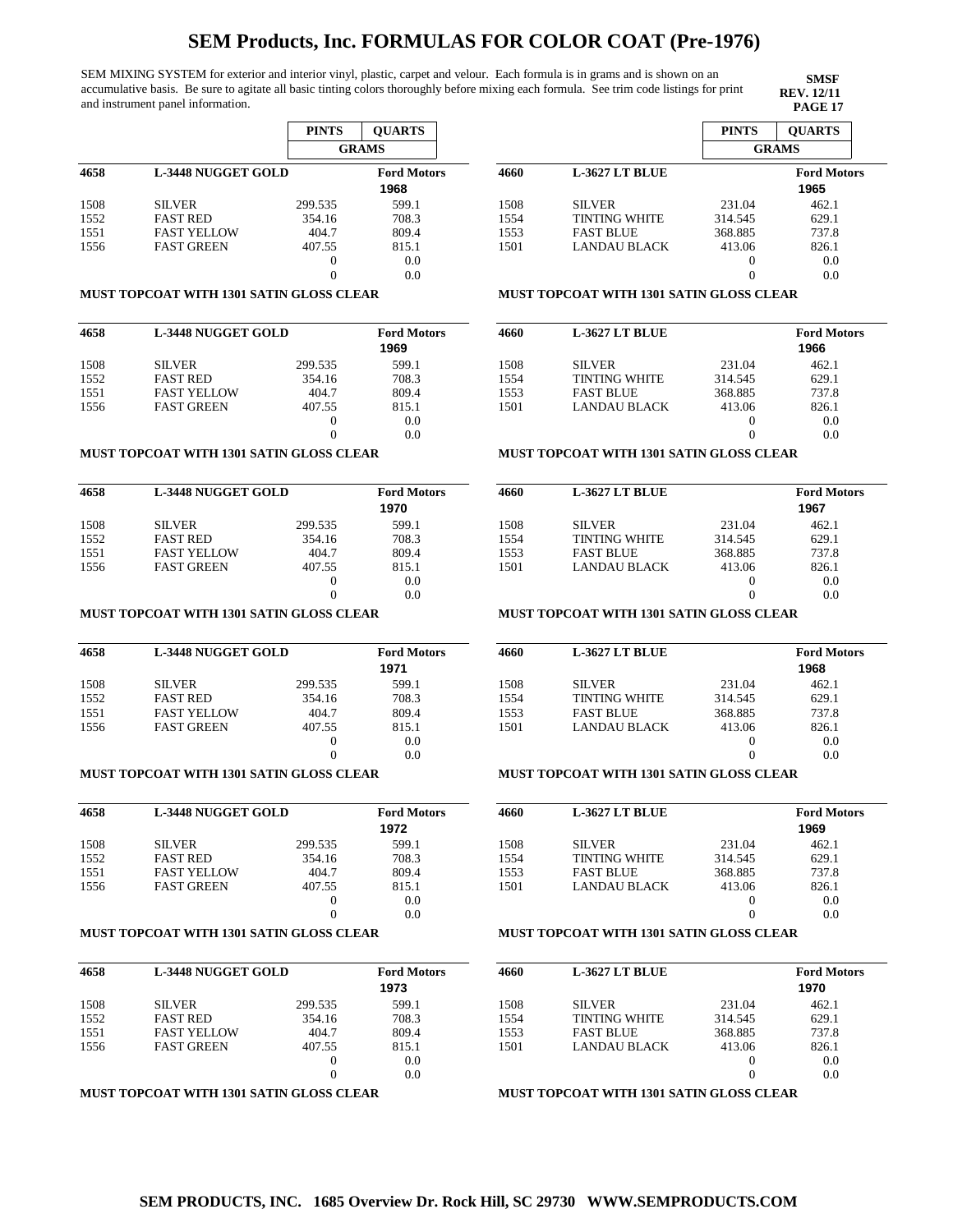SEM MIXING SYSTEM for exterior and interior vinyl, plastic, carpet and velour. Each formula is in grams and is shown on an accumulative basis. Be sure to agitate all basic tinting colors thoroughly before mixing each formula. See trim code listings for print and instrument panel information.

**SMSF REV. 12/11**

|      |                      | <b>PINTS</b> | <b>OUARTS</b>      |
|------|----------------------|--------------|--------------------|
|      |                      |              | <b>GRAMS</b>       |
| 4660 | L-3627 LT BLUE       |              | <b>Ford Motors</b> |
|      |                      |              | 1971               |
| 1508 | <b>SILVER</b>        | 231.04       | 462.1              |
| 1554 | <b>TINTING WHITE</b> | 314.545      | 629.1              |
| 1553 | <b>FAST BLUE</b>     | 368.885      | 737.8              |
| 1501 | LANDAU BLACK         | 413.06       | 826.1              |
|      |                      | 0            | 0.0                |
|      |                      | 0            | 0.0                |

#### **MUST TOPCOAT WITH 1301 SATIN GLOSS CLEAR**

| 4660 | L-3627 LT BLUE       |          | <b>Ford Motors</b> |
|------|----------------------|----------|--------------------|
|      |                      |          | 1972               |
| 1508 | <b>SILVER</b>        | 231.04   | 462.1              |
| 1554 | <b>TINTING WHITE</b> | 314.545  | 629.1              |
| 1553 | <b>FAST BLUE</b>     | 368.885  | 737.8              |
| 1501 | <b>LANDAU BLACK</b>  | 413.06   | 826.1              |
|      |                      | $\theta$ | 0.0                |
|      |                      |          | 0.0                |

#### **MUST TOPCOAT WITH 1301 SATIN GLOSS CLEAR**

| 4660 | <b>L-3627 LT BLUE</b> |          | <b>Ford Motors</b> |
|------|-----------------------|----------|--------------------|
|      |                       |          | 1973               |
| 1508 | <b>SILVER</b>         | 231.04   | 462.1              |
| 1554 | <b>TINTING WHITE</b>  | 314.545  | 629.1              |
| 1553 | <b>FAST BLUE</b>      | 368.885  | 737.8              |
| 1501 | LANDAU BLACK          | 413.06   | 826.1              |
|      |                       | $\theta$ | 0.0                |
|      |                       |          | 0.0                |

### **MUST TOPCOAT WITH 1301 SATIN GLOSS CLEAR**

| 4661 | <b>L-3628 DK IVY GOLD</b> |         | <b>Ford Motors</b> |
|------|---------------------------|---------|--------------------|
|      |                           |         | 1965               |
| 1501 | LANDAU BLACK              | 185.535 | 371.1              |
| 1508 | <b>SILVER</b>             | 302.765 | 605.5              |
| 1551 | <b>FAST YELLOW</b>        | 371.925 | 743.9              |
| 1554 | <b>TINTING WHITE</b>      | 393.395 | 786.8              |
| 1556 | <b>FAST GREEN</b>         | 407.55  | 815.1              |
|      |                           | $_{0}$  | 0.0                |

### **MUST TOPCOAT WITH 1301 SATIN GLOSS CLEAR**

| 4661 | <b>L-3628 DK IVY GOLD</b> |         | <b>Ford Motors</b><br>1966 |
|------|---------------------------|---------|----------------------------|
| 1501 | <b>LANDAU BLACK</b>       | 185.535 | 371.1                      |
| 1508 | <b>SILVER</b>             | 302.765 | 605.5                      |
| 1551 | <b>FAST YELLOW</b>        | 371.925 | 743.9                      |
| 1554 | <b>TINTING WHITE</b>      | 393.395 | 786.8                      |
| 1556 | <b>FAST GREEN</b>         | 407.55  | 815.1                      |
|      |                           |         | 0.0                        |

#### **MUST TOPCOAT WITH 1301 SATIN GLOSS CLEAR**

| 4661 | <b>L-3628 DK IVY GOLD</b> |         | <b>Ford Motors</b> |
|------|---------------------------|---------|--------------------|
|      |                           |         | 1967               |
| 1501 | LANDAU BLACK              | 185.535 | 371.1              |
| 1508 | <b>SILVER</b>             | 302.765 | 605.5              |
| 1551 | <b>FAST YELLOW</b>        | 371.925 | 743.9              |
| 1554 | <b>TINTING WHITE</b>      | 393.395 | 786.8              |
| 1556 | <b>FAST GREEN</b>         | 407.55  | 815.1              |
|      |                           |         | 0.0                |

**MUST TOPCOAT WITH 1301 SATIN GLOSS CLEAR**

|      |                           | <b>PINTS</b> | <b>OUARTS</b>      |
|------|---------------------------|--------------|--------------------|
|      |                           |              | <b>GRAMS</b>       |
| 4661 | <b>L-3628 DK IVY GOLD</b> |              | <b>Ford Motors</b> |
|      |                           |              | 1968               |
| 1501 | LANDAU BLACK              | 185.535      | 371.1              |
| 1508 | <b>SILVER</b>             | 302.765      | 605.5              |
| 1551 | <b>FAST YELLOW</b>        | 371.925      | 743.9              |
| 1554 | <b>TINTING WHITE</b>      | 393.395      | 786.8              |
| 1556 | <b>FAST GREEN</b>         | 407.55       | 815.1              |
|      |                           |              | 0.0                |

#### **MUST TOPCOAT WITH 1301 SATIN GLOSS CLEAR**

| 4661 | <b>L-3628 DK IVY GOLD</b> |         | <b>Ford Motors</b> |
|------|---------------------------|---------|--------------------|
|      |                           |         | 1969               |
| 1501 | <b>LANDAU BLACK</b>       | 185.535 | 371.1              |
| 1508 | <b>SILVER</b>             | 302.765 | 605.5              |
| 1551 | <b>FAST YELLOW</b>        | 371.925 | 743.9              |
| 1554 | <b>TINTING WHITE</b>      | 393.395 | 786.8              |
| 1556 | <b>FAST GREEN</b>         | 407.55  | 815.1              |
|      |                           |         |                    |

#### **MUST TOPCOAT WITH 1301 SATIN GLOSS CLEAR**

| <b>Ford Motors</b><br>1970 |  |
|----------------------------|--|
|                            |  |
| 371.1                      |  |
| 605.5                      |  |
| 743.9                      |  |
| 786.8                      |  |
| 815.1                      |  |
| 0.0                        |  |
|                            |  |

#### **MUST TOPCOAT WITH 1301 SATIN GLOSS CLEAR**

| 4661 | <b>L-3628 DK IVY GOLD</b> |         | <b>Ford Motors</b><br>1971 |
|------|---------------------------|---------|----------------------------|
| 1501 | <b>LANDAU BLACK</b>       | 185.535 | 371.1                      |
| 1508 | <b>SILVER</b>             | 302.765 | 605.5                      |
| 1551 | <b>FAST YELLOW</b>        | 371.925 | 743.9                      |
| 1554 | <b>TINTING WHITE</b>      | 393.395 | 786.8                      |
| 1556 | <b>FAST GREEN</b>         | 407.55  | 815.1                      |
|      |                           |         | 0.0                        |

### **MUST TOPCOAT WITH 1301 SATIN GLOSS CLEAR**

| 4661 | <b>L-3628 DK IVY GOLD</b> |         | <b>Ford Motors</b> |
|------|---------------------------|---------|--------------------|
|      |                           |         | 1972               |
| 1501 | LANDAU BLACK              | 185.535 | 371.1              |
| 1508 | <b>SILVER</b>             | 302.765 | 605.5              |
| 1551 | <b>FAST YELLOW</b>        | 371.925 | 743.9              |
| 1554 | <b>TINTING WHITE</b>      | 393.395 | 786.8              |
| 1556 | <b>FAST GREEN</b>         | 407.55  | 815.1              |
|      |                           |         | 0.0                |

#### **MUST TOPCOAT WITH 1301 SATIN GLOSS CLEAR**

| 4661 | <b>L-3628 DK IVY GOLD</b> | <b>Ford Motors</b> |       |
|------|---------------------------|--------------------|-------|
|      |                           |                    | 1973  |
| 1501 | LANDAU BLACK              | 185.535            | 371.1 |
| 1508 | <b>SILVER</b>             | 302.765            | 605.5 |
| 1551 | <b>FAST YELLOW</b>        | 371.925            | 743.9 |
| 1554 | <b>TINTING WHITE</b>      | 393.395            | 786.8 |
| 1556 | <b>FAST GREEN</b>         | 407.55             | 815.1 |
|      |                           |                    | 0.0   |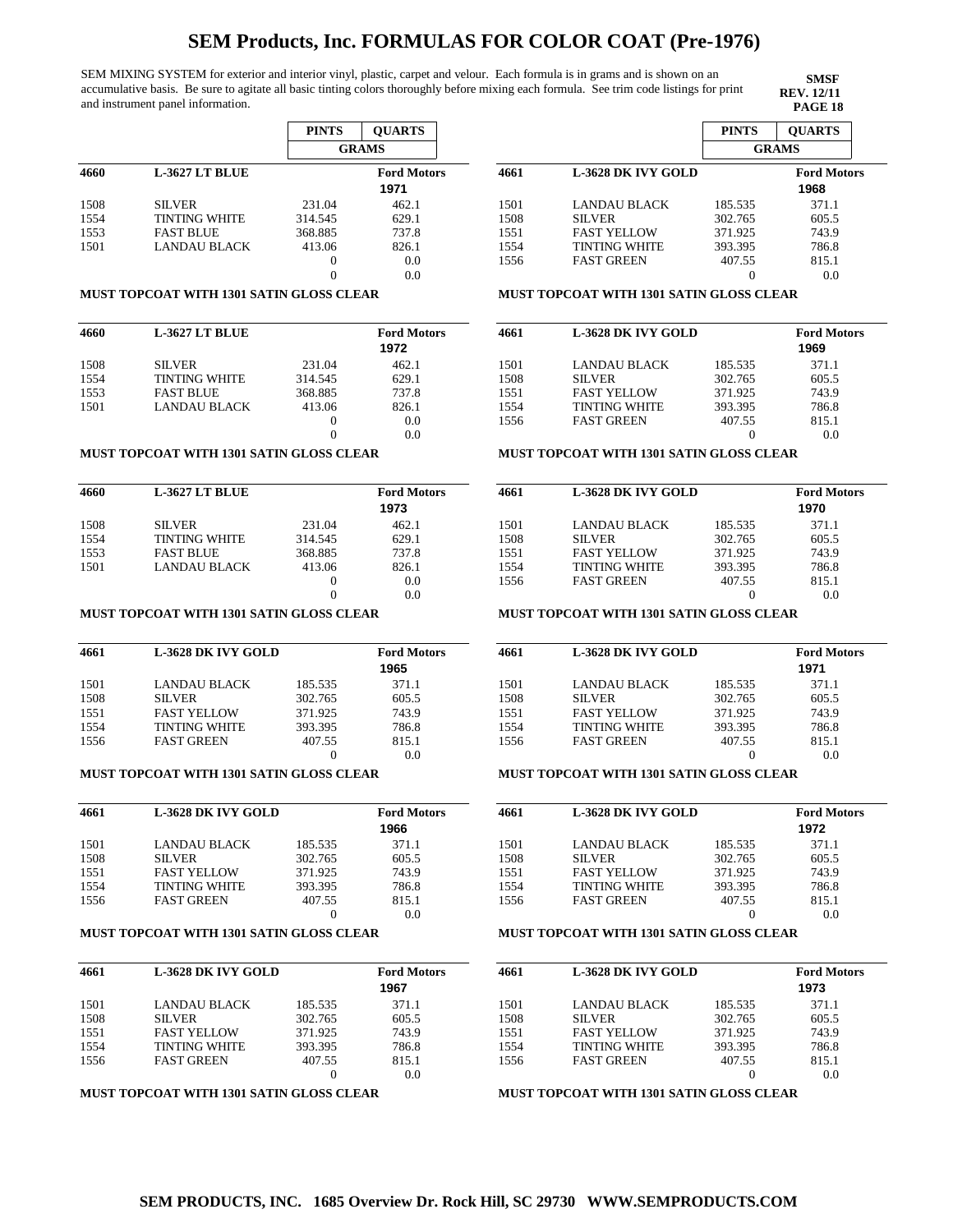SEM MIXING SYSTEM for exterior and interior vinyl, plastic, carpet and velour. Each formula is in grams and is shown on an accumulative basis. Be sure to agitate all basic tinting colors thoroughly before mixing each formula. See trim code listings for print and instrument panel information.

**SMSF REV. 12/11<br>PAGE 19** 

|                              |                      | <b>PINTS</b>     | <b>QUARTS</b>              |      |                                                 | <b>PINTS</b>     | <b>QUARTS</b>              |
|------------------------------|----------------------|------------------|----------------------------|------|-------------------------------------------------|------------------|----------------------------|
|                              |                      |                  | <b>GRAMS</b>               |      |                                                 |                  | <b>GRAMS</b>               |
| 4662                         | L-3722 BLACK         |                  | <b>Ford Motors</b><br>1965 | 4662 | L-3722 BLACK                                    |                  | <b>Ford Motors</b><br>1971 |
| 1501                         | <b>LANDAU BLACK</b>  | 374.11           | 748.2                      | 1501 | LANDAU BLACK                                    | 374.11           | 748.2                      |
|                              | <b>TINTING WHITE</b> | 393.87           | 787.7                      | 1554 | <b>TINTING WHITE</b>                            | 393.87           | 787.7                      |
| 1554                         |                      |                  |                            |      |                                                 |                  |                            |
| 1551                         | <b>FAST YELLOW</b>   | 406.505          | 813.0                      | 1551 | <b>FAST YELLOW</b>                              | 406.505          | 813.0                      |
|                              |                      | $\boldsymbol{0}$ | 0.0                        |      |                                                 | $\boldsymbol{0}$ | 0.0                        |
|                              |                      | $\boldsymbol{0}$ | 0.0                        |      |                                                 | $\boldsymbol{0}$ | 0.0                        |
|                              |                      | $\mathbf{0}$     | 0.0                        |      |                                                 | $\boldsymbol{0}$ | 0.0                        |
| 4662                         | L-3722 BLACK         |                  | <b>Ford Motors</b>         | 4662 | L-3722 BLACK                                    |                  | <b>Ford Motors</b>         |
|                              |                      |                  | 1966                       |      |                                                 |                  | 1972                       |
| 1501                         | LANDAU BLACK         | 374.11           | 748.2                      | 1501 | LANDAU BLACK                                    | 374.11           | 748.2                      |
| 1554                         | <b>TINTING WHITE</b> | 393.87           | 787.7                      | 1554 | <b>TINTING WHITE</b>                            | 393.87           | 787.7                      |
| 1551                         | <b>FAST YELLOW</b>   | 406.505          | 813.0                      | 1551 | <b>FAST YELLOW</b>                              | 406.505          | 813.0                      |
|                              |                      | $\mathbf 0$      | 0.0                        |      |                                                 | 0                | 0.0                        |
|                              |                      | $\boldsymbol{0}$ | 0.0                        |      |                                                 | $\boldsymbol{0}$ | 0.0                        |
|                              |                      | $\boldsymbol{0}$ | 0.0                        |      |                                                 | $\boldsymbol{0}$ | 0.0                        |
|                              |                      |                  |                            |      |                                                 |                  |                            |
| 4662                         | <b>L-3722 BLACK</b>  |                  | <b>Ford Motors</b><br>1967 | 4662 | <b>L-3722 BLACK</b>                             |                  | <b>Ford Motors</b><br>1973 |
| 1501                         | <b>LANDAU BLACK</b>  | 374.11           | 748.2                      | 1501 | <b>LANDAU BLACK</b>                             | 374.11           | 748.2                      |
| 1554                         | <b>TINTING WHITE</b> | 393.87           | 787.7                      | 1554 | <b>TINTING WHITE</b>                            | 393.87           | 787.7                      |
| 1551                         | <b>FAST YELLOW</b>   | 406.505          | 813.0                      | 1551 | <b>FAST YELLOW</b>                              | 406.505          | 813.0                      |
|                              |                      | 0                | 0.0                        |      |                                                 | $\boldsymbol{0}$ | 0.0                        |
|                              |                      | $\boldsymbol{0}$ | 0.0                        |      |                                                 | $\boldsymbol{0}$ | 0.0                        |
|                              |                      | $\mathbf{0}$     | 0.0                        |      |                                                 | $\mathbf{0}$     | 0.0                        |
|                              |                      |                  |                            |      |                                                 |                  |                            |
| 4662                         | L-3722 BLACK         |                  | <b>Ford Motors</b>         | 4663 | <b>L-3724 DK RED</b>                            |                  | <b>Ford Motors</b>         |
|                              |                      |                  | 1968                       |      |                                                 |                  | 1965                       |
| 1501                         | <b>LANDAU BLACK</b>  | 374.11           | 748.2                      | 1552 | <b>FAST RED</b>                                 | 339.72           | 679.4                      |
| 1554                         | <b>TINTING WHITE</b> | 393.87           | 787.7                      | 1508 | <b>SILVER</b>                                   | 371.165          | 742.3                      |
| 1551                         | <b>FAST YELLOW</b>   | 406.505          | 813.0                      | 1551 | <b>FAST YELLOW</b>                              | 388.075          | 776.2                      |
|                              |                      | $\mathbf 0$      | 0.0                        | 1553 | <b>FAST BLUE</b>                                | 401.375          | 802.8                      |
|                              |                      |                  | 0.0                        | 1554 | <b>TINTING WHITE</b>                            | 404.415          | 808.8                      |
|                              |                      |                  |                            |      |                                                 |                  |                            |
|                              |                      | $\boldsymbol{0}$ |                            |      |                                                 |                  |                            |
|                              |                      | $\mathbf{0}$     | 0.0                        |      | <b>MUST TOPCOAT WITH 1301 SATIN GLOSS CLEAR</b> | $\theta$         | 0.0                        |
|                              | L-3722 BLACK         |                  | <b>Ford Motors</b>         | 4663 | <b>L-3724 DK RED</b>                            |                  | <b>Ford Motors</b>         |
|                              |                      |                  |                            |      |                                                 |                  |                            |
|                              |                      |                  | 1969                       |      |                                                 |                  | 1966                       |
|                              | <b>LANDAU BLACK</b>  | 374.11           | 748.2                      | 1552 | <b>FAST RED</b>                                 | 339.72           | 679.4                      |
|                              | <b>TINTING WHITE</b> | 393.87           | 787.7                      | 1508 | <b>SILVER</b>                                   | 371.165          | 742.3                      |
|                              | <b>FAST YELLOW</b>   | 406.505          | 813.0                      | 1551 | <b>FAST YELLOW</b>                              | 388.075          | 776.2                      |
|                              |                      | $\boldsymbol{0}$ | 0.0                        | 1553 | <b>FAST BLUE</b>                                | 401.375          | 802.8                      |
| 4662<br>1501<br>1554<br>1551 |                      | $\boldsymbol{0}$ | 0.0                        | 1554 | <b>TINTING WHITE</b>                            | 404.415          | 808.8                      |
|                              |                      | $\boldsymbol{0}$ | 0.0                        |      | <b>MUST TOPCOAT WITH 1301 SATIN GLOSS CLEAR</b> | $\boldsymbol{0}$ | 0.0                        |
|                              |                      |                  |                            |      |                                                 |                  |                            |
|                              | L-3722 BLACK         |                  | <b>Ford Motors</b><br>1970 | 4663 | <b>L-3724 DK RED</b>                            |                  | <b>Ford Motors</b><br>1967 |
|                              | <b>LANDAU BLACK</b>  | 374.11           | 748.2                      | 1552 | <b>FAST RED</b>                                 | 339.72           | 679.4                      |
|                              | <b>TINTING WHITE</b> | 393.87           | 787.7                      | 1508 | <b>SILVER</b>                                   | 371.165          | 742.3                      |
|                              | <b>FAST YELLOW</b>   | 406.505          | 813.0                      | 1551 | <b>FAST YELLOW</b>                              | 388.075          | 776.2                      |
|                              |                      | $\boldsymbol{0}$ | 0.0                        | 1553 | <b>FAST BLUE</b>                                | 401.375          | 802.8                      |
| 4662<br>1501<br>1554<br>1551 |                      | $\boldsymbol{0}$ | 0.0                        | 1554 | <b>TINTING WHITE</b>                            | 404.415          | 808.8                      |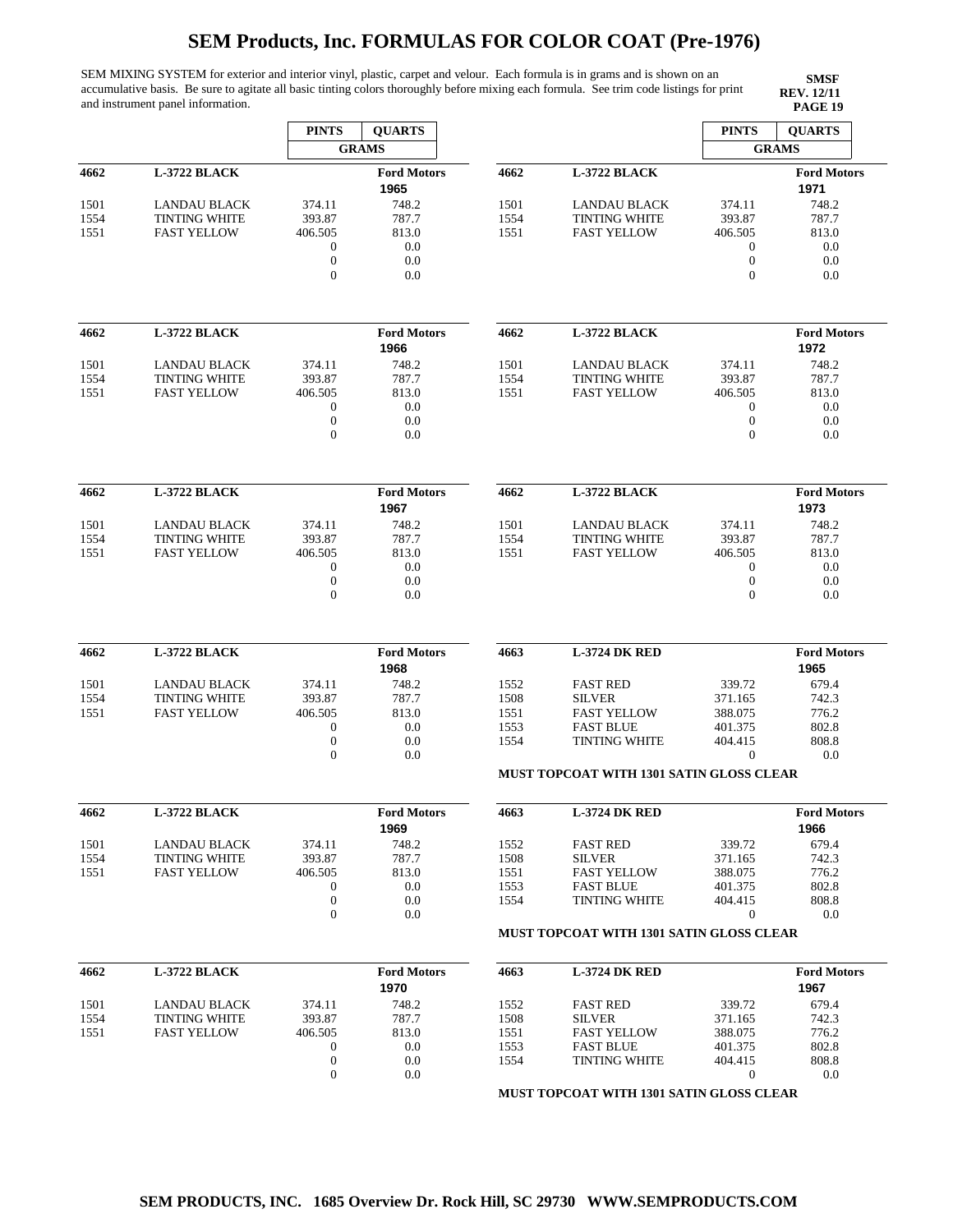SEM MIXING SYSTEM for exterior and interior vinyl, plastic, carpet and velour. Each formula is in grams and is shown on an accumulative basis. Be sure to agitate all basic tinting colors thoroughly before mixing each formula. See trim code listings for print and instrument panel information.

**PINTS QUARTS GRAMS 4663 L-3724 DK RED Ford Motors** 1552 1508 1551 1553 1554 FAST RED SILVER FAST YELLOW FAST BLUE TINTING WHITE 339.72 371.165 388.075 401.375 404.415 0 679.4 742.3 776.2 802.8 808.8 0.0 **1968**

#### **MUST TOPCOAT WITH 1301 SATIN GLOSS CLEAR**

| 4663 | <b>L-3724 DK RED</b> |         | <b>Ford Motors</b> |
|------|----------------------|---------|--------------------|
|      |                      |         | 1969               |
| 1552 | <b>FAST RED</b>      | 339.72  | 679.4              |
| 1508 | <b>SILVER</b>        | 371.165 | 742.3              |
| 1551 | <b>FAST YELLOW</b>   | 388.075 | 776.2              |
| 1553 | <b>FAST BLUE</b>     | 401.375 | 802.8              |
| 1554 | <b>TINTING WHITE</b> | 404.415 | 808.8              |
|      |                      |         | 0.0                |

#### **MUST TOPCOAT WITH 1301 SATIN GLOSS CLEAR**

| 4663 | <b>L-3724 DK RED</b> |         | <b>Ford Motors</b><br>1970 |
|------|----------------------|---------|----------------------------|
| 1552 | <b>FAST RED</b>      | 339.72  | 679.4                      |
| 1508 | <b>SILVER</b>        | 371.165 | 742.3                      |
| 1551 | <b>FAST YELLOW</b>   | 388.075 | 776.2                      |
| 1553 | <b>FAST BLUE</b>     | 401.375 | 802.8                      |
| 1554 | <b>TINTING WHITE</b> | 404.415 | 808.8                      |
|      |                      |         | 0.0                        |

#### **MUST TOPCOAT WITH 1301 SATIN GLOSS CLEAR**

| 4663 | <b>L-3724 DK RED</b> |         | <b>Ford Motors</b> |
|------|----------------------|---------|--------------------|
|      |                      |         | 1971               |
| 1552 | <b>FAST RED</b>      | 339.72  | 679.4              |
| 1508 | <b>SILVER</b>        | 371.165 | 742.3              |
| 1551 | <b>FAST YELLOW</b>   | 388.075 | 776.2              |
| 1553 | <b>FAST BLUE</b>     | 401.375 | 802.8              |
| 1554 | <b>TINTING WHITE</b> | 404.415 | 808.8              |
|      |                      |         | 0.0                |

#### **MUST TOPCOAT WITH 1301 SATIN GLOSS CLEAR**

| 4663 | <b>L-3724 DK RED</b> |         | <b>Ford Motors</b><br>1972 |
|------|----------------------|---------|----------------------------|
| 1552 | <b>FAST RED</b>      | 339.72  | 679.4                      |
| 1508 | <b>SILVER</b>        | 371.165 | 742.3                      |
| 1551 | <b>FAST YELLOW</b>   | 388.075 | 776.2                      |
| 1553 | <b>FAST BLUE</b>     | 401.375 | 802.8                      |
| 1554 | <b>TINTING WHITE</b> | 404.415 | 808.8                      |
|      |                      |         | 0.0                        |

#### **MUST TOPCOAT WITH 1301 SATIN GLOSS CLEAR**

| 4663 | <b>L-3724 DK RED</b> |         | <b>Ford Motors</b> |
|------|----------------------|---------|--------------------|
|      |                      |         | 1973               |
| 1552 | <b>FAST RED</b>      | 339.72  | 679.4              |
| 1508 | <b>SILVER</b>        | 371.165 | 742.3              |
| 1551 | <b>FAST YELLOW</b>   | 388.075 | 776.2              |
| 1553 | <b>FAST BLUE</b>     | 401.375 | 802.8              |
| 1554 | <b>TINTING WHITE</b> | 404.415 | 808.8              |
|      |                      |         | 0.0                |

#### **MUST TOPCOAT WITH 1301 SATIN GLOSS CLEAR**

|      |                        | <b>PINTS</b> | <b>OUARTS</b>              |
|------|------------------------|--------------|----------------------------|
|      |                        | <b>GRAMS</b> |                            |
| 4664 | <b>L-3788 MED BLUE</b> |              | <b>Ford Motors</b><br>1965 |
| 1508 | <b>SILVER</b>          | 161.5        | 323.0                      |
| 1553 | <b>FAST BLUE</b>       | 308.845      | 617.7                      |
| 1501 | <b>LANDAU BLACK</b>    | 386.65       | 773.3                      |
| 1552 | <b>FAST RED</b>        | 405.46       | 810.9                      |
|      |                        |              | 0.0                        |

 $\overline{0}$ 

**SMSF REV. 12/11**

0.0

#### **MUST TOPCOAT WITH 1301 SATIN GLOSS CLEAR**

| 4664 | <b>L-3788 MED BLUE</b> |         | <b>Ford Motors</b> |
|------|------------------------|---------|--------------------|
|      |                        |         | 1966               |
| 1508 | <b>SILVER</b>          | 161.5   | 323.0              |
| 1553 | <b>FAST BLUE</b>       | 308.845 | 617.7              |
| 1501 | <b>LANDAU BLACK</b>    | 386.65  | 773.3              |
| 1552 | <b>FAST RED</b>        | 405.46  | 810.9              |
|      |                        | $_{0}$  | 0.0                |
|      |                        |         | 0.0                |

### **MUST TOPCOAT WITH 1301 SATIN GLOSS CLEAR**

| 4664 | <b>L-3788 MED BLUE</b> |         | <b>Ford Motors</b> |
|------|------------------------|---------|--------------------|
|      |                        |         | 1967               |
| 1508 | <b>SILVER</b>          | 161.5   | 323.0              |
| 1553 | <b>FAST BLUE</b>       | 308.845 | 617.7              |
| 1501 | <b>LANDAU BLACK</b>    | 386.65  | 773.3              |
| 1552 | <b>FAST RED</b>        | 405.46  | 810.9              |
|      |                        | $_{0}$  | 0.0                |
|      |                        |         | 0.0                |

#### **MUST TOPCOAT WITH 1301 SATIN GLOSS CLEAR**

| 4664 | <b>L-3788 MED BLUE</b> |         | <b>Ford Motors</b><br>1968 |
|------|------------------------|---------|----------------------------|
| 1508 | <b>SILVER</b>          | 161.5   | 323.0                      |
| 1553 | <b>FAST BLUE</b>       | 308.845 | 617.7                      |
| 1501 | LANDAU BLACK           | 386.65  | 773.3                      |
| 1552 | <b>FAST RED</b>        | 405.46  | 810.9                      |
|      |                        | $_{0}$  | 0.0                        |
|      |                        | 0       | 0.0                        |

### **MUST TOPCOAT WITH 1301 SATIN GLOSS CLEAR**

| 4664 | <b>L-3788 MED BLUE</b> |         | <b>Ford Motors</b> |
|------|------------------------|---------|--------------------|
|      |                        |         | 1969               |
| 1508 | <b>SILVER</b>          | 161.5   | 323.0              |
| 1553 | <b>FAST BLUE</b>       | 308.845 | 617.7              |
| 1501 | <b>LANDAU BLACK</b>    | 386.65  | 773.3              |
| 1552 | <b>FAST RED</b>        | 405.46  | 810.9              |
|      |                        |         | 0.0                |
|      |                        |         | 0.0                |

### **MUST TOPCOAT WITH 1301 SATIN GLOSS CLEAR**

| 4664 | <b>L-3788 MED BLUE</b> |          | <b>Ford Motors</b><br>1970 |
|------|------------------------|----------|----------------------------|
| 1508 | <b>SILVER</b>          | 161.5    | 323.0                      |
| 1553 | <b>FAST BLUE</b>       | 308.845  | 617.7                      |
| 1501 | <b>LANDAU BLACK</b>    | 386.65   | 773.3                      |
| 1552 | <b>FAST RED</b>        | 405.46   | 810.9                      |
|      |                        | $\theta$ | 0.0                        |
|      |                        | $\theta$ | 0.0                        |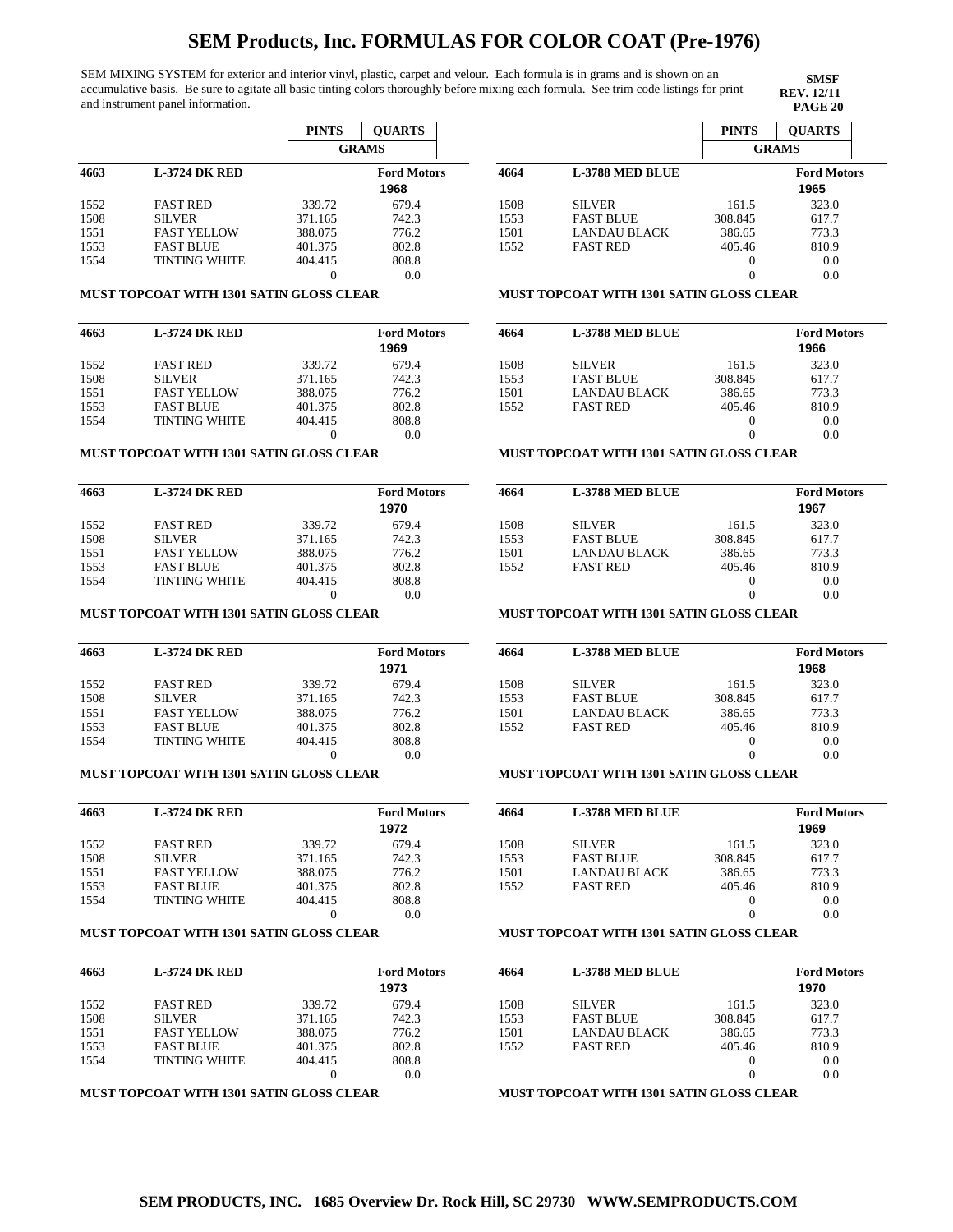SEM MIXING SYSTEM for exterior and interior vinyl, plastic, carpet and velour. Each formula is in grams and is shown on an accumulative basis. Be sure to agitate all basic tinting colors thoroughly before mixing each formula. See trim code listings for print and instrument panel information.

**PINTS QUARTS GRAMS 4664 L-3788 MED BLUE Ford Motors** 1508 1553 1501 1552 SILVER FAST BLUE LANDAU BLACK FAST RED 161.5 308.845 386.65 405.46 0 0 323.0 617.7 773.3 810.9 0.0 0.0 **1971**

#### **MUST TOPCOAT WITH 1301 SATIN GLOSS CLEAR**

| 4664 | <b>L-3788 MED BLUE</b> |         | <b>Ford Motors</b><br>1972 |
|------|------------------------|---------|----------------------------|
| 1508 | <b>SILVER</b>          | 161.5   | 323.0                      |
| 1553 | <b>FAST BLUE</b>       | 308.845 | 617.7                      |
| 1501 | <b>LANDAU BLACK</b>    | 386.65  | 773.3                      |
| 1552 | <b>FAST RED</b>        | 405.46  | 810.9                      |
|      |                        | 0       | 0.0                        |
|      |                        |         | 0.0                        |

#### **MUST TOPCOAT WITH 1301 SATIN GLOSS CLEAR**

| 4664 | <b>L-3788 MED BLUE</b> |          | <b>Ford Motors</b> |
|------|------------------------|----------|--------------------|
|      |                        |          | 1973               |
| 1508 | <b>SILVER</b>          | 161.5    | 323.0              |
| 1553 | <b>FAST BLUE</b>       | 308.845  | 617.7              |
| 1501 | <b>LANDAU BLACK</b>    | 386.65   | 773.3              |
| 1552 | <b>FAST RED</b>        | 405.46   | 810.9              |
|      |                        | $\theta$ | 0.0                |
|      |                        |          | 0.0                |

#### **MUST TOPCOAT WITH 1301 SATIN GLOSS CLEAR**

| 4665 | <b>L-4060 MED IVY GOLD</b> |         | <b>Ford Motors</b> |
|------|----------------------------|---------|--------------------|
|      |                            |         | 1965               |
| 1508 | <b>SILVER</b>              | 163.305 | 326.6              |
| 1501 | LANDAU BLACK               | 315.78  | 631.6              |
| 1551 | <b>FAST YELLOW</b>         | 394.725 | 789.5              |
| 1556 | <b>FAST GREEN</b>          | 406.315 | 812.6              |
|      |                            | 0       | 0.0                |
|      |                            |         | 0.0                |

#### **MUST TOPCOAT WITH 1301 SATIN GLOSS CLEAR**

| 4665 | <b>L-4060 MED IVY GOLD</b> |          | <b>Ford Motors</b><br>1966 |
|------|----------------------------|----------|----------------------------|
| 1508 | <b>SILVER</b>              | 163.305  | 326.6                      |
| 1501 | LANDAU BLACK               | 315.78   | 631.6                      |
| 1551 | <b>FAST YELLOW</b>         | 394.725  | 789.5                      |
| 1556 | <b>FAST GREEN</b>          | 406.315  | 812.6                      |
|      |                            | $\theta$ | 0.0                        |
|      |                            | $\cup$   | 0.0                        |

### **MUST TOPCOAT WITH 1301 SATIN GLOSS CLEAR**

| 4665 | <b>L-4060 MED IVY GOLD</b> |         | <b>Ford Motors</b><br>1967 |
|------|----------------------------|---------|----------------------------|
| 1508 | <b>SILVER</b>              | 163.305 | 326.6                      |
| 1501 | <b>LANDAU BLACK</b>        | 315.78  | 631.6                      |
| 1551 | <b>FAST YELLOW</b>         | 394.725 | 789.5                      |
| 1556 | <b>FAST GREEN</b>          | 406.315 | 812.6                      |
|      |                            |         | 0.0                        |
|      |                            |         | 0.0                        |

#### **MUST TOPCOAT WITH 1301 SATIN GLOSS CLEAR**

|      |                            | <b>PINTS</b> | <b>OUARTS</b>              |
|------|----------------------------|--------------|----------------------------|
|      |                            |              | <b>GRAMS</b>               |
| 4665 | <b>L-4060 MED IVY GOLD</b> |              | <b>Ford Motors</b><br>1968 |
| 1508 | <b>SILVER</b>              | 163.305      | 326.6                      |
| 1501 | LANDAU BLACK               | 315.78       | 631.6                      |
| 1551 | <b>FAST YELLOW</b>         | 394.725      | 789.5                      |
| 1556 | <b>FAST GREEN</b>          | 406.315      | 812.6                      |
|      |                            |              | 0.0                        |
|      |                            |              | 0.0                        |

**SMSF REV. 12/11**

#### **MUST TOPCOAT WITH 1301 SATIN GLOSS CLEAR**

| 4665 | <b>L-4060 MED IVY GOLD</b> |         | <b>Ford Motors</b><br>1969 |
|------|----------------------------|---------|----------------------------|
| 1508 | <b>SILVER</b>              | 163.305 | 326.6                      |
| 1501 | <b>LANDAU BLACK</b>        | 315.78  | 631.6                      |
| 1551 | <b>FAST YELLOW</b>         | 394.725 | 789.5                      |
| 1556 | <b>FAST GREEN</b>          | 406.315 | 812.6                      |
|      |                            | $_{0}$  | 0.0                        |
|      |                            |         | 0.0                        |

### **MUST TOPCOAT WITH 1301 SATIN GLOSS CLEAR**

| 4665 | <b>L-4060 MED IVY GOLD</b> |          | <b>Ford Motors</b> |
|------|----------------------------|----------|--------------------|
|      |                            |          | 1970               |
| 1508 | <b>SILVER</b>              | 163.305  | 326.6              |
| 1501 | <b>LANDAU BLACK</b>        | 315.78   | 631.6              |
| 1551 | <b>FAST YELLOW</b>         | 394.725  | 789.5              |
| 1556 | <b>FAST GREEN</b>          | 406.315  | 812.6              |
|      |                            | $\theta$ | 0.0                |
|      |                            |          | 0.0                |
|      |                            |          |                    |

## **MUST TOPCOAT WITH 1301 SATIN GLOSS CLEAR**

| 4665 | <b>L-4060 MED IVY GOLD</b> |          | <b>Ford Motors</b> |
|------|----------------------------|----------|--------------------|
|      |                            |          | 1971               |
| 1508 | <b>SILVER</b>              | 163.305  | 326.6              |
| 1501 | LANDAU BLACK               | 315.78   | 631.6              |
| 1551 | <b>FAST YELLOW</b>         | 394.725  | 789.5              |
| 1556 | <b>FAST GREEN</b>          | 406.315  | 812.6              |
|      |                            | $_{0}$   | 0.0                |
|      |                            | $\theta$ | 0.0                |

## **MUST TOPCOAT WITH 1301 SATIN GLOSS CLEAR**

| 4665 | <b>L-4060 MED IVY GOLD</b> |         | <b>Ford Motors</b> |
|------|----------------------------|---------|--------------------|
|      |                            |         | 1972               |
| 1508 | <b>SILVER</b>              | 163.305 | 326.6              |
| 1501 | <b>LANDAU BLACK</b>        | 315.78  | 631.6              |
| 1551 | <b>FAST YELLOW</b>         | 394.725 | 789.5              |
| 1556 | <b>FAST GREEN</b>          | 406.315 | 812.6              |
|      |                            |         | 0.0                |
|      |                            |         | 0.0                |
|      |                            |         |                    |

### **MUST TOPCOAT WITH 1301 SATIN GLOSS CLEAR**

| 4665 | <b>L-4060 MED IVY GOLD</b> |         | <b>Ford Motors</b><br>1973 |
|------|----------------------------|---------|----------------------------|
| 1508 | <b>SILVER</b>              | 163.305 | 326.6                      |
| 1501 | <b>LANDAU BLACK</b>        | 315.78  | 631.6                      |
| 1551 | <b>FAST YELLOW</b>         | 394.725 | 789.5                      |
| 1556 | <b>FAST GREEN</b>          | 406.315 | 812.6                      |
|      |                            | $_{0}$  | 0.0                        |
|      |                            | 0       | 0.0                        |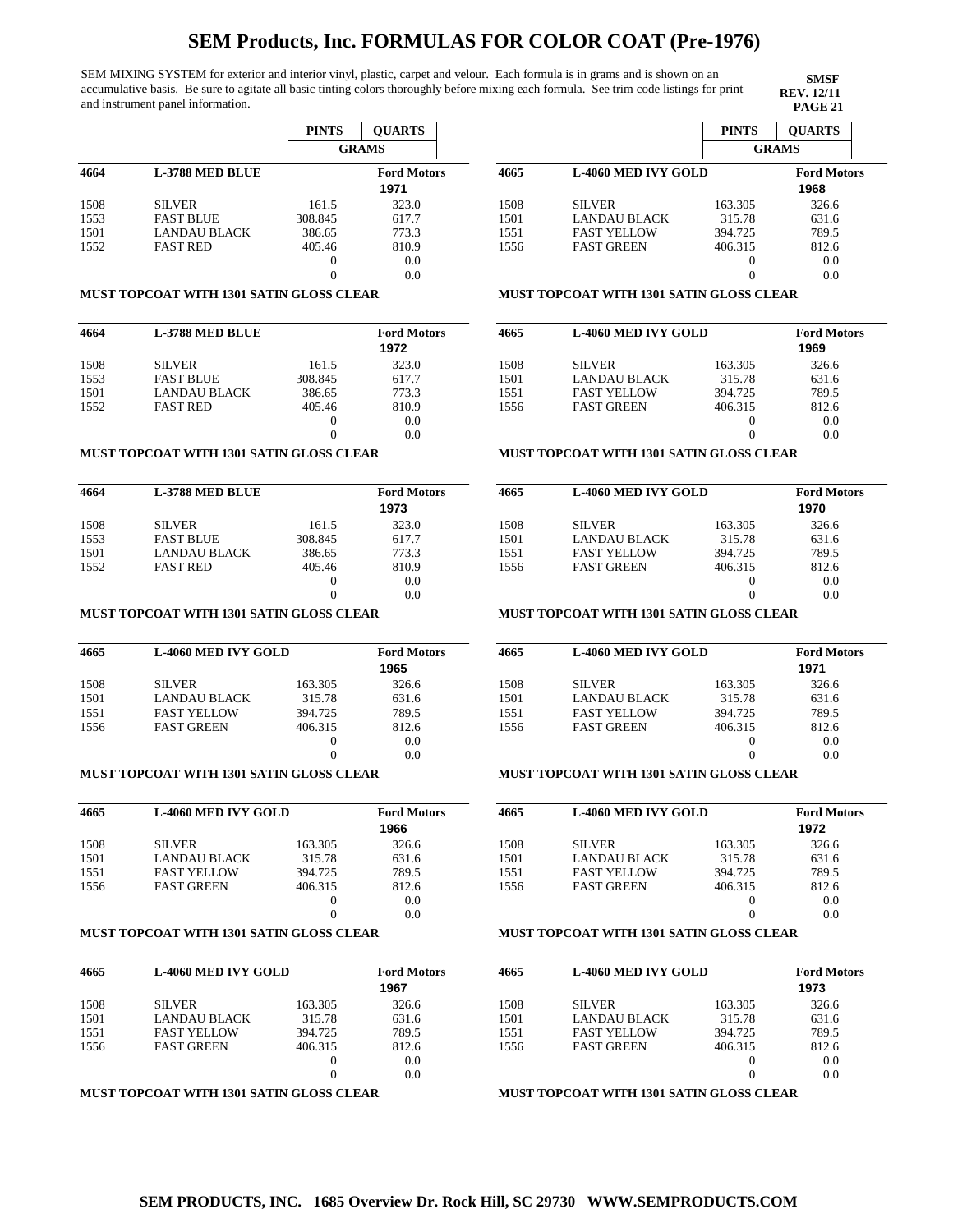SEM MIXING SYSTEM for exterior and interior vinyl, plastic, carpet and velour. Each formula is in grams and is shown on an accumulative basis. Be sure to agitate all basic tinting colors thoroughly before mixing each formula. See trim code listings for print and instrument panel information.

|              |                                             | <b>PINTS</b>                         | <b>QUARTS</b>              |              |                                             | <b>PINTS</b>                         | <b>QUARTS</b>              |
|--------------|---------------------------------------------|--------------------------------------|----------------------------|--------------|---------------------------------------------|--------------------------------------|----------------------------|
|              |                                             |                                      | <b>GRAMS</b>               |              |                                             |                                      | <b>GRAMS</b>               |
| 4666         | L-4061 GINGER                               |                                      | <b>Ford Motors</b><br>1965 | 4666         | L-4061 GINGER                               |                                      | <b>Ford Motors</b><br>1971 |
| 1559         | YELLOW OXIDE                                | 299.155                              | 598.3                      | 1559         | YELLOW OXIDE                                | 299.155                              | 598.3                      |
| 1550         | <b>RED OXIDE</b>                            | 371.355                              | 742.7                      | 1550         | <b>RED OXIDE</b>                            | 371.355                              | 742.7                      |
| 1554         | <b>TINTING WHITE</b><br><b>LANDAU BLACK</b> | 397.385<br>414.39                    | 794.8                      | 1554<br>1501 | <b>TINTING WHITE</b><br><b>LANDAU BLACK</b> | 397.385<br>414.39                    | 794.8                      |
| 1501         |                                             | $\boldsymbol{0}$<br>$\mathbf{0}$     | 828.8<br>0.0<br>0.0        |              |                                             | $\boldsymbol{0}$<br>$\boldsymbol{0}$ | 828.8<br>0.0<br>0.0        |
| 4666         | L-4061 GINGER                               |                                      | <b>Ford Motors</b><br>1966 | 4666         | L-4061 GINGER                               |                                      | <b>Ford Motors</b><br>1972 |
| 1559         | YELLOW OXIDE                                | 299.155                              | 598.3                      | 1559         | YELLOW OXIDE                                | 299.155                              | 598.3                      |
| 1550         | <b>RED OXIDE</b>                            | 371.355                              | 742.7                      | 1550         | <b>RED OXIDE</b>                            | 371.355                              | 742.7                      |
| 1554         | <b>TINTING WHITE</b>                        | 397.385                              | 794.8                      | 1554         | <b>TINTING WHITE</b>                        | 397.385                              | 794.8                      |
| 1501         | LANDAU BLACK                                | 414.39<br>$\boldsymbol{0}$           | 828.8<br>0.0               | 1501         | LANDAU BLACK                                | 414.39<br>$\boldsymbol{0}$           | 828.8<br>0.0               |
|              |                                             | $\boldsymbol{0}$                     | 0.0                        |              |                                             | $\boldsymbol{0}$                     | 0.0                        |
| 4666         | L-4061 GINGER                               |                                      | <b>Ford Motors</b>         | 4666         | L-4061 GINGER                               |                                      | <b>Ford Motors</b>         |
|              |                                             |                                      | 1967                       |              |                                             |                                      | 1973                       |
| 1559         | YELLOW OXIDE                                | 299.155                              | 598.3                      | 1559         | YELLOW OXIDE                                | 299.155                              | 598.3                      |
| 1550         | <b>RED OXIDE</b><br><b>TINTING WHITE</b>    | 371.355<br>397.385                   | 742.7<br>794.8             | 1550<br>1554 | <b>RED OXIDE</b><br><b>TINTING WHITE</b>    | 371.355<br>397.385                   | 742.7<br>794.8             |
| 1554<br>1501 | <b>LANDAU BLACK</b>                         | 414.39                               | 828.8                      | 1501         | <b>LANDAU BLACK</b>                         | 414.39                               | 828.8                      |
|              |                                             | 0                                    | 0.0                        |              |                                             | 0                                    | 0.0                        |
|              |                                             | $\boldsymbol{0}$                     | 0.0                        |              |                                             | $\boldsymbol{0}$                     | 0.0                        |
| 4666         | L-4061 GINGER                               |                                      | <b>Ford Motors</b>         | 4667         | L-4062 WHITE                                |                                      | <b>Ford Motors</b>         |
|              |                                             |                                      | 1968                       |              |                                             |                                      | 1965                       |
| 1559         | YELLOW OXIDE                                | 299.155                              | 598.3                      | 1554         | <b>TINTING WHITE</b>                        | 402.705                              | 805.4                      |
| 1550         | <b>RED OXIDE</b>                            | 371.355                              | 742.7                      | 1559         | YELLOW OXIDE                                | 432.44                               | 864.9                      |
| 1554         | <b>TINTING WHITE</b>                        | 397.385                              | 794.8                      | 1501         | <b>LANDAU BLACK</b>                         | 434.15                               | 868.3                      |
| 1501         | <b>LANDAU BLACK</b>                         | 414.39                               | 828.8                      | 1550         | <b>RED OXIDE</b>                            | 435.48                               | 871.0                      |
|              |                                             | $\boldsymbol{0}$<br>$\boldsymbol{0}$ | 0.0<br>0.0                 |              |                                             | $\boldsymbol{0}$<br>$\boldsymbol{0}$ | 0.0<br>0.0                 |
|              |                                             |                                      |                            |              |                                             |                                      |                            |
| 4666         | L-4061 GINGER                               |                                      | <b>Ford Motors</b><br>1969 | 4667         | L-4062 WHITE                                |                                      | <b>Ford Motors</b><br>1966 |
| 1559         | YELLOW OXIDE                                | 299.155                              | 598.3                      | 1554         | <b>TINTING WHITE</b>                        | 402.705                              | 805.4                      |
| 1550         | <b>RED OXIDE</b>                            | 371.355                              | 742.7                      | 1559         | <b>YELLOW OXIDE</b>                         | 432.44                               | 864.9                      |
| 1554         | <b>TINTING WHITE</b>                        | 397.385                              | 794.8                      | 1501         | <b>LANDAU BLACK</b>                         | 434.15                               | 868.3                      |
| 1501         | <b>LANDAU BLACK</b>                         | 414.39                               | 828.8                      | 1550         | <b>RED OXIDE</b>                            | 435.48                               | 871.0                      |
|              |                                             | 0<br>$\boldsymbol{0}$                | 0.0<br>0.0                 |              |                                             | $\boldsymbol{0}$<br>$\boldsymbol{0}$ | 0.0<br>0.0                 |
| 4666         | L-4061 GINGER                               |                                      | <b>Ford Motors</b>         | 4667         | L-4062 WHITE                                |                                      | <b>Ford Motors</b>         |
|              |                                             |                                      | 1970                       |              |                                             |                                      | 1967                       |
| 1559         | YELLOW OXIDE                                | 299.155                              | 598.3                      | 1554         | <b>TINTING WHITE</b>                        | 402.705                              | 805.4                      |
| 1550         | <b>RED OXIDE</b>                            | 371.355                              | 742.7                      | 1559         | YELLOW OXIDE                                | 432.44                               | 864.9                      |
| 1554         | <b>TINTING WHITE</b>                        | 397.385                              | 794.8                      | 1501         | <b>LANDAU BLACK</b>                         | 434.15                               | 868.3                      |
| 1501         | <b>LANDAU BLACK</b>                         | 414.39                               | 828.8                      | 1550         | <b>RED OXIDE</b>                            | 435.48                               | 871.0                      |
|              |                                             | $\boldsymbol{0}$                     | 0.0                        |              |                                             | $\boldsymbol{0}$                     | 0.0                        |
|              |                                             | $\boldsymbol{0}$                     | 0.0                        |              |                                             | $\boldsymbol{0}$                     | 0.0                        |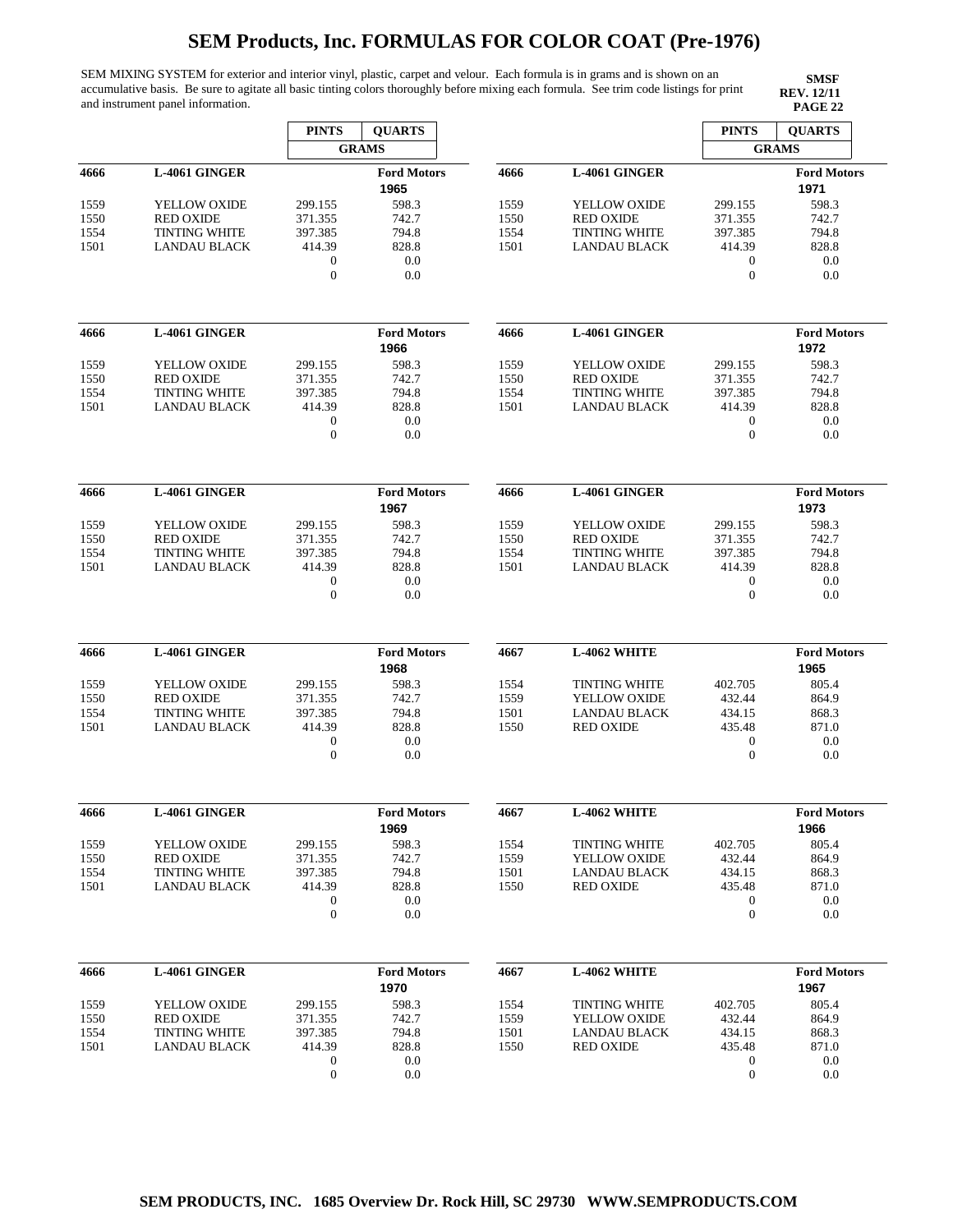SEM MIXING SYSTEM for exterior and interior vinyl, plastic, carpet and velour. Each formula is in grams and is shown on an accumulative basis. Be sure to agitate all basic tinting colors thoroughly before mixing each formula. See trim code listings for print and instrument panel information.

**SMSF REV. 12/11<br>PAGE 23** 

|      |                      | <b>PINTS</b>     | <b>QUARTS</b>              |      |                          | <b>PINTS</b>     | <b>QUARTS</b>              |
|------|----------------------|------------------|----------------------------|------|--------------------------|------------------|----------------------------|
|      |                      |                  | <b>GRAMS</b>               |      |                          |                  | <b>GRAMS</b>               |
| 4667 | L-4062 WHITE         |                  | <b>Ford Motors</b>         | 4668 | <b>L-4063 VERMILLION</b> |                  | <b>Ford Motors</b>         |
|      |                      |                  | 1968                       |      |                          |                  | 1965                       |
| 1554 | <b>TINTING WHITE</b> | 402.705          | 805.4                      | 1552 | <b>FAST RED</b>          | 243.675          | 487.4                      |
| 1559 | YELLOW OXIDE         | 432.44           | 864.9                      | 1551 | <b>FAST YELLOW</b>       | 379.05           | 758.1                      |
| 1501 | <b>LANDAU BLACK</b>  | 434.15           | 868.3                      | 1554 | <b>TINTING WHITE</b>     | 406.125          | 812.3                      |
| 1550 | <b>RED OXIDE</b>     | 435.48           | 871.0                      |      |                          | 0                | 0.0                        |
|      |                      | $\boldsymbol{0}$ | 0.0                        |      |                          | $\boldsymbol{0}$ | 0.0                        |
|      |                      | $\boldsymbol{0}$ | 0.0                        |      |                          | $\overline{0}$   | 0.0                        |
| 4667 | L-4062 WHITE         |                  | <b>Ford Motors</b>         | 4668 | <b>L-4063 VERMILLION</b> |                  | <b>Ford Motors</b>         |
|      |                      |                  | 1969                       |      |                          |                  | 1966                       |
| 1554 | <b>TINTING WHITE</b> | 402.705          | 805.4                      | 1552 | <b>FAST RED</b>          | 243.675          | 487.4                      |
| 1559 | YELLOW OXIDE         | 432.44           | 864.9                      | 1551 | <b>FAST YELLOW</b>       | 379.05           | 758.1                      |
| 1501 | <b>LANDAU BLACK</b>  | 434.15           | 868.3                      | 1554 | <b>TINTING WHITE</b>     | 406.125          | 812.3                      |
| 1550 | <b>RED OXIDE</b>     | 435.48           | 871.0                      |      |                          | $\mathbf{0}$     | 0.0                        |
|      |                      | $\boldsymbol{0}$ | 0.0                        |      |                          | $\boldsymbol{0}$ | 0.0                        |
|      |                      | $\boldsymbol{0}$ | 0.0                        |      |                          | $\theta$         | 0.0                        |
|      |                      |                  |                            |      |                          |                  |                            |
| 4667 | <b>L-4062 WHITE</b>  |                  | <b>Ford Motors</b><br>1970 | 4668 | <b>L-4063 VERMILLION</b> |                  | <b>Ford Motors</b><br>1967 |
| 1554 | <b>TINTING WHITE</b> | 402.705          | 805.4                      | 1552 | <b>FAST RED</b>          | 243.675          | 487.4                      |
| 1559 | YELLOW OXIDE         | 432.44           | 864.9                      | 1551 | <b>FAST YELLOW</b>       | 379.05           | 758.1                      |
| 1501 | <b>LANDAU BLACK</b>  | 434.15           | 868.3                      | 1554 | <b>TINTING WHITE</b>     | 406.125          | 812.3                      |
| 1550 | <b>RED OXIDE</b>     | 435.48           | 871.0                      |      |                          | $\boldsymbol{0}$ | 0.0                        |
|      |                      | 0                | 0.0                        |      |                          | $\boldsymbol{0}$ | 0.0                        |
|      |                      | $\boldsymbol{0}$ | 0.0                        |      |                          | $\overline{0}$   | 0.0                        |
|      |                      |                  |                            |      |                          |                  |                            |
| 4667 | <b>L-4062 WHITE</b>  |                  | <b>Ford Motors</b>         | 4668 | <b>L-4063 VERMILLION</b> |                  | <b>Ford Motors</b>         |
|      |                      |                  | 1971                       |      |                          |                  | 1968                       |
| 1554 | <b>TINTING WHITE</b> | 402.705          | 805.4                      | 1552 | <b>FAST RED</b>          | 243.675          | 487.4                      |
| 1559 | YELLOW OXIDE         | 432.44           | 864.9                      | 1551 | <b>FAST YELLOW</b>       | 379.05           | 758.1                      |
| 1501 | <b>LANDAU BLACK</b>  | 434.15           | 868.3                      | 1554 | <b>TINTING WHITE</b>     | 406.125          | 812.3                      |
| 1550 | <b>RED OXIDE</b>     | 435.48           | 871.0                      |      |                          | $\mathbf{0}$     | 0.0                        |
|      |                      | $\boldsymbol{0}$ | 0.0                        |      |                          | $\boldsymbol{0}$ | 0.0                        |
|      |                      | $\boldsymbol{0}$ | 0.0                        |      |                          | $\boldsymbol{0}$ | 0.0                        |
|      |                      |                  |                            |      |                          |                  |                            |
| 4667 | L-4062 WHITE         |                  | <b>Ford Motors</b>         | 4668 | <b>L-4063 VERMILLION</b> |                  | <b>Ford Motors</b>         |
|      |                      |                  | 1972                       |      |                          |                  | 1969                       |
| 1554 | <b>TINTING WHITE</b> | 402.705          | 805.4                      | 1552 | <b>FAST RED</b>          | 243.675          | 487.4                      |
| 1559 | YELLOW OXIDE         | 432.44           | 864.9                      | 1551 | <b>FAST YELLOW</b>       | 379.05           | 758.1                      |
| 1501 | <b>LANDAU BLACK</b>  | 434.15           | 868.3                      | 1554 | <b>TINTING WHITE</b>     | 406.125          | 812.3                      |
| 1550 | <b>RED OXIDE</b>     | 435.48           | 871.0                      |      |                          | $\boldsymbol{0}$ | 0.0                        |
|      |                      | $\boldsymbol{0}$ | 0.0                        |      |                          | $\boldsymbol{0}$ | 0.0                        |
|      |                      | $\boldsymbol{0}$ | 0.0                        |      |                          | $\boldsymbol{0}$ | 0.0                        |
|      |                      |                  |                            |      |                          |                  |                            |
| 4667 | <b>L-4062 WHITE</b>  |                  | <b>Ford Motors</b><br>1973 | 4668 | <b>L-4063 VERMILLION</b> |                  | <b>Ford Motors</b><br>1970 |
| 1554 | <b>TINTING WHITE</b> | 402.705          | 805.4                      | 1552 | <b>FAST RED</b>          | 243.675          | 487.4                      |
| 1559 | YELLOW OXIDE         | 432.44           | 864.9                      | 1551 | <b>FAST YELLOW</b>       | 379.05           | 758.1                      |
| 1501 | <b>LANDAU BLACK</b>  | 434.15           | 868.3                      | 1554 | <b>TINTING WHITE</b>     | 406.125          | 812.3                      |
| 1550 | <b>RED OXIDE</b>     | 435.48           | 871.0                      |      |                          | $\boldsymbol{0}$ | 0.0                        |
|      |                      | $\boldsymbol{0}$ | 0.0                        |      |                          | $\boldsymbol{0}$ | 0.0                        |
|      |                      | $\mathbf{0}$     | 0.0                        |      |                          | $\boldsymbol{0}$ | 0.0                        |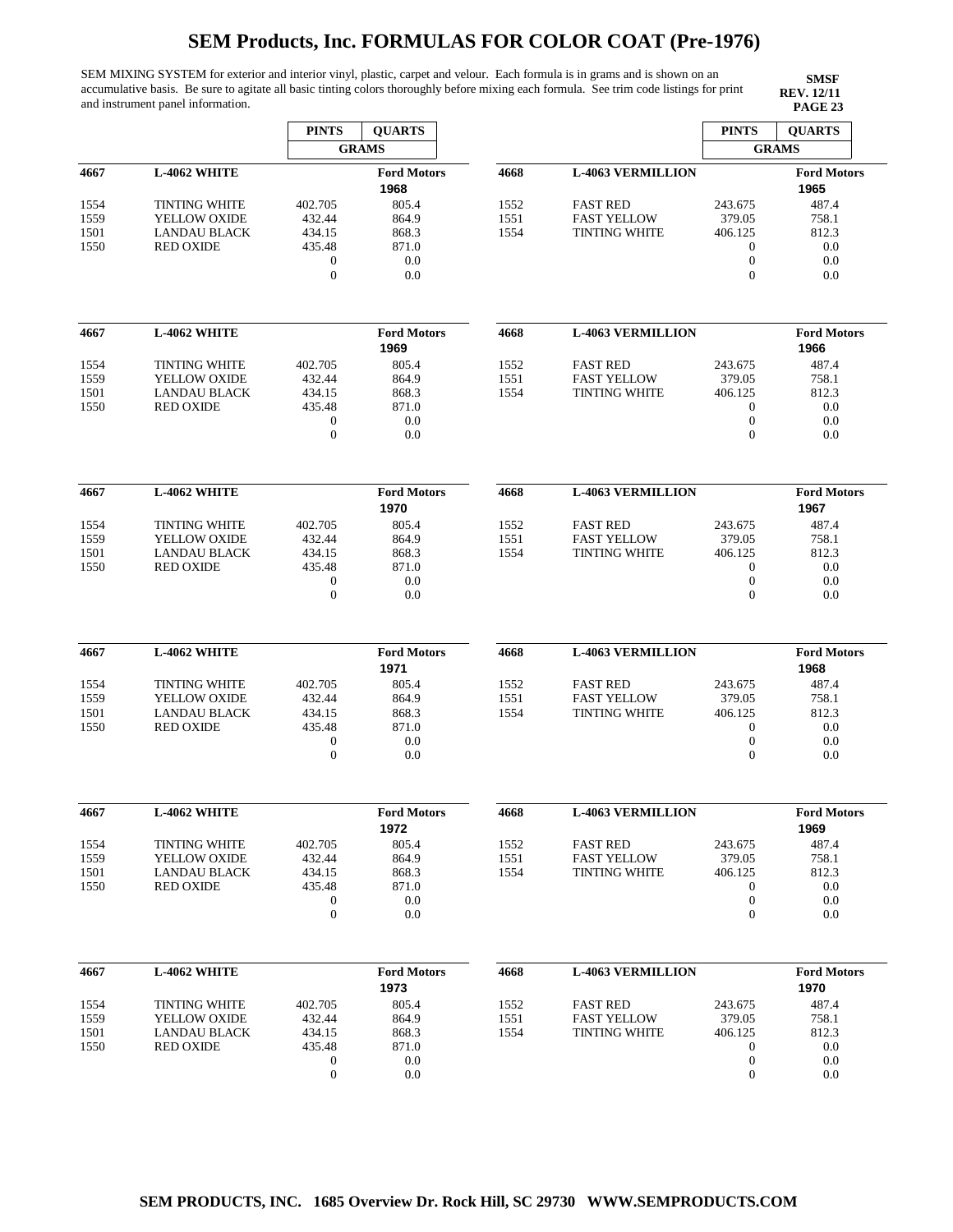SEM MIXING SYSTEM for exterior and interior vinyl, plastic, carpet and velour. Each formula is in grams and is shown on an accumulative basis. Be sure to agitate all basic tinting colors thoroughly before mixing each formula. See trim code listings for print and instrument panel information.

|              |                                                 | <b>PINTS</b>                     | <b>QUARTS</b>              |              |                                                 | <b>PINTS</b>                 | <b>QUARTS</b>              |
|--------------|-------------------------------------------------|----------------------------------|----------------------------|--------------|-------------------------------------------------|------------------------------|----------------------------|
|              |                                                 |                                  | <b>GRAMS</b>               |              |                                                 |                              | <b>GRAMS</b>               |
| 4668         | <b>L-4063 VERMILLION</b>                        |                                  | <b>Ford Motors</b><br>1971 | 4669         | <b>L-4234 GREEN</b>                             |                              | <b>Ford Motors</b><br>1968 |
| 1552         | <b>FAST RED</b>                                 | 243.675                          | 487.4                      | 1508         | <b>SILVER</b>                                   | 136.42                       | 272.8                      |
| 1551         | <b>FAST YELLOW</b>                              | 379.05                           | 758.1                      | 1501         | <b>LANDAU BLACK</b>                             | 246.335                      | 492.7                      |
| 1554         | <b>TINTING WHITE</b>                            | 406.125                          | 812.3                      | 1551         | <b>FAST YELLOW</b>                              | 338.77                       | 677.5                      |
|              |                                                 | $\overline{0}$                   | 0.0                        | 1556         | <b>FAST GREEN</b>                               | 405.84                       | 811.7                      |
|              |                                                 | $\mathbf{0}$                     | 0.0                        |              |                                                 | $\boldsymbol{0}$             | 0.0                        |
|              |                                                 | $\theta$                         | 0.0                        |              |                                                 | $\theta$                     | 0.0                        |
|              |                                                 |                                  |                            |              | <b>MUST TOPCOAT WITH 1301 SATIN GLOSS CLEAR</b> |                              |                            |
| 4668         | <b>L-4063 VERMILLION</b>                        |                                  | <b>Ford Motors</b>         | 4669         | <b>L-4234 GREEN</b>                             |                              | <b>Ford Motors</b>         |
|              |                                                 |                                  | 1972                       |              |                                                 |                              | 1969                       |
| 1552         | <b>FAST RED</b>                                 | 243.675                          | 487.4                      | 1508         | <b>SILVER</b>                                   | 136.42                       | 272.8                      |
| 1551         | <b>FAST YELLOW</b>                              | 379.05                           | 758.1                      | 1501         | <b>LANDAU BLACK</b>                             | 246.335                      | 492.7                      |
| 1554         | <b>TINTING WHITE</b>                            | 406.125                          | 812.3                      | 1551         | <b>FAST YELLOW</b>                              | 338.77                       | 677.5                      |
|              |                                                 | $\mathbf{0}$<br>$\theta$         | 0.0                        | 1556         | <b>FAST GREEN</b>                               | 405.84                       | 811.7                      |
|              |                                                 | $\mathbf{0}$                     | 0.0<br>0.0                 |              |                                                 | $\boldsymbol{0}$<br>$\theta$ | 0.0<br>0.0                 |
|              |                                                 |                                  |                            |              | <b>MUST TOPCOAT WITH 1301 SATIN GLOSS CLEAR</b> |                              |                            |
|              |                                                 |                                  | <b>Ford Motors</b>         |              |                                                 |                              |                            |
| 4668         | <b>L-4063 VERMILLION</b>                        |                                  | 1973                       | 4669         | <b>L-4234 GREEN</b>                             |                              | <b>Ford Motors</b><br>1970 |
|              |                                                 |                                  |                            |              |                                                 |                              |                            |
| 1552         | <b>FAST RED</b>                                 | 243.675                          | 487.4                      | 1508         | <b>SILVER</b>                                   | 136.42                       | 272.8                      |
| 1551         | <b>FAST YELLOW</b>                              | 379.05                           | 758.1                      | 1501         | <b>LANDAU BLACK</b>                             | 246.335                      | 492.7                      |
| 1554         | <b>TINTING WHITE</b>                            | 406.125                          | 812.3                      | 1551         | <b>FAST YELLOW</b>                              | 338.77                       | 677.5                      |
|              |                                                 | $\boldsymbol{0}$<br>$\mathbf{0}$ | 0.0<br>0.0                 | 1556         | <b>FAST GREEN</b>                               | 405.84<br>$\boldsymbol{0}$   | 811.7<br>0.0               |
|              |                                                 | $\theta$                         | 0.0                        |              |                                                 | $\theta$                     | 0.0                        |
|              |                                                 |                                  |                            |              | MUST TOPCOAT WITH 1301 SATIN GLOSS CLEAR        |                              |                            |
| 4669         | <b>L-4234 GREEN</b>                             |                                  | <b>Ford Motors</b>         | 4669         | <b>L-4234 GREEN</b>                             |                              | <b>Ford Motors</b>         |
|              |                                                 |                                  | 1965                       |              |                                                 |                              | 1971                       |
| 1508         | <b>SILVER</b>                                   | 136.42                           | 272.8                      | 1508         | <b>SILVER</b>                                   | 136.42                       | 272.8                      |
| 1501         | <b>LANDAU BLACK</b>                             | 246.335                          | 492.7                      | 1501         | <b>LANDAU BLACK</b>                             | 246.335                      | 492.7                      |
| 1551         | <b>FAST YELLOW</b>                              | 338.77                           | 677.5                      | 1551         | <b>FAST YELLOW</b>                              | 338.77                       | 677.5                      |
| 1556         | <b>FAST GREEN</b>                               | 405.84                           | 811.7                      | 1556         | <b>FAST GREEN</b>                               | 405.84                       | 811.7                      |
|              |                                                 | $\mathbf{0}$                     | 0.0                        |              |                                                 | $\boldsymbol{0}$             | 0.0                        |
|              |                                                 | $\overline{0}$                   | 0.0                        |              |                                                 | $\overline{0}$               | 0.0                        |
|              | <b>MUST TOPCOAT WITH 1301 SATIN GLOSS CLEAR</b> |                                  |                            |              | <b>MUST TOPCOAT WITH 1301 SATIN GLOSS CLEAR</b> |                              |                            |
| 4669         | <b>L-4234 GREEN</b>                             |                                  | <b>Ford Motors</b>         | 4669         | <b>L-4234 GREEN</b>                             |                              | <b>Ford Motors</b>         |
|              |                                                 |                                  | 1966                       |              |                                                 |                              | 1972                       |
| 1508         | <b>SILVER</b>                                   | 136.42                           | 272.8                      | 1508         | <b>SILVER</b>                                   | 136.42                       | 272.8                      |
| 1501         | <b>LANDAU BLACK</b>                             | 246.335                          | 492.7                      | 1501         | <b>LANDAU BLACK</b>                             | 246.335                      | 492.7                      |
| 1551         | <b>FAST YELLOW</b>                              | 338.77                           | 677.5                      | 1551         | <b>FAST YELLOW</b>                              | 338.77                       | 677.5                      |
| 1556         | <b>FAST GREEN</b>                               | 405.84                           | 811.7                      | 1556         | <b>FAST GREEN</b>                               | 405.84                       | 811.7                      |
|              |                                                 | $\mathbf{0}$                     | 0.0                        |              |                                                 | $\boldsymbol{0}$             | 0.0                        |
|              | <b>MUST TOPCOAT WITH 1301 SATIN GLOSS CLEAR</b> | $\theta$                         | 0.0                        |              | <b>MUST TOPCOAT WITH 1301 SATIN GLOSS CLEAR</b> | $\theta$                     | 0.0                        |
|              |                                                 |                                  |                            |              |                                                 |                              |                            |
| 4669         | <b>L-4234 GREEN</b>                             |                                  | <b>Ford Motors</b><br>1967 | 4669         | <b>L-4234 GREEN</b>                             |                              | <b>Ford Motors</b><br>1973 |
|              |                                                 |                                  |                            |              |                                                 |                              |                            |
| 1508         | <b>SILVER</b>                                   | 136.42                           | 272.8                      | 1508         | <b>SILVER</b>                                   | 136.42                       | 272.8                      |
| 1501<br>1551 | <b>LANDAU BLACK</b><br><b>FAST YELLOW</b>       | 246.335<br>338.77                | 492.7<br>677.5             | 1501<br>1551 | <b>LANDAU BLACK</b><br><b>FAST YELLOW</b>       | 246.335<br>338.77            | 492.7<br>677.5             |
| 1556         | <b>FAST GREEN</b>                               | 405.84                           | 811.7                      | 1556         | <b>FAST GREEN</b>                               | 405.84                       | 811.7                      |
|              |                                                 | $\boldsymbol{0}$                 | 0.0                        |              |                                                 | $\mathbf{0}$                 | 0.0                        |
|              |                                                 | $\mathbf{0}$                     | 0.0                        |              |                                                 | $\theta$                     | 0.0                        |
|              |                                                 |                                  |                            |              |                                                 |                              |                            |
|              | <b>MUST TOPCOAT WITH 1301 SATIN GLOSS CLEAR</b> |                                  |                            |              | <b>MUST TOPCOAT WITH 1301 SATIN GLOSS CLEAR</b> |                              |                            |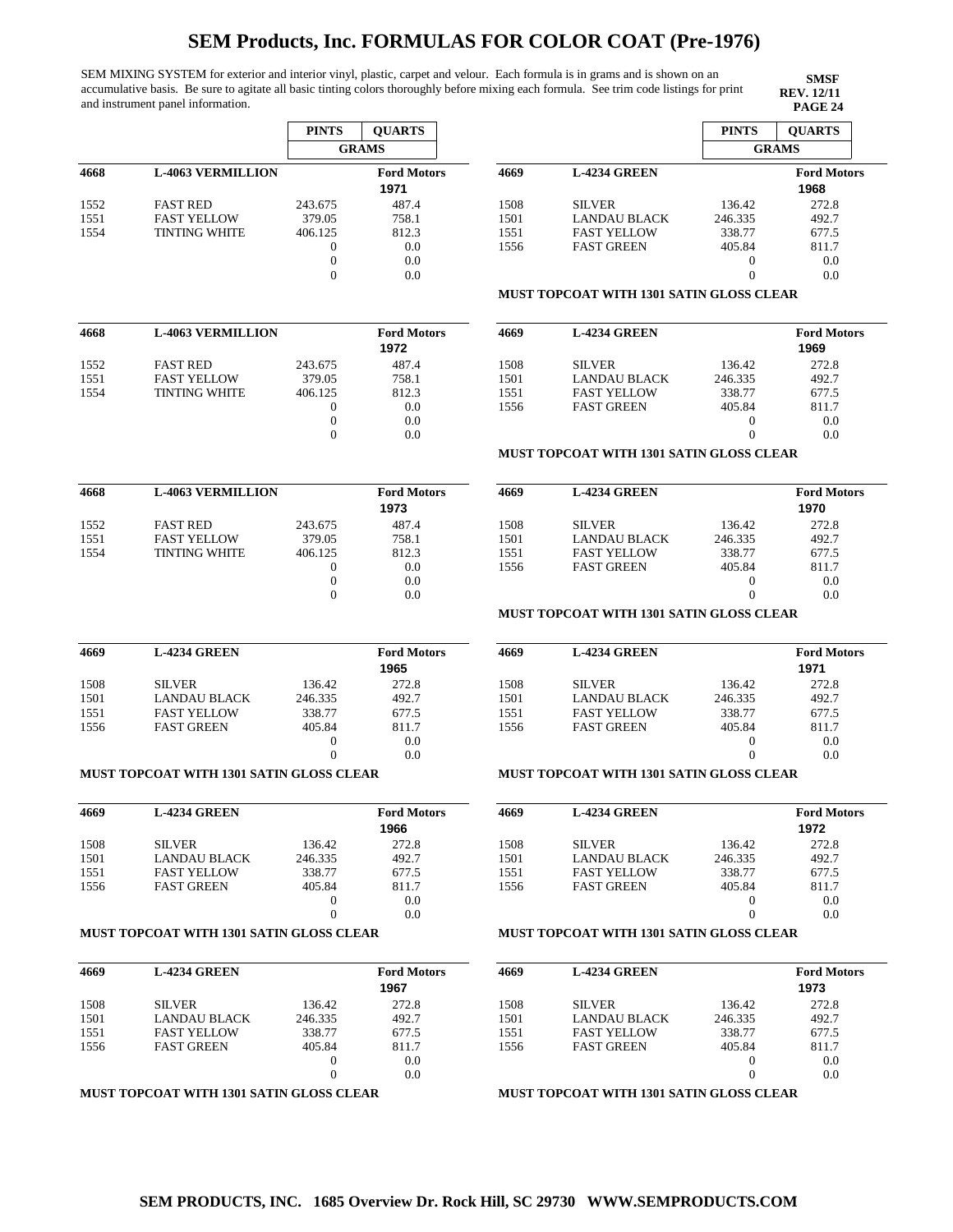SEM MIXING SYSTEM for exterior and interior vinyl, plastic, carpet and velour. Each formula is in grams and is shown on an accumulative basis. Be sure to agitate all basic tinting colors thoroughly before mixing each formula. See trim code listings for print and instrument panel information.

**SMSF REV. 12/11**

|         |                      | <b>PINTS</b> | <b>OUARTS</b> |  |
|---------|----------------------|--------------|---------------|--|
|         |                      |              | <b>GRAMS</b>  |  |
| 4737    | <b>BRIGHT BLUE</b>   |              | Corvette      |  |
| 414-415 |                      |              | 1959          |  |
| 1553    | <b>FAST BLUE</b>     | 185.535      | 371.1         |  |
| 1508    | <b>SILVER</b>        | 345.325      | 690.7         |  |
| 1501    | LANDAU BLACK         | 376.39       | 752.8         |  |
| 1556    | <b>FAST GREEN</b>    | 397.765      | 795.5         |  |
| 1554    | <b>TINTING WHITE</b> | 405.84       | 811.7         |  |
|         |                      | 0            | 0.0           |  |

#### **MUST TOPCOAT WITH 1301 SATIN GLOSS CLEAR**

| 4737    | <b>BRIGHT BLUE</b>   |         | Corvette |
|---------|----------------------|---------|----------|
| 414-415 |                      |         | 1960     |
| 1553    | <b>FAST BLUE</b>     | 185.535 | 371.1    |
| 1508    | <b>SILVER</b>        | 345.325 | 690.7    |
| 1501    | LANDAU BLACK         | 376.39  | 752.8    |
| 1556    | <b>FAST GREEN</b>    | 397.765 | 795.5    |
| 1554    | <b>TINTING WHITE</b> | 405.84  | 811.7    |
|         |                      |         | 0.0      |

#### **MUST TOPCOAT WITH 1301 SATIN GLOSS CLEAR**

| 4737<br>414-415 | <b>BRIGHT BLUE</b>   |         | Corvette<br>1961 |
|-----------------|----------------------|---------|------------------|
| 1553            | <b>FAST BLUE</b>     | 185.535 | 371.1            |
| 1508            | <b>SILVER</b>        | 345.325 | 690.7            |
| 1501            | LANDAU BLACK         | 376.39  | 752.8            |
| 1556            | <b>FAST GREEN</b>    | 397.765 | 795.5            |
| 1554            | <b>TINTING WHITE</b> | 405.84  | 811.7            |
|                 |                      |         | 0.0              |

#### **MUST TOPCOAT WITH 1301 SATIN GLOSS CLEAR**

| 4737<br>414-415 | <b>BRIGHT BLUE</b>   |         | Corvette<br>1962 |
|-----------------|----------------------|---------|------------------|
| 1553            | <b>FAST BLUE</b>     | 185.535 | 371.1            |
| 1508            | <b>SILVER</b>        | 345.325 | 690.7            |
| 1501            | LANDAU BLACK         | 376.39  | 752.8            |
| 1556            | <b>FAST GREEN</b>    | 397.765 | 795.5            |
| 1554            | <b>TINTING WHITE</b> | 405.84  | 811.7            |
|                 |                      |         | 0.0              |

### **MUST TOPCOAT WITH 1301 SATIN GLOSS CLEAR**

| 4737<br>414-415 | <b>BRIGHT BLUE</b>   |         | Corvette<br>1963 |
|-----------------|----------------------|---------|------------------|
| 1553            | <b>FAST BLUE</b>     | 185.535 | 371.1            |
| 1508            | <b>SILVER</b>        | 345.325 | 690.7            |
| 1501            | <b>LANDAU BLACK</b>  | 376.39  | 752.8            |
| 1556            | <b>FAST GREEN</b>    | 397.765 | 795.5            |
| 1554            | <b>TINTING WHITE</b> | 405.84  | 811.7            |
|                 |                      |         | 0.0              |

### **MUST TOPCOAT WITH 1301 SATIN GLOSS CLEAR**

| 4737    | <b>BRIGHT BLUE</b>   | Corvette |       |
|---------|----------------------|----------|-------|
| 414-415 |                      |          | 1964  |
| 1553    | <b>FAST BLUE</b>     | 185.535  | 371.1 |
| 1508    | <b>SILVER</b>        | 345.325  | 690.7 |
| 1501    | LANDAU BLACK         | 376.39   | 752.8 |
| 1556    | <b>FAST GREEN</b>    | 397.765  | 795.5 |
| 1554    | <b>TINTING WHITE</b> | 405.84   | 811.7 |
|         |                      |          |       |

**MUST TOPCOAT WITH 1301 SATIN GLOSS CLEAR**

|                 |                      | <b>PINTS</b> | <b>OUARTS</b>    |
|-----------------|----------------------|--------------|------------------|
|                 |                      |              | <b>GRAMS</b>     |
| 4737<br>414-415 | <b>BRIGHT BLUE</b>   |              | Corvette<br>1965 |
| 1553            | <b>FAST BLUE</b>     | 185.535      | 371.1            |
| 1508            | <b>SILVER</b>        | 345.325      | 690.7            |
| 1501            | <b>LANDAU BLACK</b>  | 376.39       | 752.8            |
| 1556            | <b>FAST GREEN</b>    | 397.765      | 795.5            |
| 1554            | <b>TINTING WHITE</b> | 405.84       | 811.7            |
|                 |                      |              | 0.0              |

#### **MUST TOPCOAT WITH 1301 SATIN GLOSS CLEAR**

| 4737    | <b>BRIGHT BLUE</b>   | Corvette |       |
|---------|----------------------|----------|-------|
| 414-415 |                      |          | 1966  |
| 1553    | <b>FAST BLUE</b>     | 185.535  | 371.1 |
| 1508    | <b>SILVER</b>        | 345.325  | 690.7 |
| 1501    | <b>LANDAU BLACK</b>  | 376.39   | 752.8 |
| 1556    | <b>FAST GREEN</b>    | 397.765  | 795.5 |
| 1554    | <b>TINTING WHITE</b> | 405.84   | 811.7 |
|         |                      |          | 0.0   |

#### **MUST TOPCOAT WITH 1301 SATIN GLOSS CLEAR**

| 4737<br>414-415 | <b>BRIGHT BLUE</b>   | Corvette<br>1967 |       |
|-----------------|----------------------|------------------|-------|
| 1553            | <b>FAST BLUE</b>     | 185.535          | 371.1 |
| 1508            | <b>SILVER</b>        | 345.325          | 690.7 |
| 1501            | <b>LANDAU BLACK</b>  | 376.39           | 752.8 |
| 1556            | <b>FAST GREEN</b>    | 397.765          | 795.5 |
| 1554            | <b>TINTING WHITE</b> | 405.84           | 811.7 |
|                 |                      |                  | 0.0   |

#### **MUST TOPCOAT WITH 1301 SATIN GLOSS CLEAR**

| 4737    | <b>BRIGHT BLUE</b>   |         | Corvette |  |
|---------|----------------------|---------|----------|--|
| 414-415 |                      |         | 1968     |  |
| 1553    | <b>FAST BLUE</b>     | 185.535 | 371.1    |  |
| 1508    | <b>SILVER</b>        | 345.325 | 690.7    |  |
| 1501    | LANDAU BLACK         | 376.39  | 752.8    |  |
| 1556    | <b>FAST GREEN</b>    | 397.765 | 795.5    |  |
| 1554    | <b>TINTING WHITE</b> | 405.84  | 811.7    |  |
|         |                      |         | 0.0      |  |

### **MUST TOPCOAT WITH 1301 SATIN GLOSS CLEAR**

| 4737    | <b>BRIGHT BLUE</b>   | Corvette |       |
|---------|----------------------|----------|-------|
| 414-415 |                      |          | 1969  |
| 1553    | <b>FAST BLUE</b>     | 185.535  | 371.1 |
| 1508    | <b>SILVER</b>        | 345.325  | 690.7 |
| 1501    | LANDAU BLACK         | 376.39   | 752.8 |
| 1556    | <b>FAST GREEN</b>    | 397.765  | 795.5 |
| 1554    | <b>TINTING WHITE</b> | 405.84   | 811.7 |
|         |                      |          | 0.0   |

#### **MUST TOPCOAT WITH 1301 SATIN GLOSS CLEAR**

| <b>BRIGHT BLUE</b><br>4737 |                      | Corvette |       |
|----------------------------|----------------------|----------|-------|
| 414-415                    |                      |          | 1970  |
| 1553                       | <b>FAST BLUE</b>     | 185.535  | 371.1 |
| 1508                       | <b>SILVER</b>        | 345.325  | 690.7 |
| 1501                       | LANDAU BLACK         | 376.39   | 752.8 |
| 1556                       | <b>FAST GREEN</b>    | 397.765  | 795.5 |
| 1554                       | <b>TINTING WHITE</b> | 405.84   | 811.7 |
|                            |                      |          | 0.0   |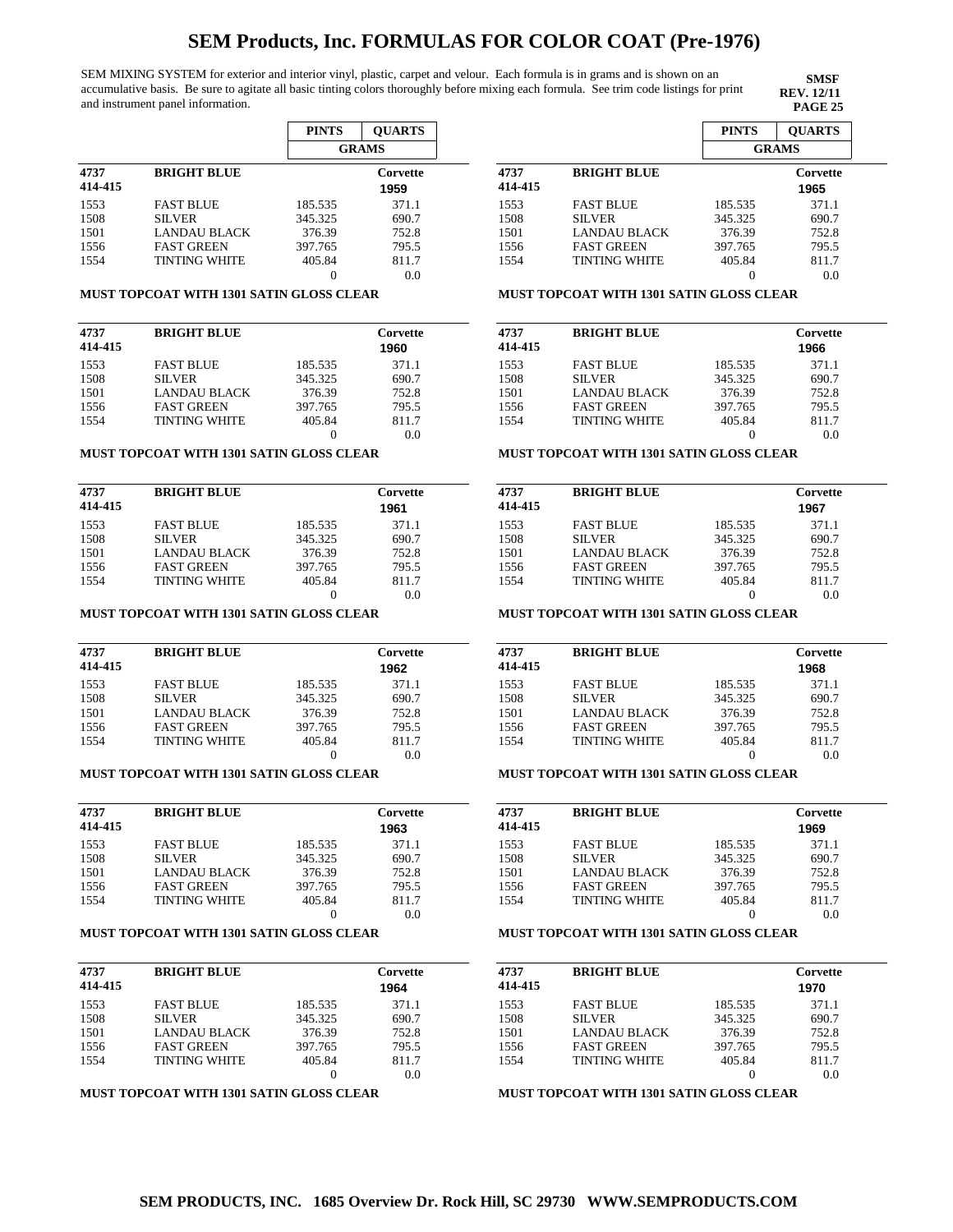SEM MIXING SYSTEM for exterior and interior vinyl, plastic, carpet and velour. Each formula is in grams and is shown on an accumulative basis. Be sure to agitate all basic tinting colors thoroughly before mixing each formula. See trim code listings for print and instrument panel information.

**SMSF REV. 12/11**

|                            |                   | <b>PINTS</b> | <b>OUARTS</b> |  |
|----------------------------|-------------------|--------------|---------------|--|
| 4737<br><b>BRIGHT BLUE</b> |                   |              | <b>GRAMS</b>  |  |
|                            |                   |              | Corvette      |  |
| 414-415                    |                   |              | 1971          |  |
| 1553                       | <b>FAST BLUE</b>  | 185.535      | 371.1         |  |
| 1508                       | <b>SILVER</b>     | 345.325      | 690.7         |  |
| 1501                       | LANDAU BLACK      | 376.39       | 752.8         |  |
| 1556                       | <b>FAST GREEN</b> | 397.765      | 795.5         |  |
| 1554                       | TINTING WHITE     | 405.84       | 811.7         |  |
|                            |                   |              | 0.0           |  |

|                 |                                                 | <b>PINTS</b> | <b>OUARTS</b>    |  |
|-----------------|-------------------------------------------------|--------------|------------------|--|
|                 |                                                 |              | <b>GRAMS</b>     |  |
| 4738<br>411-412 | <b>BRIGHT BLUE</b>                              |              | Corvette<br>1970 |  |
| 1553            | <b>FAST BLUE</b>                                | 193.895      | 387.8            |  |
| 1508            | <b>SILVER</b>                                   | 370.215      | 740.4            |  |
| 1501            | <b>LANDAU BLACK</b>                             | 394.155      | 788.3            |  |
| 1556            | <b>FAST GREEN</b>                               | 405.27       | 810.5            |  |
|                 |                                                 |              | 0.0              |  |
|                 |                                                 |              | 0.0              |  |
|                 | <b>MUST TOPCOAT WITH 1301 SATIN GLOSS CLEAR</b> |              |                  |  |

### **MUST TOPCOAT WITH 1301 SATIN GLOSS CLEAR**

| 4737    | <b>BRIGHT BLUE</b>   | Corvette |       |
|---------|----------------------|----------|-------|
| 414-415 |                      |          | 1972  |
| 1553    | <b>FAST BLUE</b>     | 185.535  | 371.1 |
| 1508    | <b>SILVER</b>        | 345.325  | 690.7 |
| 1501    | LANDAU BLACK         | 376.39   | 752.8 |
| 1556    | <b>FAST GREEN</b>    | 397.765  | 795.5 |
| 1554    | <b>TINTING WHITE</b> | 405.84   | 811.7 |
|         |                      |          | 0.0   |

| 4740<br>425 | <b>OXBLOOD</b>       |          |       |  |
|-------------|----------------------|----------|-------|--|
| 1552        | <b>FAST RED</b>      | 305.235  | 610.5 |  |
| 1550        | <b>RED OXIDE</b>     | 389.69   | 779.4 |  |
| 1554        | <b>TINTING WHITE</b> | 401.47   | 802.9 |  |
| 1553        | <b>FAST BLUE</b>     | 406.98   | 814.0 |  |
|             |                      | $\theta$ | 0.0   |  |
|             |                      |          | 0.0   |  |

#### **MUST TOPCOAT WITH 1301 SATIN GLOSS CLEAR**

| 4737<br>414-415 | <b>BRIGHT BLUE</b>   |         | Corvette<br>1973 | 4740<br>425 | <b>OXBLOOD</b>       |         | Corvette<br>1974 |  |
|-----------------|----------------------|---------|------------------|-------------|----------------------|---------|------------------|--|
|                 |                      |         |                  |             |                      |         |                  |  |
| 1553            | <b>FAST BLUE</b>     | 185.535 | 371.1            | 1552        | <b>FAST RED</b>      | 305.235 | 610.5            |  |
| 1508            | <b>SILVER</b>        | 345.325 | 690.7            | 1550        | <b>RED OXIDE</b>     | 389.69  | 779.4            |  |
| 1501            | <b>LANDAU BLACK</b>  | 376.39  | 752.8            | 1554        | <b>TINTING WHITE</b> | 401.47  | 802.9            |  |
| 1556            | <b>FAST GREEN</b>    | 397.765 | 795.5            | 1553        | <b>FAST BLUE</b>     | 406.98  | 814.0            |  |
| 1554            | <b>TINTING WHITE</b> | 405.84  | 811.7            |             |                      |         | 0.0              |  |
|                 |                      |         | 0.0              |             |                      |         | 0.0              |  |

### **MUST TOPCOAT WITH 1301 SATIN GLOSS CLEAR**

| 4737<br>414-415 | <b>BRIGHT BLUE</b>   |         | Corvette<br>1974 | 4741<br>418-419 | <b>BLUE</b>          |         | Corvette<br>1966 |
|-----------------|----------------------|---------|------------------|-----------------|----------------------|---------|------------------|
| 1553            | <b>FAST BLUE</b>     | 185.535 | 371.1            | 1501            | LANDAU BLACK         | 216.22  | 432.4            |
| 1508            | <b>SILVER</b>        | 345.325 | 690.7            | 1553            | <b>FAST BLUE</b>     | 346.085 | 692.2            |
| 1501            | <b>LANDAU BLACK</b>  | 376.39  | 752.8            | 1556            | <b>FAST GREEN</b>    | 385.13  | 770.3            |
| 1556            | <b>FAST GREEN</b>    | 397.765 | 795.5            | 1554            | <b>TINTING WHITE</b> | 405.65  | 811.3            |
| 1554            | <b>TINTING WHITE</b> | 405.84  | 811.7            |                 |                      |         | 0.0              |
|                 |                      |         | $_{\rm 0.0}$     |                 |                      |         | 0.0              |

### **MUST TOPCOAT WITH 1301 SATIN GLOSS CLEAR**

| 4738<br>411-412 | <b>BRIGHT BLUE</b>  |         | Corvette<br>1968 | 4742 | <b>ROMAN RED</b>     |         | Corvette<br>1959 |
|-----------------|---------------------|---------|------------------|------|----------------------|---------|------------------|
| 1553            | <b>FAST BLUE</b>    | 193.895 | 387.8            | 1552 | <b>FAST RED</b>      | 260.68  | 521.4            |
| 1508            | <b>SILVER</b>       | 370.215 | 740.4            | 1551 | <b>FAST YELLOW</b>   | 385.225 | 770.5            |
| 1501            | <b>LANDAU BLACK</b> | 394.155 | 788.3            | 1554 | <b>TINTING WHITE</b> | 405.46  | 810.9            |
| 1556            | <b>FAST GREEN</b>   | 405.27  | 810.5            |      |                      |         | 0.0              |
|                 |                     |         | 0.0              |      |                      |         | 0.0              |
|                 |                     |         | 0.0              |      |                      |         | 0.0              |

#### **MUST TOPCOAT WITH 1301 SATIN GLOSS CLEAR**

| 4738<br>411-412 | <b>BRIGHT BLUE</b> |         | Corvette<br>1969 | 4742 | <b>ROMAN RED</b>     |         | Corvette<br>1960 |
|-----------------|--------------------|---------|------------------|------|----------------------|---------|------------------|
| 1553            | <b>FAST BLUE</b>   | 193.895 | 387.8            | 1552 | <b>FAST RED</b>      | 260.68  | 521.4            |
| 1508            | <b>SILVER</b>      | 370.215 | 740.4            | 1551 | <b>FAST YELLOW</b>   | 385.225 | 770.5            |
| 1501            | LANDAU BLACK       | 394.155 | 788.3            | 1554 | <b>TINTING WHITE</b> | 405.46  | 810.9            |
| 1556            | <b>FAST GREEN</b>  | 405.27  | 810.5            |      |                      |         | 0.0              |
|                 |                    |         | 0.0              |      |                      |         | 0.0              |
|                 |                    |         | 0.0              |      |                      |         | 0.0              |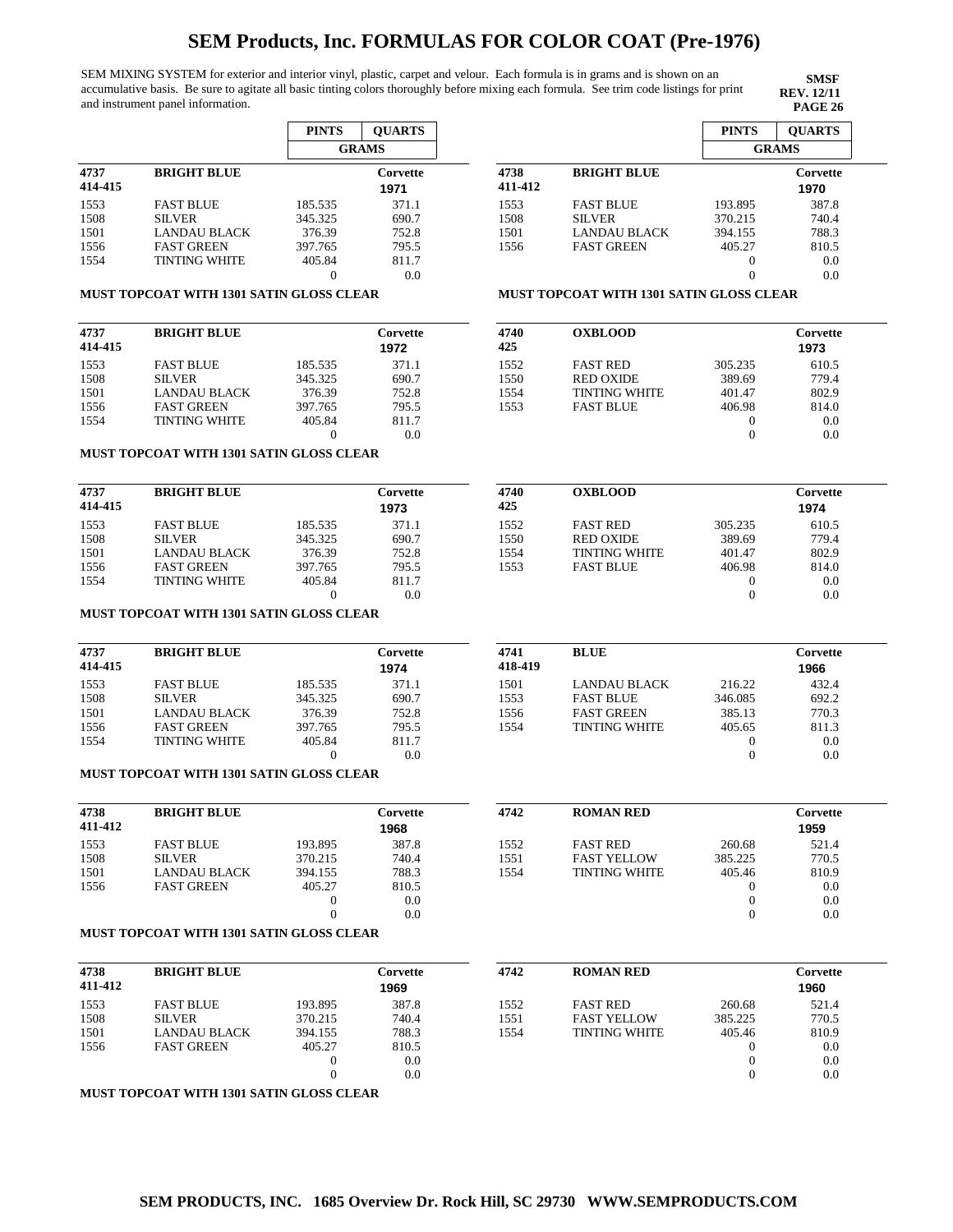SEM MIXING SYSTEM for exterior and interior vinyl, plastic, carpet and velour. Each formula is in grams and is shown on an accumulative basis. Be sure to agitate all basic tinting colors thoroughly before mixing each formula. See trim code listings for print and instrument panel information.

|              |                      | <b>PINTS</b>                     | <b>QUARTS</b>    |      |                                                 | <b>PINTS</b>   | <b>QUARTS</b>              |
|--------------|----------------------|----------------------------------|------------------|------|-------------------------------------------------|----------------|----------------------------|
|              |                      |                                  | <b>GRAMS</b>     |      |                                                 |                | <b>GRAMS</b>               |
| 4742         | <b>ROMAN RED</b>     |                                  | Corvette<br>1961 | 4751 | <b>AQUA</b>                                     |                | <b>Ford Motors</b><br>1964 |
| 1552         | <b>FAST RED</b>      | 260.68                           | 521.4            | 1508 | <b>SILVER</b>                                   | 234.84         | 469.7                      |
| 1551         | <b>FAST YELLOW</b>   | 385.225                          | 770.5            | 1556 | <b>FAST GREEN</b>                               | 304.57         | 609.1                      |
| 1554         | <b>TINTING WHITE</b> | 405.46                           | 810.9            | 1553 | <b>FAST BLUE</b>                                | 351.12         | 702.2                      |
|              |                      | $\mathbf{0}$                     | 0.0              | 1554 | <b>TINTING WHITE</b>                            | 395.485        | 791.0                      |
|              |                      | $\mathbf{0}$                     | 0.0              | 1501 | <b>LANDAU BLACK</b>                             | 410.02         | 820.0                      |
|              |                      | $\mathbf{0}$                     | 0.0              |      |                                                 | $\theta$       | 0.0                        |
|              |                      |                                  |                  |      | <b>MUST TOPCOAT WITH 1301 SATIN GLOSS CLEAR</b> |                |                            |
|              |                      |                                  |                  |      |                                                 |                |                            |
| 4742         | <b>ROMAN RED</b>     |                                  | Corvette<br>1962 | 4751 | <b>AOUA</b>                                     |                | <b>Ford Motors</b><br>1965 |
| 1552         | <b>FAST RED</b>      | 260.68                           | 521.4            | 1508 | <b>SILVER</b>                                   | 234.84         | 469.7                      |
| 1551         | <b>FAST YELLOW</b>   | 385.225                          | 770.5            | 1556 | <b>FAST GREEN</b>                               | 304.57         | 609.1                      |
| 1554         | <b>TINTING WHITE</b> | 405.46                           | 810.9            | 1553 | <b>FAST BLUE</b>                                | 351.12         | 702.2                      |
|              |                      | $\mathbf{0}$                     | 0.0              | 1554 | <b>TINTING WHITE</b>                            | 395.485        | 791.0                      |
|              |                      | $\mathbf{0}$                     | 0.0              | 1501 | <b>LANDAU BLACK</b>                             | 410.02         | 820.0                      |
|              |                      | $\mathbf{0}$                     | 0.0              |      |                                                 | $\theta$       | 0.0                        |
|              |                      |                                  |                  |      | MUST TOPCOAT WITH 1301 SATIN GLOSS CLEAR        |                |                            |
|              |                      |                                  |                  |      |                                                 |                |                            |
| 4742         | <b>ROMAN RED</b>     |                                  | Corvette<br>1963 | 4751 | <b>AQUA</b>                                     |                | <b>Ford Motors</b><br>1966 |
| 1552         | <b>FAST RED</b>      | 260.68                           | 521.4            | 1508 | <b>SILVER</b>                                   | 234.84         | 469.7                      |
| 1551         | <b>FAST YELLOW</b>   | 385.225                          | 770.5            | 1556 | <b>FAST GREEN</b>                               | 304.57         | 609.1                      |
| 1554         | <b>TINTING WHITE</b> | 405.46                           | 810.9            | 1553 | <b>FAST BLUE</b>                                | 351.12         | 702.2                      |
|              |                      | $\mathbf{0}$                     | 0.0              | 1554 | <b>TINTING WHITE</b>                            | 395.485        | 791.0                      |
|              |                      | $\boldsymbol{0}$                 | 0.0              | 1501 | <b>LANDAU BLACK</b>                             | 410.02         | 820.0                      |
|              |                      | $\Omega$                         | 0.0              |      |                                                 | $\overline{0}$ | 0.0                        |
|              |                      |                                  |                  |      |                                                 |                |                            |
|              |                      |                                  |                  |      | MUST TOPCOAT WITH 1301 SATIN GLOSS CLEAR        |                |                            |
| 4742         | <b>ROMAN RED</b>     |                                  | Corvette<br>1964 | 4752 | <b>MED BLUE MET</b>                             |                | <b>Ford Motors</b><br>1964 |
|              |                      |                                  |                  |      |                                                 |                |                            |
| 1552         | <b>FAST RED</b>      | 260.68                           | 521.4            | 1508 | <b>SILVER</b>                                   | 264.29         | 528.6                      |
| 1551         | <b>FAST YELLOW</b>   | 385.225                          | 770.5            | 1553 | <b>FAST BLUE</b>                                | 349.505        | 699.0                      |
| 1554         | <b>TINTING WHITE</b> | 405.46                           | 810.9            | 1552 | <b>FAST RED</b>                                 | 386.935        | 773.9                      |
|              |                      | $\mathbf{0}$                     | 0.0              | 1551 | <b>FAST YELLOW</b>                              | 397.29         | 794.6                      |
|              |                      | $\mathbf{0}$                     | 0.0              | 1554 | <b>TINTING WHITE</b>                            | 407.645        | 815.3                      |
|              |                      | $\mathbf{0}$                     | 0.0              |      | MUST TOPCOAT WITH 1301 SATIN GLOSS CLEAR        | $\mathbf{0}$   | 0.0                        |
|              |                      |                                  |                  |      |                                                 |                |                            |
|              | <b>RED</b>           |                                  | Corvette<br>1965 | 4752 | <b>MED BLUE MET</b>                             |                | <b>Ford Motors</b><br>1965 |
| 1552         | <b>FAST RED</b>      | 262.485                          | 525.0            | 1508 | <b>SILVER</b>                                   | 264.29         | 528.6                      |
| 1551         | <b>FAST YELLOW</b>   | 343.805                          | 687.6            | 1553 | <b>FAST BLUE</b>                                | 349.505        | 699.0                      |
| 1550         | <b>RED OXIDE</b>     | 382.565                          | 765.1            | 1552 | <b>FAST RED</b>                                 | 386.935        | 773.9                      |
| 4743<br>1554 | <b>TINTING WHITE</b> | 406.695                          | 813.4            | 1551 | <b>FAST YELLOW</b>                              | 397.29         | 794.6                      |
|              |                      | $\boldsymbol{0}$                 |                  | 1554 |                                                 | 407.645        | 815.3                      |
|              |                      | $\boldsymbol{0}$                 | 0.0<br>0.0       |      | <b>TINTING WHITE</b>                            | $\theta$       | 0.0                        |
|              |                      |                                  |                  |      | MUST TOPCOAT WITH 1301 SATIN GLOSS CLEAR        |                |                            |
| 4743         | <b>RED</b>           |                                  | Corvette         | 4752 | <b>MED BLUE MET</b>                             |                | <b>Ford Motors</b>         |
|              |                      |                                  | 1966             |      |                                                 |                | 1966                       |
| 1552         | <b>FAST RED</b>      | 262.485                          | 525.0            | 1508 | <b>SILVER</b>                                   | 264.29         | 528.6                      |
| 1551         | <b>FAST YELLOW</b>   | 343.805                          | 687.6            | 1553 | <b>FAST BLUE</b>                                | 349.505        | 699.0                      |
|              | <b>RED OXIDE</b>     | 382.565                          |                  |      |                                                 |                | 773.9                      |
| 1550         |                      |                                  | 765.1            | 1552 | <b>FAST RED</b>                                 | 386.935        |                            |
| 1554         | TINTING WHITE        | 406.695                          | 813.4            | 1551 | <b>FAST YELLOW</b>                              | 397.29         | 794.6                      |
|              |                      | $\mathbf{0}$<br>$\boldsymbol{0}$ | 0.0<br>0.0       | 1554 | TINTING WHITE                                   | 407.645<br>0   | 815.3<br>0.0               |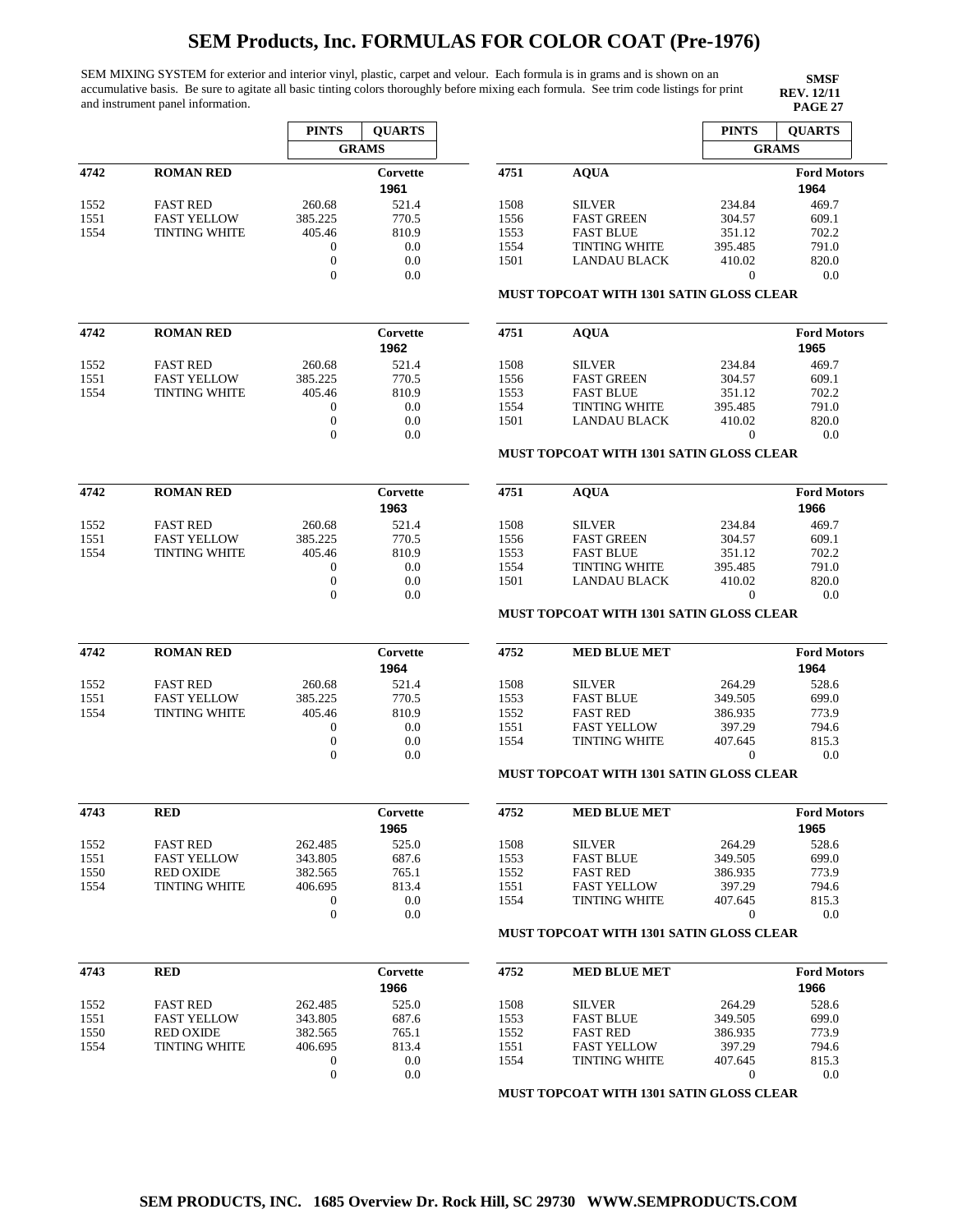SEM MIXING SYSTEM for exterior and interior vinyl, plastic, carpet and velour. Each formula is in grams and is shown on an accumulative basis. Be sure to agitate all basic tinting colors thoroughly before mixing each formula. See trim code listings for print and instrument panel information.

**SMSF REV. 12/11**

|      |                                                 | <b>PINTS</b>             | <b>OUARTS</b>              |      |                                                 | <b>PINTS</b>         | <b>OUARTS</b>              |
|------|-------------------------------------------------|--------------------------|----------------------------|------|-------------------------------------------------|----------------------|----------------------------|
|      |                                                 |                          | <b>GRAMS</b>               |      |                                                 |                      | <b>GRAMS</b>               |
| 4753 | <b>EMBERGLO</b>                                 |                          | <b>Ford Motors</b><br>1964 | 4755 | <b>PEARL WHITE</b>                              |                      | <b>Ford Motors</b><br>1964 |
| 1552 | <b>FAST RED</b>                                 | 366.605                  | 733.2                      | 1554 | <b>TINTING WHITE</b>                            | 394.44               | 788.9                      |
| 1508 | <b>SILVER</b>                                   | 397.005                  | 794.0                      | 1559 | YELLOW OXIDE                                    | 429.02               | 858.0                      |
| 1551 | <b>FAST YELLOW</b>                              | 404.415                  | 808.8                      | 1501 | <b>LANDAU BLACK</b>                             | 433.77               | 867.5                      |
|      |                                                 | $\mathbf{0}$             | 0.0                        | 1550 | <b>RED OXIDE</b>                                | 434.815              | 869.6                      |
|      |                                                 | $\overline{0}$           | 0.0                        |      |                                                 | $\bf{0}$             | 0.0                        |
|      |                                                 | $\theta$                 | 0.0                        |      |                                                 | $\mathbf{0}$         | 0.0                        |
|      | <b>MUST TOPCOAT WITH 1300 HIGH GLOSS CLEAR</b>  |                          |                            |      |                                                 |                      |                            |
| 4753 | <b>EMBERGLO</b>                                 |                          | <b>Ford Motors</b>         | 4755 | <b>PEARL WHITE</b>                              |                      | <b>Ford Motors</b>         |
| 1552 | <b>FAST RED</b>                                 | 366.605                  | 1965<br>733.2              | 1554 | <b>TINTING WHITE</b>                            | 394.44               | 1965<br>788.9              |
| 1508 | <b>SILVER</b>                                   | 397.005                  | 794.0                      | 1559 | YELLOW OXIDE                                    | 429.02               | 858.0                      |
| 1551 | <b>FAST YELLOW</b>                              | 404.415                  | 808.8                      | 1501 | <b>LANDAU BLACK</b>                             | 433.77               | 867.5                      |
|      |                                                 | $\mathbf{0}$             | 0.0                        | 1550 | <b>RED OXIDE</b>                                | 434.815              | 869.6                      |
|      |                                                 | $\boldsymbol{0}$         | 0.0                        |      |                                                 | $\bf{0}$             | 0.0                        |
|      |                                                 | $\theta$                 | 0.0                        |      |                                                 | $\mathbf{0}$         | 0.0                        |
|      | MUST TOPCOAT WITH 1300 HIGH GLOSS CLEAR         |                          |                            |      |                                                 |                      |                            |
| 4753 | <b>EMBERGLO</b>                                 |                          | <b>Ford Motors</b>         | 4755 | <b>PEARL WHITE</b>                              |                      | <b>Ford Motors</b>         |
|      |                                                 |                          | 1966                       |      |                                                 |                      | 1966                       |
| 1552 | <b>FAST RED</b>                                 | 366.605                  | 733.2                      | 1554 | <b>TINTING WHITE</b>                            | 394.44               | 788.9                      |
| 1508 | <b>SILVER</b>                                   | 397.005                  | 794.0                      | 1559 | YELLOW OXIDE                                    | 429.02               | 858.0                      |
| 1551 | <b>FAST YELLOW</b>                              | 404.415                  | 808.8                      | 1501 | LANDAU BLACK                                    | 433.77               | 867.5                      |
|      |                                                 | $\mathbf{0}$             | 0.0                        | 1550 | <b>RED OXIDE</b>                                | 434.815              | 869.6                      |
|      |                                                 | $\mathbf{0}$             | 0.0                        |      |                                                 | 0                    | 0.0                        |
|      |                                                 | $\theta$                 | 0.0                        |      |                                                 | $\overline{0}$       | 0.0                        |
|      | MUST TOPCOAT WITH 1300 HIGH GLOSS CLEAR         |                          |                            |      |                                                 |                      |                            |
| 4754 | <b>LT IVY GOLD</b>                              |                          | <b>Ford Motors</b><br>1964 | 4756 | <b>SEAMIST GREEN</b>                            |                      | <b>Ford Motors</b><br>1964 |
|      |                                                 |                          |                            |      |                                                 |                      |                            |
| 1508 | <b>SILVER</b>                                   | 298.87                   | 597.7                      | 1508 | <b>SILVER</b>                                   | 338.675              | 677.4                      |
| 1551 | <b>FAST YELLOW</b>                              | 342.285                  | 684.6                      | 1551 | <b>FAST YELLOW</b>                              | 382.945              | 765.9                      |
| 1552 | <b>FAST RED</b>                                 | 376.58                   | 753.2                      | 1501 | <b>LANDAU BLACK</b>                             | 408.12               | 816.2                      |
| 1501 | <b>LANDAU BLACK</b>                             | 407.645                  | 815.3                      |      |                                                 | $\theta$             | 0.0                        |
|      |                                                 | $\mathbf{0}$<br>$\Omega$ | 0.0<br>0.0                 |      |                                                 | $\theta$<br>$\Omega$ | 0.0<br>0.0                 |
|      |                                                 |                          |                            |      |                                                 |                      |                            |
|      | <b>MUST TOPCOAT WITH 1301 SATIN GLOSS CLEAR</b> |                          |                            |      | <b>MUST TOPCOAT WITH 1301 SATIN GLOSS CLEAR</b> |                      |                            |
| 4754 | LT IVY GOLD                                     |                          | <b>Ford Motors</b><br>1965 | 4756 | <b>SEAMIST GREEN</b>                            |                      | <b>Ford Motors</b><br>1965 |
| 1508 | <b>SILVER</b>                                   | 298.87                   | 597.7                      | 1508 | <b>SILVER</b>                                   | 338.675              | 677.4                      |
| 1551 | <b>FAST YELLOW</b>                              | 342.285                  | 684.6                      | 1551 | <b>FAST YELLOW</b>                              | 382.945              | 765.9                      |
| 1552 | <b>FAST RED</b>                                 | 376.58                   | 753.2                      | 1501 | <b>LANDAU BLACK</b>                             | 408.12               | 816.2                      |
| 1501 | <b>LANDAU BLACK</b>                             | 407.645                  | 815.3                      |      |                                                 | $\bf{0}$             | 0.0                        |
|      |                                                 | $\boldsymbol{0}$         | 0.0                        |      |                                                 | $\boldsymbol{0}$     | 0.0                        |
|      |                                                 | $\mathbf{0}$             | 0.0                        |      |                                                 | $\overline{0}$       | 0.0                        |
|      | MUST TOPCOAT WITH 1301 SATIN GLOSS CLEAR        |                          |                            |      | <b>MUST TOPCOAT WITH 1301 SATIN GLOSS CLEAR</b> |                      |                            |
| 4754 | <b>LT IVY GOLD</b>                              |                          | <b>Ford Motors</b>         | 4756 | <b>SEAMIST GREEN</b>                            |                      | <b>Ford Motors</b>         |
|      |                                                 |                          | 1966                       |      |                                                 |                      | 1966                       |
| 1508 | <b>SILVER</b>                                   | 298.87                   | 597.7                      | 1508 | <b>SILVER</b>                                   | 338.675              | 677.4                      |
| 1551 | <b>FAST YELLOW</b>                              | 342.285                  | 684.6                      | 1551 | <b>FAST YELLOW</b>                              | 382.945              | 765.9                      |
| 1552 | <b>FAST RED</b>                                 | 376.58                   | 753.2                      | 1501 | LANDAU BLACK                                    | 408.12               | 816.2                      |
| 1501 | LANDAU BLACK                                    | 407.645                  | 815.3                      |      |                                                 | $\boldsymbol{0}$     | 0.0                        |
|      |                                                 | $\overline{0}$           | 0.0                        |      |                                                 | $\mathbf{0}$         | 0.0                        |

**MUST TOPCOAT WITH 1301 SATIN GLOSS CLEAR**

 $\Omega$ 

0.0

0

0.0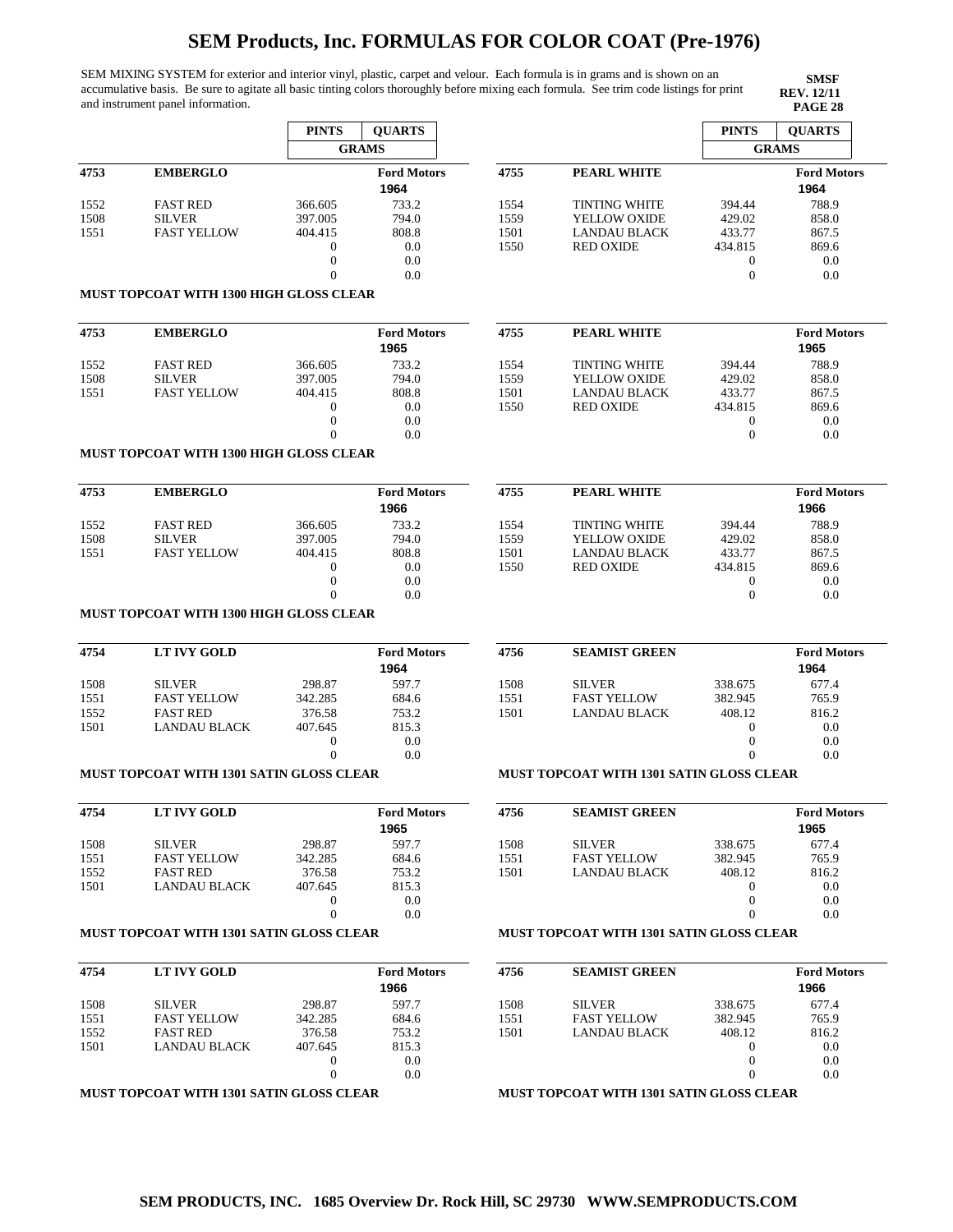SEM MIXING SYSTEM for exterior and interior vinyl, plastic, carpet and velour. Each formula is in grams and is shown on an accumulative basis. Be sure to agitate all basic tinting colors thoroughly before mixing each formula. See trim code listings for print and instrument panel information.

**SMSF REV. 12/11**

|      |                     | <b>PINTS</b> | <b>OUARTS</b>      |
|------|---------------------|--------------|--------------------|
|      |                     |              | <b>GRAMS</b>       |
| 4757 | <b>DK BLUE MET</b>  |              | <b>Ford Motors</b> |
|      |                     |              | 1964               |
| 1553 | <b>FAST BLUE</b>    | 217.17       | 434.3              |
| 1501 | <b>LANDAU BLACK</b> | 349.315      | 698.6              |
| 1508 | <b>SILVER</b>       | 402.325      | 804.7              |
|      |                     | 0            | 0.0                |
|      |                     | 0            | 0.0                |
|      |                     |              | 0.0                |

#### **MUST TOPCOAT WITH 1301 SATIN GLOSS CLEAR**

| 4757 | <b>DK BLUE MET</b>  |          | <b>Ford Motors</b><br>1965 |
|------|---------------------|----------|----------------------------|
| 1553 | <b>FAST BLUE</b>    | 217.17   | 434.3                      |
| 1501 | <b>LANDAU BLACK</b> | 349.315  | 698.6                      |
| 1508 | <b>SILVER</b>       | 402.325  | 804.7                      |
|      |                     | $\theta$ | 0.0                        |
|      |                     | 0        | 0.0                        |
|      |                     |          | 0.0                        |

#### **MUST TOPCOAT WITH 1301 SATIN GLOSS CLEAR**

| 4757 | <b>DK BLUE MET</b>  |          | <b>Ford Motors</b><br>1966 |
|------|---------------------|----------|----------------------------|
| 1553 | <b>FAST BLUE</b>    | 217.17   | 434.3                      |
| 1501 | <b>LANDAU BLACK</b> | 349.315  | 698.6                      |
| 1508 | <b>SILVER</b>       | 402.325  | 804.7                      |
|      |                     | $\theta$ | 0.0                        |
|      |                     | 0        | 0.0                        |
|      |                     | 0        | 0.0                        |

## **MUST TOPCOAT WITH 1301 SATIN GLOSS CLEAR**

| 4758 | LT BLUE MET          | <b>Ford Motors</b> |       |
|------|----------------------|--------------------|-------|
|      |                      |                    | 1964  |
| 1508 | <b>SILVER</b>        | 321.1              | 642.2 |
| 1553 | <b>FAST BLUE</b>     | 351.405            | 702.8 |
| 1501 | LANDAU BLACK         | 377.53             | 755.1 |
| 1554 | <b>TINTING WHITE</b> | 400.235            | 800.5 |
| 1551 | <b>FAST YELLOW</b>   | 409.355            | 818.7 |
|      |                      |                    | 0.0   |

### **MUST TOPCOAT WITH 1301 SATIN GLOSS CLEAR**

| 4758 | LT BLUE MET          |         | <b>Ford Motors</b><br>1965 |
|------|----------------------|---------|----------------------------|
| 1508 | <b>SILVER</b>        | 321.1   | 642.2                      |
| 1553 | <b>FAST BLUE</b>     | 351.405 | 702.8                      |
| 1501 | LANDAU BLACK         | 377.53  | 755.1                      |
| 1554 | <b>TINTING WHITE</b> | 400.235 | 800.5                      |
| 1551 | <b>FAST YELLOW</b>   | 409.355 | 818.7                      |
|      |                      |         | 0.0                        |

#### **MUST TOPCOAT WITH 1301 SATIN GLOSS CLEAR**

| 4758 | LT BLUE MET          | <b>Ford Motors</b> |       |
|------|----------------------|--------------------|-------|
|      |                      |                    | 1966  |
| 1508 | <b>SILVER</b>        | 321.1              | 642.2 |
| 1553 | <b>FAST BLUE</b>     | 351.405            | 702.8 |
| 1501 | LANDAU BLACK         | 377.53             | 755.1 |
| 1554 | <b>TINTING WHITE</b> | 400.235            | 800.5 |
| 1551 | <b>FAST YELLOW</b>   | 409.355            | 818.7 |
|      |                      |                    | 0.0   |

## **MUST TOPCOAT WITH 1301 SATIN GLOSS CLEAR**

|      |                      | <b>PINTS</b> | <b>OUARTS</b>      |
|------|----------------------|--------------|--------------------|
|      |                      |              | <b>GRAMS</b>       |
| 4759 | <b>GOLD</b>          |              | <b>Ford Motors</b> |
|      |                      |              | 1964               |
| 1508 | <b>SILVER</b>        | 262.485      | 525.0              |
| 1551 | <b>FAST YELLOW</b>   | 316.825      | 633.7              |
| 1552 | <b>FAST RED</b>      | 370.785      | 741.6              |
| 1554 | <b>TINTING WHITE</b> | 394.25       | 788.5              |
| 1501 | LANDAU BLACK         | 408.88       | 817.8              |
|      |                      |              | 0.0                |

#### **MUST TOPCOAT WITH 1300 HIGH GLOSS CLEAR**

| 4759 | <b>GOLD</b>          |         | <b>Ford Motors</b> |
|------|----------------------|---------|--------------------|
|      |                      |         | 1965               |
| 1508 | <b>SILVER</b>        | 262.485 | 525.0              |
| 1551 | <b>FAST YELLOW</b>   | 316.825 | 633.7              |
| 1552 | <b>FAST RED</b>      | 370.785 | 741.6              |
| 1554 | <b>TINTING WHITE</b> | 394.25  | 788.5              |
| 1501 | <b>LANDAU BLACK</b>  | 408.88  | 817.8              |
|      |                      |         | 0.0                |

#### **MUST TOPCOAT WITH 1300 HIGH GLOSS CLEAR**

| 4759 | <b>GOLD</b>          |         | <b>Ford Motors</b> |
|------|----------------------|---------|--------------------|
|      |                      |         | 1966               |
| 1508 | <b>SILVER</b>        | 262.485 | 525.0              |
| 1551 | <b>FAST YELLOW</b>   | 316.825 | 633.7              |
| 1552 | <b>FAST RED</b>      | 370.785 | 741.6              |
| 1554 | <b>TINTING WHITE</b> | 394.25  | 788.5              |
| 1501 | LANDAU BLACK         | 408.88  | 817.8              |
|      |                      |         | 0.0                |
|      |                      |         |                    |

### **MUST TOPCOAT WITH 1300 HIGH GLOSS CLEAR**

| 4760 | <b>TUROUOISE MET</b> |         | <b>Ford Motors</b><br>1964 |
|------|----------------------|---------|----------------------------|
| 1508 | <b>SILVER</b>        | 140.885 | 281.8                      |
| 1556 | <b>FAST GREEN</b>    | 259.825 | 519.7                      |
| 1553 | <b>FAST BLUE</b>     | 337.725 | 675.5                      |
| 1501 | LANDAU BLACK         | 405.555 | 811.1                      |
|      |                      | $_{0}$  | 0.0                        |
|      |                      |         | 0.0                        |

## **MUST TOPCOAT WITH 1301 SATIN GLOSS CLEAR**

| 4760 | <b>TUROUOISE MET</b> |         | <b>Ford Motors</b> |
|------|----------------------|---------|--------------------|
|      |                      |         | 1965               |
| 1508 | <b>SILVER</b>        | 140.885 | 281.8              |
| 1556 | <b>FAST GREEN</b>    | 259.825 | 519.7              |
| 1553 | <b>FAST BLUE</b>     | 337.725 | 675.5              |
| 1501 | LANDAU BLACK         | 405.555 | 811.1              |
|      |                      |         | 0.0                |
|      |                      |         | 0.0                |

### **MUST TOPCOAT WITH 1301 SATIN GLOSS CLEAR**

| 4760 | <b>TUROUOISE MET</b> |          | <b>Ford Motors</b><br>1966 |
|------|----------------------|----------|----------------------------|
| 1508 | <b>SILVER</b>        | 140.885  | 281.8                      |
| 1556 | <b>FAST GREEN</b>    | 259.825  | 519.7                      |
| 1553 | <b>FAST BLUE</b>     | 337.725  | 675.5                      |
| 1501 | <b>LANDAU BLACK</b>  | 405.555  | 811.1                      |
|      |                      | $\theta$ | 0.0                        |
|      |                      | 0        | 0.0                        |
|      |                      |          |                            |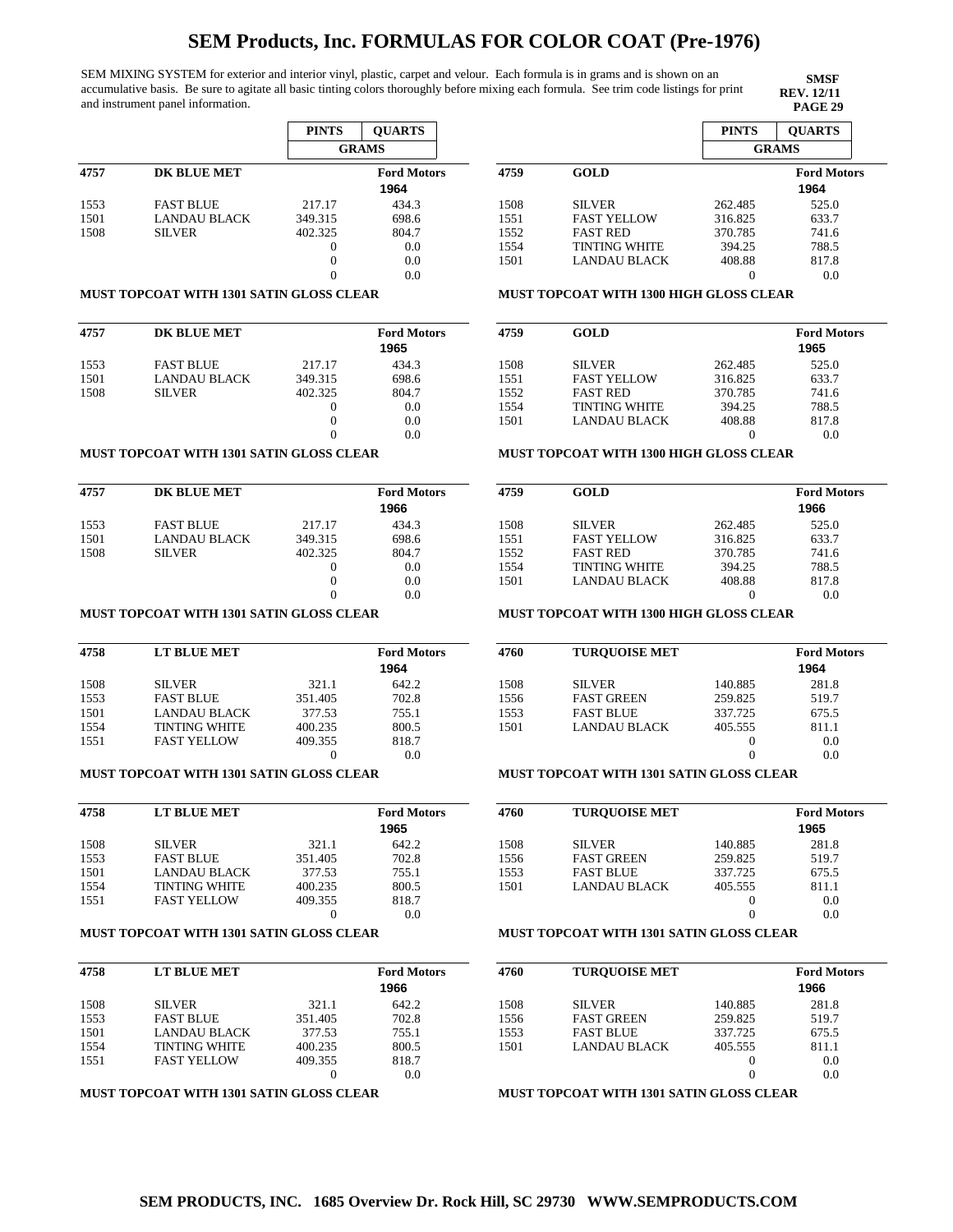SEM MIXING SYSTEM for exterior and interior vinyl, plastic, carpet and velour. Each formula is in grams and is shown on an accumulative basis. Be sure to agitate all basic tinting colors thoroughly before mixing each formula. See trim code listings for print and instrument panel information.

**SMSF REV. 12/11<br>PAGE 30** 

| <b>RED</b><br><b>FAST RED</b><br><b>FAST YELLOW</b><br><b>TINTING WHITE</b> | 260.49<br>384.94<br>405.175                                                                               | <b>GRAMS</b><br>Corvette<br>1963<br>521.0                                                                                            | 4838                                                                                   | <b>LT SADDLE</b>                                     |                                                                                                                                                               | <b>GRAMS</b><br>Corvette<br>1965                                                                                                                                                                                                                                   |
|-----------------------------------------------------------------------------|-----------------------------------------------------------------------------------------------------------|--------------------------------------------------------------------------------------------------------------------------------------|----------------------------------------------------------------------------------------|------------------------------------------------------|---------------------------------------------------------------------------------------------------------------------------------------------------------------|--------------------------------------------------------------------------------------------------------------------------------------------------------------------------------------------------------------------------------------------------------------------|
|                                                                             |                                                                                                           |                                                                                                                                      |                                                                                        |                                                      |                                                                                                                                                               |                                                                                                                                                                                                                                                                    |
|                                                                             |                                                                                                           |                                                                                                                                      |                                                                                        |                                                      |                                                                                                                                                               |                                                                                                                                                                                                                                                                    |
|                                                                             |                                                                                                           |                                                                                                                                      | 1559                                                                                   | YELLOW OXIDE                                         | 233.13                                                                                                                                                        | 466.3                                                                                                                                                                                                                                                              |
|                                                                             |                                                                                                           | 769.9                                                                                                                                | 1554                                                                                   | <b>TINTING WHITE</b>                                 | 361.665                                                                                                                                                       | 723.3                                                                                                                                                                                                                                                              |
|                                                                             |                                                                                                           | 810.4                                                                                                                                | 1550                                                                                   | <b>RED OXIDE</b>                                     | 397.195                                                                                                                                                       | 794.4                                                                                                                                                                                                                                                              |
|                                                                             | $\boldsymbol{0}$                                                                                          | 0.0                                                                                                                                  | 1501                                                                                   | <b>LANDAU BLACK</b>                                  | 419.9                                                                                                                                                         | 839.8                                                                                                                                                                                                                                                              |
|                                                                             | $\boldsymbol{0}$                                                                                          | 0.0                                                                                                                                  |                                                                                        |                                                      | $\boldsymbol{0}$                                                                                                                                              | 0.0                                                                                                                                                                                                                                                                |
|                                                                             | $\mathbf{0}$                                                                                              | 0.0                                                                                                                                  |                                                                                        |                                                      | $\overline{0}$                                                                                                                                                | 0.0                                                                                                                                                                                                                                                                |
|                                                                             |                                                                                                           |                                                                                                                                      |                                                                                        |                                                      |                                                                                                                                                               |                                                                                                                                                                                                                                                                    |
| <b>RED</b>                                                                  |                                                                                                           | Corvette<br>1964                                                                                                                     | 4838                                                                                   | <b>LT SADDLE</b>                                     |                                                                                                                                                               | Corvette<br>1966                                                                                                                                                                                                                                                   |
|                                                                             |                                                                                                           |                                                                                                                                      |                                                                                        |                                                      |                                                                                                                                                               | 466.3                                                                                                                                                                                                                                                              |
|                                                                             |                                                                                                           |                                                                                                                                      |                                                                                        |                                                      |                                                                                                                                                               | 723.3                                                                                                                                                                                                                                                              |
|                                                                             |                                                                                                           |                                                                                                                                      |                                                                                        |                                                      |                                                                                                                                                               | 794.4                                                                                                                                                                                                                                                              |
|                                                                             |                                                                                                           |                                                                                                                                      |                                                                                        |                                                      |                                                                                                                                                               | 839.8                                                                                                                                                                                                                                                              |
|                                                                             | $\mathbf{0}$                                                                                              | 0.0                                                                                                                                  |                                                                                        |                                                      | $\mathbf{0}$                                                                                                                                                  | 0.0<br>0.0                                                                                                                                                                                                                                                         |
|                                                                             |                                                                                                           |                                                                                                                                      |                                                                                        |                                                      |                                                                                                                                                               |                                                                                                                                                                                                                                                                    |
| <b>DK BLUE</b>                                                              |                                                                                                           | Corvette<br>1963                                                                                                                     | 4839                                                                                   | <b>BRIGHT BLUE MET</b>                               |                                                                                                                                                               | Corvette<br>1965                                                                                                                                                                                                                                                   |
| <b>LANDAU BLACK</b>                                                         | 240.54                                                                                                    | 481.1                                                                                                                                | 1553                                                                                   | <b>FAST BLUE</b>                                     | 215.08                                                                                                                                                        | 430.2                                                                                                                                                                                                                                                              |
| <b>FAST BLUE</b>                                                            | 351.5                                                                                                     | 703.0                                                                                                                                | 1508                                                                                   | <b>SILVER</b>                                        | 348.65                                                                                                                                                        | 697.3                                                                                                                                                                                                                                                              |
| <b>FAST GREEN</b>                                                           |                                                                                                           |                                                                                                                                      |                                                                                        |                                                      |                                                                                                                                                               | 746.5                                                                                                                                                                                                                                                              |
|                                                                             |                                                                                                           |                                                                                                                                      |                                                                                        |                                                      |                                                                                                                                                               | 778.6                                                                                                                                                                                                                                                              |
|                                                                             |                                                                                                           |                                                                                                                                      | 1554                                                                                   |                                                      |                                                                                                                                                               | 807.9                                                                                                                                                                                                                                                              |
|                                                                             |                                                                                                           |                                                                                                                                      |                                                                                        |                                                      |                                                                                                                                                               | 0.0                                                                                                                                                                                                                                                                |
| <b>DK BLUE</b>                                                              |                                                                                                           | Corvette                                                                                                                             | 4839                                                                                   | <b>BRIGHT BLUE MET</b>                               |                                                                                                                                                               | Corvette                                                                                                                                                                                                                                                           |
|                                                                             |                                                                                                           | 1964                                                                                                                                 |                                                                                        |                                                      |                                                                                                                                                               | 1966                                                                                                                                                                                                                                                               |
| LANDAU BLACK                                                                | 240.54                                                                                                    | 481.1                                                                                                                                | 1553                                                                                   | <b>FAST BLUE</b>                                     | 215.08                                                                                                                                                        | 430.2                                                                                                                                                                                                                                                              |
| <b>FAST BLUE</b>                                                            | 351.5                                                                                                     | 703.0                                                                                                                                | 1508                                                                                   | <b>SILVER</b>                                        | 348.65                                                                                                                                                        | 697.3                                                                                                                                                                                                                                                              |
| <b>FAST GREEN</b>                                                           | 384.75                                                                                                    | 769.5                                                                                                                                | 1501                                                                                   | <b>LANDAU BLACK</b>                                  | 373.255                                                                                                                                                       | 746.5                                                                                                                                                                                                                                                              |
| <b>TINTING WHITE</b>                                                        | 404.7                                                                                                     | 809.4                                                                                                                                | 1556                                                                                   | <b>FAST GREEN</b>                                    | 389.31                                                                                                                                                        | 778.6                                                                                                                                                                                                                                                              |
|                                                                             | $\boldsymbol{0}$                                                                                          | 0.0                                                                                                                                  | 1554                                                                                   | <b>TINTING WHITE</b>                                 | 403.94                                                                                                                                                        | 807.9                                                                                                                                                                                                                                                              |
|                                                                             | $\boldsymbol{0}$                                                                                          | 0.0                                                                                                                                  |                                                                                        |                                                      | $\theta$                                                                                                                                                      | 0.0                                                                                                                                                                                                                                                                |
|                                                                             |                                                                                                           |                                                                                                                                      |                                                                                        |                                                      |                                                                                                                                                               |                                                                                                                                                                                                                                                                    |
| <b>SADDLE</b>                                                               |                                                                                                           | Corvette<br>1963                                                                                                                     | 4839                                                                                   | <b>BRIGHT BLUE MET</b>                               |                                                                                                                                                               | Corvette<br>1967                                                                                                                                                                                                                                                   |
| YELLOW OXIDE                                                                | 269.8                                                                                                     | 539.6                                                                                                                                | 1553                                                                                   | <b>FAST BLUE</b>                                     | 215.08                                                                                                                                                        | 430.2                                                                                                                                                                                                                                                              |
|                                                                             |                                                                                                           |                                                                                                                                      |                                                                                        |                                                      |                                                                                                                                                               | 697.3                                                                                                                                                                                                                                                              |
| <b>TINTING WHITE</b>                                                        | 397.86                                                                                                    | 795.7                                                                                                                                | 1501                                                                                   | <b>LANDAU BLACK</b>                                  | 373.255                                                                                                                                                       | 746.5                                                                                                                                                                                                                                                              |
| <b>LANDAU BLACK</b>                                                         | 414.865                                                                                                   | 829.7                                                                                                                                | 1556                                                                                   | <b>FAST GREEN</b>                                    | 389.31                                                                                                                                                        | 778.6                                                                                                                                                                                                                                                              |
|                                                                             | $\boldsymbol{0}$                                                                                          | 0.0                                                                                                                                  | 1554                                                                                   | <b>TINTING WHITE</b>                                 | 403.94                                                                                                                                                        | 807.9                                                                                                                                                                                                                                                              |
|                                                                             | $\mathbf{0}$                                                                                              | 0.0                                                                                                                                  |                                                                                        |                                                      | $\boldsymbol{0}$                                                                                                                                              | 0.0                                                                                                                                                                                                                                                                |
|                                                                             |                                                                                                           |                                                                                                                                      |                                                                                        |                                                      |                                                                                                                                                               |                                                                                                                                                                                                                                                                    |
| <b>SADDLE</b>                                                               |                                                                                                           | Corvette                                                                                                                             | 4840                                                                                   | DK GREEN                                             |                                                                                                                                                               | Corvette                                                                                                                                                                                                                                                           |
|                                                                             |                                                                                                           |                                                                                                                                      |                                                                                        |                                                      |                                                                                                                                                               | 1965                                                                                                                                                                                                                                                               |
| YELLOW OXIDE                                                                | 269.8                                                                                                     | 539.6                                                                                                                                | 1551                                                                                   | <b>FAST YELLOW</b>                                   | 133.285                                                                                                                                                       | 266.6                                                                                                                                                                                                                                                              |
| <b>RED OXIDE</b>                                                            | 365.94                                                                                                    | 731.9                                                                                                                                | 1553                                                                                   | <b>FAST BLUE</b>                                     | 266.095                                                                                                                                                       | 532.2                                                                                                                                                                                                                                                              |
| <b>TINTING WHITE</b>                                                        | 397.86                                                                                                    | 795.7                                                                                                                                | 1501                                                                                   | <b>LANDAU BLACK</b>                                  | 377.055                                                                                                                                                       | 754.1                                                                                                                                                                                                                                                              |
| <b>LANDAU BLACK</b>                                                         | 414.865                                                                                                   | 829.7                                                                                                                                | 1554                                                                                   | <b>TINTING WHITE</b>                                 | 404.415                                                                                                                                                       | 808.8                                                                                                                                                                                                                                                              |
|                                                                             | $\boldsymbol{0}$                                                                                          | 0.0                                                                                                                                  |                                                                                        |                                                      | $\mathbf{0}$                                                                                                                                                  | 0.0                                                                                                                                                                                                                                                                |
|                                                                             | $\boldsymbol{0}$                                                                                          | 0.0                                                                                                                                  |                                                                                        |                                                      | $\mathbf{0}$                                                                                                                                                  | 0.0                                                                                                                                                                                                                                                                |
|                                                                             | <b>FAST RED</b><br><b>FAST YELLOW</b><br><b>TINTING WHITE</b><br><b>TINTING WHITE</b><br><b>RED OXIDE</b> | 260.49<br>384.94<br>405.175<br>$\mathbf{0}$<br>$\boldsymbol{0}$<br>384.75<br>404.7<br>$\boldsymbol{0}$<br>$\boldsymbol{0}$<br>365.94 | 521.0<br>769.9<br>810.4<br>0.0<br>0.0<br>769.5<br>809.4<br>0.0<br>0.0<br>731.9<br>1964 | 1559<br>1554<br>1550<br>1501<br>1501<br>1556<br>1508 | YELLOW OXIDE<br><b>TINTING WHITE</b><br><b>RED OXIDE</b><br><b>LANDAU BLACK</b><br>LANDAU BLACK<br><b>FAST GREEN</b><br><b>TINTING WHITE</b><br><b>SILVER</b> | 233.13<br>361.665<br>397.195<br>419.9<br>$\mathbf 0$<br>373.255<br>389.31<br>403.94<br>$\theta$<br><b>MUST TOPCOAT WITH 1301 SATIN GLOSS CLEAR</b><br><b>MUST TOPCOAT WITH 1301 SATIN GLOSS CLEAR</b><br>348.65<br><b>MUST TOPCOAT WITH 1301 SATIN GLOSS CLEAR</b> |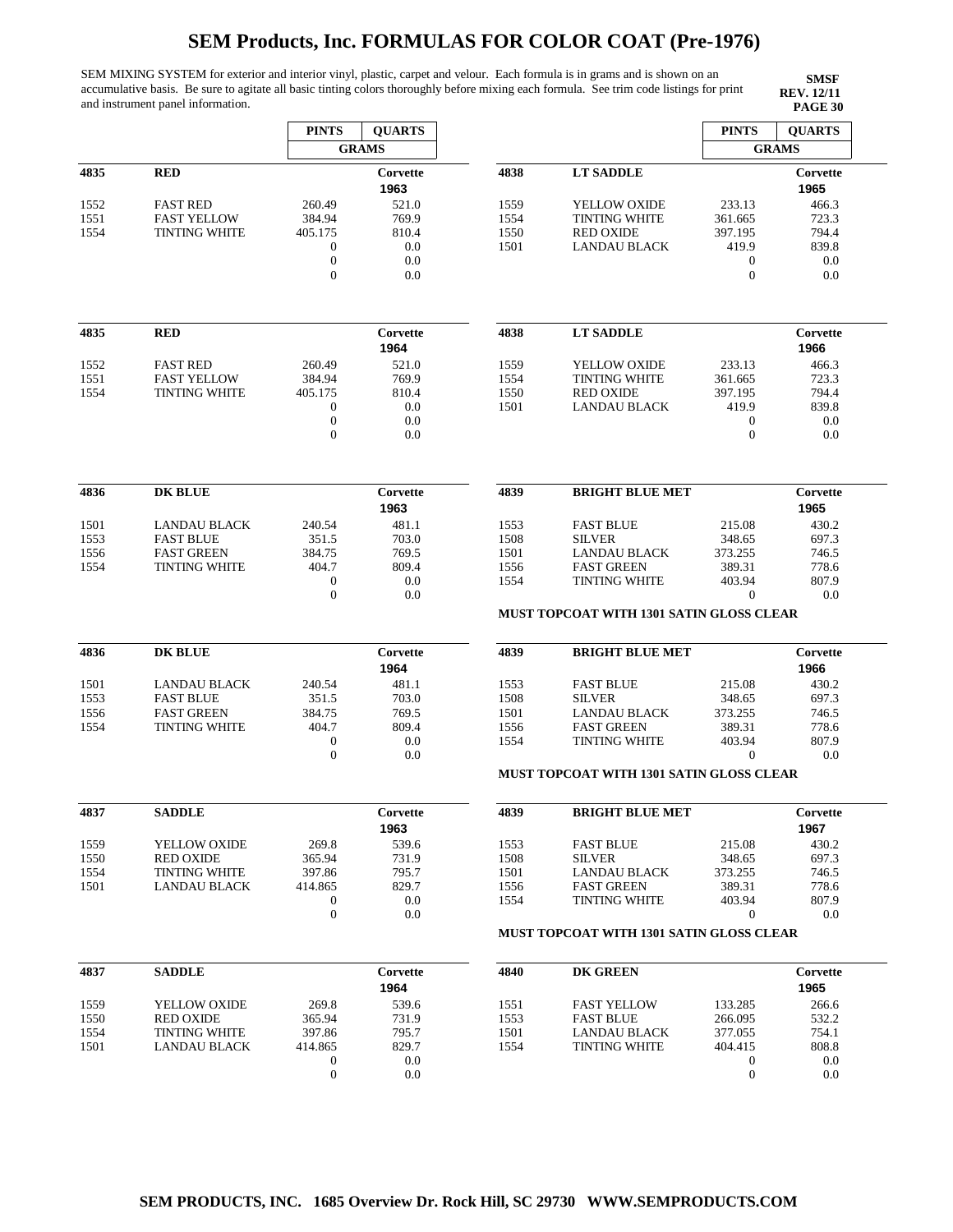SEM MIXING SYSTEM for exterior and interior vinyl, plastic, carpet and velour. Each formula is in grams and is shown on an accumulative basis. Be sure to agitate all basic tinting colors thoroughly before mixing each formula. See trim code listings for print and instrument panel information.

|      |                      | <b>PINTS</b>                     | <b>QUARTS</b>    |      |                      | <b>PINTS</b>                     | <b>QUARTS</b>    |
|------|----------------------|----------------------------------|------------------|------|----------------------|----------------------------------|------------------|
|      |                      |                                  | <b>GRAMS</b>     |      |                      |                                  | <b>GRAMS</b>     |
| 4840 | <b>DK GREEN</b>      |                                  | Corvette<br>1966 | 4841 | <b>RED</b>           |                                  | Corvette<br>1969 |
| 1551 | <b>FAST YELLOW</b>   | 133.285                          | 266.6            | 1552 | <b>FAST RED</b>      | 316.825                          | 633.7            |
| 1553 | <b>FAST BLUE</b>     | 266.095                          | 532.2            | 1551 | <b>FAST YELLOW</b>   | 380.855                          | 761.7            |
| 1501 | <b>LANDAU BLACK</b>  | 377.055                          | 754.1            | 1554 | <b>TINTING WHITE</b> | 405.65                           | 811.3            |
|      |                      |                                  |                  |      |                      |                                  | 0.0              |
| 1554 | <b>TINTING WHITE</b> | 404.415                          | 808.8            |      |                      | $\mathbf{0}$                     |                  |
|      |                      | $\boldsymbol{0}$                 | 0.0              |      |                      | $\boldsymbol{0}$                 | 0.0              |
|      |                      | $\boldsymbol{0}$                 | 0.0              |      |                      | $\boldsymbol{0}$                 | 0.0              |
| 4840 | <b>DK GREEN</b>      |                                  | Corvette<br>1967 | 4841 | <b>RED</b>           |                                  | Corvette<br>1970 |
| 1551 | <b>FAST YELLOW</b>   | 133.285                          | 266.6            | 1552 | <b>FAST RED</b>      | 316.825                          | 633.7            |
| 1553 | <b>FAST BLUE</b>     | 266.095                          | 532.2            | 1551 | <b>FAST YELLOW</b>   | 380.855                          | 761.7            |
|      |                      |                                  |                  |      |                      |                                  |                  |
| 1501 | <b>LANDAU BLACK</b>  | 377.055                          | 754.1            | 1554 | <b>TINTING WHITE</b> | 405.65                           | 811.3            |
| 1554 | <b>TINTING WHITE</b> | 404.415                          | 808.8            |      |                      | $\boldsymbol{0}$                 | 0.0              |
|      |                      | $\boldsymbol{0}$<br>$\mathbf{0}$ | 0.0<br>0.0       |      |                      | $\boldsymbol{0}$<br>$\mathbf{0}$ | 0.0<br>0.0       |
|      |                      |                                  |                  |      |                      |                                  |                  |
| 4841 | <b>RED</b>           |                                  | Corvette         | 4841 | <b>RED</b>           |                                  | Corvette         |
|      |                      |                                  | 1965             |      |                      |                                  | 1971             |
| 1552 | <b>FAST RED</b>      | 316.825                          | 633.7            | 1552 | <b>FAST RED</b>      | 316.825                          | 633.7            |
| 1551 | <b>FAST YELLOW</b>   | 380.855                          | 761.7            | 1551 | <b>FAST YELLOW</b>   | 380.855                          | 761.7            |
| 1554 | <b>TINTING WHITE</b> | 405.65                           | 811.3            | 1554 | <b>TINTING WHITE</b> | 405.65                           | 811.3            |
|      |                      | $\boldsymbol{0}$                 | 0.0              |      |                      | $\boldsymbol{0}$                 | 0.0              |
|      |                      | $\boldsymbol{0}$                 | 0.0              |      |                      | $\boldsymbol{0}$                 | 0.0              |
|      |                      | $\mathbf{0}$                     | 0.0              |      |                      | $\mathbf{0}$                     | 0.0              |
|      |                      |                                  |                  |      |                      |                                  |                  |
| 4841 | <b>RED</b>           |                                  | Corvette<br>1966 | 4841 | <b>RED</b>           |                                  | Corvette<br>1972 |
|      |                      |                                  |                  |      |                      |                                  |                  |
| 1552 | <b>FAST RED</b>      | 316.825                          | 633.7            | 1552 | <b>FAST RED</b>      | 316.825                          | 633.7            |
| 1551 | <b>FAST YELLOW</b>   | 380.855                          | 761.7            | 1551 | <b>FAST YELLOW</b>   | 380.855                          | 761.7            |
| 1554 | <b>TINTING WHITE</b> | 405.65                           | 811.3            | 1554 | TINTING WHITE        | 405.65                           | 811.3            |
|      |                      | $\boldsymbol{0}$                 | 0.0              |      |                      | $\boldsymbol{0}$                 | 0.0              |
|      |                      | $\boldsymbol{0}$                 | 0.0              |      |                      | $\boldsymbol{0}$                 | 0.0              |
|      |                      | $\boldsymbol{0}$                 | 0.0              |      |                      | $\boldsymbol{0}$                 | 0.0              |
| 4841 | <b>RED</b>           |                                  | Corvette         | 4841 | <b>RED</b>           |                                  | Corvette         |
|      |                      |                                  | 1967             |      |                      |                                  | 1973             |
|      |                      |                                  |                  |      |                      |                                  |                  |
| 1552 | <b>FAST RED</b>      | 316.825                          | 633.7            | 1552 | <b>FAST RED</b>      | 316.825                          | 633.7            |
| 1551 | <b>FAST YELLOW</b>   | 380.855                          | 761.7            | 1551 | <b>FAST YELLOW</b>   | 380.855                          | 761.7            |
| 1554 | <b>TINTING WHITE</b> | 405.65                           | 811.3            | 1554 | <b>TINTING WHITE</b> | 405.65                           | 811.3            |
|      |                      | $\boldsymbol{0}$                 | 0.0              |      |                      | $\boldsymbol{0}$                 | 0.0              |
|      |                      | $\boldsymbol{0}$                 | 0.0              |      |                      | $\boldsymbol{0}$                 | 0.0              |
|      |                      | $\boldsymbol{0}$                 | 0.0              |      |                      | $\boldsymbol{0}$                 | 0.0              |
| 4841 | <b>RED</b>           |                                  | Corvette         | 4841 | <b>RED</b>           |                                  | Corvette         |
|      |                      |                                  | 1968             |      |                      |                                  | 1974             |
| 1552 | <b>FAST RED</b>      | 316.825                          | 633.7            | 1552 | <b>FAST RED</b>      | 316.825                          | 633.7            |
| 1551 | <b>FAST YELLOW</b>   | 380.855                          | 761.7            | 1551 | <b>FAST YELLOW</b>   | 380.855                          | 761.7            |
| 1554 | <b>TINTING WHITE</b> | 405.65                           | 811.3            | 1554 | <b>TINTING WHITE</b> | 405.65                           | 811.3            |
|      |                      | $\boldsymbol{0}$                 | 0.0              |      |                      | 0                                | 0.0              |
|      |                      | $\boldsymbol{0}$                 | 0.0              |      |                      | $\boldsymbol{0}$                 | 0.0              |
|      |                      |                                  |                  |      |                      |                                  |                  |
|      |                      | $\boldsymbol{0}$                 | 0.0              |      |                      | $\boldsymbol{0}$                 | 0.0              |
|      |                      |                                  |                  |      |                      |                                  |                  |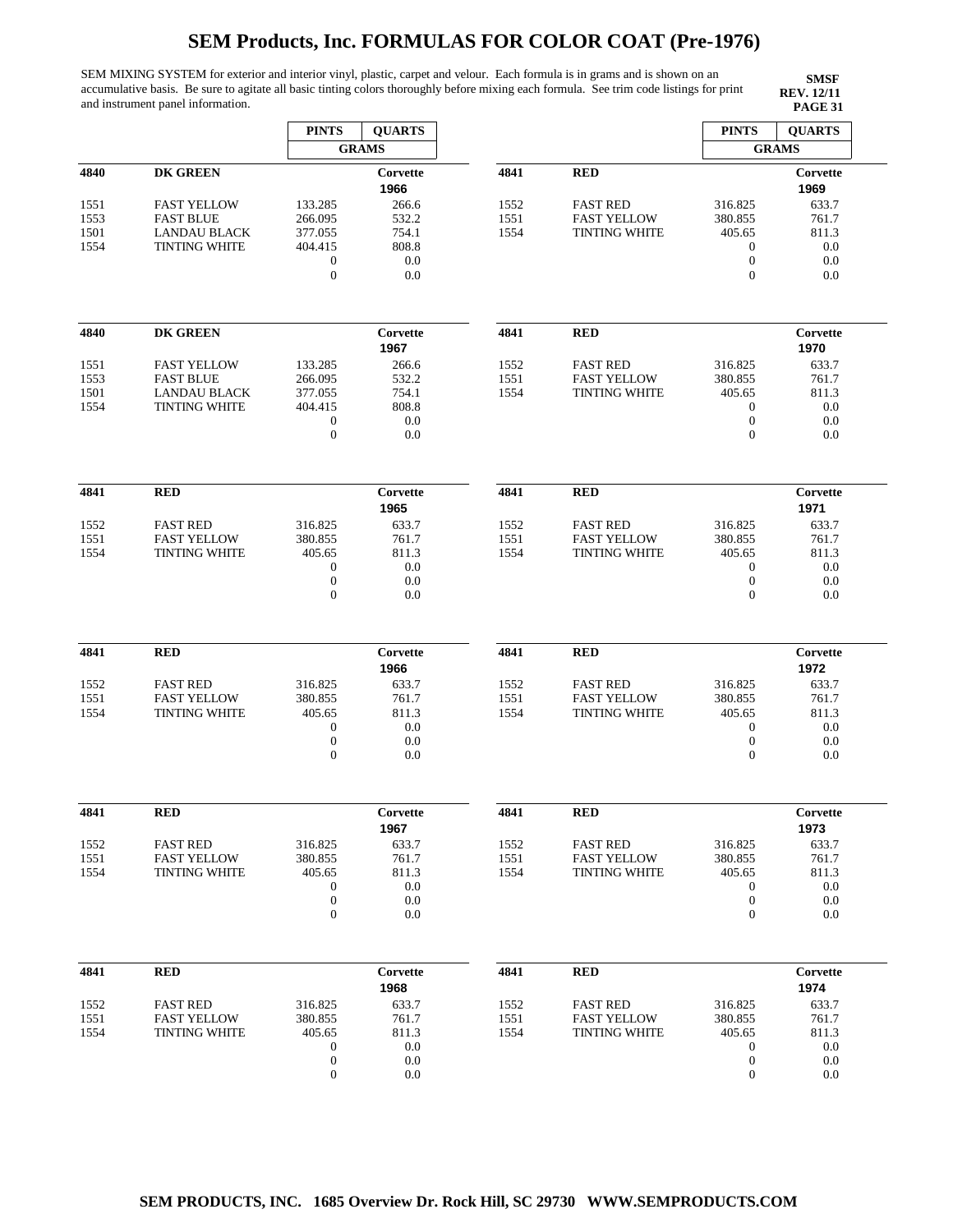1508 2024 SILVER SILVER BASE FAST RED FAST YELLOW FAST BLUE

SILVER SILVER BASE

SEM MIXING SYSTEM for exterior and interior vinyl, plastic, carpet and velour. Each formula is in grams and is shown on an accumulative basis. Be sure to agitate all basic tinting colors thoroughly before mixing each formula. See trim code listings for print and instrument panel information.

**SMSF REV. 12/11**

> 476.1 724.7 781.1 809.8 835.6 0.0

476.1 724.7

**1972**

0.0

**1971**

|      |                      | <b>PINTS</b>   | <b>OUARTS</b>    |      |                                                 | <b>PINTS</b> | <b>OUARTS</b>           |
|------|----------------------|----------------|------------------|------|-------------------------------------------------|--------------|-------------------------|
|      |                      |                | <b>GRAMS</b>     |      |                                                 |              | <b>GRAMS</b>            |
| 4841 | <b>RED</b>           |                | Corvette<br>1975 | 4842 | <b>SILVER</b>                                   |              | <b>CORVETTE</b><br>1970 |
| 1552 | <b>FAST RED</b>      | 316.825        | 633.7            | 1508 | <b>SILVER</b>                                   | 238.07       | 476.1                   |
| 1551 | <b>FAST YELLOW</b>   | 380.855        | 761.7            | 2024 | <b>SILVER BASE</b>                              | 362.33       | 724.7                   |
| 1554 | <b>TINTING WHITE</b> | 405.65         | 811.3            | 1552 | <b>FAST RED</b>                                 | 390.545      | 781.1                   |
|      |                      | 0              | 0.0              | 1551 | <b>FAST YELLOW</b>                              | 404.89       | 809.8                   |
|      |                      |                | 0.0              | 1553 | <b>FAST BLUE</b>                                | 417.81       | 835.6                   |
|      |                      | $\overline{0}$ | 0.0              |      |                                                 | 0            | 0.0                     |
|      |                      |                |                  |      | <b>MUST TOPCOAT WITH 1301 SATIN GLOSS CLEAR</b> |              |                         |
| 4842 | <b>SILVER</b>        |                | <b>CORVETTE</b>  | 4842 | <b>SILVER</b>                                   |              | <b>CORVETTE</b>         |

| 4842 | <b>SILVER</b>      |         | <b>CORVETTE</b> |
|------|--------------------|---------|-----------------|
|      |                    |         | 1965            |
| 1508 | <b>SILVER</b>      | 238.07  | 476.1           |
| 2024 | <b>SILVER BASE</b> | 362.33  | 724.7           |
| 1552 | <b>FAST RED</b>    | 390.545 | 781.1           |
| 1551 | <b>FAST YELLOW</b> | 404.89  | 809.8           |
| 1553 | <b>FAST BLUE</b>   | 417.81  | 835.6           |
|      |                    |         | 0.0             |

#### **MUST TOPCOAT WITH 1301 SATIN GLOSS CLEAR**

| 4842 | <b>SILVER</b>      |         | <b>CORVETTE</b> |
|------|--------------------|---------|-----------------|
|      |                    |         | 1966            |
| 1508 | <b>SILVER</b>      | 238.07  | 476.1           |
| 2024 | <b>SILVER BASE</b> | 362.33  | 724.7           |
| 1552 | <b>FAST RED</b>    | 390.545 | 781.1           |
| 1551 | <b>FAST YELLOW</b> | 404.89  | 809.8           |
| 1553 | <b>FAST BLUE</b>   | 417.81  | 835.6           |
|      |                    |         | 0.0             |

#### **MUST TOPCOAT WITH 1301 SATIN GLOSS CLEAR**

| 4842 | <b>SILVER</b>      |         | <b>CORVETTE</b> |
|------|--------------------|---------|-----------------|
|      |                    |         | 1967            |
| 1508 | <b>SILVER</b>      | 238.07  | 476.1           |
| 2024 | <b>SILVER BASE</b> | 362.33  | 724.7           |
| 1552 | <b>FAST RED</b>    | 390.545 | 781.1           |
| 1551 | <b>FAST YELLOW</b> | 404.89  | 809.8           |
| 1553 | <b>FAST BLUE</b>   | 417.81  | 835.6           |
|      |                    |         | 0.0             |

#### **MUST TOPCOAT WITH 1301 SATIN GLOSS CLEAR**

| 4842 | <b>SILVER</b>      |         | <b>CORVETTE</b> |
|------|--------------------|---------|-----------------|
|      |                    |         | 1968            |
| 1508 | <b>SILVER</b>      | 238.07  | 476.1           |
| 2024 | <b>SILVER BASE</b> | 362.33  | 724.7           |
| 1552 | <b>FAST RED</b>    | 390.545 | 781.1           |
| 1551 | <b>FAST YELLOW</b> | 404.89  | 809.8           |
| 1553 | <b>FAST BLUE</b>   | 417.81  | 835.6           |
|      |                    |         | 0.0             |

#### **MUST TOPCOAT WITH 1301 SATIN GLOSS CLEAR**

| 4842 | <b>SILVER</b>      |         | <b>CORVETTE</b> |
|------|--------------------|---------|-----------------|
|      |                    |         | 1969            |
| 1508 | <b>SILVER</b>      | 238.07  | 476.1           |
| 2024 | <b>SILVER BASE</b> | 362.33  | 724.7           |
| 1552 | <b>FAST RED</b>    | 390.545 | 781.1           |
| 1551 | <b>FAST YELLOW</b> | 404.89  | 809.8           |
| 1553 | <b>FAST BLUE</b>   | 417.81  | 835.6           |
|      |                    |         | 0.0             |

#### **MUST TOPCOAT WITH 1301 SATIN GLOSS CLEAR**

#### 1552 1551 1553 FAST RED FAST YELLOW FAST BLUE 390.545 404.89 417.81 781.1 809.8 835.6

**4842 SILVER CORVETTE**

**MUST TOPCOAT WITH 1301 SATIN GLOSS CLEAR**

#### **MUST TOPCOAT WITH 1301 SATIN GLOSS CLEAR**

| 4842 | <b>SILVER</b>      |         | <b>CORVETTE</b> |  |
|------|--------------------|---------|-----------------|--|
|      |                    |         | 1973            |  |
| 1508 | <b>SILVER</b>      | 238.07  | 476.1           |  |
| 2024 | <b>SILVER BASE</b> | 362.33  | 724.7           |  |
| 1552 | <b>FAST RED</b>    | 390.545 | 781.1           |  |
| 1551 | <b>FAST YELLOW</b> | 404.89  | 809.8           |  |
| 1553 | <b>FAST BLUE</b>   | 417.81  | 835.6           |  |
|      |                    |         | 0.0             |  |

238.07 362.33 390.545 404.89 417.81 0

> 238.07 362.33

> > 0

### **MUST TOPCOAT WITH 1301 SATIN GLOSS CLEAR**

| 4842 | <b>SILVER</b>      |         | <b>CORVETTE</b> |
|------|--------------------|---------|-----------------|
|      |                    |         | 1974            |
| 1508 | <b>SILVER</b>      | 238.07  | 476.1           |
| 2024 | <b>SILVER BASE</b> | 362.33  | 724.7           |
| 1552 | <b>FAST RED</b>    | 390.545 | 781.1           |
| 1551 | <b>FAST YELLOW</b> | 404.89  | 809.8           |
| 1553 | <b>FAST BLUE</b>   | 417.81  | 835.6           |
|      |                    |         | 0.0             |

### **MUST TOPCOAT WITH 1301 SATIN GLOSS CLEAR**

| 4842 | <b>SILVER</b>      |         | <b>CORVETTE</b> |
|------|--------------------|---------|-----------------|
|      |                    |         | 1975            |
| 1508 | <b>SILVER</b>      | 238.07  | 476.1           |
| 2024 | <b>SILVER BASE</b> | 362.33  | 724.7           |
| 1552 | <b>FAST RED</b>    | 390.545 | 781.1           |
| 1551 | <b>FAST YELLOW</b> | 404.89  | 809.8           |
| 1553 | <b>FAST BLUE</b>   | 417.81  | 835.6           |
|      |                    |         | 0.0             |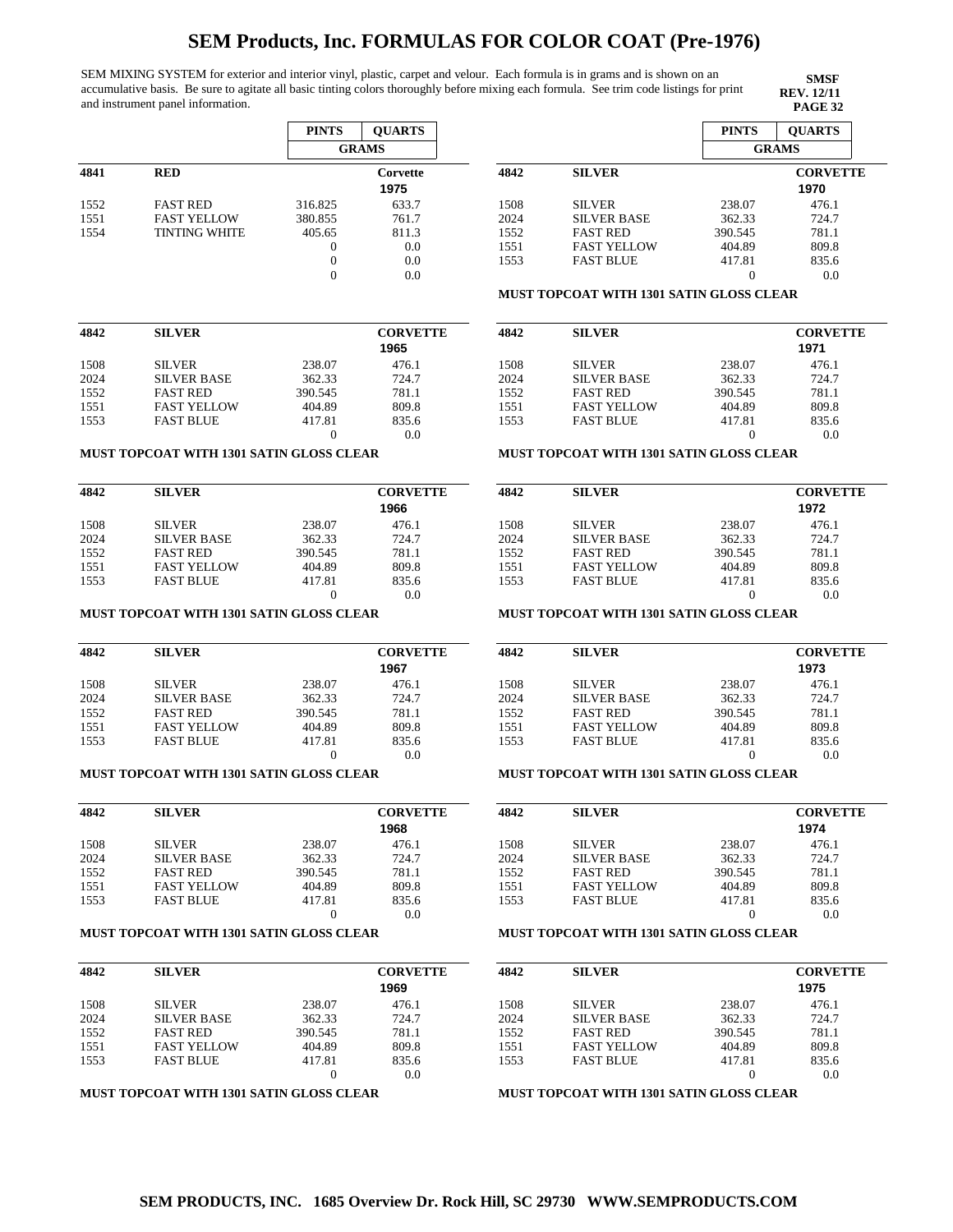SEM MIXING SYSTEM for exterior and interior vinyl, plastic, carpet and velour. Each formula is in grams and is shown on an accumulative basis. Be sure to agitate all basic tinting colors thoroughly before mixing each formula. See trim code listings for print and instrument panel information.

**SMSF REV. 12/11<br>PAGE 33** 

|      |                    | <b>PINTS</b> | <b>OUARTS</b>    |  |
|------|--------------------|--------------|------------------|--|
|      |                    |              | <b>GRAMS</b>     |  |
| 4842 | <b>SILVER</b>      |              | Corvette<br>1965 |  |
| 1508 | <b>SILVER</b>      | 299.06       | 598.1            |  |
| 2028 | <b>SILVER BASE</b> | 341.81       | 683.6            |  |
| 1552 | <b>FAST RED</b>    | 377.245      | 754.5            |  |
| 1551 | <b>FAST YELLOW</b> | 395.2        | 790.4            |  |
| 1553 | <b>FAST BLUE</b>   | 411.445      | 822.9            |  |
|      |                    | 0            | 0.0              |  |

### **MUST TOPCOAT WITH 1301 SATIN GLOSS CLEAR**

| 4842 | <b>SILVER</b>      |         | Corvette |
|------|--------------------|---------|----------|
|      |                    |         | 1966     |
| 1508 | <b>SILVER</b>      | 299.06  | 598.1    |
| 2028 | <b>SILVER BASE</b> | 341.81  | 683.6    |
| 1552 | <b>FAST RED</b>    | 377.245 | 754.5    |
| 1551 | <b>FAST YELLOW</b> | 395.2   | 790.4    |
| 1553 | <b>FAST BLUE</b>   | 411.445 | 822.9    |
|      |                    |         | 0.0      |

#### **MUST TOPCOAT WITH 1301 SATIN GLOSS CLEAR**

| 4842 | <b>SILVER</b>      |         | Corvette<br>1967 |
|------|--------------------|---------|------------------|
| 1508 | <b>SILVER</b>      | 299.06  | 598.1            |
| 2028 | <b>SILVER BASE</b> | 341.81  | 683.6            |
| 1552 | <b>FAST RED</b>    | 377.245 | 754.5            |
| 1551 | <b>FAST YELLOW</b> | 395.2   | 790.4            |
| 1553 | <b>FAST BLUE</b>   | 411.445 | 822.9            |
|      |                    |         | 0.0              |

#### **MUST TOPCOAT WITH 1301 SATIN GLOSS CLEAR**

| 4842 | <b>SILVER</b>      |         | Corvette |
|------|--------------------|---------|----------|
|      |                    |         | 1968     |
| 1508 | <b>SILVER</b>      | 299.06  | 598.1    |
| 2028 | <b>SILVER BASE</b> | 341.81  | 683.6    |
| 1552 | <b>FAST RED</b>    | 377.245 | 754.5    |
| 1551 | <b>FAST YELLOW</b> | 395.2   | 790.4    |
| 1553 | <b>FAST BLUE</b>   | 411.445 | 822.9    |
|      |                    |         | 0.0      |

## **MUST TOPCOAT WITH 1301 SATIN GLOSS CLEAR**

| 4842 | <b>SILVER</b>      |         | Corvette<br>1969 |
|------|--------------------|---------|------------------|
| 1508 | <b>SILVER</b>      | 299.06  | 598.1            |
| 2028 | <b>SILVER BASE</b> | 341.81  | 683.6            |
| 1552 | <b>FAST RED</b>    | 377.245 | 754.5            |
| 1551 | <b>FAST YELLOW</b> | 395.2   | 790.4            |
| 1553 | <b>FAST BLUE</b>   | 411.445 | 822.9            |
|      |                    |         | 0.0              |

#### **MUST TOPCOAT WITH 1301 SATIN GLOSS CLEAR**

| 4842 | <b>SILVER</b>      |         | Corvette |
|------|--------------------|---------|----------|
|      |                    |         | 1970     |
| 1508 | <b>SILVER</b>      | 299.06  | 598.1    |
| 2028 | <b>SILVER BASE</b> | 341.81  | 683.6    |
| 1552 | <b>FAST RED</b>    | 377.245 | 754.5    |
| 1551 | <b>FAST YELLOW</b> | 395.2   | 790.4    |
| 1553 | <b>FAST BLUE</b>   | 411.445 | 822.9    |
|      |                    | 0       | 0.0      |

## **MUST TOPCOAT WITH 1301 SATIN GLOSS CLEAR**

|                       |                    | <b>PINTS</b> | <b>OUARTS</b>    |
|-----------------------|--------------------|--------------|------------------|
|                       |                    |              | <b>GRAMS</b>     |
| 4842<br><b>SILVER</b> |                    |              | Corvette<br>1971 |
| 1508                  | <b>SILVER</b>      | 299.06       | 598.1            |
| 2028                  | <b>SILVER BASE</b> | 341.81       | 683.6            |
| 1552                  | <b>FAST RED</b>    | 377.245      | 754.5            |
| 1551                  | <b>FAST YELLOW</b> | 395.2        | 790.4            |
| 1553                  | <b>FAST BLUE</b>   | 411.445      | 822.9            |
|                       |                    |              | 0.0              |

#### **MUST TOPCOAT WITH 1301 SATIN GLOSS CLEAR**

| 4842 | <b>SILVER</b>      |         | Corvette<br>1972 |  |
|------|--------------------|---------|------------------|--|
| 1508 | <b>SILVER</b>      | 299.06  | 598.1            |  |
| 2028 | <b>SILVER BASE</b> | 341.81  | 683.6            |  |
| 1552 | <b>FAST RED</b>    | 377.245 | 754.5            |  |
| 1551 | <b>FAST YELLOW</b> | 395.2   | 790.4            |  |
| 1553 | <b>FAST BLUE</b>   | 411.445 | 822.9            |  |
|      |                    |         | 0.0              |  |
|      |                    |         |                  |  |

#### **MUST TOPCOAT WITH 1301 SATIN GLOSS CLEAR**

| 4842 | <b>SILVER</b>      |         | Corvette |
|------|--------------------|---------|----------|
|      |                    |         | 1973     |
| 1508 | <b>SILVER</b>      | 299.06  | 598.1    |
| 2028 | <b>SILVER BASE</b> | 341.81  | 683.6    |
| 1552 | <b>FAST RED</b>    | 377.245 | 754.5    |
| 1551 | <b>FAST YELLOW</b> | 395.2   | 790.4    |
| 1553 | <b>FAST BLUE</b>   | 411.445 | 822.9    |
|      |                    |         | 0.0      |

#### **MUST TOPCOAT WITH 1301 SATIN GLOSS CLEAR**

| 4842 | <b>SILVER</b>      |         | Corvette |
|------|--------------------|---------|----------|
|      |                    |         | 1974     |
| 1508 | <b>SILVER</b>      | 299.06  | 598.1    |
| 2028 | <b>SILVER BASE</b> | 341.81  | 683.6    |
| 1552 | <b>FAST RED</b>    | 377.245 | 754.5    |
| 1551 | <b>FAST YELLOW</b> | 395.2   | 790.4    |
| 1553 | <b>FAST BLUE</b>   | 411.445 | 822.9    |
|      |                    |         | 0.0      |

### **MUST TOPCOAT WITH 1301 SATIN GLOSS CLEAR**

| 4842 | <b>SILVER</b>      |         | Corvette |
|------|--------------------|---------|----------|
|      |                    |         | 1975     |
| 1508 | <b>SILVER</b>      | 299.06  | 598.1    |
| 2028 | <b>SILVER BASE</b> | 341.81  | 683.6    |
| 1552 | <b>FAST RED</b>    | 377.245 | 754.5    |
| 1551 | <b>FAST YELLOW</b> | 395.2   | 790.4    |
| 1553 | <b>FAST BLUE</b>   | 411.445 | 822.9    |
|      |                    |         | 0.0      |

#### **MUST TOPCOAT WITH 1301 SATIN GLOSS CLEAR**

| 4843 | <b>TEAL</b>       |         | Corvette |
|------|-------------------|---------|----------|
|      |                   |         | 1967     |
| 1508 | <b>SILVER</b>     | 213.94  | 427.9    |
| 1501 | LANDAU BLACK      | 301.625 | 603.3    |
| 1553 | <b>FAST BLUE</b>  | 388.55  | 777.1    |
| 1556 | <b>FAST GREEN</b> | 405.65  | 811.3    |
|      |                   |         | 0.0      |
|      |                   |         | 0.0      |
|      |                   |         |          |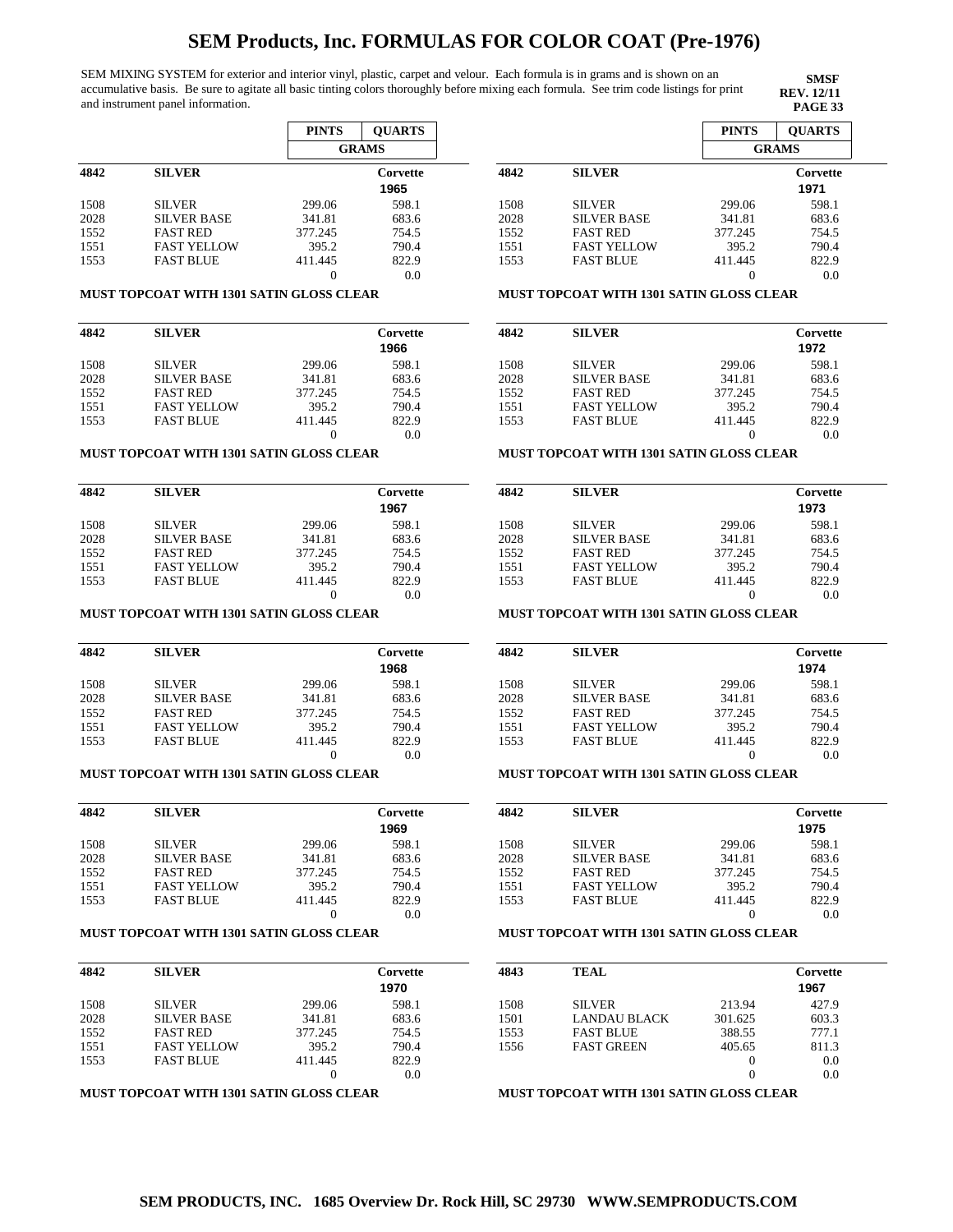SEM MIXING SYSTEM for exterior and interior vinyl, plastic, carpet and velour. Each formula is in grams and is shown on an accumulative basis. Be sure to agitate all basic tinting colors thoroughly before mixing each formula. See trim code listings for print and instrument panel information.

|                                                                      |                         | <b>PINTS</b>                         | <b>QUARTS</b>    |      |                                                 | <b>PINTS</b>                         | <b>QUARTS</b>    |
|----------------------------------------------------------------------|-------------------------|--------------------------------------|------------------|------|-------------------------------------------------|--------------------------------------|------------------|
|                                                                      |                         |                                      | <b>GRAMS</b>     |      |                                                 |                                      | <b>GRAMS</b>     |
| 4844                                                                 | <b>DK SADDLE</b>        |                                      | Corvette<br>1967 | 4846 | <b>BRIGHT BLUE MET</b>                          |                                      | Corvette<br>1968 |
| 1559                                                                 | YELLOW OXIDE            | 187.055                              | 374.1            | 1553 | <b>FAST BLUE</b>                                | 228.57                               | 457.1            |
| 1302                                                                 | <b>LOW LUSTER CLEAR</b> | 323.285                              | 646.6            | 1508 | <b>SILVER</b>                                   | 342.665                              | 685.3            |
| 1550                                                                 | <b>RED OXIDE</b>        | 380.855                              | 761.7            | 1556 | <b>FAST GREEN</b>                               | 392.35                               | 784.7            |
| 1501                                                                 | LANDAU BLACK            | 400.52                               | 801.0            | 1554 | <b>TINTING WHITE</b>                            | 398.62                               | 797.2            |
| 1554                                                                 | <b>TINTING WHITE</b>    | 409.26                               | 818.5            | 1552 | <b>FAST RED</b>                                 | 404.89                               | 809.8            |
|                                                                      |                         | $\mathbf{0}$                         | 0.0              |      |                                                 | $\overline{0}$                       | 0.0              |
|                                                                      |                         |                                      |                  |      | <b>MUST TOPCOAT WITH 1301 SATIN GLOSS CLEAR</b> |                                      |                  |
| 4844                                                                 | <b>DK SADDLE</b>        |                                      | Corvette<br>1968 | 4846 | <b>BRIGHT BLUE MET</b>                          |                                      | Corvette<br>1969 |
|                                                                      |                         |                                      |                  |      |                                                 |                                      |                  |
| 1559                                                                 | YELLOW OXIDE            | 187.055                              | 374.1            | 1553 | <b>FAST BLUE</b>                                | 228.57                               | 457.1            |
| 1302                                                                 | <b>LOW LUSTER CLEAR</b> | 323.285                              | 646.6            | 1508 | <b>SILVER</b>                                   | 342.665                              | 685.3            |
| 1550                                                                 | <b>RED OXIDE</b>        | 380.855                              | 761.7            | 1556 | <b>FAST GREEN</b>                               | 392.35                               | 784.7            |
| 1501                                                                 | <b>LANDAU BLACK</b>     | 400.52                               | 801.0            | 1554 | <b>TINTING WHITE</b>                            | 398.62                               | 797.2            |
| 1554                                                                 | <b>TINTING WHITE</b>    | 409.26<br>$\mathbf 0$                | 818.5<br>0.0     | 1552 | <b>FAST RED</b>                                 | 404.89<br>$\theta$                   | 809.8<br>0.0     |
|                                                                      |                         |                                      |                  |      | MUST TOPCOAT WITH 1301 SATIN GLOSS CLEAR        |                                      |                  |
| 4844                                                                 | <b>DK SADDLE</b>        |                                      | Corvette         | 4846 | <b>BRIGHT BLUE MET</b>                          |                                      | Corvette         |
|                                                                      |                         |                                      | 1969             |      |                                                 |                                      | 1970             |
| 1559                                                                 | YELLOW OXIDE            | 187.055                              | 374.1            | 1553 | <b>FAST BLUE</b>                                | 228.57                               | 457.1            |
| 1302                                                                 | <b>LOW LUSTER CLEAR</b> | 323.285                              | 646.6            | 1508 | <b>SILVER</b>                                   | 342.665                              | 685.3            |
|                                                                      |                         |                                      |                  |      | <b>FAST GREEN</b>                               |                                      |                  |
| 1550                                                                 | <b>RED OXIDE</b>        | 380.855                              | 761.7            | 1556 |                                                 | 392.35                               | 784.7            |
| 1501                                                                 | <b>LANDAU BLACK</b>     | 400.52                               | 801.0            | 1554 | <b>TINTING WHITE</b>                            | 398.62                               | 797.2            |
| 1554                                                                 | <b>TINTING WHITE</b>    | 409.26                               | 818.5            | 1552 | <b>FAST RED</b>                                 | 404.89                               | 809.8            |
|                                                                      |                         | 0                                    | 0.0              |      | MUST TOPCOAT WITH 1301 SATIN GLOSS CLEAR        | $\theta$                             | 0.0              |
| 4844                                                                 | <b>DK SADDLE</b>        |                                      | Corvette         | 4846 | <b>BRIGHT BLUE MET</b>                          |                                      | Corvette         |
|                                                                      |                         |                                      | 1970             |      |                                                 |                                      | 1971             |
| 1559                                                                 | YELLOW OXIDE            | 187.055                              | 374.1            | 1553 | <b>FAST BLUE</b>                                | 228.57                               | 457.1            |
| 1302                                                                 | <b>LOW LUSTER CLEAR</b> | 323.285                              | 646.6            | 1508 | <b>SILVER</b>                                   | 342.665                              | 685.3            |
| 1550                                                                 | <b>RED OXIDE</b>        | 380.855                              | 761.7            | 1556 | <b>FAST GREEN</b>                               | 392.35                               | 784.7            |
| 1501                                                                 | <b>LANDAU BLACK</b>     | 400.52                               | 801.0            | 1554 | <b>TINTING WHITE</b>                            | 398.62                               | 797.2            |
| 1554                                                                 | <b>TINTING WHITE</b>    | 409.26                               | 818.5            | 1552 | <b>FAST RED</b>                                 | 404.89                               | 809.8            |
|                                                                      |                         | 0                                    | 0.0              |      |                                                 | $\overline{0}$                       | 0.0              |
|                                                                      |                         |                                      |                  |      | MUST TOPCOAT WITH 1301 SATIN GLOSS CLEAR        |                                      |                  |
| 4845                                                                 | <b>SADDLE</b>           |                                      | Corvette<br>1968 | 4847 | DK GREEN MET                                    |                                      | Corvette<br>1969 |
|                                                                      | YELLOW OXIDE            | 291.46                               | 582.9            | 1501 |                                                 | 166.44                               | 332.9            |
|                                                                      |                         |                                      |                  |      | LANDAU BLACK                                    |                                      |                  |
|                                                                      |                         | 360.24                               | 720.5            | 1508 | <b>SILVER</b>                                   | 248.14                               | 496.3            |
|                                                                      | RED OXIDE               |                                      |                  | 1556 | <b>FAST GREEN</b>                               | 327.75                               | 655.5            |
|                                                                      | <b>LANDAU BLACK</b>     | 388.075                              | 776.2            |      |                                                 |                                      | 810.4            |
|                                                                      | <b>TINTING WHITE</b>    | 414.2                                | 828.4            | 1551 | <b>FAST YELLOW</b>                              | 405.175                              |                  |
|                                                                      |                         | 0<br>$\boldsymbol{0}$                | 0.0<br>0.0       |      |                                                 | $\boldsymbol{0}$<br>$\boldsymbol{0}$ | 0.0<br>0.0       |
|                                                                      |                         |                                      |                  |      |                                                 |                                      |                  |
|                                                                      | <b>SADDLE</b>           |                                      | Corvette         | 4847 | DK GREEN MET                                    |                                      | Corvette         |
|                                                                      |                         |                                      | 1968             |      |                                                 |                                      | 1970             |
|                                                                      | YELLOW OXIDE            | 291.46                               | 582.9            | 1501 | <b>LANDAU BLACK</b>                             | 166.44                               | 332.9            |
|                                                                      |                         |                                      |                  |      |                                                 |                                      |                  |
|                                                                      | <b>RED OXIDE</b>        | 360.24                               | 720.5            | 1508 | <b>SILVER</b>                                   | 248.14                               | 496.3            |
|                                                                      | <b>LANDAU BLACK</b>     | 388.075                              | 776.2            | 1556 | <b>FAST GREEN</b>                               | 327.75                               | 655.5            |
|                                                                      | <b>TINTING WHITE</b>    | 414.2                                | 828.4            | 1551 | <b>FAST YELLOW</b>                              | 405.175                              | 810.4            |
| 1559<br>1550<br>1501<br>1554<br>4845<br>1559<br>1550<br>1501<br>1554 |                         | $\boldsymbol{0}$<br>$\boldsymbol{0}$ | 0.0<br>0.0       |      |                                                 | $\boldsymbol{0}$<br>$\boldsymbol{0}$ | 0.0<br>0.0       |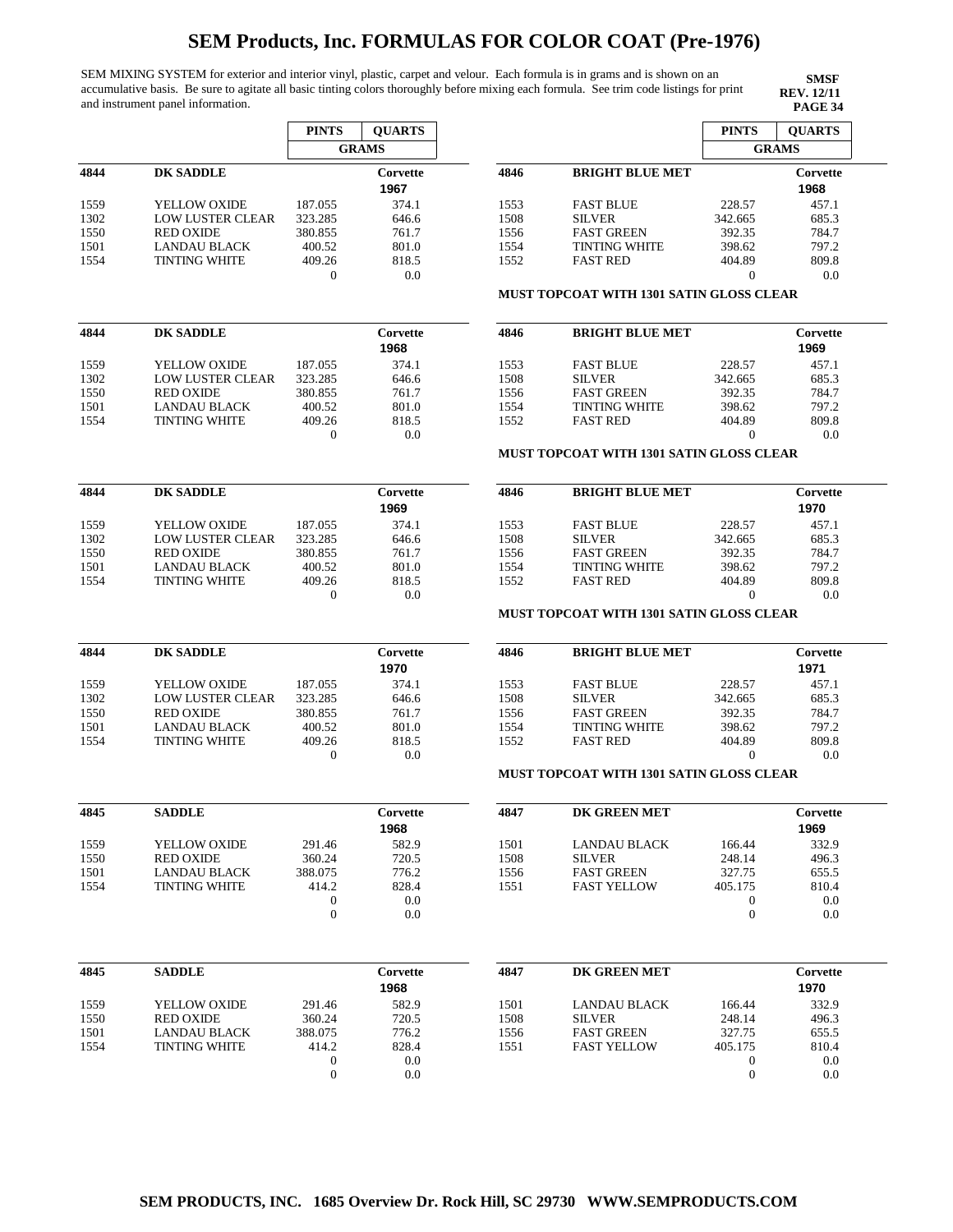SEM MIXING SYSTEM for exterior and interior vinyl, plastic, carpet and velour. Each formula is in grams and is shown on an accumulative basis. Be sure to agitate all basic tinting colors thoroughly before mixing each formula. See trim code listings for print and instrument panel information.

|      |                      | <b>PINTS</b>     | <b>QUARTS</b>    |      |                         | <b>PINTS</b>     | <b>QUARTS</b>    |
|------|----------------------|------------------|------------------|------|-------------------------|------------------|------------------|
|      |                      |                  | <b>GRAMS</b>     |      |                         |                  | <b>GRAMS</b>     |
| 4847 | <b>DK GREEN MET</b>  |                  | Corvette<br>1971 | 4848 | <b>DK BLUE</b>          |                  | Corvette<br>1975 |
| 1501 | <b>LANDAU BLACK</b>  | 166.44           | 332.9            | 1553 | <b>FAST BLUE</b>        | 220.875          | 441.8            |
| 1508 | <b>SILVER</b>        | 248.14           | 496.3            | 1501 | <b>LANDAU BLACK</b>     | 364.42           | 728.8            |
| 1556 | <b>FAST GREEN</b>    | 327.75           | 655.5            | 1554 | <b>TINTING WHITE</b>    | 404.415          | 808.8            |
| 1551 | <b>FAST YELLOW</b>   | 405.175          | 810.4            |      |                         | $\boldsymbol{0}$ | 0.0              |
|      |                      | $\boldsymbol{0}$ | 0.0              |      |                         | $\mathbf{0}$     | 0.0              |
|      |                      | $\theta$         | 0.0              |      |                         | $\overline{0}$   | 0.0              |
|      |                      |                  |                  |      |                         |                  |                  |
| 4848 | <b>DK BLUE</b>       |                  | Corvette         | 4849 | <b>OXBLOOD</b>          |                  | Corvette         |
|      |                      |                  | 1970             |      |                         |                  | 1973             |
| 1553 | <b>FAST BLUE</b>     | 220.875          | 441.8            | 1552 | <b>FAST RED</b>         | 305.235          | 610.5            |
| 1501 | <b>LANDAU BLACK</b>  | 364.42           | 728.8            | 1550 | <b>RED OXIDE</b>        | 389.69           | 779.4            |
| 1554 | <b>TINTING WHITE</b> | 404.415          | 808.8            | 1554 | <b>TINTING WHITE</b>    | 401.47           | 802.9            |
|      |                      | $\boldsymbol{0}$ | 0.0              | 1553 | <b>FAST BLUE</b>        | 406.98           | 814.0            |
|      |                      | $\boldsymbol{0}$ | 0.0              |      |                         | $\bf{0}$         | 0.0              |
|      |                      | $\boldsymbol{0}$ | 0.0              |      |                         | $\mathbf{0}$     | 0.0              |
|      |                      |                  |                  |      |                         |                  |                  |
| 4848 | <b>DK BLUE</b>       |                  | Corvette<br>1971 | 4849 | <b>OXBLOOD</b>          |                  | Corvette<br>1974 |
| 1553 | <b>FAST BLUE</b>     | 220.875          | 441.8            | 1552 | <b>FAST RED</b>         | 305.235          | 610.5            |
| 1501 | <b>LANDAU BLACK</b>  | 364.42           | 728.8            | 1550 | <b>RED OXIDE</b>        | 389.69           | 779.4            |
| 1554 | <b>TINTING WHITE</b> | 404.415          | 808.8            | 1554 | <b>TINTING WHITE</b>    | 401.47           | 802.9            |
|      |                      | $\mathbf{0}$     | 0.0              | 1553 | <b>FAST BLUE</b>        | 406.98           | 814.0            |
|      |                      | $\mathbf{0}$     | 0.0              |      |                         | $\mathbf{0}$     | 0.0              |
|      |                      | $\mathbf{0}$     | 0.0              |      |                         | $\boldsymbol{0}$ | 0.0              |
| 4848 | <b>DK BLUE</b>       |                  | Corvette         | 4849 | <b>OXBLOOD</b>          |                  | Corvette         |
|      |                      |                  | 1972             |      |                         |                  | 1975             |
| 1553 | <b>FAST BLUE</b>     | 220.875          | 441.8            | 1552 | <b>FAST RED</b>         | 305.235          | 610.5            |
| 1501 | <b>LANDAU BLACK</b>  | 364.42           | 728.8            | 1550 | <b>RED OXIDE</b>        | 389.69           | 779.4            |
| 1554 | <b>TINTING WHITE</b> | 404.415          | 808.8            | 1554 | <b>TINTING WHITE</b>    | 401.47           | 802.9            |
|      |                      | $\mathbf{0}$     | 0.0              | 1553 | <b>FAST BLUE</b>        | 406.98           | 814.0            |
|      |                      | $\boldsymbol{0}$ | 0.0              |      |                         | $\boldsymbol{0}$ | 0.0              |
|      |                      | $\theta$         | 0.0              |      |                         | $\mathbf{0}$     | 0.0              |
| 4848 | <b>DK BLUE</b>       |                  | Corvette         | 4850 | <b>MED SADDLE</b>       |                  | Corvette         |
|      |                      |                  | 1973             |      |                         |                  | 1973             |
| 1553 | <b>FAST BLUE</b>     | 220.875          | 441.8            | 1559 | YELLOW OXIDE            | 195.225          | 390.5            |
| 1501 | <b>LANDAU BLACK</b>  | 364.42           | 728.8            | 1302 | <b>LOW LUSTER CLEAR</b> | 278.255          | 556.5            |
| 1554 | <b>TINTING WHITE</b> | 404.415          | 808.8            | 1554 | <b>TINTING WHITE</b>    | 354.92           | 709.8            |
|      |                      | $\mathbf{0}$     | 0.0              | 1550 | <b>RED OXIDE</b>        | 401.185          | 802.4            |
|      |                      | $\boldsymbol{0}$ | 0.0              | 1501 | <b>LANDAU BLACK</b>     | 414.77           | 829.5            |
|      |                      | $\mathbf{0}$     | 0.0              |      |                         | $\mathbf{0}$     | 0.0              |
| 4848 | <b>DK BLUE</b>       |                  | Corvette         | 4850 | <b>MED SADDLE</b>       |                  | Corvette         |
|      |                      |                  | 1974             |      |                         |                  | 1974             |
| 1553 | <b>FAST BLUE</b>     | 220.875          | 441.8            | 1559 | YELLOW OXIDE            | 195.225          | 390.5            |
| 1501 | <b>LANDAU BLACK</b>  | 364.42           | 728.8            | 1302 | <b>LOW LUSTER CLEAR</b> | 278.255          | 556.5            |
| 1554 | <b>TINTING WHITE</b> | 404.415          | 808.8            | 1554 | <b>TINTING WHITE</b>    | 354.92           | 709.8            |
|      |                      | $\boldsymbol{0}$ | 0.0              | 1550 | <b>RED OXIDE</b>        | 401.185          | 802.4            |
|      |                      | $\boldsymbol{0}$ | 0.0              | 1501 | <b>LANDAU BLACK</b>     | 414.77           | 829.5            |
|      |                      | $\mathbf{0}$     | 0.0              |      |                         | $\mathbf{0}$     | 0.0              |
|      |                      |                  |                  |      |                         |                  |                  |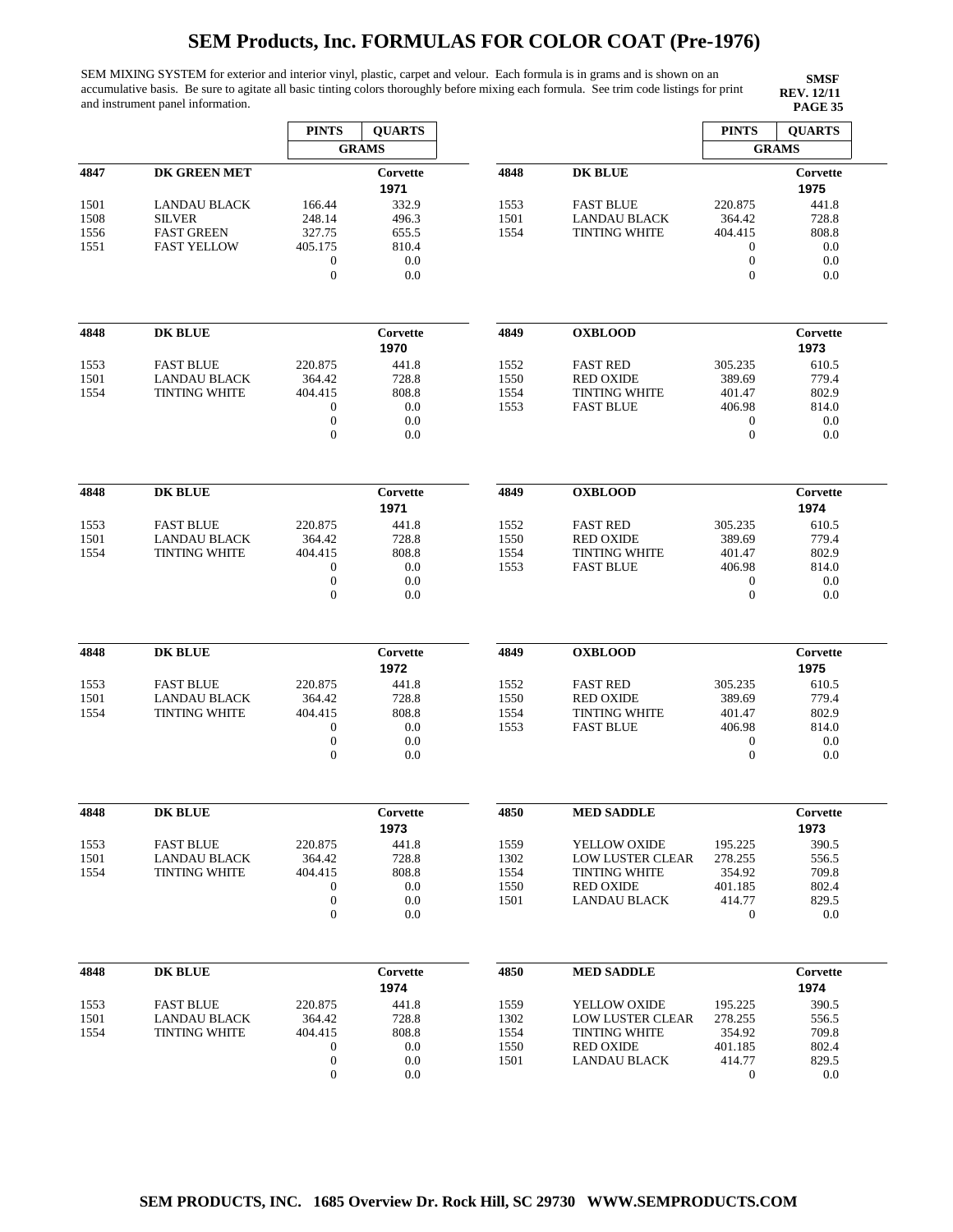SEM MIXING SYSTEM for exterior and interior vinyl, plastic, carpet and velour. Each formula is in grams and is shown on an accumulative basis. Be sure to agitate all basic tinting colors thoroughly before mixing each formula. See trim code listings for print and instrument panel information.

|      |                                                 | <b>PINTS</b>                         | <b>QUARTS</b> |      |                      | <b>PINTS</b>                         | <b>QUARTS</b>         |
|------|-------------------------------------------------|--------------------------------------|---------------|------|----------------------|--------------------------------------|-----------------------|
|      |                                                 |                                      | <b>GRAMS</b>  |      |                      |                                      | <b>GRAMS</b>          |
| 4850 | <b>MED SADDLE</b>                               |                                      | Corvette      | 4896 | <b>WHITE</b>         |                                      | Corvette              |
|      |                                                 |                                      | 1975          |      |                      |                                      | 1965                  |
| 1559 | YELLOW OXIDE                                    | 195.225                              | 390.5         | 1554 | <b>TINTING WHITE</b> | 431.205                              | 862.4                 |
| 1302 | <b>LOW LUSTER CLEAR</b>                         | 278.255                              | 556.5         | 1551 | <b>FAST YELLOW</b>   | 433.96                               | 867.9                 |
| 1554 | <b>TINTING WHITE</b>                            | 354.92                               | 709.8         | 1501 | <b>LANDAU BLACK</b>  | 435.575                              | 871.2                 |
|      | <b>RED OXIDE</b>                                | 401.185                              | 802.4         | 1550 | <b>RED OXIDE</b>     |                                      | 873.8                 |
| 1550 |                                                 |                                      |               |      |                      | 436.905                              |                       |
| 1501 | <b>LANDAU BLACK</b>                             | 414.77<br>$\boldsymbol{0}$           | 829.5<br>0.0  |      |                      | $\boldsymbol{0}$<br>$\boldsymbol{0}$ | 0.0<br>0.0            |
|      |                                                 |                                      |               |      |                      |                                      |                       |
| 4888 | <b>BLUE</b>                                     |                                      | Corvette      | 4896 | <b>WHITE</b>         |                                      | Corvette              |
|      |                                                 |                                      | 1971          |      |                      |                                      | 1966                  |
| 1553 | <b>FAST BLUE</b>                                | 234.935                              | 469.9         | 1554 | <b>TINTING WHITE</b> | 431.205                              | 862.4                 |
| 1556 | <b>FAST GREEN</b>                               | 315.78                               | 631.6         | 1551 | <b>FAST YELLOW</b>   | 433.96                               | 867.9                 |
| 1554 | <b>TINTING WHITE</b>                            | 362.235                              | 724.5         | 1501 | <b>LANDAU BLACK</b>  | 435.575                              | 871.2                 |
| 1501 | <b>LANDAU BLACK</b>                             | 404.32                               | 808.6         | 1550 | <b>RED OXIDE</b>     | 436.905                              | 873.8                 |
|      |                                                 | $\boldsymbol{0}$                     | 0.0           |      |                      | $\boldsymbol{0}$                     | 0.0                   |
|      |                                                 | $\mathbf{0}$                         | 0.0           |      |                      | $\mathbf{0}$                         | 0.0                   |
|      |                                                 |                                      |               |      |                      |                                      |                       |
| 4890 | <b>SADDLE</b>                                   |                                      | Corvette      | 4896 | <b>WHITE</b>         |                                      | Corvette              |
|      |                                                 |                                      | 1970          |      |                      |                                      | 1967                  |
| 1559 | YELLOW OXIDE                                    | 254.315                              | 508.6         | 1554 | <b>TINTING WHITE</b> | 431.205                              | 862.4                 |
| 1554 | <b>TINTING WHITE</b>                            | 376.77                               | 753.5         | 1551 | <b>FAST YELLOW</b>   | 433.96                               | 867.9                 |
| 1550 | <b>RED OXIDE</b>                                | 408.975                              | 818.0         | 1501 | <b>LANDAU BLACK</b>  | 435.575                              | 871.2                 |
| 1501 | <b>LANDAU BLACK</b>                             | 419.71                               | 839.4         | 1550 | <b>RED OXIDE</b>     | 436.905                              | 873.8                 |
|      |                                                 | $\boldsymbol{0}$                     | 0.0           |      |                      | $\boldsymbol{0}$                     | 0.0                   |
|      |                                                 | $\mathbf{0}$                         | 0.0           |      |                      | $\theta$                             | 0.0                   |
|      |                                                 |                                      |               |      |                      |                                      |                       |
| 4891 | DK BRIGHT BLUE MET                              |                                      | Corvette      | 4898 | <b>NEUTRAL</b>       |                                      | Corvette              |
|      |                                                 |                                      | 1968          |      |                      |                                      | 1974                  |
| 1553 | <b>FAST BLUE</b>                                | 321.575                              | 643.2         | 1554 | <b>TINTING WHITE</b> | 290.985                              | 582.0                 |
| 1501 | <b>LANDAU BLACK</b>                             | 366.32                               | 732.6         | 1559 | YELLOW OXIDE         | 416.1                                | 832.2                 |
| 1508 | <b>SILVER</b>                                   | 400.615                              | 801.2         | 1501 | <b>LANDAU BLACK</b>  | 427.785                              | 855.6                 |
|      |                                                 | $\boldsymbol{0}$                     | 0.0           | 1550 | <b>RED OXIDE</b>     | 429.02                               | 858.0                 |
|      |                                                 | $\mathbf{0}$                         | 0.0           |      |                      | $\boldsymbol{0}$                     | 0.0                   |
|      |                                                 | $\overline{0}$                       | 0.0           |      |                      | $\boldsymbol{0}$                     | 0.0                   |
|      | <b>MUST TOPCOAT WITH 1301 SATIN GLOSS CLEAR</b> |                                      |               |      |                      |                                      |                       |
| 4892 | <b>AQUA</b>                                     |                                      | Corvette      | 4898 | <b>NEUTRAL</b>       |                                      | Corvette              |
|      |                                                 |                                      | 1959          |      |                      |                                      | 1975                  |
| 1508 | <b>SILVER</b>                                   | 206.435                              | 412.9         | 1554 | <b>TINTING WHITE</b> | 290.985                              | 582.0                 |
| 1553 | <b>FAST BLUE</b>                                | 319.58                               | 639.2         | 1559 | YELLOW OXIDE         | 416.1                                | 832.2                 |
|      | <b>FAST GREEN</b>                               | 401.945                              | 803.9         | 1501 |                      |                                      | 855.6                 |
| 1556 |                                                 |                                      |               |      | <b>LANDAU BLACK</b>  | 427.785                              |                       |
| 1552 | <b>FAST RED</b>                                 | 404.89                               | 809.8         | 1550 | <b>RED OXIDE</b>     | 429.02                               | 858.0                 |
|      |                                                 | $\boldsymbol{0}$<br>$\boldsymbol{0}$ | 0.0<br>0.0    |      |                      | $\boldsymbol{0}$<br>$\boldsymbol{0}$ | 0.0<br>0.0            |
| 4896 | <b>WHITE</b>                                    |                                      | Corvette      | 4910 | <b>LT BLUE</b>       |                                      | <b>General Motors</b> |
|      |                                                 |                                      | 1964          |      |                      |                                      | 1957                  |
|      |                                                 |                                      |               |      |                      |                                      |                       |
| 1554 | <b>TINTING WHITE</b>                            | 431.205                              | 862.4         | 1554 | <b>TINTING WHITE</b> | 384.37                               | 768.7                 |
| 1551 | <b>FAST YELLOW</b>                              | 433.96                               | 867.9         | 1559 | YELLOW OXIDE         | 408.025                              | 816.1                 |
| 1501 | LANDAU BLACK                                    | 435.575                              | 871.2         | 1553 | <b>FAST BLUE</b>     | 426.645                              | 853.3                 |
| 1550 | <b>RED OXIDE</b>                                | 436.905                              | 873.8         | 1550 | <b>RED OXIDE</b>     | 433.96                               | 867.9                 |
|      |                                                 | $\boldsymbol{0}$                     | 0.0           |      |                      | $\boldsymbol{0}$                     | 0.0                   |
|      |                                                 | $\mathbf{0}$                         | 0.0           |      |                      | $\mathbf{0}$                         | 0.0                   |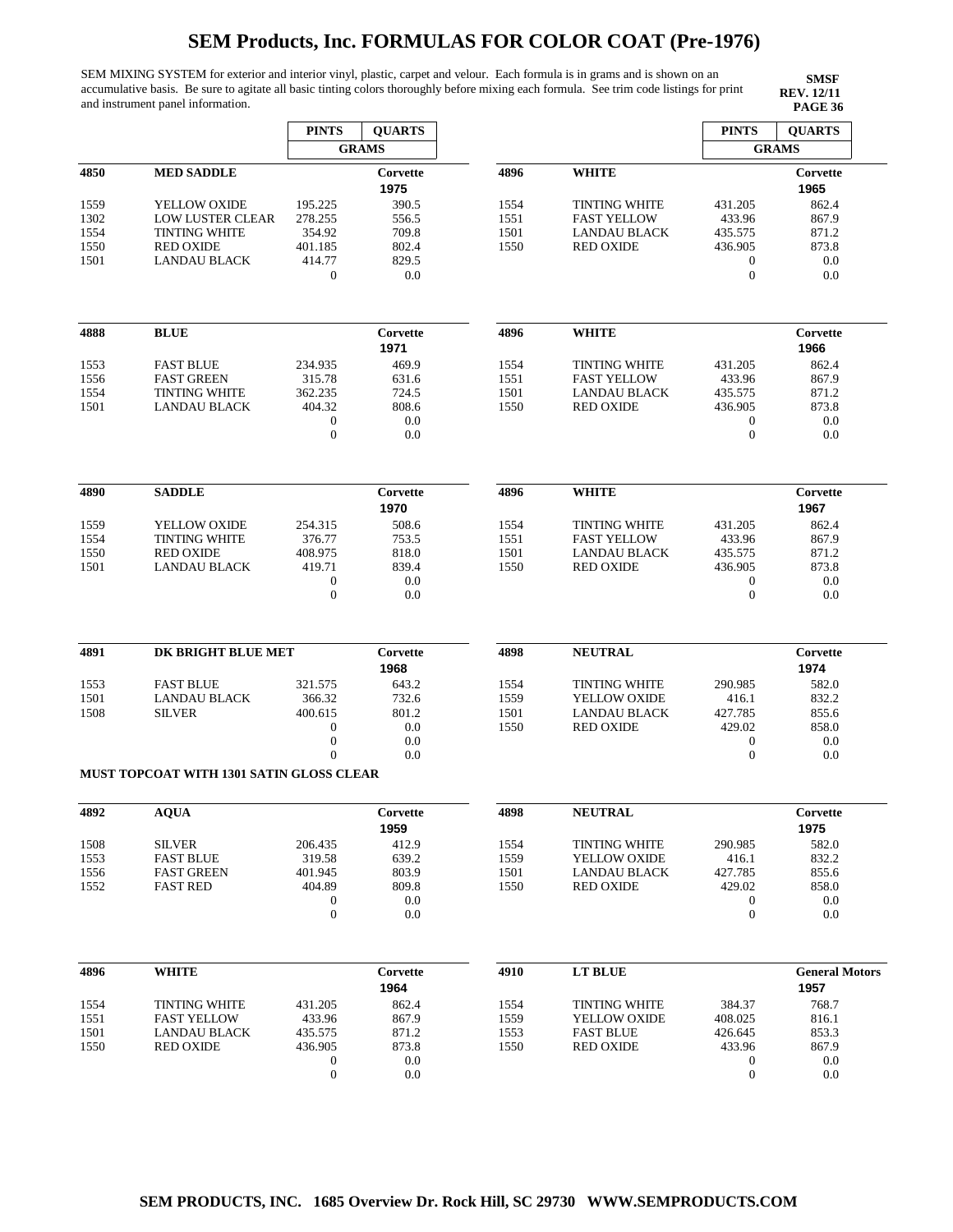SEM MIXING SYSTEM for exterior and interior vinyl, plastic, carpet and velour. Each formula is in grams and is shown on an accumulative basis. Be sure to agitate all basic tinting colors thoroughly before mixing each formula. See trim code listings for print and instrument panel information.

**SMSF REV. 12/11**

|      |                                          | <b>PINTS</b>                 | <b>OUARTS</b>                 |      |                         | <b>PINTS</b>                | <b>QUARTS</b>           |
|------|------------------------------------------|------------------------------|-------------------------------|------|-------------------------|-----------------------------|-------------------------|
|      |                                          |                              | <b>GRAMS</b>                  |      |                         |                             | <b>GRAMS</b>            |
| 4922 | <b>VERY LT GREEN</b>                     |                              | <b>General Motors</b><br>1958 | 5002 | <b>WHEAT/DATE</b>       |                             | <b>Mercedes</b><br>1973 |
| 1554 | <b>TINTING WHITE</b>                     | 406.03                       | 812.1                         | 1559 | YELLOW OXIDE            | 288.705                     | 577.4                   |
| 1559 | YELLOW OXIDE                             | 425.885                      | 851.8                         | 1554 | <b>TINTING WHITE</b>    | 356.63                      | 713.3                   |
| 1553 | <b>FAST BLUE</b>                         | 431.11                       | 862.2                         | 1550 | <b>RED OXIDE</b>        | 405.46                      | 810.9                   |
| 1556 | <b>FAST GREEN</b>                        | 435.48                       | 871.0                         | 1501 | <b>LANDAU BLACK</b>     | 416.86                      | 833.7                   |
|      |                                          | $\boldsymbol{0}$             | 0.0                           |      |                         | $\boldsymbol{0}$            | 0.0                     |
|      |                                          | $\theta$                     | 0.0                           |      |                         | $\mathbf{0}$                | 0.0                     |
|      |                                          |                              |                               |      |                         |                             |                         |
| 4934 | <b>GUNMETAL</b>                          |                              | Corvette<br>1968              | 5052 | <b>PARCHMENT</b>        |                             | <b>Mercedes</b><br>1968 |
| 1300 | <b>HIGH GLOSS CLEAR</b>                  | 202.065                      | 404.1                         | 1554 | <b>TINTING WHITE</b>    | 262.77                      | 525.5                   |
| 1501 | <b>LANDAU BLACK</b>                      | 310.84                       | 621.7                         | 1302 | <b>LOW LUSTER CLEAR</b> | 344.47                      | 688.9                   |
| 1508 | <b>SILVER</b>                            | 389.025                      | 778.1                         | 1559 | YELLOW OXIDE            | 413.06                      | 826.1                   |
| 1556 | <b>FAST GREEN</b>                        | 404.13                       | 808.3                         | 1501 | <b>LANDAU BLACK</b>     | 420.565                     | 841.1                   |
|      |                                          | $\mathbf{0}$<br>$\mathbf{0}$ | 0.0<br>0.0                    | 1550 | <b>RED OXIDE</b>        | 425.125<br>$\boldsymbol{0}$ | 850.3<br>0.0            |
|      |                                          |                              |                               |      |                         |                             |                         |
| 4934 | <b>GUNMETAL</b>                          |                              | Corvette<br>1969              | 5052 | <b>PARCHMENT</b>        |                             | <b>Mercedes</b><br>1969 |
| 1300 | <b>HIGH GLOSS CLEAR</b>                  | 202.065                      | 404.1                         | 1554 | <b>TINTING WHITE</b>    | 262.77                      | 525.5                   |
| 1501 | <b>LANDAU BLACK</b>                      | 310.84                       | 621.7                         | 1302 | <b>LOW LUSTER CLEAR</b> | 344.47                      | 688.9                   |
| 1508 | <b>SILVER</b>                            | 389.025                      | 778.1                         | 1559 | YELLOW OXIDE            | 413.06                      | 826.1                   |
| 1556 | <b>FAST GREEN</b>                        | 404.13                       | 808.3                         | 1501 | <b>LANDAU BLACK</b>     | 420.565                     | 841.1                   |
|      |                                          | $\mathbf{0}$                 | 0.0                           | 1550 | <b>RED OXIDE</b>        | 425.125                     | 850.3                   |
|      |                                          | $\theta$                     | 0.0                           |      |                         | $\boldsymbol{0}$            | 0.0                     |
| 4946 | <b>TOBACCO</b>                           |                              | Corvette                      | 5052 | <b>PARCHMENT</b>        |                             | <b>Mercedes</b>         |
|      |                                          |                              | 1968                          |      |                         |                             | 1970                    |
| 1559 | YELLOW OXIDE                             | 136.895                      | 273.8                         | 1554 | <b>TINTING WHITE</b>    | 262.77                      | 525.5                   |
| 1550 | <b>RED OXIDE</b>                         | 268.66                       | 537.3                         | 1302 | <b>LOW LUSTER CLEAR</b> | 344.47                      | 688.9                   |
| 1501 | <b>LANDAU BLACK</b>                      | 392.92                       | 785.8                         | 1559 | YELLOW OXIDE            | 413.06                      | 826.1                   |
| 1554 | <b>TINTING WHITE</b>                     | 412.11                       | 824.2                         | 1501 | <b>LANDAU BLACK</b>     | 420.565                     | 841.1                   |
|      |                                          | $\boldsymbol{0}$<br>$\theta$ | 0.0<br>0.0                    | 1550 | <b>RED OXIDE</b>        | 425.125<br>$\boldsymbol{0}$ | 850.3<br>0.0            |
|      |                                          |                              |                               |      |                         |                             |                         |
| 4947 | <b>FAWN BEIGE</b>                        |                              | Corvette<br>1961              | 5052 | <b>PARCHMENT</b>        |                             | <b>Mercedes</b><br>1971 |
| 1508 | <b>SILVER</b>                            | 243.295                      | 486.6                         | 1554 | <b>TINTING WHITE</b>    | 262.77                      | 525.5                   |
| 1554 | <b>TINTING WHITE</b>                     | 291.935                      | 583.9                         | 1302 | LOW LUSTER CLEAR        | 344.47                      | 688.9                   |
| 1551 | <b>FAST YELLOW</b>                       | 340.1                        | 680.2                         | 1559 | YELLOW OXIDE            | 413.06                      | 826.1                   |
| 1552 | <b>FAST RED</b>                          | 379.05                       | 758.1                         | 1501 | <b>LANDAU BLACK</b>     | 420.565                     | 841.1                   |
| 1501 | LANDAU BLACK                             | 410.685                      | 821.4                         | 1550 | <b>RED OXIDE</b>        | 425.125                     | 850.3                   |
|      | MUST TOPCOAT WITH 1301 SATIN GLOSS CLEAR | $\mathbf{0}$                 | 0.0                           |      |                         | $\boldsymbol{0}$            | 0.0                     |
|      |                                          |                              |                               |      |                         |                             |                         |
|      |                                          |                              | Corvette                      | 5053 | <b>BAMBOO</b>           |                             | <b>Mercedes</b><br>1972 |
| 4947 | <b>FAWN BEIGE</b>                        |                              | 1961                          |      |                         |                             |                         |
| 1508 | <b>SILVER</b>                            | 243.295                      | 486.6                         | 1559 | YELLOW OXIDE            | 260.3                       | 520.6                   |
| 1554 | <b>TINTING WHITE</b>                     | 291.935                      | 583.9                         | 1302 | <b>LOW LUSTER CLEAR</b> | 347.985                     | 696.0                   |
| 1551 | <b>FAST YELLOW</b>                       | 340.1                        | 680.2                         | 1550 | <b>RED OXIDE</b>        | 397.1                       | 794.2                   |
| 1552 | <b>FAST RED</b>                          | 379.05                       | 758.1                         | 1554 | <b>TINTING WHITE</b>    | 407.075                     | 814.2                   |
| 1501 | <b>LANDAU BLACK</b>                      | 410.685                      | 821.4                         | 1501 | <b>LANDAU BLACK</b>     | 411.16                      | 822.3                   |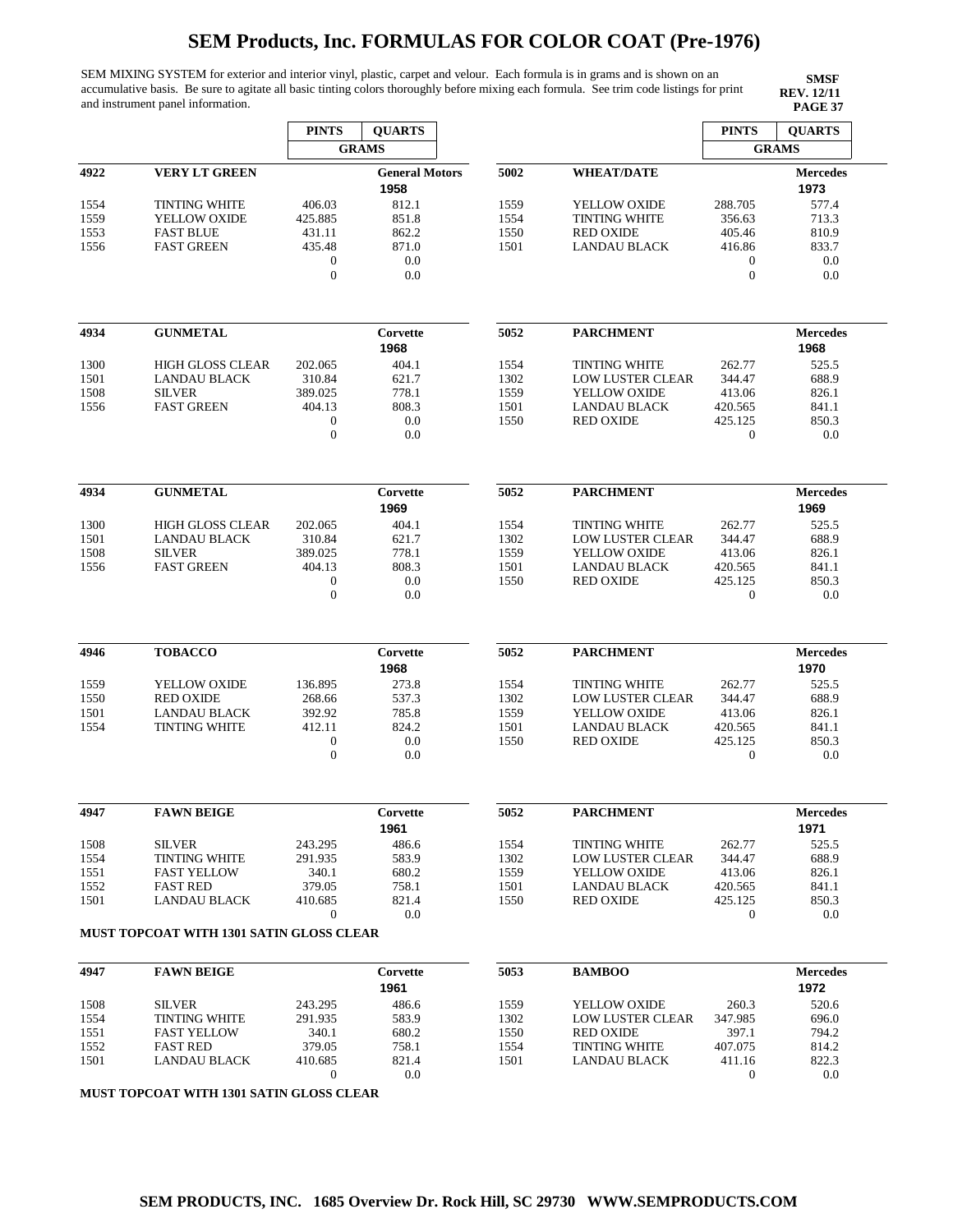SEM MIXING SYSTEM for exterior and interior vinyl, plastic, carpet and velour. Each formula is in grams and is shown on an accumulative basis. Be sure to agitate all basic tinting colors thoroughly before mixing each formula. See trim code listings for print and instrument panel information.

 $\mathsf{r}$ 

**SMSF REV. 12/11**

 $\overline{r}$ 

|                         |                         | <b>PINTS</b>                | <b>QUARTS</b>                  |                         |                         | <b>PINTS</b>                         | <b>QUARTS</b>                 |
|-------------------------|-------------------------|-----------------------------|--------------------------------|-------------------------|-------------------------|--------------------------------------|-------------------------------|
|                         |                         |                             | <b>GRAMS</b>                   |                         |                         |                                      | <b>GRAMS</b>                  |
| 5053                    | <b>BAMBOO</b>           |                             | <b>Mercedes</b><br>1973        | 5446<br><b>UCV-2144</b> | <b>BLUE</b>             |                                      | <b>General Motors</b><br>1973 |
| 1559                    | YELLOW OXIDE            | 260.3                       | 520.6                          | 1554                    | <b>TINTING WHITE</b>    | 159.6                                | 319.2                         |
| 1302                    | <b>LOW LUSTER CLEAR</b> | 347.985                     | 696.0                          | 1553                    | <b>FAST BLUE</b>        | 269.705                              | 539.4                         |
| 1550                    | <b>RED OXIDE</b>        | 397.1                       | 794.2                          | 1302                    | <b>LOW LUSTER CLEAR</b> | 352.64                               | 705.3                         |
| 1554                    | <b>TINTING WHITE</b>    | 407.075                     | 814.2                          | 1501                    | <b>LANDAU BLACK</b>     | 404.415                              | 808.8                         |
| 1501                    | <b>LANDAU BLACK</b>     | 411.16                      | 822.3                          | 1551                    | <b>FAST YELLOW</b>      | 415.34                               | 830.7                         |
|                         |                         | $\mathbf{0}$                | 0.0                            |                         |                         | $\boldsymbol{0}$                     | 0.0                           |
| 5053                    | <b>BAMBOO</b>           |                             | <b>Mercedes</b>                | 5447                    | <b>MD TAUPE</b>         |                                      | <b>General Motors</b>         |
|                         |                         |                             | 1974                           | <b>BN</b> 69            |                         |                                      | 1974                          |
| 1559                    | YELLOW OXIDE            | 260.3                       | 520.6                          | 1559                    | YELLOW OXIDE            | 216.885                              | 433.8                         |
| 1302                    | <b>LOW LUSTER CLEAR</b> | 347.985                     | 696.0                          | 1554                    | <b>TINTING WHITE</b>    | 349.505                              | 699.0                         |
| 1550                    | <b>RED OXIDE</b>        | 397.1                       | 794.2                          | 1501                    | <b>LANDAU BLACK</b>     | 386.745                              | 773.5                         |
| 1554                    | <b>TINTING WHITE</b>    | 407.075                     | 814.2                          | 1550                    | <b>RED OXIDE</b>        | 419.9                                | 839.8                         |
| 1501                    | <b>LANDAU BLACK</b>     | 411.16                      | 822.3                          |                         |                         | $\boldsymbol{0}$                     | 0.0                           |
|                         |                         | $\mathbf{0}$                | 0.0                            |                         |                         | $\boldsymbol{0}$                     | 0.0                           |
| 5053                    | <b>BAMBOO</b>           |                             | <b>Mercedes</b>                | 5448                    | <b>GREEN INT</b>        |                                      | American Motors               |
|                         |                         |                             | 1975                           | 73R2                    |                         |                                      | 1973                          |
|                         |                         |                             |                                |                         |                         |                                      |                               |
| 1559                    | YELLOW OXIDE            | 260.3                       | 520.6                          | 1559                    | YELLOW OXIDE            | 149.72                               | 299.4                         |
| 1302                    | LOW LUSTER CLEAR        | 347.985                     | 696.0                          | 1302                    | LOW LUSTER CLEAR        | 253.65                               | 507.3                         |
| 1550                    | <b>RED OXIDE</b>        | 397.1                       | 794.2                          | 1554                    | <b>TINTING WHITE</b>    | 326.135                              | 652.3                         |
| 1554                    | <b>TINTING WHITE</b>    | 407.075                     | 814.2                          | 1556                    | <b>FAST GREEN</b>       | 375.725                              | 751.5                         |
| 1501                    | LANDAU BLACK            | 411.16<br>$\overline{0}$    | 822.3<br>0.0                   | 1501                    | LANDAU BLACK            | 412.3<br>$\boldsymbol{0}$            | 824.6<br>0.0                  |
| 5443<br><b>AB61-EW1</b> | <b>WHITE SATIN</b>      |                             | <b>Chrysler Motors</b><br>1974 | 5449<br><b>UCV2-163</b> | <b>MD MAIZE</b>         |                                      | <b>General Motors</b><br>1974 |
|                         |                         |                             |                                |                         |                         |                                      |                               |
| 1554                    | <b>TINTING WHITE</b>    | 295.545                     | 591.1                          | 1559                    | YELLOW OXIDE            | 280.725                              | 561.5                         |
| 1302                    | <b>LOW LUSTER CLEAR</b> | 404.415                     | 808.8                          | 1554                    | <b>TINTING WHITE</b>    | 402.325                              | 804.7                         |
| 1559                    | YELLOW OXIDE            | 424.65                      | 849.3                          | 1501                    | <b>LANDAU BLACK</b>     | 415.91                               | 831.8                         |
| 1501                    | <b>LANDAU BLACK</b>     | 426.17                      | 852.3                          | 1550                    | <b>RED OXIDE</b>        | 419.615                              | 839.2                         |
| 1550                    | <b>RED OXIDE</b>        | 426.265<br>$\boldsymbol{0}$ | 852.5<br>0.0                   |                         |                         | $\boldsymbol{0}$<br>$\boldsymbol{0}$ | 0.0<br>0.0                    |
| 5444                    | <b>DK MAIZE</b>         |                             | <b>General Motors</b>          | 5450                    | <b>MIDNIGHT BLUE</b>    |                                      | <b>General Motors</b>         |
| 4-0451-6                |                         |                             | 1974                           | <b>DN 29</b>            |                         |                                      | 1974                          |
| 1559                    | YELLOW OXIDE            | 336.205                     | 672.4                          | 1553                    | <b>FAST BLUE</b>        | 152.095                              | 304.2                         |
| 1554                    | <b>TINTING WHITE</b>    | 366.605                     | 733.2                          | 1501                    | <b>LANDAU BLACK</b>     | 268.47                               | 536.9                         |
| 1501                    | LANDAU BLACK            | 395.485                     | 791.0                          | 1302                    | <b>LOW LUSTER CLEAR</b> | 349.695                              | 699.4                         |
| 1550                    | <b>RED OXIDE</b>        | 414.295                     | 828.6                          | 1554                    | <b>TINTING WHITE</b>    | 383.515                              | 767.0                         |
|                         |                         | $\boldsymbol{0}$            | 0.0                            | 1559                    | YELLOW OXIDE            | 406.22                               | 812.4                         |
|                         |                         | $\overline{0}$              | 0.0                            |                         |                         | $\mathbf{0}$                         | 0.0                           |
| 5445<br>75R3            | <b>GREEN INT</b>        |                             | <b>American Motors</b><br>1975 | 5451<br>$N_{10}$        | <b>WHITE</b>            |                                      | <b>General Motors</b><br>1974 |
|                         |                         |                             |                                |                         |                         |                                      |                               |
| 1556                    | <b>FAST GREEN</b>       | 126.635                     | 253.3                          | 1554                    | <b>TINTING WHITE</b>    | 323                                  | 646.0                         |
| 1554                    | <b>TINTING WHITE</b>    | 238.925                     | 477.9                          | 1302                    | <b>LOW LUSTER CLEAR</b> | 408.595                              | 817.2                         |
| 1302                    | <b>LOW LUSTER CLEAR</b> | 320.055                     | 640.1                          | 1559                    | YELLOW OXIDE            | 425.695                              | 851.4                         |
| 1550                    | <b>RED OXIDE</b>        | 394.725                     | 789.5                          | 1501                    | <b>LANDAU BLACK</b>     | 427.785                              | 855.6                         |
| 1551                    | <b>FAST YELLOW</b>      | 413.915                     | 827.8                          | 1550                    | <b>RED OXIDE</b>        | 428.45                               | 856.9                         |
|                         |                         | $\boldsymbol{0}$            | 0.0                            |                         |                         | $\boldsymbol{0}$                     | 0.0                           |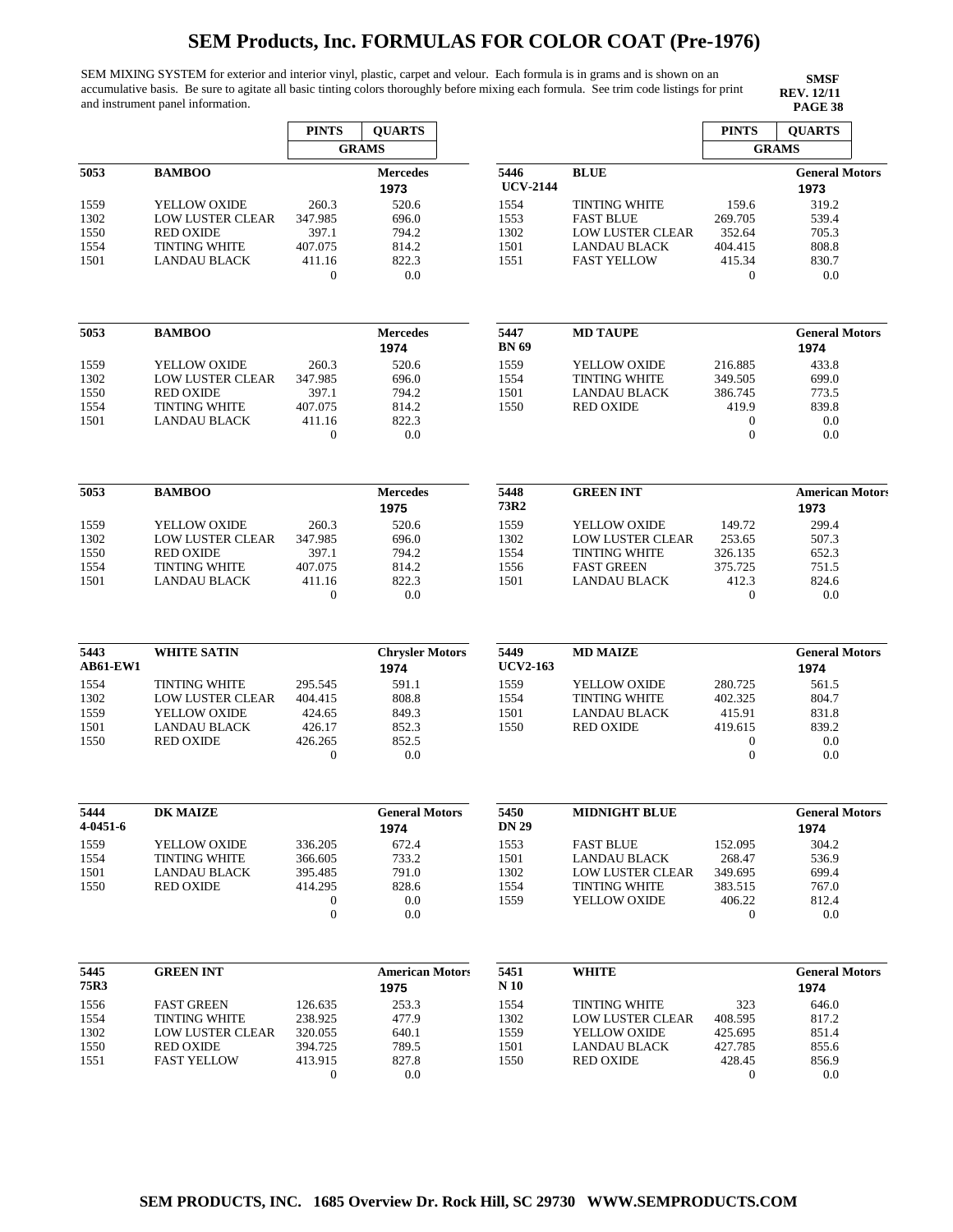SEM MIXING SYSTEM for exterior and interior vinyl, plastic, carpet and velour. Each formula is in grams and is shown on an accumulative basis. Be sure to agitate all basic tinting colors thoroughly before mixing each formula. See trim code listings for print and instrument panel information.

|                 |                         | <b>PINTS</b>               | <b>QUARTS</b>                 |                      |                                      | <b>PINTS</b>                         | <b>QUARTS</b>                 |
|-----------------|-------------------------|----------------------------|-------------------------------|----------------------|--------------------------------------|--------------------------------------|-------------------------------|
|                 |                         |                            | <b>GRAMS</b>                  |                      |                                      |                                      | <b>GRAMS</b>                  |
| 5452<br>BN 21   | <b>MD BLUE</b>          |                            | <b>General Motors</b><br>1974 | 5458<br><b>DN/60</b> | <b>MIDNIGHT NEUTRAL</b>              |                                      | <b>General Motors</b><br>1975 |
| 1554            | <b>TINTING WHITE</b>    | 226.29                     | 452.6                         | 1559                 | YELLOW OXIDE                         | 188.765                              | 377.5                         |
| 1553            | <b>FAST BLUE</b>        | 310.08                     | 620.2                         | 1501                 | <b>LANDAU BLACK</b>                  | 313.405                              | 626.8                         |
| 1550            | <b>RED OXIDE</b>        | 370.12                     | 740.2                         | 1550                 | <b>RED OXIDE</b>                     | 369.645                              | 739.3                         |
| 1501            | <b>LANDAU BLACK</b>     | 422.655                    | 845.3                         | 1551                 | <b>FAST YELLOW</b>                   | 409.925                              | 819.9                         |
|                 |                         | $\boldsymbol{0}$           | 0.0                           |                      |                                      | $\boldsymbol{0}$                     | 0.0                           |
|                 |                         | $\mathbf{0}$               | 0.0                           |                      |                                      | $\boldsymbol{0}$                     | 0.0                           |
| 5453            | <b>DK BLUE</b>          |                            | <b>General Motors</b>         | 5459                 | <b>DK SADDLE</b>                     |                                      | <b>General Motors</b>         |
| <b>CN 21</b>    |                         |                            | 1974                          | CN/63                |                                      |                                      | 1973                          |
| 1554            | <b>TINTING WHITE</b>    | 181.45                     | 362.9                         | 1559                 | YELLOW OXIDE                         | 276.165                              | 552.3                         |
| 1553            | <b>FAST BLUE</b>        | 289.845                    | 579.7                         | 1550                 | <b>RED OXIDE</b>                     | 376.105                              | 752.2                         |
| 1550            | <b>RED OXIDE</b>        | 363.755                    | 727.5                         | 1554                 | <b>TINTING WHITE</b>                 | 395.105                              | 790.2                         |
| 1501            | <b>LANDAU BLACK</b>     | 419.33                     | 838.7                         | 1501                 | <b>LANDAU BLACK</b>                  | 414.105                              | 828.2                         |
|                 |                         | $\boldsymbol{0}$           | 0.0                           |                      |                                      | $\boldsymbol{0}$                     | 0.0                           |
|                 |                         | $\mathbf{0}$               | 0.0                           |                      |                                      | $\overline{0}$                       | 0.0                           |
| 5454<br>DN 29   | <b>MIDNIGHT BLUE</b>    |                            | <b>General Motors</b><br>1974 | 5461<br><b>BN11</b>  | <b>MD GRAY</b>                       |                                      | <b>General Motors</b><br>1973 |
|                 | <b>FAST BLUE</b>        | 236.455                    | 472.9                         | 1554                 |                                      |                                      | 540.2                         |
| 1553<br>1550    | <b>RED OXIDE</b>        | 340.765                    | 681.5                         | 1559                 | <b>TINTING WHITE</b><br>YELLOW OXIDE | 270.085<br>350.075                   | 700.2                         |
| 1554            | <b>TINTING WHITE</b>    | 376.58                     | 753.2                         | 1501                 | <b>LANDAU BLACK</b>                  | 420.565                              | 841.1                         |
| 1551            | <b>FAST YELLOW</b>      | 408.405                    | 816.8                         | 1550                 | <b>RED OXIDE</b>                     | 426.74                               | 853.5                         |
|                 |                         | $\boldsymbol{0}$           | 0.0                           |                      |                                      | $\boldsymbol{0}$                     | 0.0                           |
|                 |                         | $\mathbf{0}$               | 0.0                           |                      |                                      | $\overline{0}$                       | 0.0                           |
| 5455            | <b>DK GREEN</b>         |                            | <b>General Motors</b>         | 5462                 | <b>DK TEAL</b>                       |                                      | <b>General Motors</b>         |
| <b>CN 44</b>    |                         |                            | 1973                          | <b>CN 32</b>         |                                      |                                      | 1973                          |
| 1559            | YELLOW OXIDE            | 193.8                      | 387.6                         | 1556                 | <b>FAST GREEN</b>                    | 141.93                               | 283.9                         |
| 1556            | <b>FAST GREEN</b>       | 305.805                    | 611.6                         | 1550                 | <b>RED OXIDE</b>                     | 274.55                               | 549.1                         |
| 1501            | <b>LANDAU BLACK</b>     | 375.725                    | 751.5                         | 1553                 | <b>FAST BLUE</b>                     | 346.085                              | 692.2                         |
| 1554            | <b>TINTING WHITE</b>    | 411.255                    | 822.5                         | 1554                 | <b>TINTING WHITE</b>                 | 412.015                              | 824.0                         |
|                 |                         | 0<br>$\overline{0}$        | 0.0<br>0.0                    |                      |                                      | $\mathbf{0}$<br>$\mathbf{0}$         | 0.0<br>0.0                    |
|                 |                         |                            |                               |                      |                                      |                                      |                               |
| 5456            | <b>MD CHAMOIS</b>       |                            | <b>General Motors</b>         | 5463                 | <b>MD MAIZE</b>                      |                                      | <b>General Motors</b>         |
| BN/54           |                         |                            | 1954                          | <b>BN 51</b>         |                                      |                                      | 1975                          |
| 1559            | YELLOW OXIDE            | 269.8                      | 539.6                         | 1559                 | YELLOW OXIDE                         | 275.785                              | 551.6                         |
| 1554            | <b>TINTING WHITE</b>    | 372.4                      | 744.8                         | 1554                 | <b>TINTING WHITE</b>                 | 394.63                               | 789.3                         |
| 1302            | <b>LOW LUSTER CLEAR</b> | 410.4                      | 820.8                         | 1501                 | LANDAU BLACK                         | 412.585                              | 825.2                         |
| 1550            | <b>RED OXIDE</b>        | 414.2                      | 828.4                         | 1551                 | <b>FAST YELLOW</b>                   | 419.33                               | 838.7                         |
| 1501            | LANDAU BLACK            | 417.62<br>$\boldsymbol{0}$ | 835.2<br>0.0                  |                      |                                      | $\boldsymbol{0}$<br>$\boldsymbol{0}$ | 0.0<br>0.0                    |
|                 |                         |                            |                               |                      |                                      |                                      |                               |
| 5457            | DK CHAMOIS              |                            | <b>General Motors</b>         | 5464                 | <b>DK MAIZE</b>                      |                                      | <b>General Motors</b>         |
| <b>WOA/4297</b> |                         |                            | 1973                          | <b>CM/51</b>         |                                      |                                      | 1975                          |
| 1559            | YELLOW OXIDE            | 254.695                    | 509.4                         | 1559                 | YELLOW OXIDE                         | 308.56                               | 617.1                         |
| 1302            | LOW LUSTER CLEAR        | 371.83                     | 743.7                         | 1554                 | <b>TINTING WHITE</b>                 | 386.08                               | 772.2                         |
| 1550            | <b>RED OXIDE</b>        | 390.545                    | 781.1                         | 1501                 | LANDAU BLACK                         | 409.45                               | 818.9                         |
| 1501            | LANDAU BLACK            | 401.945                    | 803.9                         | 1550                 | <b>RED OXIDE</b>                     | 416.955                              | 833.9                         |
| 1551            | <b>FAST YELLOW</b>      | 409.26                     | 818.5                         |                      |                                      | $\mathbf{0}$                         | 0.0                           |
|                 |                         | $\mathbf 0$                | 0.0                           |                      |                                      | $\mathbf{0}$                         | 0.0                           |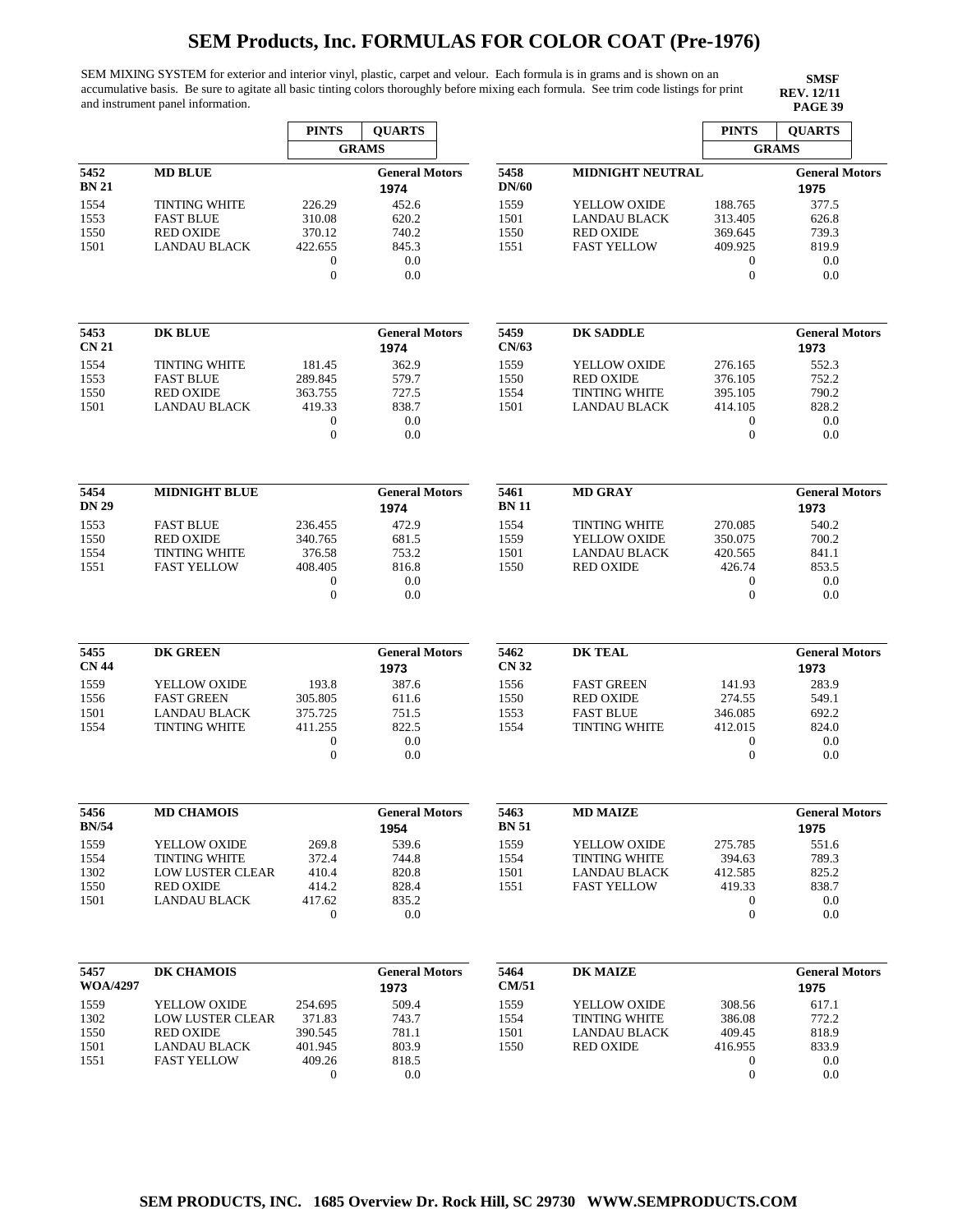SEM MIXING SYSTEM for exterior and interior vinyl, plastic, carpet and velour. Each formula is in grams and is shown on an accumulative basis. Be sure to agitate all basic tinting colors thoroughly before mixing each formula. See trim code listings for print and instrument panel information.

|                         |                         | <b>PINTS</b>                     | <b>QUARTS</b>                 |                      |                         | <b>PINTS</b>                     | <b>QUARTS</b>                 |
|-------------------------|-------------------------|----------------------------------|-------------------------------|----------------------|-------------------------|----------------------------------|-------------------------------|
|                         |                         |                                  | <b>GRAMS</b>                  |                      |                         |                                  | <b>GRAMS</b>                  |
| 5465<br><b>BN/61</b>    | <b>MD BEIGE</b>         |                                  | <b>General Motors</b><br>1975 | 5472<br><b>CN/68</b> | <b>DK TAUPE</b>         |                                  | <b>General Motors</b><br>1973 |
| 1559                    | YELLOW OXIDE            | 213.37                           | 426.7                         | 1559                 | YELLOW OXIDE            | 194.275                          | 388.6                         |
| 1554                    | <b>TINTING WHITE</b>    | 353.59                           | 707.2                         | 1302                 | <b>LOW LUSTER CLEAR</b> | 311.125                          | 622.3                         |
| 1550                    | <b>RED OXIDE</b>        | 397.955                          | 795.9                         | 1501                 | <b>LANDAU BLACK</b>     | 353.495                          | 707.0                         |
| 1501                    | <b>LANDAU BLACK</b>     | 420.565                          | 841.1                         | 1550                 | <b>RED OXIDE</b>        | 387.695                          | 775.4                         |
|                         |                         | $\boldsymbol{0}$                 | 0.0                           | 1554                 | <b>TINTING WHITE</b>    | 410.21                           | 820.4                         |
|                         |                         | $\mathbf{0}$                     | 0.0                           |                      |                         | $\boldsymbol{0}$                 | 0.0                           |
| 5466<br>CN/61           | <b>DK BEIGE</b>         |                                  | <b>General Motors</b>         | 5473<br>75R45        | <b>BERRY INT</b>        |                                  | <b>American Motors</b>        |
|                         |                         |                                  | 1973                          |                      |                         |                                  | 1973                          |
| 1559                    | YELLOW OXIDE            | 245.86                           | 491.7                         | 1550                 | <b>RED OXIDE</b>        | 259.255                          | 518.5                         |
| 1550                    | <b>RED OXIDE</b>        | 324.425                          | 648.9                         | 1302                 | <b>LOW LUSTER CLEAR</b> | 334.875                          | 669.8                         |
| 1554                    | <b>TINTING WHITE</b>    | 372.78                           | 745.6                         | 1552                 | <b>FAST RED</b>         | 388.17                           | 776.3                         |
| 1501                    | <b>LANDAU BLACK</b>     | 415.245                          | 830.5                         | 1554                 | <b>TINTING WHITE</b>    | 401.47                           | 802.9                         |
|                         |                         | $\boldsymbol{0}$<br>$\mathbf{0}$ | 0.0<br>0.0                    | 1553                 | <b>FAST BLUE</b>        | 410.875<br>$\mathbf{0}$          | 821.8<br>0.0                  |
|                         |                         |                                  |                               |                      |                         |                                  |                               |
| 5467                    | <b>DK TAUPE</b>         |                                  | <b>General Motors</b>         | 5473                 | <b>BERRY INT</b>        |                                  | <b>American Motors</b>        |
| CN/69                   |                         |                                  | 1967                          | 75R45                |                         |                                  | 1975                          |
| 1559                    | YELLOW OXIDE            | 250.135                          | 500.3                         | 1550                 | <b>RED OXIDE</b>        | 259.255                          | 518.5                         |
| 1554                    | <b>TINTING WHITE</b>    | 313.69                           | 627.4                         | 1302                 | LOW LUSTER CLEAR        | 334.875                          | 669.8                         |
| 1501                    | LANDAU BLACK            | 370.025                          | 740.1                         | 1552                 | <b>FAST RED</b>         | 388.17                           | 776.3                         |
| 1550                    | <b>RED OXIDE</b>        | 415.72                           | 831.4                         | 1554                 | <b>TINTING WHITE</b>    | 401.47                           | 802.9                         |
|                         |                         | $\mathbf 0$                      | 0.0                           | 1553                 | <b>FAST BLUE</b>        | 410.875                          | 821.8                         |
|                         |                         | $\mathbf{0}$                     | 0.0                           |                      |                         | $\mathbf{0}$                     | 0.0                           |
| 5468<br><b>WOA/4462</b> | <b>DK RED</b>           |                                  | <b>General Motors</b><br>1973 | 5474<br><b>BN/59</b> | <b>MD AMBER</b>         |                                  | <b>General Motors</b><br>1974 |
|                         |                         |                                  |                               |                      |                         |                                  |                               |
| 1552                    | <b>FAST RED</b>         | 171.57                           | 343.1                         | 1559                 | YELLOW OXIDE            | 357.105                          | 714.2                         |
| 1302                    | <b>LOW LUSTER CLEAR</b> | 287.945                          | 575.9                         | 1550                 | <b>RED OXIDE</b>        | 398.62                           | 797.2                         |
| 1550                    | <b>RED OXIDE</b>        | 389.785                          | 779.6                         | 1554                 | <b>TINTING WHITE</b>    | 409.45                           | 818.9                         |
| 1554                    | <b>TINTING WHITE</b>    | 404.89                           | 809.8                         | 1501                 | <b>LANDAU BLACK</b>     | 413.82                           | 827.6                         |
| 1501                    | <b>LANDAU BLACK</b>     | 406.885<br>$\mathbf{0}$          | 813.8<br>0.0                  |                      |                         | $\boldsymbol{0}$<br>$\mathbf{0}$ | 0.0<br>0.0                    |
| 5470                    | <b>DK MAIZE</b>         |                                  | <b>General Motors</b>         | 5475                 | <b>TAN INT</b>          |                                  | <b>American Motors</b>        |
| CN/51                   |                         |                                  |                               | 75R8                 |                         |                                  |                               |
|                         |                         |                                  | 1975                          |                      |                         |                                  | 1975                          |
| 1559                    | YELLOW OXIDE            | 240.445                          | 480.9                         | 1559                 | YELLOW OXIDE            | 275.31                           | 550.6                         |
| 1302                    | LOW LUSTER CLEAR        | 360.62                           | 721.2                         | 1550                 | <b>RED OXIDE</b>        | 347.7                            | 695.4                         |
| 1554                    | <b>TINTING WHITE</b>    | 392.73                           | 785.5                         | 1554                 | <b>TINTING WHITE</b>    | 401.85                           | 803.7                         |
| 1501                    | LANDAU BLACK            | 407.74                           | 815.5                         | 1501                 | <b>LANDAU BLACK</b>     | 416.1                            | 832.2                         |
| 1550                    | <b>RED OXIDE</b>        | 411.065                          | 822.1                         |                      |                         | $\mathbf{0}$                     | 0.0                           |
|                         |                         | $\mathbf{0}$                     | 0.0                           |                      |                         | $\boldsymbol{0}$                 | 0.0                           |
| 5471<br><b>CN 63</b>    | <b>DK SADDLE</b>        |                                  | <b>General Motors</b><br>1975 | 5476<br><b>CN47</b>  | <b>DK LIME</b>          |                                  | <b>General Motors</b><br>1974 |
|                         |                         |                                  |                               |                      |                         |                                  |                               |
| 1559                    | YELLOW OXIDE            | 205.2                            | 410.4                         | 1559                 | YELLOW OXIDE            | 331.645                          | 663.3                         |
| 1302                    | <b>LOW LUSTER CLEAR</b> | 323.095                          | 646.2                         | 1556                 | <b>FAST GREEN</b>       | 378.955                          | 757.9                         |
| 1550                    | <b>RED OXIDE</b>        | 393.87                           | 787.7                         | 1554                 | TINTING WHITE           | 408.31                           | 816.6                         |
| 1551                    | <b>FAST YELLOW</b>      | 402.42                           | 804.8                         | 1501                 | <b>LANDAU BLACK</b>     | 413.63                           | 827.3                         |
| 1553                    | <b>FAST BLUE</b>        | 409.45                           | 818.9                         |                      |                         | 0                                | 0.0                           |
|                         |                         | $\boldsymbol{0}$                 | 0.0                           |                      |                         | $\boldsymbol{0}$                 | 0.0                           |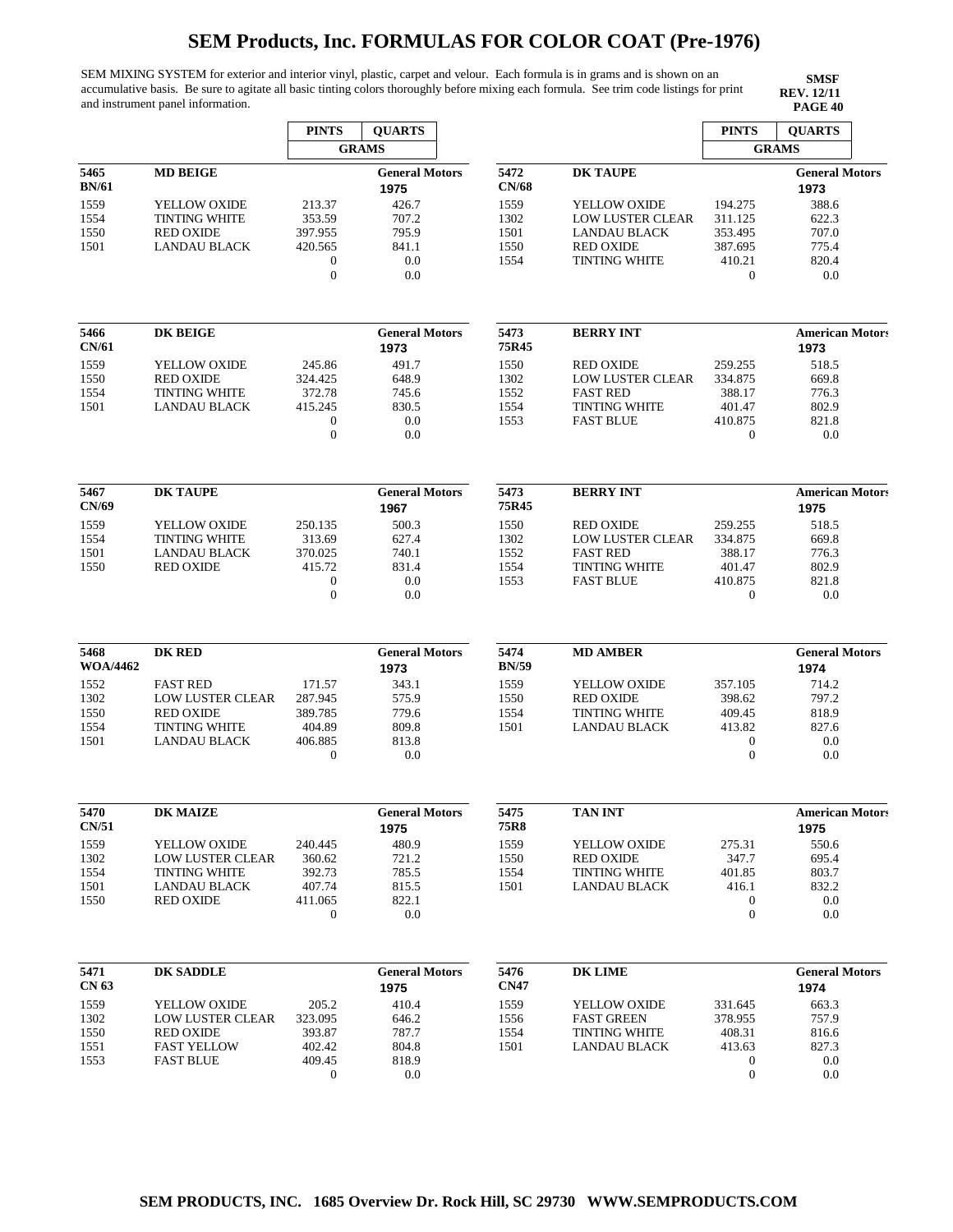SEM MIXING SYSTEM for exterior and interior vinyl, plastic, carpet and velour. Each formula is in grams and is shown on an accumulative basis. Be sure to agitate all basic tinting colors thoroughly before mixing each formula. See trim code listings for print and instrument panel information.

|             |                         | <b>PINTS</b>     | <b>QUARTS</b>         |            |                         | <b>PINTS</b>     | <b>OUARTS</b>         |
|-------------|-------------------------|------------------|-----------------------|------------|-------------------------|------------------|-----------------------|
|             |                         |                  | <b>GRAMS</b>          |            |                         |                  | <b>GRAMS</b>          |
| 5477        | <b>MD GREEN</b>         |                  | <b>General Motors</b> | 5482       | <b>MD GREEN</b>         |                  | <b>Ford Motors</b>    |
| BN44        |                         |                  | 1975                  | M-4065-J   |                         |                  | 1975                  |
| 1559        | YELLOW OXIDE            | 230.565          | 461.1                 | 1551       | <b>FAST YELLOW</b>      | 208.145          | 416.3                 |
| 1302        | <b>LOW LUSTER CLEAR</b> | 311.79           | 623.6                 | 1302       | LOW LUSTER CLEAR        | 282.53           | 565.1                 |
| 1554        | <b>TINTING WHITE</b>    | 384.18           | 768.4                 | 1501       | LANDAU BLACK            | 339.055          | 678.1                 |
| 1553        | <b>FAST BLUE</b>        | 401.375          | 802.8                 | 1554       | <b>TINTING WHITE</b>    | 375.345          | 750.7                 |
| 1501        | <b>LANDAU BLACK</b>     | 414.01           | 828.0                 | 1556       | <b>FAST GREEN</b>       | 393.205          | 786.4                 |
|             |                         | $\boldsymbol{0}$ | 0.0                   |            |                         | 0                | 0.0                   |
| 5478        | <b>DK SADDLE</b>        |                  | <b>General Motors</b> | 5483       | <b>MD GREEN POLY</b>    |                  | <b>Ford Motors</b>    |
| CN/59       |                         |                  | 1974                  | $M-4061-J$ |                         |                  | 1973                  |
| 1559        | YELLOW OXIDE            | 338.58           | 677.2                 | 1551       | <b>FAST YELLOW</b>      | 179.455          | 358.9                 |
| 1550        | <b>RED OXIDE</b>        | 394.725          | 789.5                 | 1501       | <b>LANDAU BLACK</b>     | 255.17           | 510.3                 |
| 1501        | <b>LANDAU BLACK</b>     | 405.08           | 810.2                 | 1508       | <b>SILVER</b>           | 324.9            | 649.8                 |
| 1551        | <b>FAST YELLOW</b>      | 412.965          | 825.9                 | 1302       | <b>LOW LUSTER CLEAR</b> | 374.775          | 749.6                 |
|             |                         | 0                | 0.0                   | 1556       | <b>FAST GREEN</b>       | 404.7            | 809.4                 |
|             |                         | $\boldsymbol{0}$ | 0.0                   |            |                         | $\boldsymbol{0}$ | 0.0                   |
| 5479        | <b>DK GREEN</b>         |                  | <b>General Motors</b> | 5483       | <b>MD GREEN POLY</b>    |                  | <b>Ford Motors</b>    |
| <b>CN44</b> |                         |                  | 1975                  | $M-4061-J$ |                         |                  | 1974                  |
| 1559        | YELLOW OXIDE            | 306.66           | 613.3                 | 1551       | <b>FAST YELLOW</b>      | 179.455          | 358.9                 |
| 1554        | <b>TINTING WHITE</b>    | 371.07           | 742.1                 | 1501       | <b>LANDAU BLACK</b>     | 255.17           | 510.3                 |
| 1501        | LANDAU BLACK            | 394.155          | 788.3                 | 1508       | <b>SILVER</b>           | 324.9            | 649.8                 |
| 1553        | <b>FAST BLUE</b>        | 415.625          | 831.3                 | 1302       | <b>LOW LUSTER CLEAR</b> | 374.775          | 749.6                 |
|             |                         | 0                | 0.0                   | 1556       | <b>FAST GREEN</b>       | 404.7            | 809.4                 |
|             |                         | $\boldsymbol{0}$ | 0.0                   |            |                         | $\boldsymbol{0}$ | 0.0                   |
| 5480        | LT AQUA POLY            |                  | <b>Ford Motors</b>    | 5484       | <b>LT GOLD</b>          |                  | <b>General Motors</b> |
| M-4068-G    |                         |                  | 1973                  |            |                         |                  | 1975                  |
| 1554        | <b>TINTING WHITE</b>    | 184.205          | 368.4                 | 1559       | YELLOW OXIDE            | 289.18           | 578.4                 |
| 1508        | <b>SILVER</b>           | 280.915          | 561.8                 | 1554       | <b>TINTING WHITE</b>    | 409.64           | 819.3                 |
| 1556        | <b>FAST GREEN</b>       | 349.98           | 700.0                 | 1501       | <b>LANDAU BLACK</b>     | 415.245          | 830.5                 |
| 1553        | <b>FAST BLUE</b>        | 391.4            | 782.8                 | 1550       | <b>RED OXIDE</b>        | 419.71           | 839.4                 |
| 1552        | <b>FAST RED</b>         | 419.045          | 838.1                 |            |                         | $\boldsymbol{0}$ | 0.0                   |
|             |                         | $\boldsymbol{0}$ | 0.0                   |            |                         | $\boldsymbol{0}$ | 0.0                   |
|             |                         |                  |                       |            |                         |                  |                       |
| 5481        | <b>MD AQUA POLY</b>     |                  | <b>Ford Motors</b>    | 5485       | DK BEIGE                |                  | <b>Ford Motors</b>    |
| M-4069-J    |                         |                  | 1975                  | M/4071J    |                         |                  | 1975                  |
| 1553        | <b>FAST BLUE</b>        | 205.39           | 410.8                 | 1559       | YELLOW OXIDE            | 259.73           | 519.5                 |
| 1559        | YELLOW OXIDE            | 335.065          | 670.1                 | 1302       | LOW LUSTER CLEAR        | 329.84           | 659.7                 |
| 1508        | <b>SILVER</b>           | 395.675          | 791.4                 | 1554       | <b>TINTING WHITE</b>    | 385.89           | 771.8                 |
| 1552        | <b>FAST RED</b>         | 406.79           | 813.6                 | 1550       | <b>RED OXIDE</b>        | 402.705          | 805.4                 |
|             |                         | $\boldsymbol{0}$ | 0.0                   | 1501       | LANDAU BLACK            | 413.915          | 827.8                 |
|             |                         | $\boldsymbol{0}$ | 0.0                   |            |                         | 0                | 0.0                   |
| 5482        | <b>MD GREEN</b>         |                  | <b>Ford Motors</b>    | 5486       | DK JADE POLY            |                  | <b>Ford Motors</b>    |
| M-4065-J    |                         |                  | 1973                  | M-4074-J   |                         |                  | 1974                  |
| 1551        | <b>FAST YELLOW</b>      | 208.145          | 416.3                 | 1556       | <b>FAST GREEN</b>       | 282.72           | 565.4                 |
| 1302        | <b>LOW LUSTER CLEAR</b> | 282.53           | 565.1                 | 1302       | LOW LUSTER CLEAR        | 345.8            | 691.6                 |
| 1501        | LANDAU BLACK            | 339.055          | 678.1                 | 1501       | LANDAU BLACK            | 368.03           | 736.1                 |
| 1554        | <b>TINTING WHITE</b>    | 375.345          | 750.7                 | 1508       | <b>SILVER</b>           | 388.455          | 776.9                 |
| 1556        | <b>FAST GREEN</b>       | 393.205          | 786.4                 | 1551       | <b>FAST YELLOW</b>      | 403.845          | 807.7                 |
|             |                         | $\boldsymbol{0}$ | 0.0                   |            |                         | $\theta$         | 0.0                   |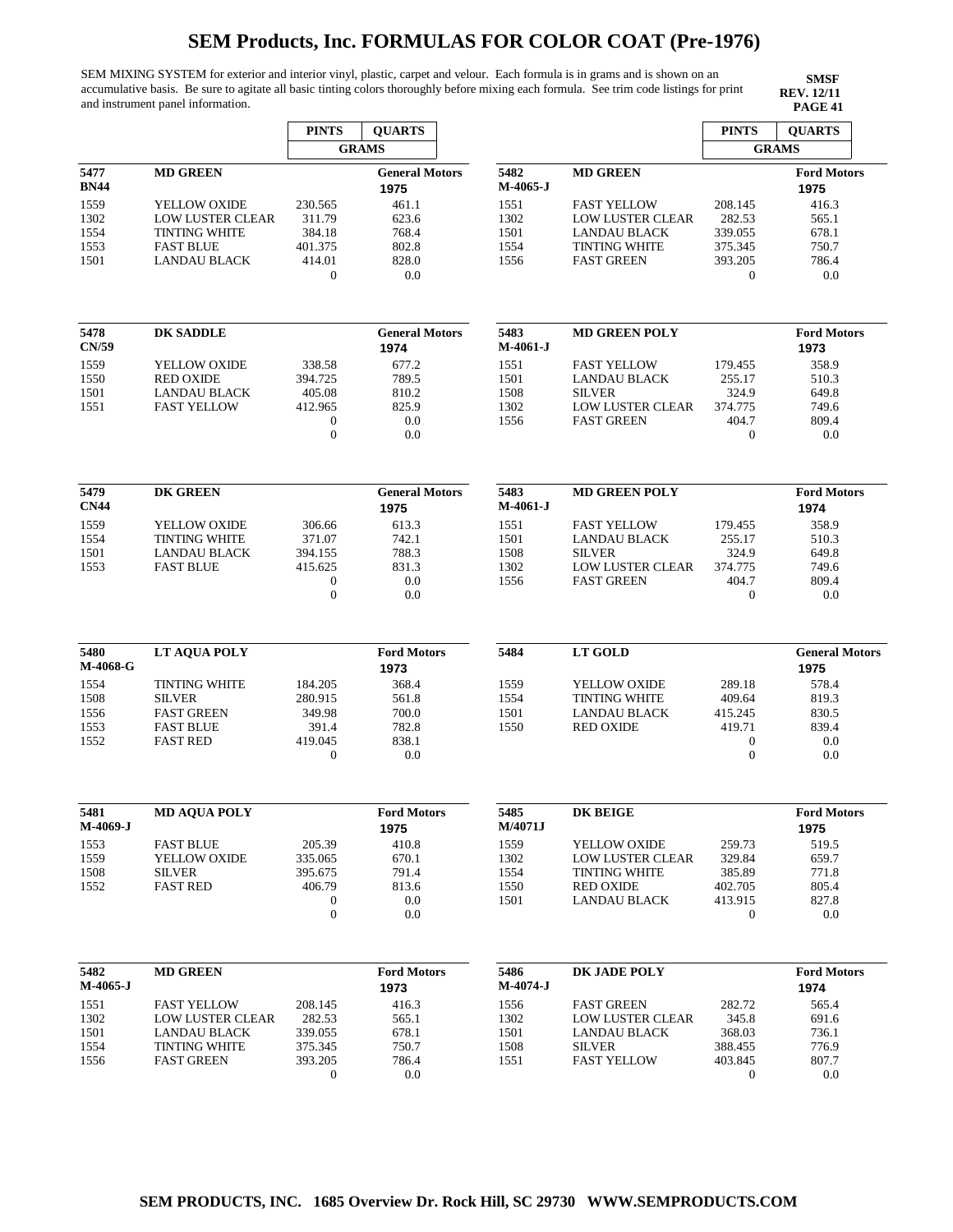SEM MIXING SYSTEM for exterior and interior vinyl, plastic, carpet and velour. Each formula is in grams and is shown on an accumulative basis. Be sure to agitate all basic tinting colors thoroughly before mixing each formula. See trim code listings for print and instrument panel information.

|                                      |                                                                                                           | <b>PINTS</b>                                                         | <b>QUARTS</b>                                    |                              |                                                                                 | <b>PINTS</b>                                                  | <b>OUARTS</b>                                  |
|--------------------------------------|-----------------------------------------------------------------------------------------------------------|----------------------------------------------------------------------|--------------------------------------------------|------------------------------|---------------------------------------------------------------------------------|---------------------------------------------------------------|------------------------------------------------|
|                                      |                                                                                                           |                                                                      | <b>GRAMS</b>                                     |                              |                                                                                 | <b>GRAMS</b>                                                  |                                                |
| 5487<br>$M-4034-J$<br>1551           | <b>MD AVOCADE</b><br><b>FAST YELLOW</b>                                                                   | 177.365                                                              | <b>Ford Motors</b><br>1973<br>354.7              | 5491<br>AB5-HF6<br>1559      | <b>DK GREEN</b><br><b>YELLOW OXIDE</b>                                          | 297.255                                                       | <b>Chrysler Motors</b><br>1973<br>594.5        |
| 1554<br>1302<br>1501<br>1550         | <b>TINTING WHITE</b><br>LOW LUSTER CLEAR<br>LANDAU BLACK<br><b>RED OXIDE</b>                              | 285.76<br>367.935<br>406.03<br>411.92<br>$\boldsymbol{0}$            | 571.5<br>735.9<br>812.1<br>823.8<br>0.0          | 1501<br>1556                 | <b>LANDAU BLACK</b><br><b>FAST GREEN</b>                                        | 355.87<br>410.78<br>0<br>$\boldsymbol{0}$<br>$\mathbf{0}$     | 711.7<br>821.6<br>0.0<br>0.0<br>0.0            |
| 5487<br>M-4034-J                     | <b>MD AVOCADE</b>                                                                                         |                                                                      | <b>Ford Motors</b><br>1974                       | 5492<br>AB3/JY7              | DK GOLD                                                                         |                                                               | <b>Chrysler Motors</b><br>1975                 |
| 1551<br>1554<br>1302<br>1501<br>1550 | <b>FAST YELLOW</b><br><b>TINTING WHITE</b><br><b>LOW LUSTER CLEAR</b><br>LANDAU BLACK<br><b>RED OXIDE</b> | 177.365<br>285.76<br>367.935<br>406.03<br>411.92<br>$\boldsymbol{0}$ | 354.7<br>571.5<br>735.9<br>812.1<br>823.8<br>0.0 | 1559<br>1554<br>1550<br>1501 | YELLOW OXIDE<br><b>TINTING WHITE</b><br><b>RED OXIDE</b><br><b>LANDAU BLACK</b> | 308.465<br>360.145<br>399.285<br>415.815<br>0<br>$\mathbf{0}$ | 616.9<br>720.3<br>798.6<br>831.6<br>0.0<br>0.0 |
|                                      |                                                                                                           |                                                                      |                                                  |                              |                                                                                 |                                                               |                                                |
| 5488<br>M-4027-J                     | <b>MD GOLD</b>                                                                                            |                                                                      | <b>Ford Motors</b><br>1973                       | 5493<br>AB5-HB8              | <b>DK BLUE</b>                                                                  |                                                               | <b>Chrysler Motors</b><br>1973                 |
| 1559<br>1302                         | YELLOW OXIDE<br>LOW LUSTER CLEAR                                                                          | 252.51<br>336.68                                                     | 505.0<br>673.4                                   | 1553<br>1554                 | <b>FAST BLUE</b><br><b>TINTING WHITE</b>                                        | 209.855<br>304.57                                             | 419.7<br>609.1                                 |
| 1554                                 | <b>TINTING WHITE</b>                                                                                      | 381.425                                                              | 762.9                                            | 1550                         | <b>RED OXIDE</b>                                                                | 364.42                                                        | 728.8                                          |
| 1501                                 | <b>LANDAU BLACK</b>                                                                                       | 399.57                                                               | 799.1                                            | 1501                         | <b>LANDAU BLACK</b>                                                             | 412.015                                                       | 824.0                                          |
| 1550                                 | <b>RED OXIDE</b>                                                                                          | 412.68<br>0                                                          | 825.4<br>0.0                                     |                              |                                                                                 | 0<br>$\boldsymbol{0}$                                         | 0.0<br>0.0                                     |
| 5488<br>$M-4027-J$                   | <b>MD GOLD</b>                                                                                            |                                                                      | <b>Ford Motors</b><br>1974                       | 5494<br><b>AB62-GB5</b>      | <b>BRITE BLUE POLY</b>                                                          |                                                               | <b>Chrysler Motors</b><br>1973                 |
| 1559                                 | YELLOW OXIDE                                                                                              | 252.51                                                               | 505.0                                            | 1553                         | <b>FAST BLUE</b>                                                                | 255.55                                                        | 511.1                                          |
| 1302                                 | <b>LOW LUSTER CLEAR</b>                                                                                   | 336.68                                                               | 673.4                                            | 1508                         | <b>SILVER</b>                                                                   | 358.435                                                       | 716.9                                          |
| 1554                                 | <b>TINTING WHITE</b>                                                                                      | 381.425                                                              | 762.9                                            | 1552                         | <b>FAST RED</b>                                                                 | 370.025                                                       | 740.1                                          |
| 1501<br>1550                         | <b>LANDAU BLACK</b><br><b>RED OXIDE</b>                                                                   | 399.57<br>412.68                                                     | 799.1<br>825.4                                   | 1302                         | <b>LOW LUSTER CLEAR</b>                                                         | 403.845<br>$\boldsymbol{0}$                                   | 807.7<br>0.0                                   |
|                                      |                                                                                                           | 0                                                                    | 0.0                                              |                              |                                                                                 | $\boldsymbol{0}$                                              | 0.0                                            |
| 5489<br>M-1847-J                     | <b>DK BLUE POLY</b>                                                                                       |                                                                      | <b>Ford Motors</b><br>1973                       | 5495<br><b>AB3-KB7</b>       | <b>DK BLUE</b>                                                                  |                                                               | <b>Chrysler Motors</b><br>1975                 |
| 1553                                 | <b>FAST BLUE</b>                                                                                          | 254.03                                                               | 508.1                                            | 1553                         | <b>FAST BLUE</b>                                                                | 171.57                                                        | 343.1                                          |
| 1501                                 | LANDAU BLACK                                                                                              | 313.31                                                               | 626.6                                            | 1554                         | <b>TINTING WHITE</b>                                                            | 279.395                                                       | 558.8                                          |
| 1302                                 | LOW LUSTER CLEAR                                                                                          | 360.335                                                              | 720.7                                            | 1559                         | <b>YELLOW OXIDE</b>                                                             | 352.925                                                       | 705.9                                          |
| 1508<br>1551                         | <b>SILVER</b><br><b>FAST YELLOW</b>                                                                       | 382.375<br>403.085                                                   | 764.8<br>806.2                                   | 1501                         | LANDAU BLACK                                                                    | 413.345<br>0                                                  | 826.7<br>0.0                                   |
|                                      |                                                                                                           | 0                                                                    | 0.0                                              |                              | MUST TOP COAT WITH 1300 HIGH GLOSS CLEAR                                        | $\boldsymbol{0}$                                              | 0.0                                            |
| 5490                                 | <b>MD TAN</b>                                                                                             |                                                                      | <b>Chrysler Motors</b>                           | 5497                         | LT PARCHMENT SATIN                                                              |                                                               | <b>Chrysler Motors</b>                         |
| <b>AB61/HT7</b>                      |                                                                                                           |                                                                      | 1973                                             | <b>AB61/HL2</b>              |                                                                                 |                                                               | 1973                                           |
| 1559                                 | YELLOW OXIDE                                                                                              | 233.13                                                               | 466.3                                            | 1554                         | <b>TINTING WHITE</b>                                                            | 212.515                                                       | 425.0                                          |
| 1302                                 | LOW LUSTER CLEAR                                                                                          | 350.265                                                              | 700.5                                            | 1302                         | LOW LUSTER CLEAR                                                                | 345.325                                                       | 690.7                                          |
| 1550                                 | <b>RED OXIDE</b>                                                                                          | 388.93                                                               | 777.9                                            | 1559                         | YELLOW OXIDE                                                                    | 413.25                                                        | 826.5                                          |
| 1554<br>1501                         | <b>TINTING WHITE</b><br><b>LANDAU BLACK</b>                                                               | 400.615<br>410.305                                                   | 801.2<br>820.6                                   | 1501<br>1550                 | LANDAU BLACK<br><b>RED OXIDE</b>                                                | 417.715<br>430.16                                             | 835.4<br>860.3                                 |
|                                      |                                                                                                           | 0                                                                    | 0.0                                              |                              |                                                                                 | 0                                                             | 0.0                                            |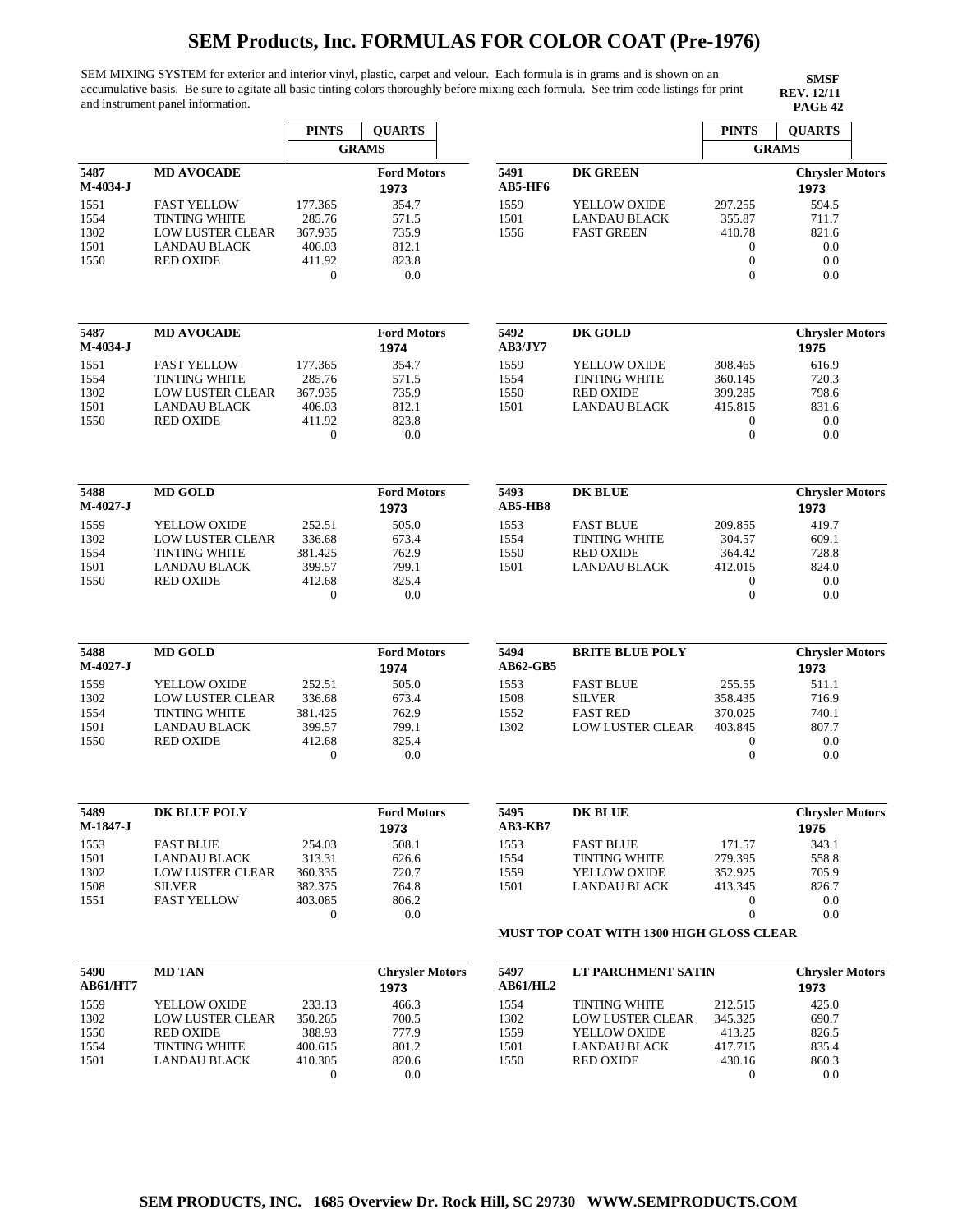SEM MIXING SYSTEM for exterior and interior vinyl, plastic, carpet and velour. Each formula is in grams and is shown on an accumulative basis. Be sure to agitate all basic tinting colors thoroughly before mixing each formula. See trim code listings for print and instrument panel information.

|                |                         | <b>PINTS</b>     | <b>QUARTS</b>          |          |                           | <b>PINTS</b>     | <b>QUARTS</b>      |
|----------------|-------------------------|------------------|------------------------|----------|---------------------------|------------------|--------------------|
|                |                         |                  | <b>GRAMS</b>           |          |                           |                  | <b>GRAMS</b>       |
| 5498           | <b>GREEN INT</b>        |                  | <b>American Motors</b> | 5504     | <b>SILVER POLYLT GRAY</b> |                  | <b>Ford Motors</b> |
| 75R7           |                         |                  | 1975                   | M-4039-J |                           |                  | 1973               |
| 1559           | YELLOW OXIDE            | 245.955          | 491.9                  | 1508     | <b>SILVER</b>             | 308.18           | 616.4              |
| 1554           | <b>TINTING WHITE</b>    | 351.31           | 702.6                  | 1501     | <b>LANDAU BLACK</b>       | 354.445          | 708.9              |
| 1553           | <b>FAST BLUE</b>        | 405.555          | 811.1                  | 1553     | <b>FAST BLUE</b>          | 396.055          | 792.1              |
| 1501           | <b>LANDAU BLACK</b>     | 417.24           | 834.5                  | 1551     | <b>FAST YELLOW</b>        | 407.645          | 815.3              |
|                |                         | $\mathbf{0}$     | 0.0                    |          |                           | 0                | 0.0                |
|                |                         | $\mathbf{0}$     | 0.0                    |          |                           | $\boldsymbol{0}$ | 0.0                |
|                |                         |                  |                        |          |                           |                  |                    |
| 5499           | <b>GREEN INT</b>        |                  | <b>American Motors</b> | 5505     | <b>SILVER POLY MD.GRY</b> |                  | <b>Ford Motors</b> |
| 73R25          |                         |                  | 1973                   | M-4051-J |                           |                  | 1974               |
| 1554           | <b>TINTING WHITE</b>    | 191.33           | 382.7                  | 1501     | <b>LANDAU BLACK</b>       | 167.77           | 335.5              |
| 1551           | <b>FAST YELLOW</b>      | 272.46           | 544.9                  | 1508     | <b>SILVER</b>             | 306.185          | 612.4              |
| 1501           | <b>LANDAU BLACK</b>     | 348.175          | 696.4                  | 1302     | LOW LUSTER CLEAR          | 367.84           | 735.7              |
| 1556           | <b>FAST GREEN</b>       | 418.855          | 837.7                  | 1553     | <b>FAST BLUE</b>          | 386.08           | 772.2              |
|                |                         | $\boldsymbol{0}$ | 0.0                    | 1559     | <b>FAST YELLOW</b>        | 396.72           | 793.4              |
|                |                         | $\boldsymbol{0}$ | 0.0                    |          |                           | $\mathbf{0}$     | 0.0                |
|                |                         |                  |                        |          |                           |                  |                    |
| 5500           | <b>MD TAUPE POLY</b>    |                  | <b>Ford Motors</b>     | 5506     | <b>LT BEIGE</b>           |                  | <b>Ford Motors</b> |
| <b>M4062-J</b> |                         |                  | 1975                   | M4028-G  |                           |                  | 1973               |
| 1552           | <b>FAST RED</b>         | 179.74           | 359.5                  | 1554     | <b>TINTING WHITE</b>      | 259.445          | 518.9              |
| 1508           | <b>SILVER</b>           | 256.785          | 513.6                  | 1559     | YELLOW OXIDE              | 390.355          | 780.7              |
| 1551           | <b>FAST YELLOW</b>      | 324.14           | 648.3                  | 1550     | <b>RED OXIDE</b>          | 416.1            | 832.2              |
| 1302           | <b>LOW LUSTER CLEAR</b> | 388.36           | 776.7                  | 1501     | <b>LANDAU BLACK</b>       | 427.31           | 854.6              |
| 1553           | <b>FAST BLUE</b>        | 404.415          | 808.8                  |          |                           | $\mathbf{0}$     | 0.0                |
|                |                         | $\boldsymbol{0}$ | 0.0                    |          |                           | $\overline{0}$   | 0.0                |
|                |                         |                  |                        |          |                           |                  |                    |
| 5501           | <b>LT SMOKE GRAY</b>    |                  | <b>General Motors</b>  | 5506     | <b>LT BEIGE</b>           |                  | <b>Ford Motors</b> |
| <b>BN/75</b>   |                         |                  | 1975                   | M4028-G  |                           |                  | 1974               |
| 1554           | <b>TINTING WHITE</b>    | 372.4            | 744.8                  | 1554     | <b>TINTING WHITE</b>      | 259.445          | 518.9              |
| 1559           | YELLOW OXIDE            | 408.31           | 816.6                  | 1559     | YELLOW OXIDE              | 390.355          | 780.7              |
| 1501           | <b>LANDAU BLACK</b>     | 430.445          | 860.9                  | 1550     | <b>RED OXIDE</b>          | 416.1            | 832.2              |
| 1550           | <b>RED OXIDE</b>        | 433.295          | 866.6                  | 1501     | <b>LANDAU BLACK</b>       | 427.31           | 854.6              |
|                |                         | 0                | 0.0                    |          |                           | 0                | 0.0                |
|                |                         | $\boldsymbol{0}$ | 0.0                    |          |                           | $\boldsymbol{0}$ | 0.0                |
|                |                         |                  |                        |          |                           |                  |                    |
| 5503           | <b>MD SILVER BLUE</b>   |                  | <b>Ford Motors</b>     | 5507     | <b>MD ORANGE POLY</b>     |                  | <b>Ford Motors</b> |
| $M-4054-J$     |                         |                  | 1973                   | M4041-J  |                           |                  | 1973               |
| 1554           | <b>TINTING WHITE</b>    | 133.76           | 267.5                  | 1551     | <b>FAST YELLOW</b>        | 170.525          | 341.1              |
| 1559           | YELLOW OXIDE            | 224.105          | 448.2                  | 1552     | <b>FAST RED</b>           | 296.4            | 592.8              |
| 1302           | <b>LOW LUSTER CLEAR</b> | 307.705          | 615.4                  | 1554     | <b>TINTING WHITE</b>      | 389.785          | 779.6              |
| 1501           | LANDAU BLACK            | 384.655          | 769.3                  | 1508     | <b>SILVER</b>             | 410.115          | 820.2              |
| 1553           | <b>FAST BLUE</b>        | 415.72           | 831.4                  | 1501     | <b>LANDAU BLACK</b>       | 411.35           | 822.7              |
|                |                         | $\mathbf{0}$     | 0.0                    |          |                           | $\boldsymbol{0}$ | 0.0                |
|                |                         |                  |                        |          |                           |                  |                    |
| 5503           | <b>MD SILVER BLUE</b>   |                  | <b>Ford Motors</b>     | 5508     | <b>LT GOLD</b>            |                  | <b>Ford Motors</b> |
| M-4054-J       |                         |                  | 1975                   | M-4026-G |                           |                  | 1973               |
| 1554           | <b>TINTING WHITE</b>    | 133.76           | 267.5                  | 1559     | <b>YELLOW OXIDE</b>       | 292.22           | 584.4              |
| 1559           | YELLOW OXIDE            | 224.105          | 448.2                  | 1554     | <b>TINTING WHITE</b>      | 394.44           | 788.9              |
| 1302           | LOW LUSTER CLEAR        | 307.705          | 615.4                  | 1501     | <b>LANDAU BLACK</b>       | 410.4            | 820.8              |
| 1501           | LANDAU BLACK            | 384.655          | 769.3                  | 1550     | <b>RED OXIDE</b>          | 418.57           | 837.1              |
| 1553           | <b>FAST BLUE</b>        | 415.72           | 831.4                  |          |                           | 0                | 0.0                |
|                |                         | $\mathbf 0$      | 0.0                    |          |                           | $\boldsymbol{0}$ | 0.0                |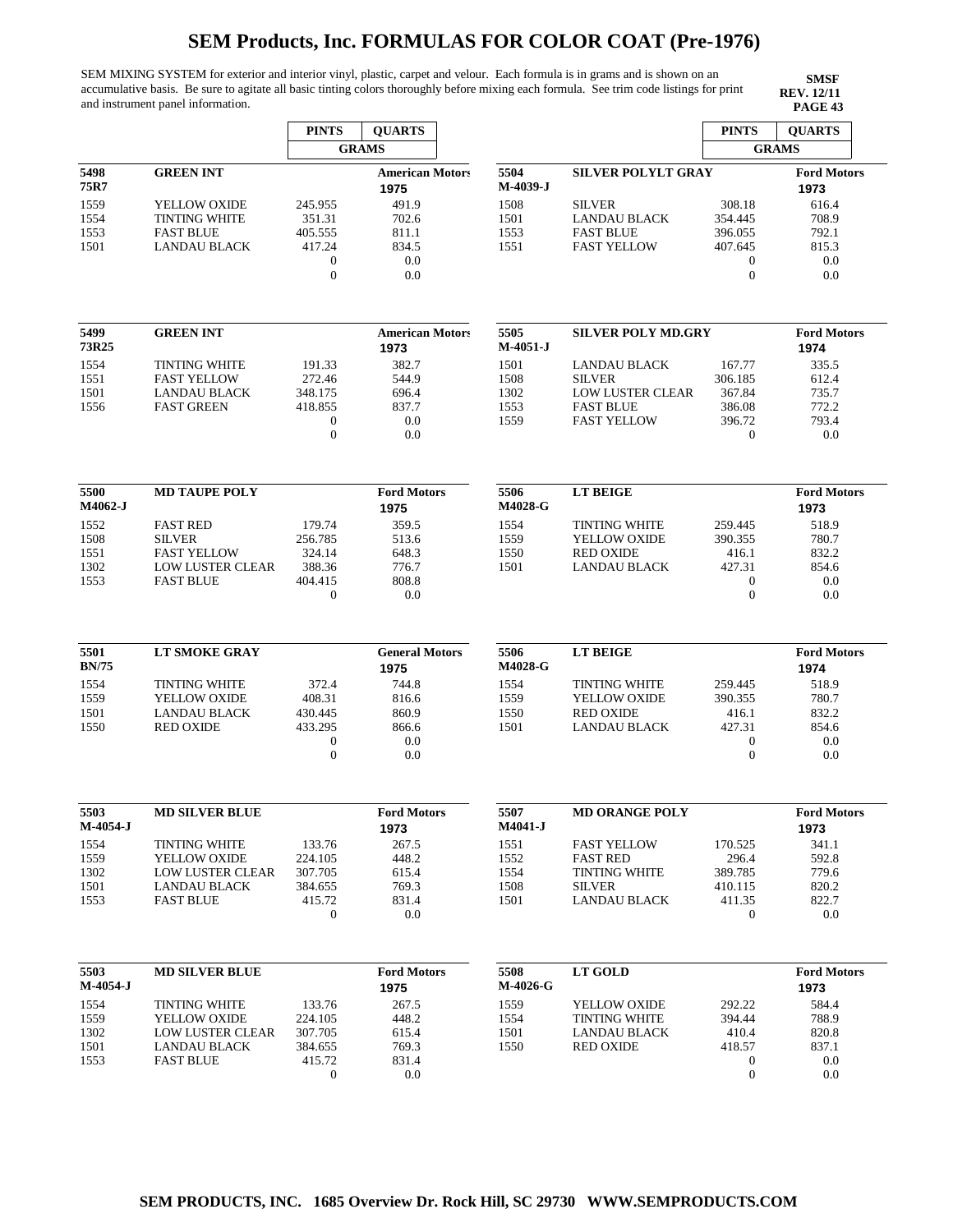SEM MIXING SYSTEM for exterior and interior vinyl, plastic, carpet and velour. Each formula is in grams and is shown on an accumulative basis. Be sure to agitate all basic tinting colors thoroughly before mixing each formula. See trim code listings for print and instrument panel information.

|                  |                                                 | <b>PINTS</b>      | <b>QUARTS</b>              |                    |                                          | <b>PINTS</b>      | <b>QUARTS</b>              |
|------------------|-------------------------------------------------|-------------------|----------------------------|--------------------|------------------------------------------|-------------------|----------------------------|
|                  |                                                 |                   | <b>GRAMS</b>               |                    |                                          | <b>GRAMS</b>      |                            |
| 5509<br>M-4018-J | <b>TOBACCO POLY</b>                             |                   | <b>Ford Motors</b><br>1973 | 5514<br>M3605-G    | <b>MD GINGER</b>                         |                   | <b>Ford Motors</b><br>1973 |
| 1552             | <b>FAST RED</b>                                 | 183.35            | 366.7                      | 1559               | YELLOW OXIDE                             | 312.645           | 625.3                      |
| 1551             | <b>FAST YELLOW</b>                              | 283.48            | 567.0                      | 1550               | <b>RED OXIDE</b>                         | 395.01            | 790.0                      |
| 1302             | <b>LOW LUSTER CLEAR</b>                         | 348.46            | 696.9                      | 1501               | <b>LANDAU BLACK</b>                      | 411.255           | 822.5                      |
| 1501             | <b>LANDAU BLACK</b>                             | 384.845           | 769.7                      | 1554               | <b>TINTING WHITE</b>                     | 413.155           | 826.3                      |
| 1508             | <b>SILVER</b>                                   | 403.845           | 807.7                      |                    |                                          | $\boldsymbol{0}$  | 0.0                        |
|                  |                                                 | $\theta$          | 0.0                        |                    |                                          | $\overline{0}$    | 0.0                        |
| 5509             | <b>TOBACCO POLY</b>                             |                   | <b>Ford Motors</b>         | 5516               | <b>WHITE</b>                             |                   | <b>Ford Motors</b>         |
| M-4018-J         |                                                 |                   | 1975                       | M3209-G            |                                          |                   | 1973                       |
| 1552             | <b>FAST RED</b>                                 | 183.35            | 366.7                      | 1554               | <b>TINTING WHITE</b>                     | 400.9             | 801.8                      |
| 1551             | <b>FAST YELLOW</b>                              | 283.48            | 567.0                      | 1559               | YELLOW OXIDE                             | 430.635           | 861.3                      |
| 1302             | <b>LOW LUSTER CLEAR</b>                         | 348.46            | 696.9                      | 1550               | <b>RED OXIDE</b>                         | 434.435           | 868.9                      |
| 1501             | <b>LANDAU BLACK</b>                             | 384.845           | 769.7                      | 1553               | <b>FAST BLUE</b>                         | 435.29            | 870.6                      |
| 1508             | <b>SILVER</b>                                   | 403.845           | 807.7                      |                    |                                          | 0                 | 0.0                        |
|                  |                                                 | $\boldsymbol{0}$  | 0.0                        |                    |                                          | $\boldsymbol{0}$  | 0.0                        |
| 5511             | DK CRANBERRY                                    |                   | <b>Ford Motors</b>         | 5516               | <b>WHITE</b>                             |                   | <b>Ford Motors</b>         |
| M-4022-J         |                                                 |                   | 1973                       | <b>M3209-G</b>     |                                          |                   | 1975                       |
|                  | <b>FAST RED</b>                                 |                   |                            |                    |                                          |                   |                            |
| 1552             | <b>MAGENTA RED</b>                              | 227.05<br>335.825 | 454.1<br>671.7             | 1554<br>1559       | <b>TINTING WHITE</b><br>YELLOW OXIDE     | 400.9<br>430.635  | 801.8<br>861.3             |
| 1557<br>1302     | <b>LOW LUSTER CLEAR</b>                         | 388.645           | 777.3                      | 1550               | <b>RED OXIDE</b>                         | 434.435           | 868.9                      |
| 1554             | <b>TINTING WHITE</b>                            | 401.66            | 803.3                      | 1553               | <b>FAST BLUE</b>                         | 435.29            | 870.6                      |
| 1553             | <b>FAST BLUE</b>                                | 404.605           | 809.2                      |                    |                                          | $\boldsymbol{0}$  | 0.0                        |
|                  |                                                 | 0                 | 0.0                        |                    |                                          | $\boldsymbol{0}$  | 0.0                        |
|                  |                                                 |                   |                            |                    |                                          |                   |                            |
| 5512<br>M-4036-J | <b>MD BLUE</b>                                  |                   | <b>Ford Motors</b><br>1974 | 5517<br>$M-4050-J$ | <b>MD SADDLE POLY</b>                    |                   | <b>Ford Motors</b><br>1974 |
| 1553             | <b>FAST BLUE</b>                                | 119.7             | 239.4                      | 1552               | <b>FAST RED</b>                          | 161.31            | 322.6                      |
| 1559             | YELLOW OXIDE                                    | 218.31            | 436.6                      | 1551               | <b>FAST YELLOW</b>                       | 287.85            | 575.7                      |
| 1552             | <b>FAST RED</b>                                 | 304.95            | 609.9                      | 1302               | <b>LOW LUSTER CLEAR</b><br><b>SILVER</b> | 351.12            | 702.2                      |
| 1302<br>1554     | <b>LOW LUSTER CLEAR</b><br><b>TINTING WHITE</b> | 383.705<br>406.98 | 767.4<br>814.0             | 1508<br>1501       | <b>LANDAU BLACK</b>                      | 380.855<br>403.94 | 761.7<br>807.9             |
|                  |                                                 | $\boldsymbol{0}$  | 0.0                        |                    |                                          | $\boldsymbol{0}$  | 0.0                        |
|                  |                                                 |                   |                            |                    |                                          |                   |                            |
| 5512             | <b>MD BLUE</b>                                  |                   | <b>Ford Motors</b>         | 5519               | <b>DK TERRA RED</b>                      |                   | <b>General Motors</b>      |
| M-4036-J         |                                                 |                   | 1975                       | <b>CN 71</b>       |                                          |                   | 1974                       |
| 1553             | <b>FAST BLUE</b>                                | 119.7             | 239.4                      | 1550               | <b>RED OXIDE</b>                         | 398.24            | 796.5                      |
| 1559             | YELLOW OXIDE                                    | 218.31            | 436.6                      | 1553               | <b>FAST BLUE</b>                         | 406.79            | 813.6                      |
| 1552             | <b>FAST RED</b>                                 | 304.95            | 609.9                      | 1554               | <b>TINTING WHITE</b>                     | 414.39            | 828.8                      |
| 1302             | <b>LOW LUSTER CLEAR</b>                         | 383.705           | 767.4                      |                    |                                          | 0                 | 0.0                        |
| 1554             | <b>TINTING WHITE</b>                            | 406.98            | 814.0                      |                    |                                          | $\boldsymbol{0}$  | 0.0                        |
|                  |                                                 | $\mathbf{0}$      | 0.0                        |                    |                                          | $\boldsymbol{0}$  | 0.0                        |
| 5513             | <b>DK RED</b>                                   |                   | <b>Ford Motors</b>         | 5521               | <b>RUSSET</b>                            |                   | <b>General Motors</b>      |
| M/4056J          |                                                 |                   | 1975                       | <b>WOA-4543</b>    |                                          |                   | 1974                       |
| 1552             | <b>FAST RED</b>                                 | 315.495           | 631.0                      | 1550               | <b>RED OXIDE</b>                         | 190.19            | 380.4                      |
| 1302             | LOW LUSTER CLEAR                                | 355.585           | 711.2                      | 1559               | YELLOW OXIDE                             | 280.725           | 561.5                      |
| 1559             | YELLOW OXIDE                                    | 387.695           | 775.4                      | 1302               | <b>LOW LUSTER CLEAR</b>                  | 371.26            | 742.5                      |
| 1554             | <b>TINTING WHITE</b>                            | 397.575           | 795.2                      | 1551               | <b>FAST YELLOW</b>                       | 395.295           | 790.6                      |
| 1501             | <b>LANDAU BLACK</b>                             | 404.795           | 809.6                      | 1501               | LANDAU BLACK                             | 410.02            | 820.0                      |
|                  |                                                 | $\boldsymbol{0}$  | 0.0                        |                    |                                          | $\theta$          | 0.0                        |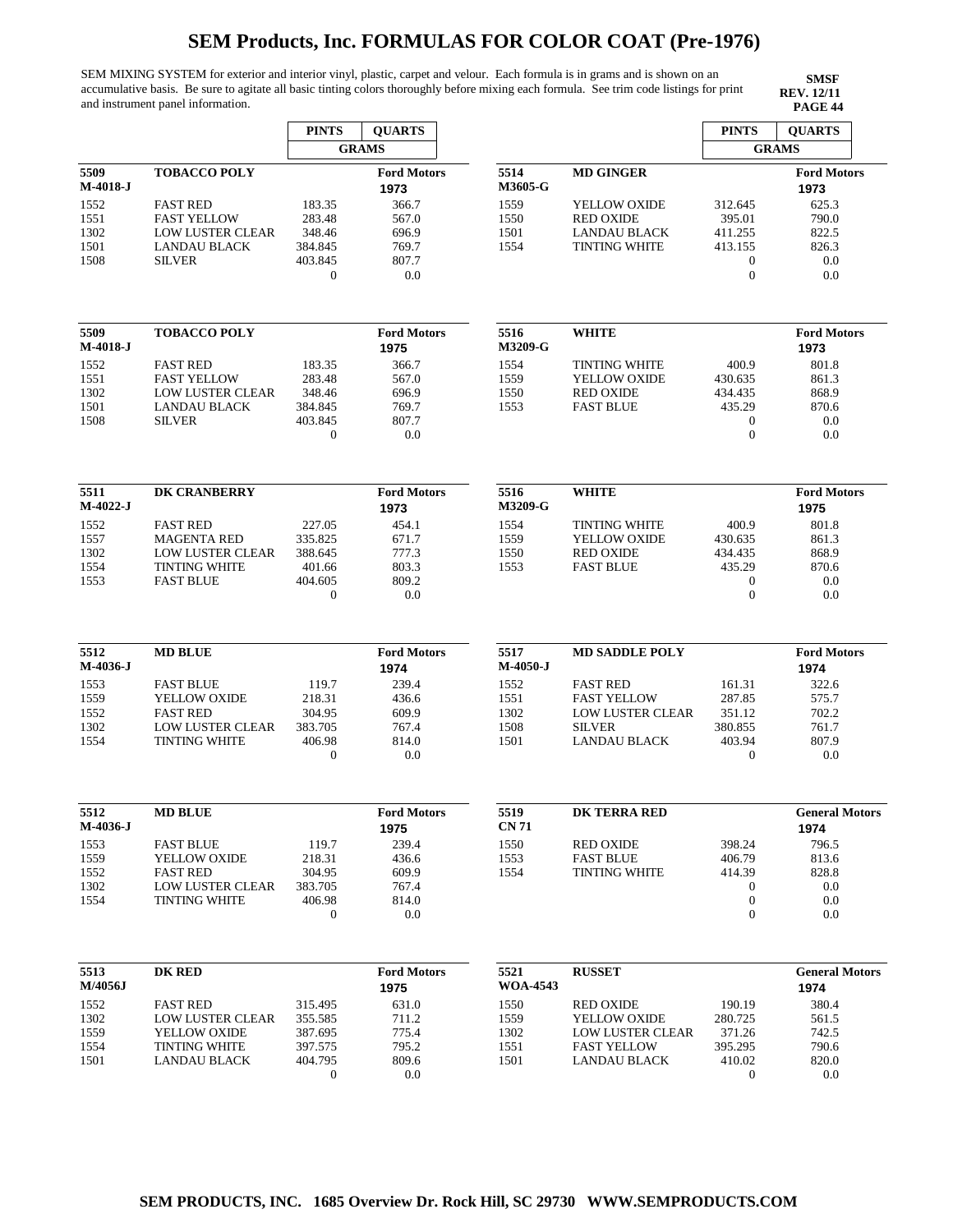SEM MIXING SYSTEM for exterior and interior vinyl, plastic, carpet and velour. Each formula is in grams and is shown on an accumulative basis. Be sure to agitate all basic tinting colors thoroughly before mixing each formula. See trim code listings for print and instrument panel information.

|                         |                         | <b>PINTS</b>                     | <b>QUARTS</b>                 |                      |                         | <b>PINTS</b>                | <b>QUARTS</b>                 |  |
|-------------------------|-------------------------|----------------------------------|-------------------------------|----------------------|-------------------------|-----------------------------|-------------------------------|--|
|                         |                         |                                  | <b>GRAMS</b>                  |                      |                         |                             | <b>GRAMS</b>                  |  |
| 5522<br>W25A/4432       | <b>MD SADDLE</b>        |                                  | <b>General Motors</b><br>1973 | 5529<br><b>BN/55</b> | <b>MD SANDSTONE</b>     |                             | <b>General Motors</b><br>1975 |  |
| 1559                    | YELLOW OXIDE            | 255.645                          | 511.3                         | 1559                 | YELLOW OXIDE            | 194.085                     | 388.2                         |  |
| 1554                    | <b>TINTING WHITE</b>    | 364.04                           | 728.1                         | 1554                 | <b>TINTING WHITE</b>    | 355.49                      | 711.0                         |  |
| 1550                    | <b>RED OXIDE</b>        | 407.835                          | 815.7                         | 1302                 | <b>LOW LUSTER CLEAR</b> | 394.82                      | 789.6                         |  |
| 1501                    | <b>LANDAU BLACK</b>     | 419.045                          | 838.1                         | 1550                 | <b>RED OXIDE</b>        | 410.21                      | 820.4                         |  |
|                         |                         | $\boldsymbol{0}$<br>$\mathbf{0}$ | 0.0<br>0.0                    | 1501                 | <b>LANDAU BLACK</b>     | 420.85<br>$\boldsymbol{0}$  | 841.7<br>0.0                  |  |
| 5522                    | <b>MD SADDLE</b>        |                                  | <b>General Motors</b>         | 5531                 | <b>LT BLUE</b>          |                             | <b>General Motors</b>         |  |
| W25A/4432               |                         |                                  | 1975                          | 4675                 |                         |                             | 1975                          |  |
| 1559                    | YELLOW OXIDE            | 255.645                          | 511.3                         | 1554                 | <b>TINTING WHITE</b>    | 201.685                     | 403.4                         |  |
| 1554                    | <b>TINTING WHITE</b>    | 364.04                           | 728.1                         | 1302                 | LOW LUSTER CLEAR        | 285.665                     | 571.3                         |  |
| 1550                    | <b>RED OXIDE</b>        | 407.835                          | 815.7                         | 1550                 | <b>RED OXIDE</b>        | 358.91                      | 717.8                         |  |
| 1501                    | LANDAU BLACK            | 419.045                          | 838.1                         | 1553                 | <b>FAST BLUE</b>        | 407.265                     | 814.5                         |  |
|                         |                         | $\boldsymbol{0}$<br>$\mathbf{0}$ | 0.0<br>0.0                    | 1551                 | <b>FAST YELLOW</b>      | 420.375<br>$\boldsymbol{0}$ | 840.8<br>0.0                  |  |
| 5523                    | <b>TAN</b>              |                                  | <b>General Motors</b>         | 5532                 | <b>BLUE INT</b>         |                             | <b>American Motors</b>        |  |
| M4043-J                 |                         |                                  | 1973                          | 75R6                 |                         |                             | 1975                          |  |
| 1559                    | YELLOW OXIDE            | 244.34                           | 488.7                         | 1554                 | <b>TINTING WHITE</b>    | 141.075                     | 282.2                         |  |
| 1302                    | <b>LOW LUSTER CLEAR</b> | 309.51                           | 619.0                         | 1553                 | <b>FAST BLUE</b>        | 279.68                      | 559.4                         |  |
| 1554                    | <b>TINTING WHITE</b>    | 362.33                           | 724.7                         | 1550                 | <b>RED OXIDE</b>        | 360.145                     | 720.3                         |  |
| 1550                    | <b>RED OXIDE</b>        | 404.7                            | 809.4                         | 1559                 | YELLOW OXIDE            | 417.43                      | 834.9                         |  |
| 1501                    | <b>LANDAU BLACK</b>     | 414.105                          | 828.2                         |                      |                         | $\boldsymbol{0}$            | 0.0                           |  |
|                         |                         | $\overline{0}$                   | 0.0                           |                      |                         | $\mathbf{0}$                | 0.0                           |  |
| 5524                    | <b>MD RED</b>           |                                  | <b>General Motors</b>         | 5534                 | DK GRAYSTONE            |                             | <b>General Motors</b>         |  |
| <b>BN/75</b>            |                         |                                  | 1974                          | CN/16                |                         |                             | 1975                          |  |
| 1552                    | <b>FAST RED</b>         | 246.24                           | 492.5                         | 1559                 | YELLOW OXIDE            | 184.68                      | 369.4                         |  |
| 1551                    | <b>FAST YELLOW</b>      | 364.8                            | 729.6                         | 1554                 | <b>TINTING WHITE</b>    | 324.52                      | 649.0                         |  |
| 1554                    | <b>TINTING WHITE</b>    | 393.205                          | 786.4                         | 1501                 | <b>LANDAU BLACK</b>     | 400.615                     | 801.2                         |  |
| 1559                    | YELLOW OXIDE            | 406.41                           | 812.8                         | 1550                 | <b>RED OXIDE</b>        | 419.425                     | 838.9                         |  |
|                         |                         | $\boldsymbol{0}$<br>$\mathbf{0}$ | 0.0<br>0.0                    |                      |                         | 0<br>$\boldsymbol{0}$       | 0.0<br>0.0                    |  |
|                         |                         |                                  |                               |                      |                         |                             |                               |  |
| 5526<br><b>WOA-4514</b> | <b>DK CRANBERRY</b>     |                                  | <b>General Motors</b><br>1974 | 5535<br>CN/79        | <b>DK ROSEWOOD</b>      |                             | <b>General Motors</b><br>1975 |  |
| 1552                    | <b>FAST RED</b>         | 314.165                          | 628.3                         | 1559                 | YELLOW OXIDE            | 211.47                      | 422.9                         |  |
| 1302                    | <b>LOW LUSTER CLEAR</b> | 383.42                           | 766.8                         | 1550                 | <b>RED OXIDE</b>        | 332.5                       | 665.0                         |  |
| 1554                    | <b>TINTING WHITE</b>    | 399.095                          | 798.2                         | 1554                 | <b>TINTING WHITE</b>    | 385.13                      | 770.3                         |  |
| 1553                    | <b>FAST BLUE</b>        | 404.605                          | 809.2                         | 1501                 | <b>LANDAU BLACK</b>     | 415.72                      | 831.4                         |  |
|                         |                         | 0                                | 0.0                           |                      |                         | $\boldsymbol{0}$            | 0.0                           |  |
|                         |                         | $\boldsymbol{0}$                 | 0.0                           |                      |                         | $\boldsymbol{0}$            | 0.0                           |  |
| 5528                    | <b>DK RED</b>           |                                  | <b>Chrysler Motors</b>        | 5536                 | DK SANDSTONE            |                             | <b>General Motors</b>         |  |
| <b>AB5-LE8</b>          |                         |                                  | 1975                          | CN/55                |                         |                             | 1975                          |  |
| 1552                    | <b>FAST RED</b>         | 349.98                           | 700.0                         | 1559                 | YELLOW OXIDE            | 288.04                      | 576.1                         |  |
| 1559                    | YELLOW OXIDE            | 386.935                          | 773.9                         | 1554                 | <b>TINTING WHITE</b>    | 360.905                     | 721.8                         |  |
| 1553                    | <b>FAST BLUE</b>        | 400.235                          | 800.5                         | 1550                 | <b>RED OXIDE</b>        | 396.53                      | 793.1                         |  |
| 1554                    | <b>TINTING WHITE</b>    | 405.08                           | 810.2                         | 1501                 | <b>LANDAU BLACK</b>     | 416.86                      | 833.7                         |  |
|                         |                         | $\boldsymbol{0}$                 | 0.0                           |                      |                         | 0                           | 0.0                           |  |
|                         |                         | $\mathbf{0}$                     | 0.0                           |                      |                         | $\mathbf{0}$                | 0.0                           |  |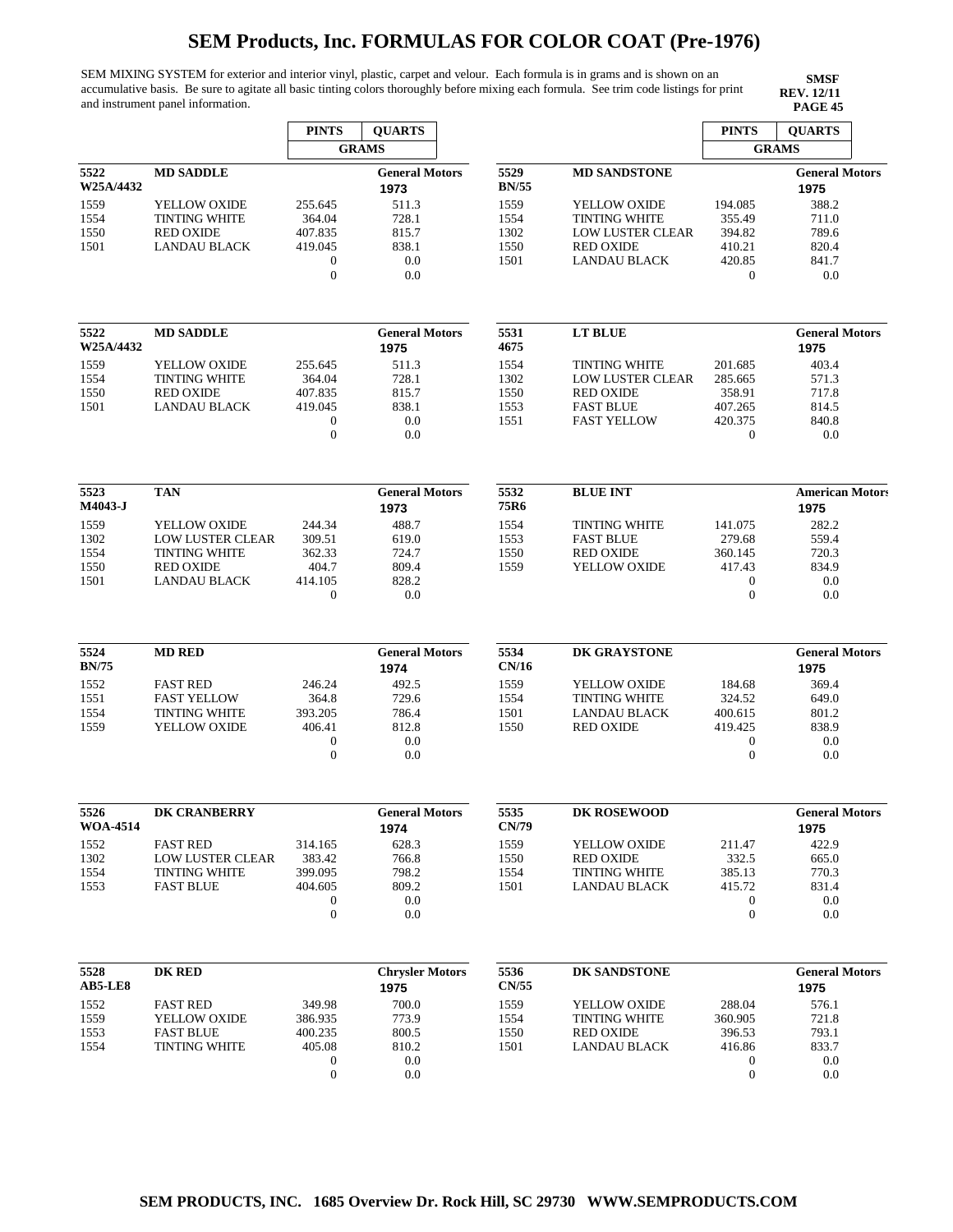SEM MIXING SYSTEM for exterior and interior vinyl, plastic, carpet and velour. Each formula is in grams and is shown on an accumulative basis. Be sure to agitate all basic tinting colors thoroughly before mixing each formula. See trim code listings for print and instrument panel information.

|                         |                         | <b>PINTS</b>                         | <b>QUARTS</b>              |                    |                                  | <b>PINTS</b>                     | <b>QUARTS</b>            |
|-------------------------|-------------------------|--------------------------------------|----------------------------|--------------------|----------------------------------|----------------------------------|--------------------------|
|                         |                         |                                      | <b>GRAMS</b>               |                    |                                  |                                  | <b>GRAMS</b>             |
| 5537                    | <b>DK BROWN</b>         |                                      | <b>General Motors</b>      | 5950               | <b>Thunderbird Red</b>           |                                  | <b>Ford Motors</b>       |
| <b>WOA-4646</b>         |                         |                                      | 1975                       |                    |                                  |                                  | 1962                     |
| 1559                    | YELLOW OXIDE            | 175.94                               | 351.9                      | 1558               | <b>BRITE RED</b>                 | ########                         | 334.5                    |
| 1302                    | <b>LOW LUSTER CLEAR</b> | 265.905                              | 531.8                      | 1552               | <b>FAST RED</b>                  | ########                         | 655.8                    |
| 1550                    | <b>RED OXIDE</b>        | 334.875                              | 669.8                      | 1302               | LOW LUSTER CLEAR                 | ########                         | 790.5                    |
| 1501                    | <b>LANDAU BLACK</b>     | 392.73                               | 785.5                      | 1554               | <b>TINTING WHITE</b>             | ########                         | 804.6                    |
| 1551                    | <b>FAST YELLOW</b>      | 409.26<br>$\overline{0}$             | 818.5<br>0.0               | 1556               | <b>FAST GREEN</b>                | ########<br>0                    | 808.1<br>0.0             |
|                         |                         |                                      |                            |                    |                                  |                                  |                          |
| 5538                    | DK MANDARIN             |                                      | <b>General Motors</b>      | 5951               | <b>Pearl White</b>               |                                  | <b>Buick</b>             |
| CN/67                   |                         |                                      | 1975                       |                    |                                  |                                  | 1971                     |
| 1559                    | YELLOW OXIDE            | 221.635                              | 443.3                      | 1554               | <b>TINTING WHITE</b>             | ########                         | 790.9                    |
| 1550                    | <b>RED OXIDE</b>        | 334.78                               | 669.6                      | 1559               | YELLOW OXIDE                     | ########                         | 865.5                    |
| 1551                    | <b>FAST YELLOW</b>      | 411.73                               | 823.5                      | 1556               | <b>FAST GREEN</b>                | ########                         | 867.7                    |
|                         |                         | $\boldsymbol{0}$                     | 0.0                        | 1501               | <b>LANDAU BLACK</b>              | ########                         | 870.0                    |
|                         |                         | $\boldsymbol{0}$<br>$\mathbf{0}$     | 0.0<br>0.0                 |                    |                                  | $\mathbf{0}$<br>$\boldsymbol{0}$ | 0.0<br>0.0               |
|                         |                         |                                      |                            | Yes                |                                  |                                  |                          |
|                         |                         |                                      |                            |                    |                                  |                                  |                          |
| 5541                    | <b>DK BEIGE</b>         |                                      | <b>Ford Motors</b><br>1973 | 5952               | <b>Pearl White Topcoat</b>       |                                  | <b>Buick</b><br>1971     |
| 1559                    | YELLOW OXIDE            | 225.91                               | 451.8                      | 1300               | <b>HI GLOSS CLR</b>              | ########                         | 770.2                    |
| 1554                    | <b>TINTING WHITE</b>    | 289.18                               | 578.4                      | 3520               | PLATINUM PEARL                   | ########                         | 816.4                    |
| 1550                    | <b>RED OXIDE</b>        | 341.525                              | 683.1                      |                    |                                  | 0                                | 0.0                      |
| 1302                    | <b>LOW LUSTER CLEAR</b> | 379.145                              | 758.3                      |                    |                                  | $\boldsymbol{0}$                 | 0.0                      |
| 1501                    | <b>LANDAU BLACK</b>     | 414.96                               | 829.9                      |                    |                                  | $\boldsymbol{0}$                 | 0.0                      |
|                         |                         | $\boldsymbol{0}$                     | 0.0                        |                    |                                  | $\overline{0}$                   | 0.0                      |
|                         |                         |                                      |                            |                    | this is topcoat for 5951         |                                  |                          |
| 5541                    | <b>DK BEIGE</b>         |                                      | <b>Ford Motors</b><br>1974 | 5968               | <b>Corvette Red</b>              |                                  | <b>Chevrolet</b><br>1958 |
| 1559                    | YELLOW OXIDE            | 225.91                               | 451.8                      | 1558               | <b>BRITE RED</b>                 | ########                         | 440.5                    |
| 1554                    | <b>TINTING WHITE</b>    | 289.18                               | 578.4                      | 1559               | YELLOW OXIDE                     | ########                         | 775.0                    |
| 1550                    | <b>RED OXIDE</b>        | 341.525                              | 683.1                      | 1554               | TINTING WHITE                    | ########                         | 818.7                    |
| 1302                    | <b>LOW LUSTER CLEAR</b> | 379.145                              | 758.3                      |                    |                                  | $\mathbf{0}$                     | 0.0                      |
| 1501                    | <b>LANDAU BLACK</b>     | 414.96                               | 829.9                      |                    |                                  | $\boldsymbol{0}$                 | 0.0                      |
|                         |                         | $\boldsymbol{0}$                     | 0.0                        |                    |                                  | $\boldsymbol{0}$                 | 0.0                      |
| 5946                    | <b>Teal</b>             |                                      | <b>Ford Motors</b>         | 5973               | <b>Blue</b>                      |                                  | <b>Chevrolet</b>         |
| #57                     |                         |                                      | 1960                       |                    |                                  |                                  | 1970                     |
| 1554                    | <b>TINTING WHITE</b>    | ########                             | 313.7                      | 1553               | <b>FAST BLUE</b>                 | ########                         | 355.4                    |
| 1556                    | <b>FAST GREEN</b>       | ########                             | 626.0                      | 1501               | <b>LANDAU BLACK</b>              | ########                         | 567.9                    |
| 1553                    | <b>FAST BLUE</b>        | ########                             | 741.7                      | 1554               | <b>TINTING WHITE</b>             | ########                         | 739.8                    |
| 1501                    | <b>LANDAU BLACK</b>     | ########                             | 831.7                      | 1556               | <b>FAST GREEN</b>                | ########                         | 820.2                    |
|                         |                         | $\boldsymbol{0}$                     | 0.0                        | 1400               | <b>DISREGARD</b>                 | ########                         | 820.2                    |
|                         |                         | $\boldsymbol{0}$                     | 0.0                        | 1400               |                                  | ########                         | 820.2                    |
|                         |                         |                                      |                            |                    |                                  |                                  |                          |
| 5947                    | Aqua P1                 |                                      | Oldsmobile                 | 5976               | <b>Colbert Beige</b>             |                                  | Pontiac                  |
|                         |                         |                                      | 1957                       |                    |                                  |                                  | 1972                     |
| 1554                    | <b>TINTING WHITE</b>    | ########                             | 353.1                      | 1554               | <b>TINTING WHITE</b>             | ########                         | 491.1                    |
| 1556                    | <b>FAST GREEN</b>       | ########                             | 526.3                      | 1559               | YELLOW OXIDE                     | ########                         | 853.2                    |
| 1553                    | <b>FAST BLUE</b>        | ########                             | 684.3                      | 1501               | <b>LANDAU BLACK</b>              | ########                         | 891.5                    |
| 1551                    | <b>FAST YELLOW</b>      | ########                             | 834.3                      | 1557               | <b>MAGENTA RED</b>               | ########                         | 896.1                    |
|                         |                         | $\boldsymbol{0}$<br>$\boldsymbol{0}$ | 0.0<br>0.0                 |                    | $\mathbf{0}$<br>$\boldsymbol{0}$ | 0<br>$\boldsymbol{0}$            | 0.0<br>0.0               |
| <b>TOPCOAT</b> see 5949 |                         |                                      |                            | <b>Satin Clear</b> |                                  |                                  |                          |
|                         |                         |                                      |                            |                    |                                  |                                  |                          |